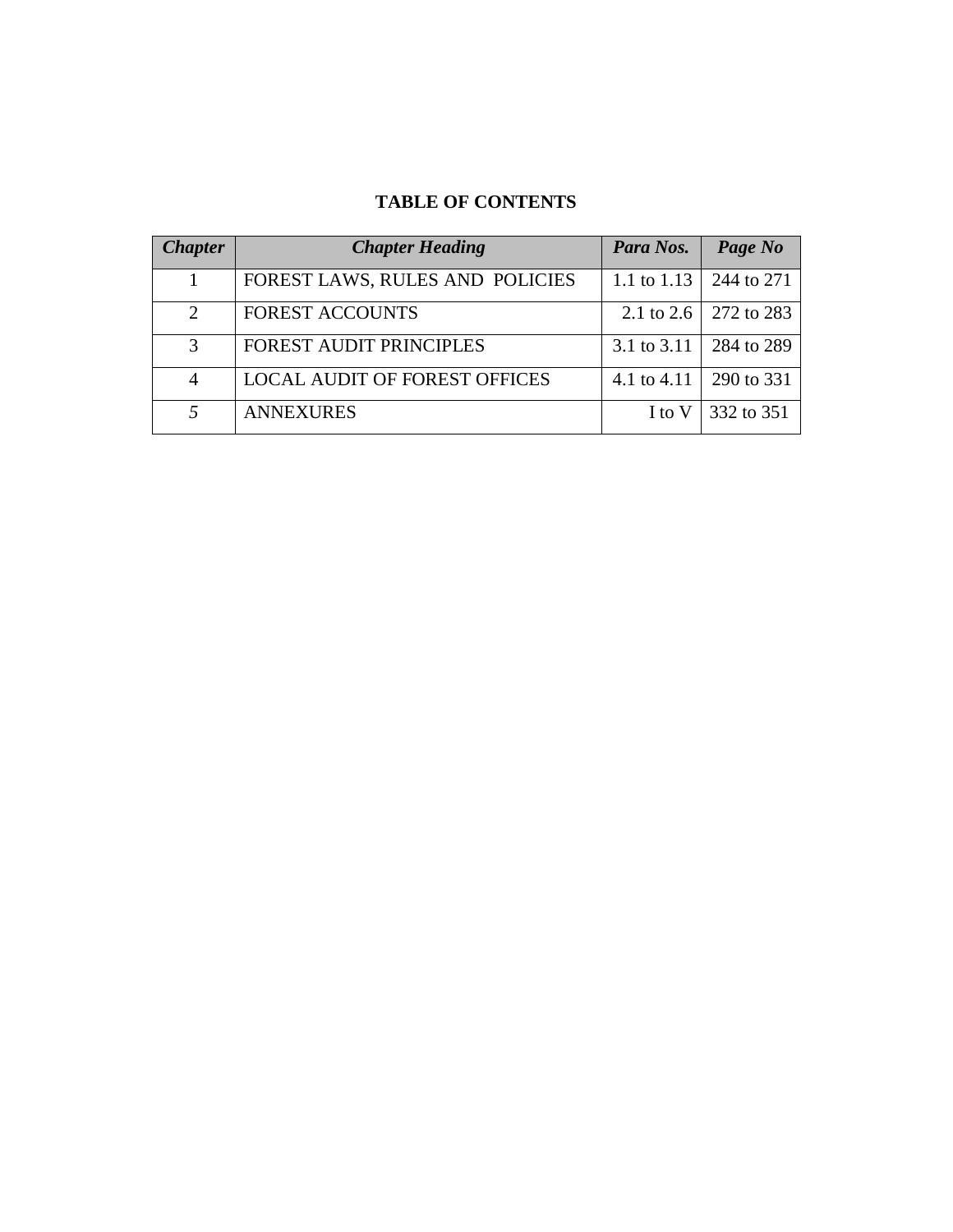# **CHAPTER – 1 FOREST LAWS, RULES AND POLICIES**

## **1.1 Introduction**

Need for a separate department and an Indian Forest Act was felt long back by the then British Government, which resulted in establishment of forest department under Govt. of India in the year 1864 and enactment of Indian Forest Act in 1865, subsequently revised in 1878. The States under the control of British India followed the suit and enacted their own forest Acts. Thus we have Madras Forest Act, 1882 and Hyderabad Forest Act, 1310F (1900 AD) (revised in 1326F and 1355F (1945 AD)) enacted by the respective states. The role and activities of Forest Department have undergone several changes since then, culminating into enactment of several Acts, both by the Government of India and the Government of Telangana (Forest being a subject under the concurrent list of the constitution of India, both the Governments are empowered to make enactments on the subjects). The Acts enacted by the Govt. of India and states, in vogue as on date, are given below.

## **Government of India Acts**

- (i) The Indian Forest Act, 1927
- (ii) The Wildlife (Protection) Act,1972
- (iii) The Forest(Conservation)Act, 1980
- (iv) The Biodiversity Act, 2002
- (v) The Environment(Protection) Act, 1986
- (vi) The Scheduled Tribes and other Traditional Forest Dwellers(Recognition of Forest, Rights) Act, 2006
- (vii) The Green Tribunal Act, 2010

## **State Acts**

- (i) The TELANGANA Forest Act, 1967
- (ii) The TELANGANA Minor Forest Produce (Regulation of Trade) Act, 1971
- (iii) The TELANGANA Forest Produce (Fixation of Selling Prices) Act, 1989

The sum and substance of these Acts and forest policies evolved by these Governments

are briefly explained in the ensuing paragraphs.

## **1.2 THE INDIAN FOREST ACT, 1927**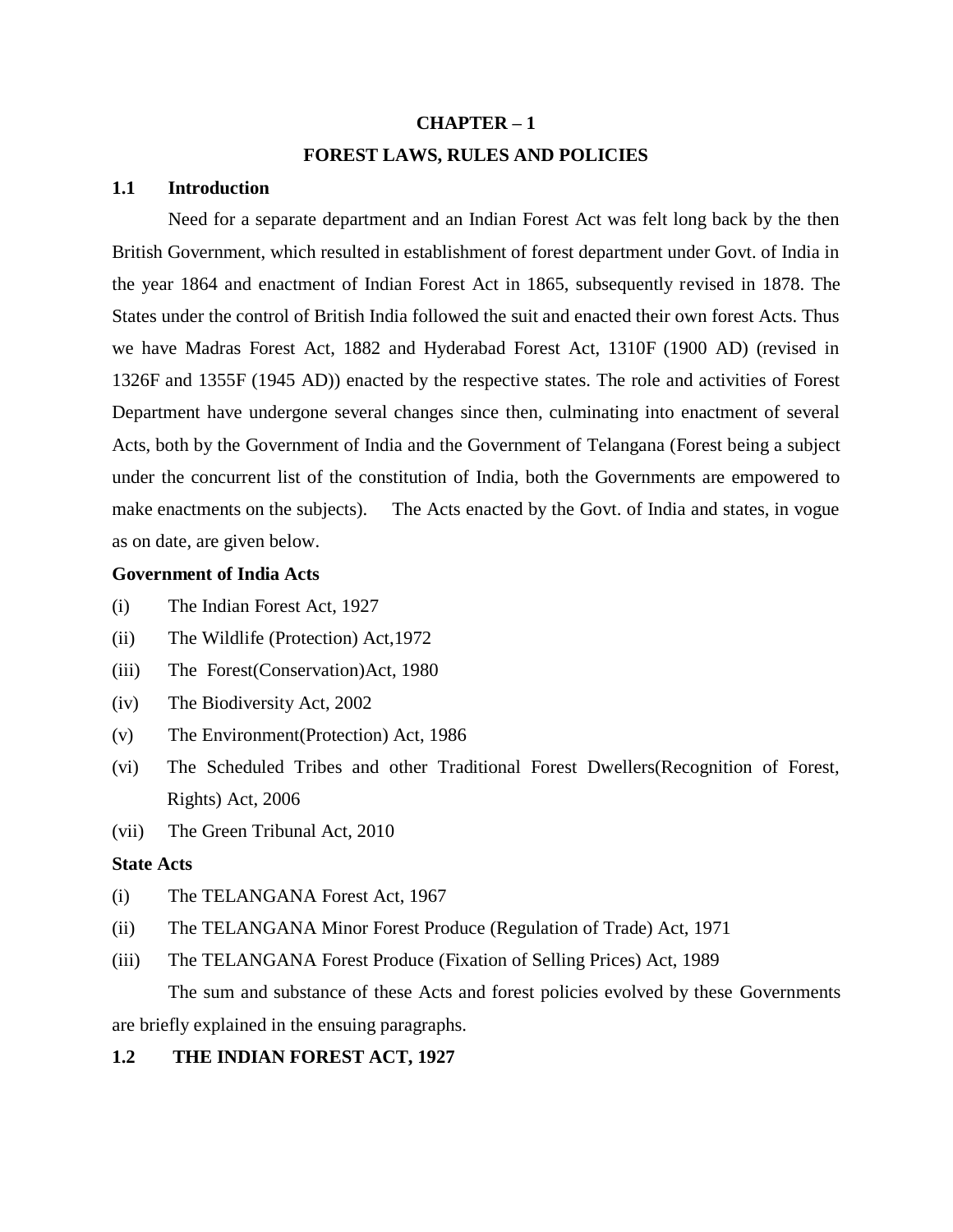It was an Act, enacted by the then Government of India before independence and continues to hold good to date by virtue of the Adoption of Laws (No.3) order, 1959. The Government of any State, where it is not force, may bring it into force by notification in the official Gazette. The subject "Forests'' , which was initially included under List II – State List in Schedule VII of Constitution of India , was subsequently brought under "List – III- Concurrent List' vide Constitution (42<sup>nd</sup> Amendment) Act, 1976 w.e.f 3.1.1977. Thus we have States (like Telangana), which have enacted their own Forest Acts after independence, while other States adopted the Indian Forest Acts by notification in their official Gazettes (ex: Madhya Pradesh, Gujarat, Maharashtra etc.) The provisions contained in the Indian Forest Act, 1927 were followed by Government of TELANGANA in enacting its own Act i.e. TELANGANA Forest Act, 1967. Hence the contents of the Indian Forest Act, 1927 are not separately discussed in this chapter.

#### **1.3 THE TELANGANA FOREST ACT, 1967**

It is an Act enacted by the Govt. of TELANGANA , combining the erstwhile Madras Forest Act, 1882 and Hyderabad Forest Act, 1355F(1945 AD), duly following the provisions contained in Indian Forest Act, 1927. It consists of 72 Sections under 10 chapters and came into force w.e.f 13.3.1967, the date on which the Act was notified in TELANGANA Gazette. The Act seeks to consolidate the law relating to the protection and management of forests in the State. The Act was amended once by TELANGANA Forest Amendment Act (Act No. 17 of 1976) notified on 3.2.1976.

The Act is designed to enable the Forest department to carry out effectively the conservancy of forests of the State and to systemise the regulatory action of the Forest department. In line with this objective the Act provides for constitution of certain more important forests as "Reserve Forests", while protecting other forests as "Protected Forests" to guard against alienation of waste lands. The Act empowers the Government to make rules for the regulation of transport of forest produce and empowers the Forest department to impose penalties for forest offences. Some of the important provisions contained in the Act are given below:

## **1.3.1 Reserved Forests**

Section 3 of the Act empowers the State Government to constitute any land as reserved forest. The procedure to be followed for this purpose is detailed in Sections 4 to 15 of the Act.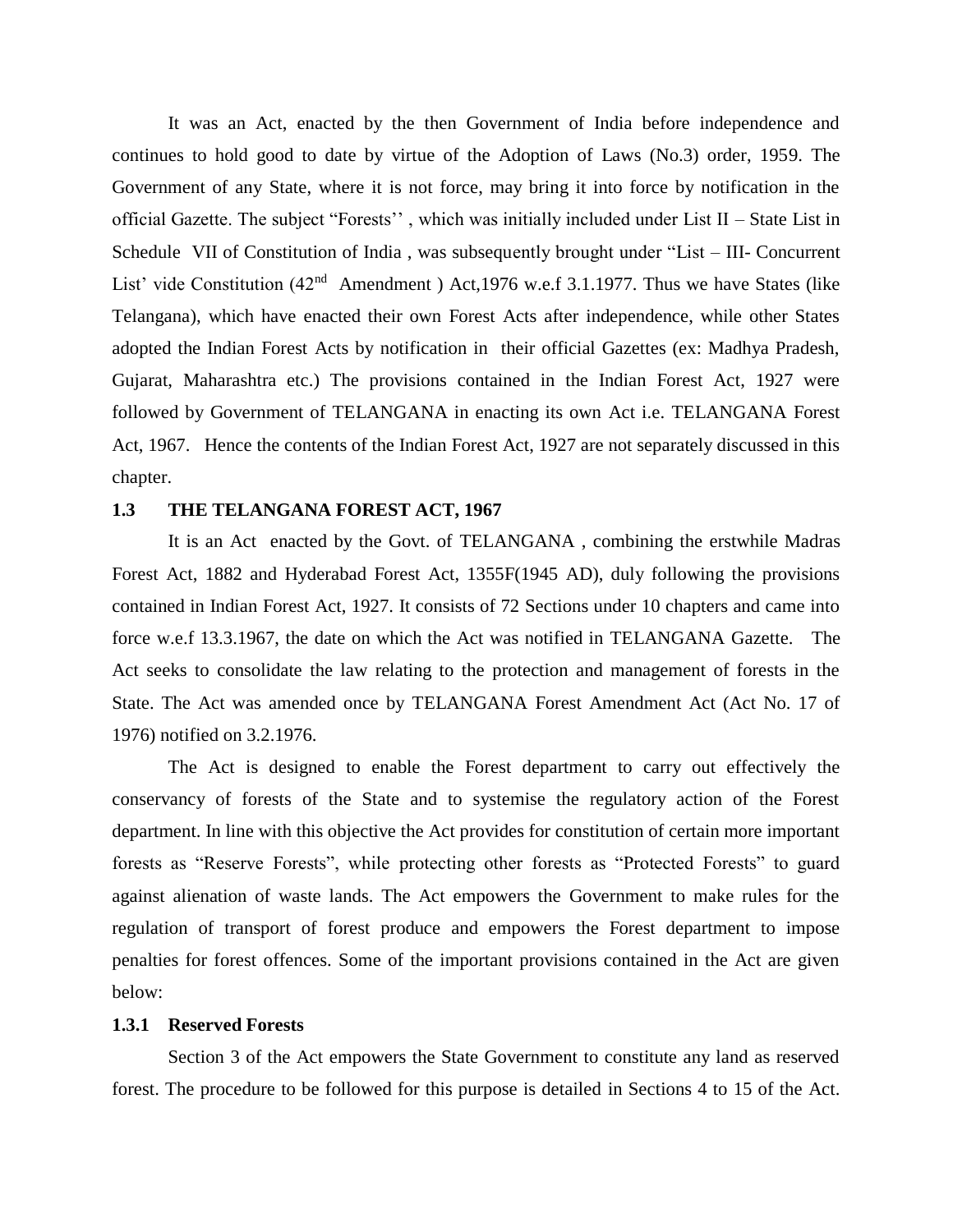The procedure prescribed in brief is : Notification of proposal of reservation in the Gazette; appointment of Forest Settlement Officer; Proclamation by Forest Settlement Officer specifying location and limits of land to be included in the reserved forest and calling for objections to be received within the period fixed for the purpose (not less than 6 months but not more than a year); Inquiry by Forest Settlement Officer into the objections received; settlement of rights claimed in the objections (these rights as per Section 11 are : Right of Way , Right to Water Source/ Water use, Right of Pasture, Right to forest produce; and any other rights dealt with under section 10 ); Notification declaring Forest as reserved in the Gazette(Section 15). The rights not claimed within the period fixed, stand extinguished on publication of notification under Section 15. Rights allowed in Reserve forests may be suspended by Government (under Section 21) in the event of fire caused wilfully or negligently by any person.

## **1.3.2 Protected Forests**

Section 24 of the Act empowers the State Government to declare by notification any forest or waste land, which is not included in the reserve forest, to be a protected forest. Such a declaration shall be made only after a due process of inquiry into nature and extent of rights of Government and of private persons.

Section 25 of the Act empowers the Government to close protected forest against pasture in the event of fire caused wilfully or negligently by any person.

Section 26 of the Act empowers the Government to reserve any tree or class of trees in a protected forest from a date fixed by notification issued for the purpose. It also empowers the Government to prohibit quarrying of stone or burning of charcoal or lime or collection or removal of forest produce and breaking up or clearing of any forest for cultivation or building purposes.

## **1.3.3 Penalties for trespass or damage in reserved forests**

Section 20 of the Act prohibits certain Acts in a Reserve forest. These are : Kindling and carrying of any fire; trespass and allowing cattle to trespass; damaging forest by cutting or dragging any timber; quarrying stones; burning lime or charcoal; clearing/breaking /ploughing of any land for cultivation or any other purpose; damaging , altering or removing any wall, fence or railing;;removing forest produce etc.

Any person indulging in the above prohibited Acts is punishable (under the provisions of Section 20) with imprisonment for a term ranging from 3 months to one year and with fine not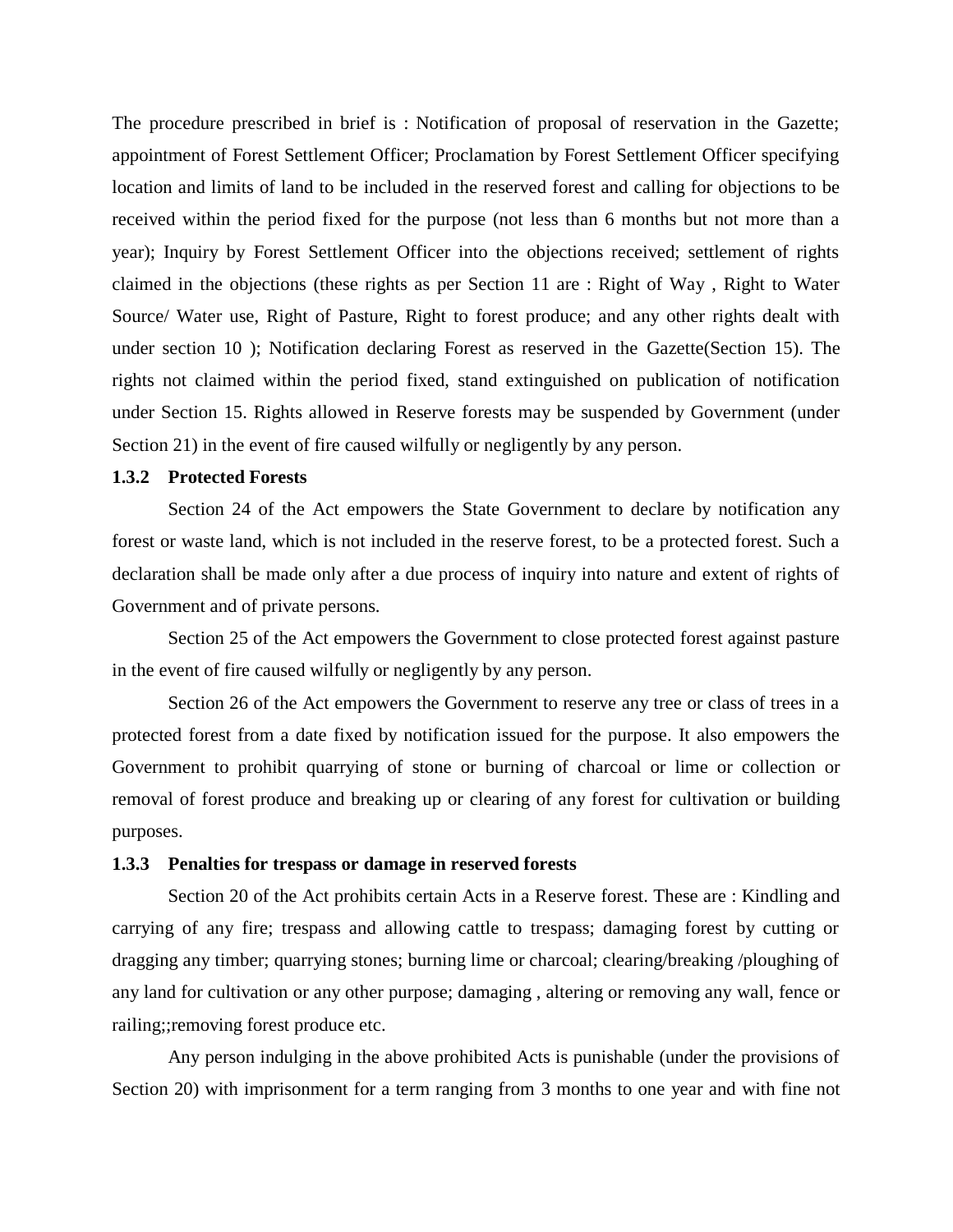exceeding ten thousand rupees in each case relating to sandalwood or red-sanders wood; in other cases, the imprisonment is for a term not exceeding one year or fine upto two thousand rupees or both. The penalties leviable are in addition to such compensation for damages to forests as the courts may direct.

#### **1.3.4 Penalties for Acts prohibited in Protected Forests**

Rule 2 of TELANGANA Protected Forest Rules, 1970, framed under Section 27 of the Act, prohibit certain acts in protected forests. These are: clearing, ploughing or breaking of land for cultivation or any purpose; kindling of fire; cutting, sawing, conversion and removal of trees and timber and collection and removal of natural produce; quarrying of stone or burning of lime or charcoal; cutting of grass or pasturing of cattle; and hunting, shooting, fishing, poisoning of water and setting of traps or snares.

A person indulging in the prohibited acts listed above is punishable, under the provisions contained in Section 27(2) of the Act, with imprisonment for a term ranging from 3 months to one year and with fine not exceeding ten thousand rupees in each case relating to sandalwood or Red sanders; in any other case, the imprisonment is for term not exceeding six months or with fine upto two hundred rupees or with both.

**Note:** Persons belonging to Scheduled Tribes are eligible for concessions: (i) removal of forest produce for protected forests on payment of seignior age fees fixed (ii) to graze their own cattle free of cost. Hence these acts are not punishable – Rule 3 read with Section  $27(2)$ of the Act.

## **1.3.5 Collection of drift and stranded Timber**

 Certain kinds of timber are deemed to be the property of Government until title thereto is proved. These are:

- (a) All timber found adrift , beached, stranded or sunk
- (b) Unmarked timber found in specified places

(c) All timber bearing marks which have not been registered in accordance with rules made under section 29 or on which marks have been obliterated /altered / defaced by fire or otherwise.

Such timber as found above is collected by forest officer and brought to Government Timber Depot. (Section 37 of the Act)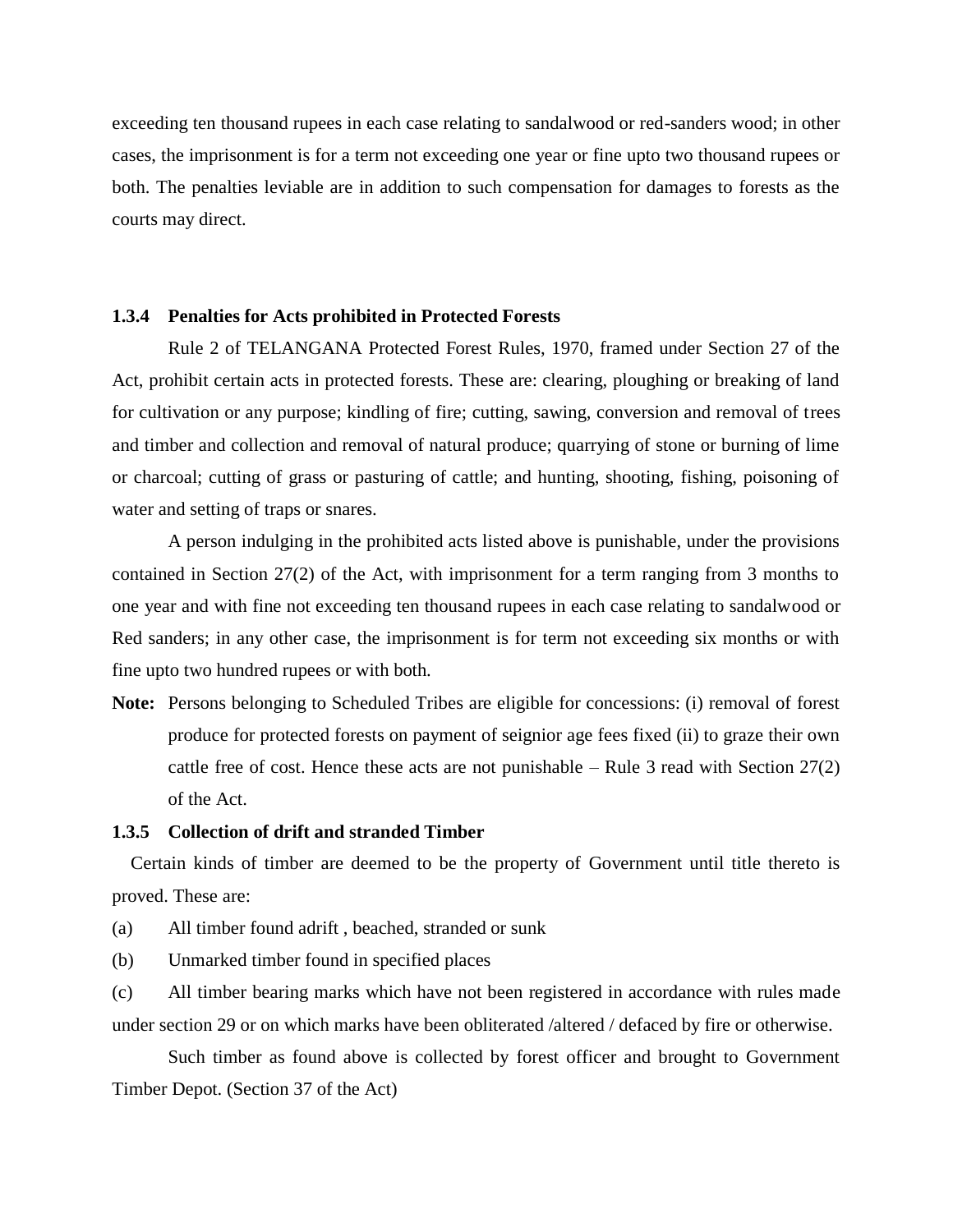Collection of timber by Forest Officers under section 37, will be reported to the DFO, who in turn, will publish a notice in District Gazette, requiring claimants to present the claim within a period not exceeding 2 months (Section 38).

On presentation of the claim by the claimant, the DFO after making such inquiry as deemed fit, may reject the claim or deliver the timber to the claimant after recording the reasons therefor. In cases, where timber is delivered to the claimant, the claimant should make payment towards cost for salving, collecting, moving, storing and disposing such timber.

The unclaimed timber and the timber the claim on which is rejected, shall be the property of the Government (Sections 39, 40 & 42 of the Act).

#### **1.3.6 Seizure of property and it's confiscation**

Section 44 of the Act empowers a Forest Officer or Police Officer to seize such timber or forest produce in respect of which a forest offence is believed to have been committed, together with all tools, ropes, chains, boats, vehicles and cattle used in committing any such offence.

The Officer shall place a mark on the timber indicating that the same has been so seized. In cases where the offender does not agree for compounding of the offence under Section 59 of the Act in writing, the Forest Officer or Police Officer should either produce the property seized before the authorised officer or make a report of such seizure to the magistrate. Where the property seized is the property of the Central / State Government and the offender is not known, it is sufficient that the officer makes report of the circumstances to the authorised officer. (Note: The Authorised Officer for this purpose is the DFO or Sub-DFO concerned-GOMS NO. 32 dated 21.1.1976).

The Authorised Officer (DFO or Sub-DFO), to whom the property is produced or who himself seizes the property, if satisfied that the forest offence has been committed, may order confiscation of the timber/ forest produce together with all tools, , ropes , chains , boats , vehicles used in committing such offence. The confiscation should follow due process prescribed i.e. giving reasonable opportunity of representation/hearing the person concerned etc.

The order of confiscation by the DFO is subject to review by the CF (suo-motto /or on application by the offender), within 30 days from the date of order. A person aggrieved by the orders of DFO and CF, may appeal, within 30 days from the date of order, to the District Court, whose orders shall be final.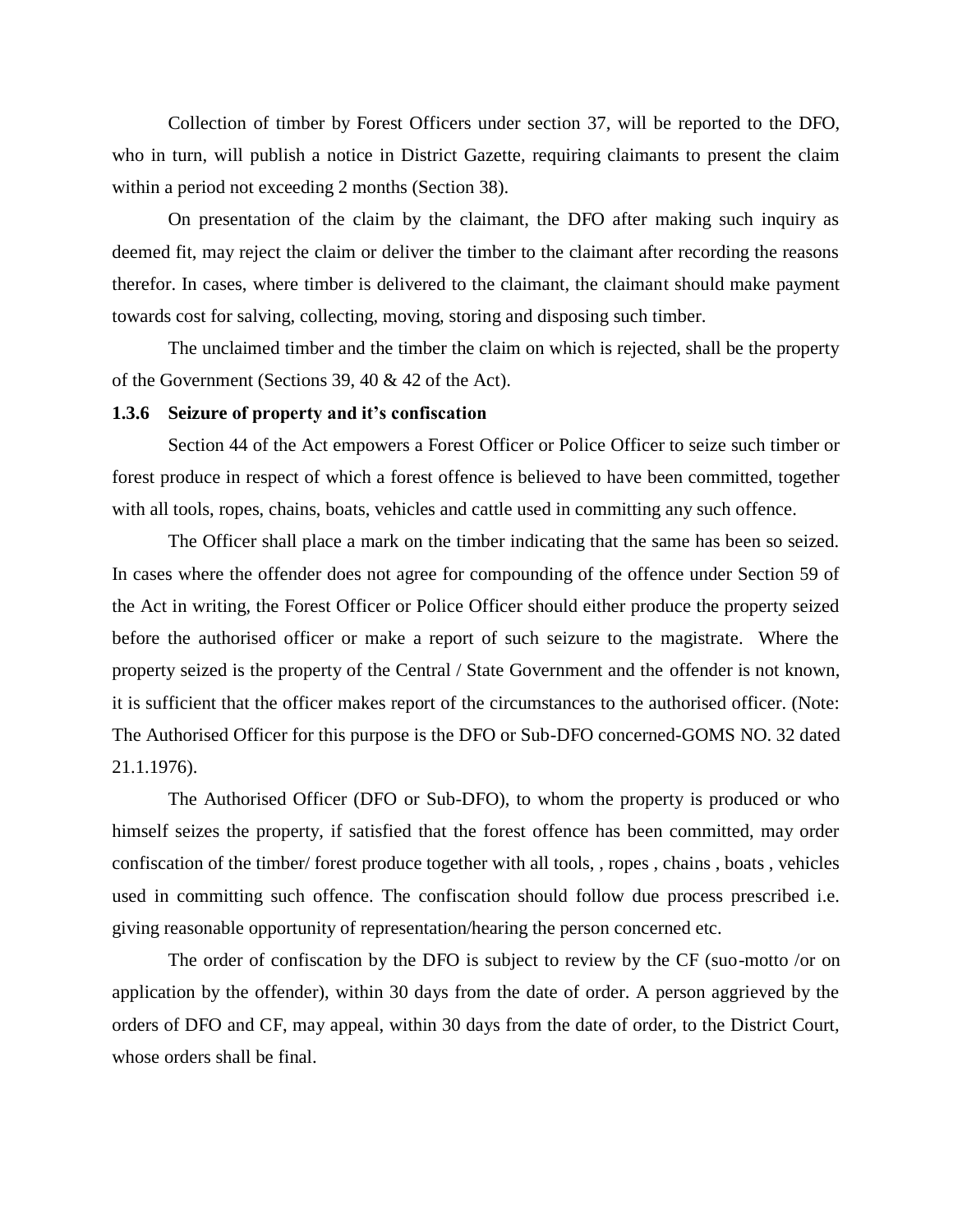The property seized shall be kept under the custody of a forest officer not below the rank of a forest guard or a village head-man until compensation for compounding is paid or until an order of District Magistrate directing it's disposal is received .[Section 44(1) to Section 44(5)].

### **1.3.7 Penalty for Counter-feiting Marks, altering boundaries etc**

A person, who knowingly counterfeits a mark used by forest officer upon any timber or standing tree or alters, defaces or obliterates any such mark on any timber or standing tree or alters, moves or defaces any boundary mark of any forest, is punishable with imprisonment for a term not exceeding two years or with fine not exceeding one thousand rupees or with both (Section 52 of the Act).

#### **1.3.8 Power to arrest without warrant**

Section 53 of the Act empowers a Forest Officer not below the rank of Forest Guard or Police Officer, to arrest and detain in custody without a warrant, if such a person refuses to give his name and address or gives a name or address which are likely to be false or there is a reason to believe that he will abscond.

## **1.3.9 Punishment for wrongful seizure or arrest**

Section 55 of the Act empowers the Government to punish a Forest Officer or Police Officer who vexatiously or frivolously seizes any property or arrests any person, with imprisonment for term not exceeding six months or with fine not exceeding five hundred rupees or with both.

## **1.3.10 Composition of Forest Offences**

Section 59 of the Act empowers the Forest department to compound offences by accepting compensation from any person who has committed any forest offence. The compensation to be paid is:

(a) A sum of money not exceeding fifty rupees, if the offence committed is trivial in nature.

(b) A sum of money not less than the value of the forest produce but not more than four times of such value estimated by the Forest Officer, in addition to the value of the forest produce which is released to the accused person.

(c) A sum of money not less than the value of forest produce but not more than four times of such value, if the forest produce is retained by the forest department.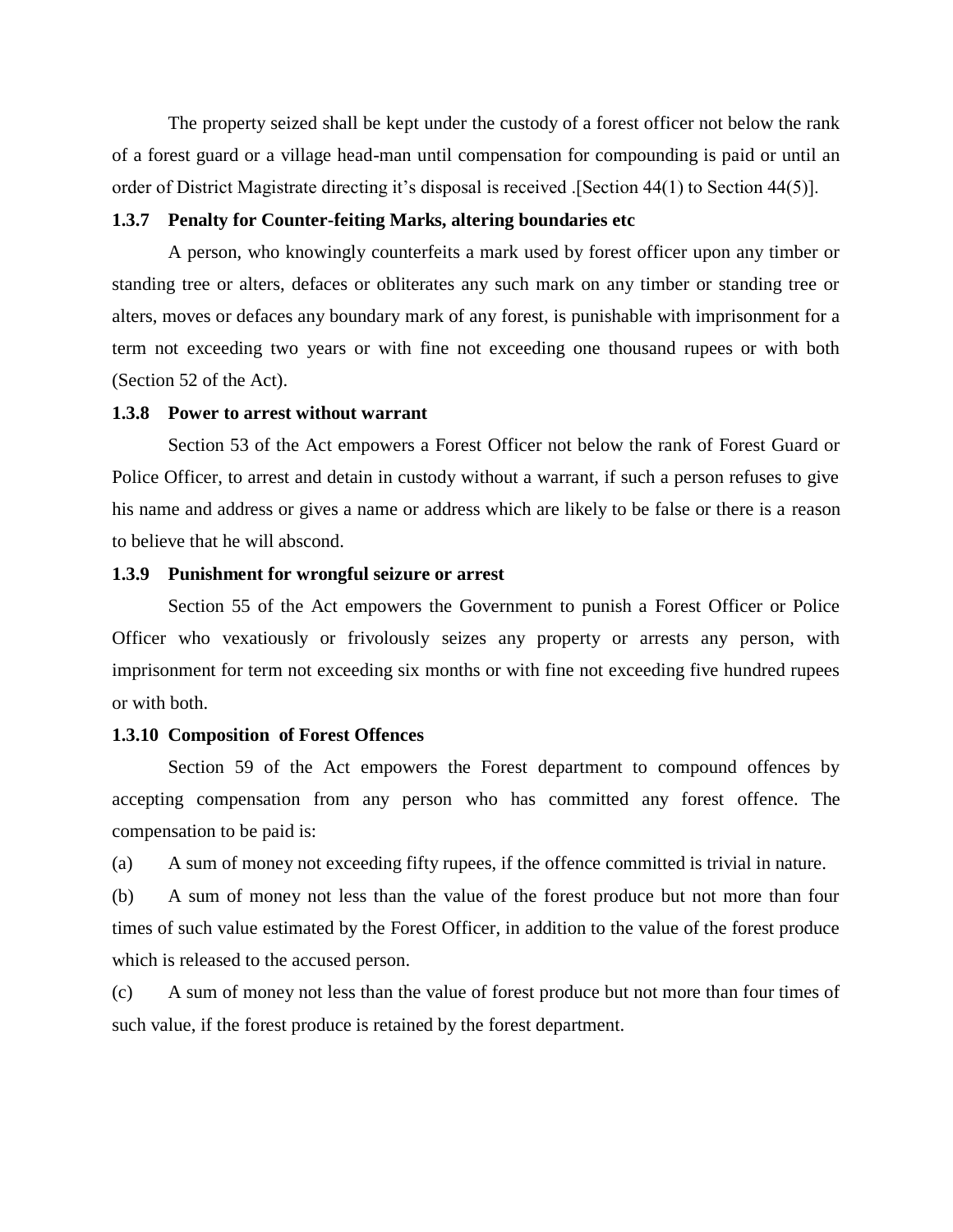On receipt of the sum of the money as compounded above, the accused person, if arrested, shall be discharged; the property seized shall, if not to be retained, shall be released; and no further proceedings shall be taken against such person or property.

#### **1.3.11 Rules made under TELANGANA Forest Act, 1967**

Several Rules are made by the Government under the powers conferred by Sections 27, 29, 32 to 35, 43 and 68 of the TELANGANA Forest Act, 1967 to secure effective management of forests and regulation of trade in forest produce. The rules made under the Act, are listed below:

- **(i)** TELANGANA Sandalwood Possession Rules, 1969- The Rules made under Sections 32 to 35 of the Act seek to regulate the possession of sandalwood in the State.
- **(ii)** The TELANGANA Sandalwood and Red sanders wood Transit Rules, 1969- The Rules made under Section 29 of the Act are meant to regulate the transit of sandalwood and Red sanders wood in the State prescribing conditions for import, export and movement; form of permits; Issue and checking of permits etc.
- **(iii)** The TELANGANA Forest Offences (compounding and Prosecution )Rules, 1969- The Rules made under Section 68 of the Act prescribe the procedure for compounding offences and the procedure for prosecuting the persons, who do not opt for compounding or in whose case the competent authority does not choose to compound the offences.
- **(iv)** The TELANGANA Forest Settlement Rules, 1969- The Rules made under Section 68 of the Act prescribe the procedure to be followed by Forest Settlement Officer in holding enquiry, settling the rights and declaring a forest land as reserved under Sections 4 to 15 of the Act.
- **(v)** TELANGANA Saw Mills (Regulation) Rules, 1969 The Rules made under Section 29 read with Section 68 of the Act seek to regulate the location of saw mills and conversion of timber at the saw mills in the State.
- **(vi)** TELANGANA Protected Forest Rules, 1970- The Rules made under section 27 read with Section 68(1) of the Act seek to regulate the use of natural and forest produce in the protected forests of the State.
- **(vii)** TELANGANA Forest Produce Transit Rules, 1970- The Rules made under section 29 read with Section 68(1) of the Act seek to regulate the movement of forest produce in the State.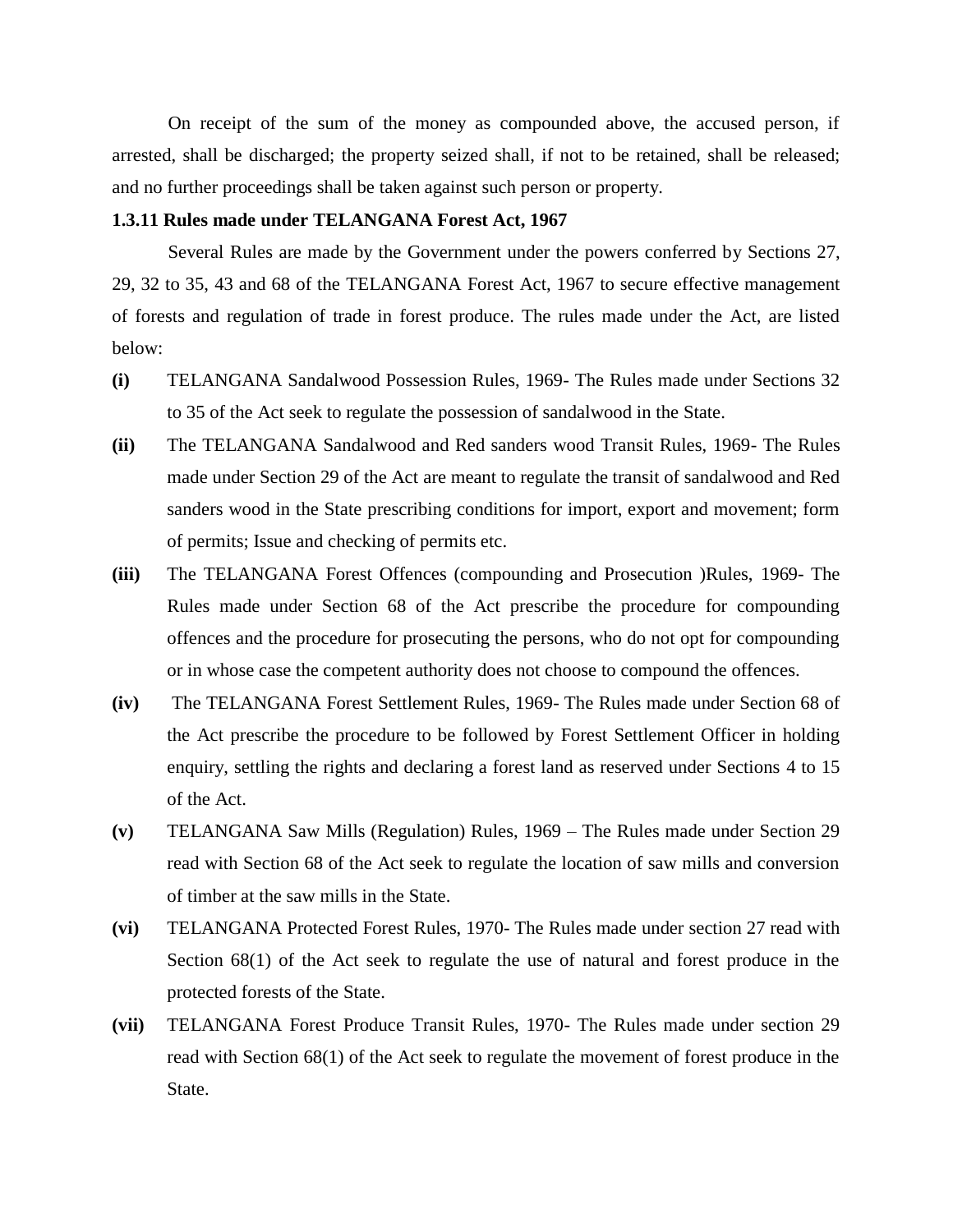- **(viii)** The TELANGANA Drift Wood Rules, 1975- The Rules made under Section 43 of the Act seek to regulate the collection of drift and stranded timber in the State.
- **(ix)** The TELANGANA Forest Contract (Disposal of Forest Produce) Rules, 1977- The Rules made under section 29 read with Section 68(1) of the Act govern the disposal of forest produce by sale through forest contractor.
- **(x)** TELANGANA Red Sanders Wood Possession Rules,1989- The Rules made under Section 29 read with Section 68(1) of the Act prescribe the procedure for getting licence for stocking the wood and the procedure for stocking and issue of the wood.
- **(xi)** The TELANGANA Forest Produce (Storage and Depot) Rules, 1989 Rules seek to regulate the setting up of Forest Produce depots by any person in connection with his trade in the produce.
- **(xii)**The TELANGANA(Protection of Trees and Timber in Public Premises) Rules, 1989- The Rules made under Section 68(2)(e) of the Act provide for the preservation, reproduction and disposal of trees and timber in public premises i.e. areas under the control of Government including road sides, Public buildings , gardens etc.
- **(xiii)** The TELANGANA Charcoal (Production and Transport) Rules, 1992- The Rules made under Section 68 of the Act, seek to regulate the production and transport of charcoal in the State.

**(xiv)** TELANGANA Forest Department Reward Rules,1970 – The Rules made under Section 68(2)( c) of the Act, seek to regulate the grant of rewards to informers in respect of offences taken cognizance of by the Forest Officers.

# **1.4 THE TELANGANA MINOR FOREST PRODUCE (REGULATION OF TRADE) ACT, 1971**

It is an Act enacted by the Government of Telangana solely to create a State monopoly in the trade of certain minor forest produce for prevention of loss of revenue to Government. Minor forest produce for the purpose is defined in Section 2(5) of the Act as forest produce other than timber, trees (excluding bamboo) and charcoal, specified in the schedule. Notwithstanding the wide definition given to the minor forest produce, the provisions of the Act actually apply only to Abnus (or Tumki or Beedi) leaves as the schedule to the Act specifies only this minor forest produce. The Act places restrictions on purchase and sale of the minor forest produce by providing that no person other than Government or authorised officer of the Government or the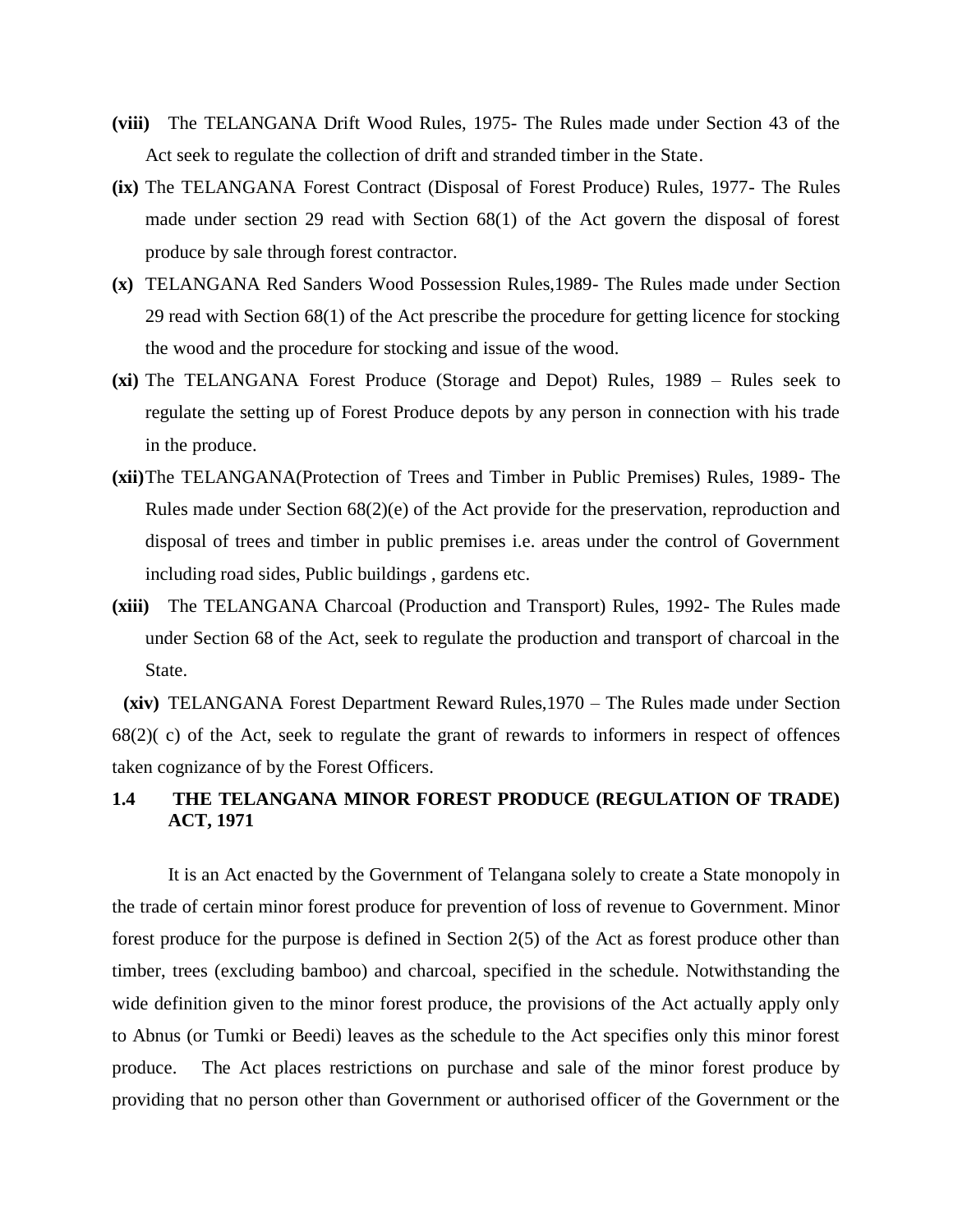agent appointed by the Government shall sell or purchase or cure or otherwise process or collect or store the minor forest produce (Section 5 of the Act). The Government fixes the price for the minor forest produce, in consultation with Advisory Committee constituted for the purpose (Section 6 & 7 of the Act). Depots are opened for purchase of the produce by the Government / Government Officer / Government Agent at the price fixed by the Government (Section 8 and 9 of the Act). The produce so purchased shall be sold or disposed by the Government /Officer/ Agent in the manner decided by the Government (Section 12 of the Act).

The Act provides for a penalty for contravention of Act/Rules, with imprisonment for a period not exceeding one year or with fine extending to two thousand rupees or with both (Section 15 of the Act).

**Note:** The Government has made 'The TELANGANA Minor Forest Produce (Regulation of Trade in Abnus leaves) Rules, 1970' under Section 19 of the Act.

## **1.5 THE TELANGANA FOREST PRODUCE (FIXATION OF SELLING PRICES) ACT, 1989**

The Act enacted by the State Government provides for the supply of forest produce to wood based industries and fixation of selling price in respect therefor. It also provides for constitution of an Industrial Plantation Fund for regeneration and replenishment of forest wealth to meet long range needs of the wood- based industries (Section 9 of the Act).

The TELANGANA Forest Produce (Fixation of Selling Price) Rules, 1991, made under Section 10 (1) of the Act, define the terms "forest produce" and "selling price". Forest produce for the purpose of the Act, means timber, bamboo and other wood suitable as industrial raw material. Selling price means the price payable by the wood based industries for the forest produce allotted by the Government and includes royalty payable for the rights given for extraction and use of such forest produce [Rules  $2(b) \& 2(c)$ ].

The selling price for bamboo raw material and miscellaneous mixed wood for supply to paper pulp industries shall be fixed basing on production costs, but not below the market value of the produce, at the point of supply. The selling price for timber to plywood industries shall, however, be fixed basing on the market value at the point of the supply (Rules  $4 \& 5$ ).

The selling price shall be fixed for each year basing on market situation. The price so fixed will be based on the recommendation of an independent consultant appointed by the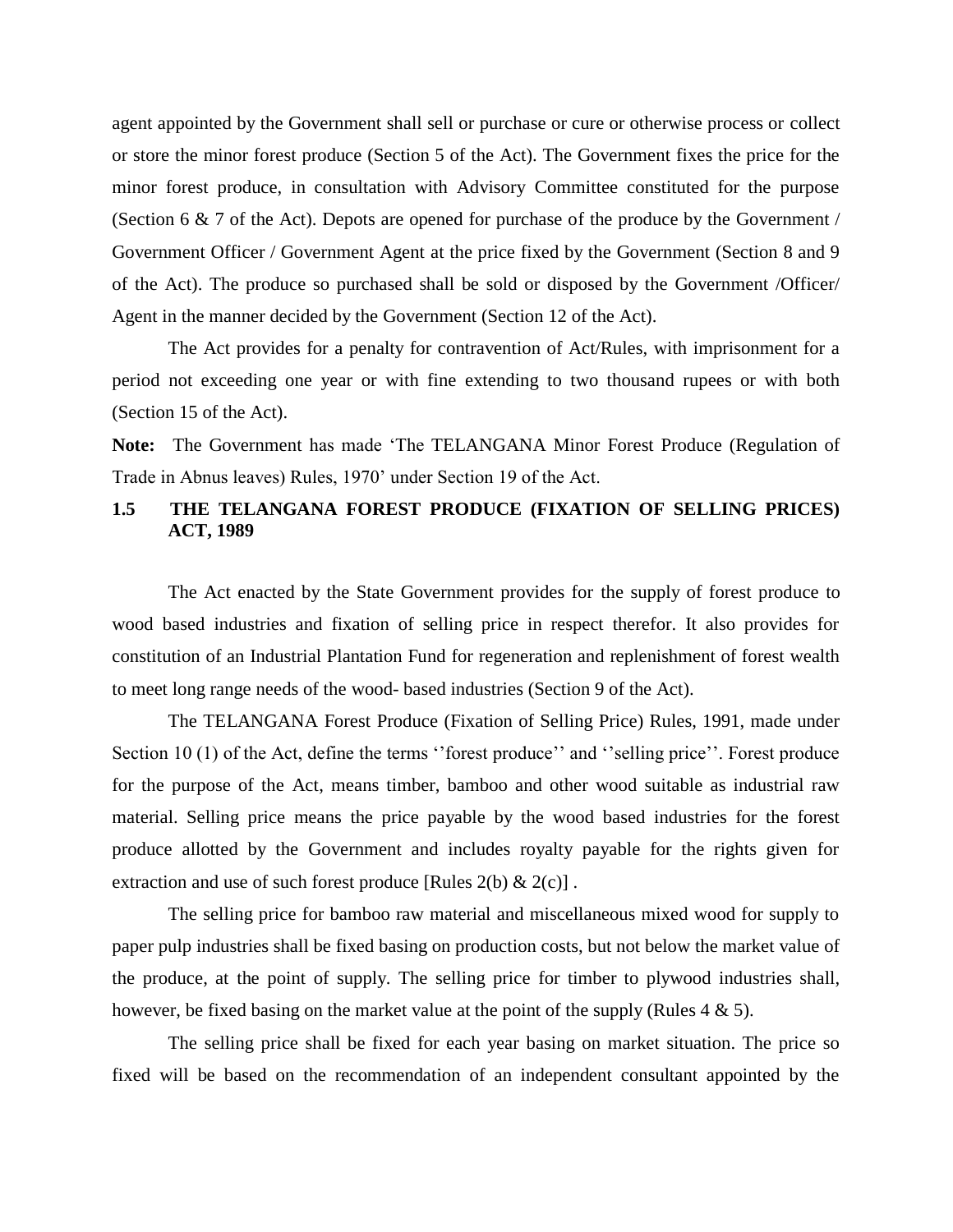Government. [Rule 8 as substituted by GOMS No.176 EFS &T (For III) deptt. Dated 20.10.2010].

The selling price shall be revised at the end of every block period of 3 years. The prices shall become operative from the beginning of supply year  $(1<sup>st</sup> October to 30<sup>th</sup> September of next)$ Calendar Year), irrespective of the date of it's communication. (Rule 9).

The Government shall make available from the TELANGANA Industrial Plantation Fund, constituted under Section 9 of the Act, a sum not less than 20% of total selling price payable by the allottees of forest produce to the Forest department or APFDC for purposes connected with rising of Industrial Plantation or afforestation or improvement of natural forests. (Rule 10)

## **1.6 THE WILDLIFE (PROTECTION) ACT, 1972**

The Act enacted by Parliament of India, in pursuance of resolutions passed by the legislatures of the States of Telangana, Bihar, Gujarat, Haryana, Himachal Pradesh, Madhya Pradesh, Manipur, Punjab, Rajasthan and West Bengal provides for the protection of wild animals, birds and plants and the matters connected thereto with a view to ensuring the ecological and environment security of the country.

**Note:** The subject 'Protection of Wild Animals and Birds', like 'Forests', was under State list in the Seventh Schedule to the Constitution upto 3.1.1977. Hence Parliament had no power to make legislation on it. It could do so only under Article 252 of the Constitution, on request made by legislatures of two or more State. The subjects "Forests" and "Protection of wild animals and birds" were subsequently brought under concurrent list vide Constitution (42<sup>nd</sup> Amendment) Act, 1976 w.e.f 3.1.1977.

The Act was strengthened from time to time thereafter by amendment Acts i.e. Act No. 23 of 1982, Act No. 28 of 1986, Act No. 44 of 1991, Act No. 26 of 1993, Act No. 16 of 2003 and Act No. 39 of 2006. The Act consists of 66 Sections and 6 schedules. Salient features of the Act are briefly discussed in the following paragraphs:

## **1.6.1 Wildlife and Wild animals:**

"Wild animal" means any animal specified in Schedules I to IV and found wild in nature. The term "Wild life" is broad in import and is defined in the Act to include any animal and vegetation (aquatic or land) forming part of an habitat. (Section 2(36) and 2(37) of the Act).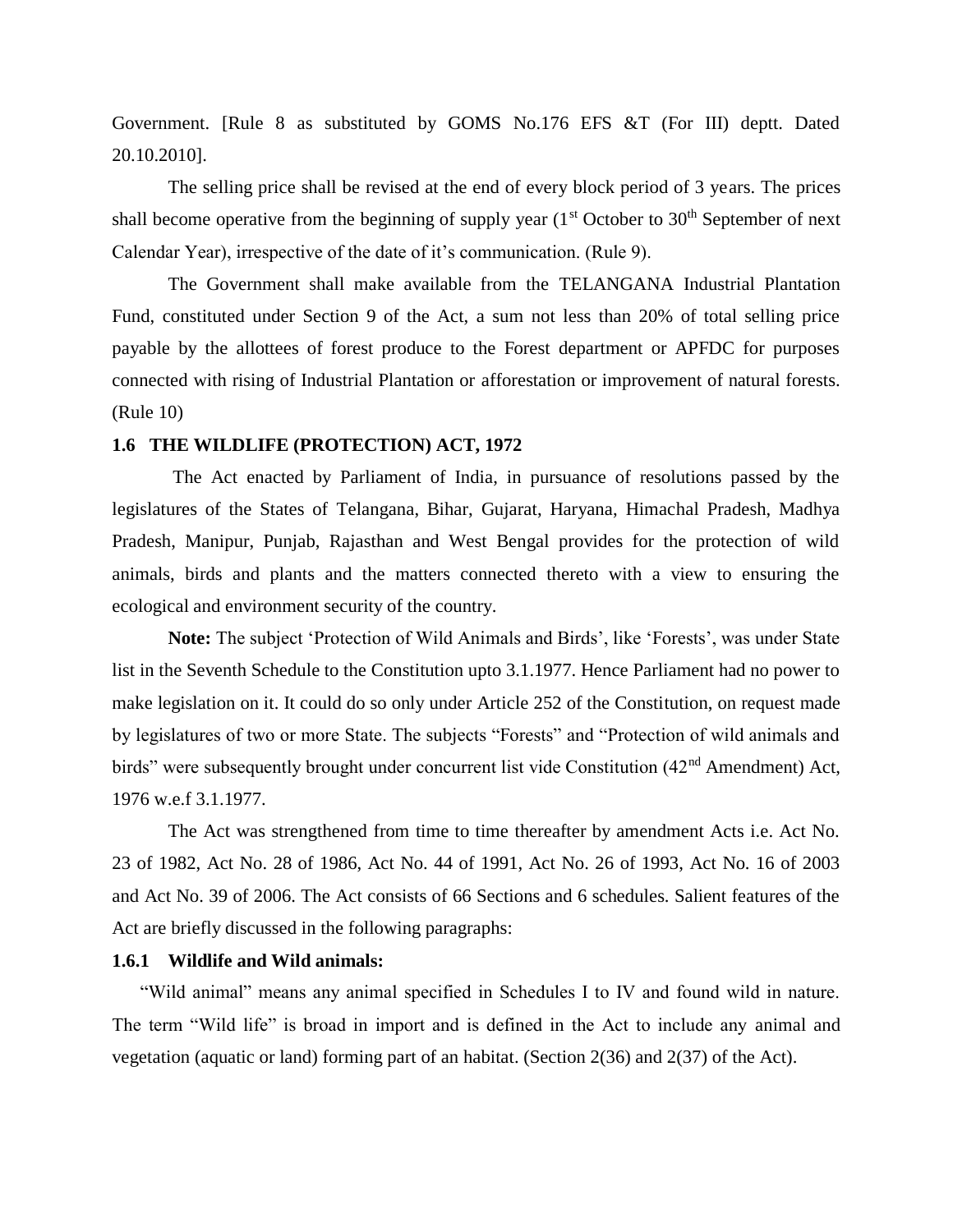#### **1.6.2 Protection of wild animals – hunting prohibited**

Hunting of wild animals specified in Schedules I to IV of the Act, is prohibited. (Section 9 of the Act). Exceptions to the above general prohibition of hunting are:

(a) If any wild animal specified in Schedule –I (Elephant, lion, cheetah, tiger, leopard, Blackbuck, Rhinoceros etc.) becomes dangerous to human life or is disabled or diseased beyond recovery, the Chief Wild life Warden may permit hunting of such animal by order in writing stating the reasons therefor. No wild animal shall be ordered to be killed unless such animal cannot be captured, transquilized or translocated. In respect of wild animals specified in Schedules II to IV (Langur , wild dog , spotted deer, Nilgai, Sambar, wild Pig, fox etc.), the chief wild life warden or the authorised officer may permit hunting of such animal or group of animals which have become dangerous to human life or property including standing crops.

The killing or wounding in good faith of any wild animal in defence of one self or any other person shall not be an offence. Such animals killed or wounded shall be Government Property. (Section 11 of the Act).

(b) The Chief Wildlife Warden is empowered to grant permits by an order in writing stating reasons therefor, to hunt any wild animal for the purpose of education, scientific research and scientific management. Scientific management for this purpose includes translocation of any wild animal to an alternative suitable habitat, population management of wildlife, collection of specimens for recognised Zoos etc. (Section 12 of the Act).

#### **1.6.3 Protection of Specified Plants**

`Wilful picking, uprooting, damaging, collecting of any specified plant from any forest land and area specified, by notification by Central Government, is prohibited under the Act. (Section 17 of the Act)

## **1.6.4 Protected Areas- Sanctuaries and National Parks**

The State Government is empowered to declare by notification any area other than the area comprised with any reserve forest or territorial waters as a sanctuary if it considers such area is of adequate ecological, faunal, floral, geomorphologic, natural or zoological significance. Declaration of area as sanctuary under Section 26-A of the Act, is preceded by an inquiry held by the collector, appointed by the Government for the purpose, into the rights claimed by any person. The provisions relating to appointment of collectors, holding of inquiry, determination of rights etc. are contained in Sections 18 to 26 of the Act. (The Government of Telangana has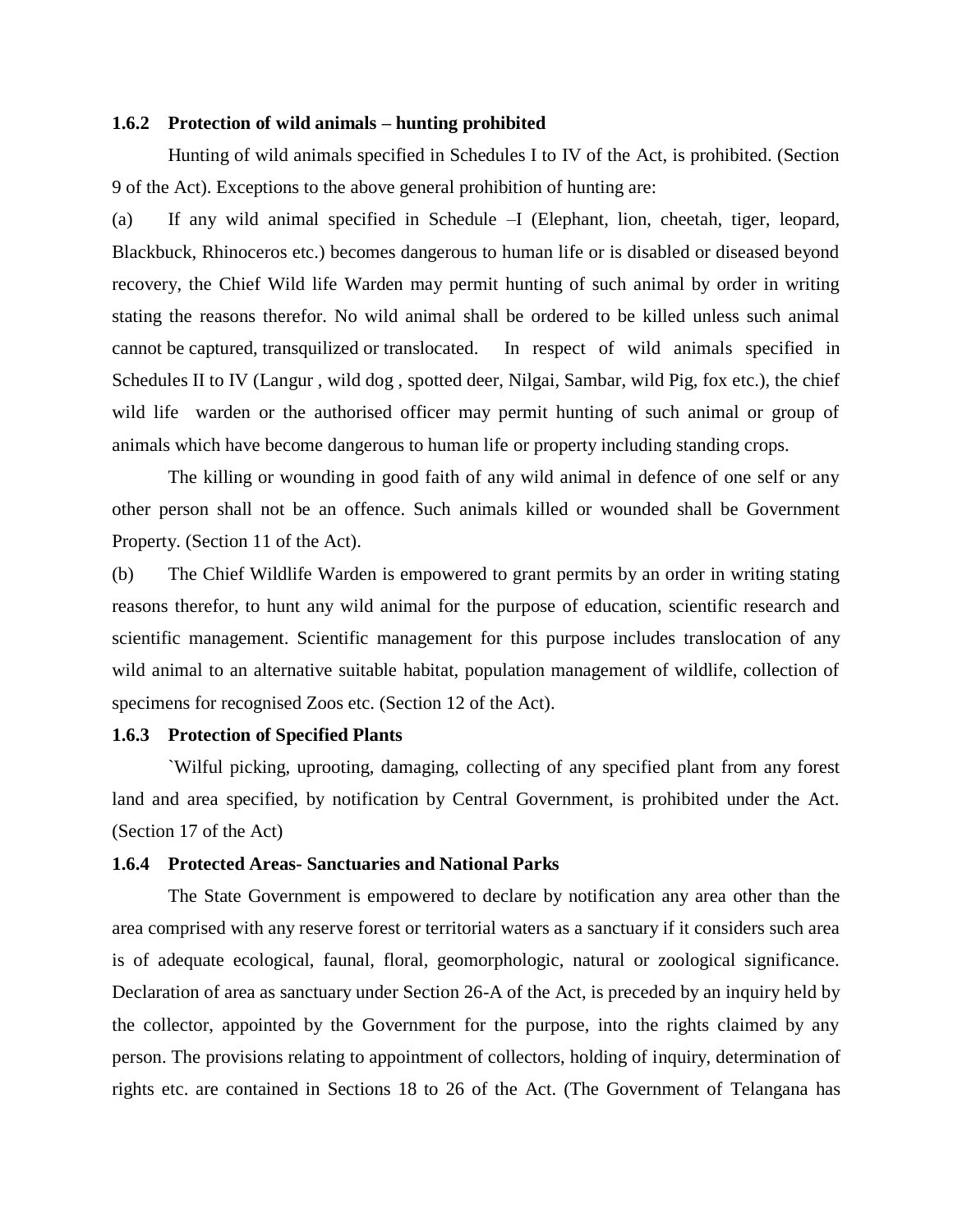authorised Conservators of Forests (Territorial/Wildlife) to act as collectors under section 26 of the Act, vide GOMS No 39 dt: 17.4.1997).

Similarly , the State Government is empowered under section 35 of the Act to declare , by notification, an area, whether within a sanctuary or not, as a National Park, by reason of it's ecological , faunal, floral, geomorphologic or zoological association of importance. The procedure to be followed for declaration of Sanctuary should also be followed for declaration of National Parks.

## **Note: 20 Sanctuaries and 6 National Parks were notified under these Sections in the States of Andhra Pradesh and Telangana.**

The following acts are prohibited in a Sanctuary or a National Park:

- a) No person shall, without a valid permit from Chief Wildlife Warden, enter or reside in Sanctuary or National Park.
- b) No person shall move or deface any boundary mark of a sanctuary/ National Park.
- c) No person shall tease or molest any wild animal or litter the grounds of the sanctuary/National Park.
- d) No person shall set fire or leave fire burning in a sanctuary/ National Park in such a manner as to endanger it.
- e) No person shall enter a sanctuary /National Park with weapons, except with previous permission of Chief Wildlife Warden.
- f) No person shall use chemicals, explosives or any other substance which may cause injury to or endanger wildlife.
- g) No person shall destroy, exploit or remove any wildlife including forest produce from a sanctuary/ National Park, except under or in accordance with a permit granted by Chief Wildlife Warden.
- h) No grazing of livestock shall be permitted in a National Parks.(In sanctuaries, grazing and movement of livestock is regulated, controlled or prohibited in keeping with the interest of wildlife).

 **(Sections 27, 29, 30, 31, 32 and 35 of the Act)**

#### **1.6.5 Conservation Reserves and Community Reserves**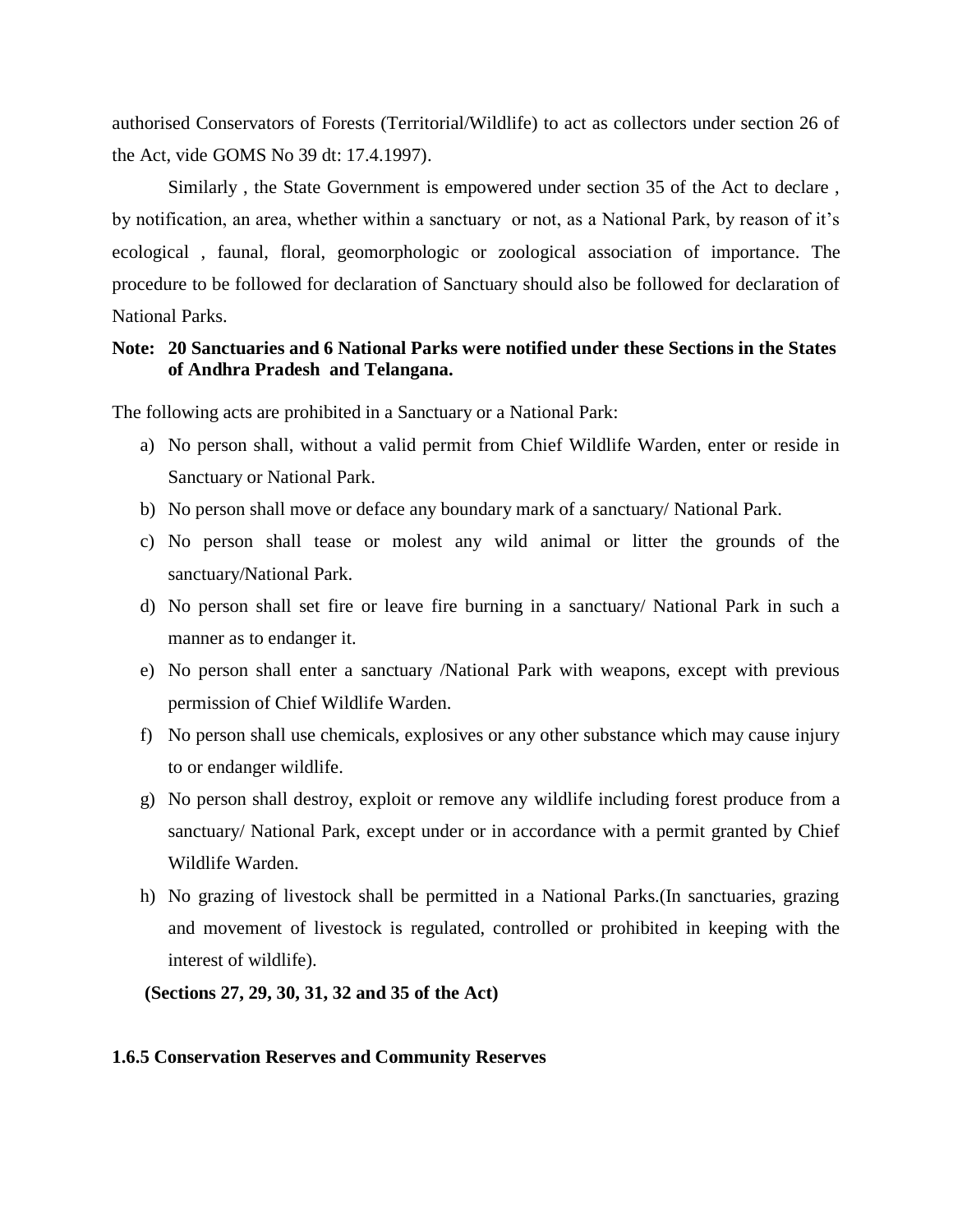The State Government is empowered under Section 36 A of the Act to declare, after consultations with local communities, any area owned by the Government , particularly those adjacent to sanctuaries/ National Parks and those areas which link one protected area with another, as a Conservation Reserve for protecting landscapes, flora and fauna and their habitat.

Similarly, the State Government is empowered under Section 36 C of the Act to declare any private or community land not comprised within a sanctuary/ National Park/ Conservation Reserve, as a Community Reserve for protecting flora, fauna and traditional or cultural conservation values and practices . The individuals or communities concerned, should, however, volunteer to conserve wildlife and it's habitat before such a declaration is made.

The Act provides for constitution of Management Committees for Conservation Reserves and Community Reserves (Sections 36B and 36D of the Act.)

#### **Note :( Sections 36A to 36D were inserted by Amendment Act No.16 of 2003)**

## **1.6.6 Central Zoo Authority and Recognition of Zoos**

Section 38 A of the Act provides for establishment of Central Zoo Authority for overseeing the functioning and development of Zoos in India. Only such Zoos would be allowed to operate as are recognized and maintain animals in accordance with norms and standards prescribed by Zoo Authority. Activities causing disturbance to animals in Zoo are made a punishable offence (Section 38 J of the Act).

As provided in Section 38 A of the Act (inserted by Amendment Act No. 44 of 1991), the Central Zoo Authority (CZA), was constituted by the Government of India by notification dated 3<sup>rd</sup> February, 1992. No zoo shall be operated without being recognised by the Authority. No zoo shall acquire, sell or transfer any wild animal or captive animal, without previous permission of the Authority and such a transfer or acquisition shall be only to or from a recognized zoo. (Section 38 I of the Act).

## **1.6.7 National Tiger Conservation Authority (NTCA)**

The National Tiger Conservation Authority (NTCA) was constituted by Central Government under Section 38 L of the Act. The Section was inserted by Amendment Act No. 39 of 2006 with the twin objectives of tiger conservation and harmonizing the rights of tribal people living in and around tiger reserves. The Authority is responsible for implementation of Project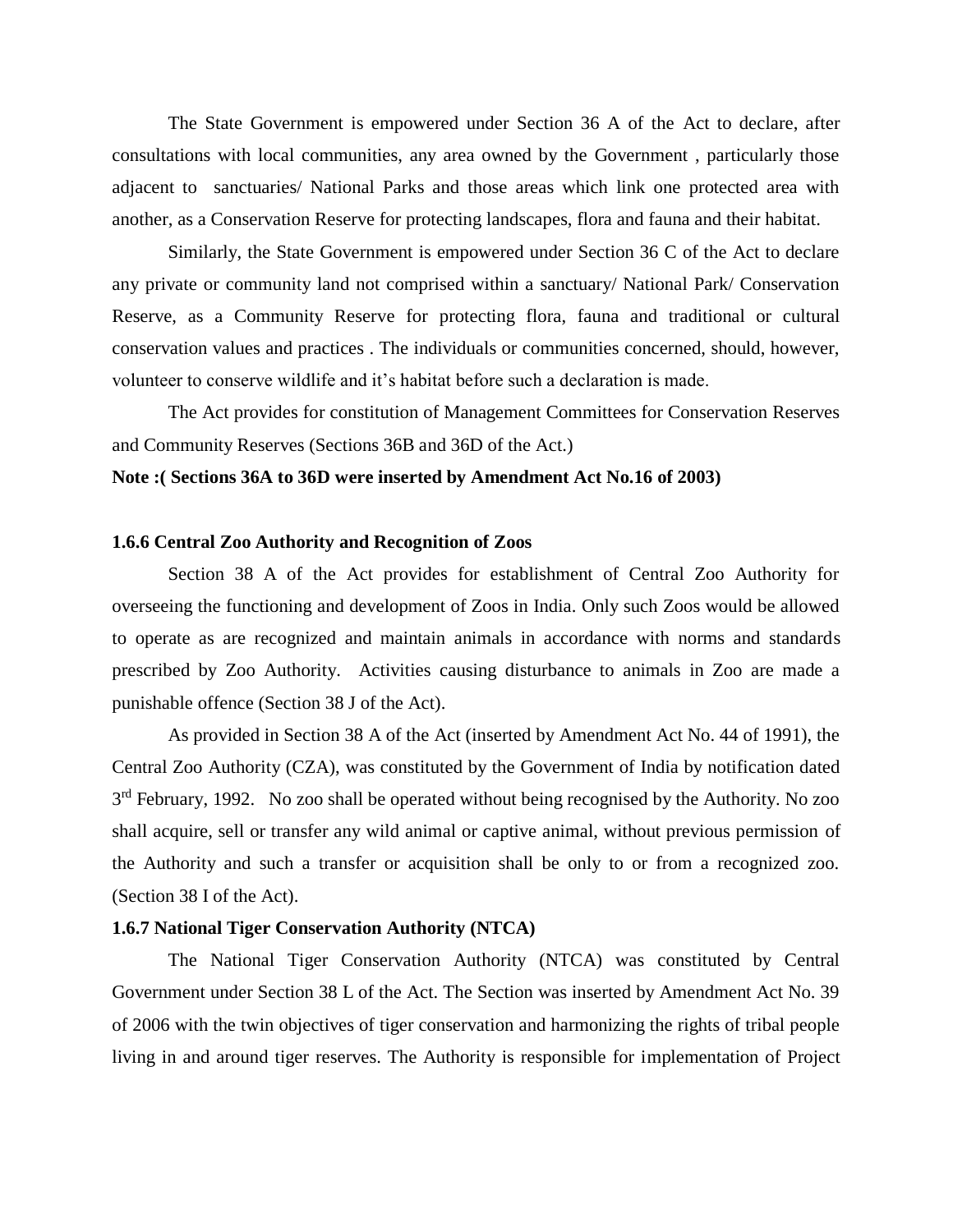Tiger Plan for protecting endangered tigers and to harmonize and facilitate the implementation of the Tiger Conservation Plans prepared by the State Government.

A Steering Committee is constituted by the State Government for ensuring coordination, monitoring, protection and conservation of tiger, co-predators and prey animals within the tiger range states (Section 38 U of the Act).

Tiger Conservation Foundation is established by the State Government for tiger reserves within the State in order to facilitate and support their management for conservation of tiger and bio- diversity and to take initiatives in eco-development by involvement of people. (Section 38– X of the Act).

#### **1.6.8 Prohibition of Trade or Commerce in Wild Animals, Animals articles and Trophies**

Wild animals, animal articles, trophy, meat derived from any wild animal, vehicles, vessels or tools used in committing an offence shall be the property of the Government. No person shall acquire or keep in his possession or transfer to any person or destroy or damage such Government property. (Section 39 of the Act).

Dealings in trophies, animal articles, captive animals, meat and snake venom without a valid licence from the Chief Wild life Warden, are prohibited under the Act. (Section 44 of the Act).

Dealings in trophies, animal articles etc. derived from Scheduled animals i.e. animals specified in Schedule I and Part II of Schedule II, are prohibited. (Section  $49 - B$  of the Act – inserted by Amendment Act 28 of 1986).

## **1.6.9 Penalties**

Any person who contravenes the provisions of Section 49-B i.e. dealings in trophies, animal articles etc. derived from Scheduled animals, shall be punishable with imprisonment for a term ranging from three years to seven years and also with fine which shall not be less than ten thousand rupees).

Any person who contravenes the provisions of Section 38-J i.e. teasing/ molesting/injuring disturbing the animals in a Zoo or littering the grounds of the Zoo, shall be punishable with imprisonment for a term which may extend to six month or with fine up to two thousand rupees or with both**.** In the case of a second or subsequent offence, the term of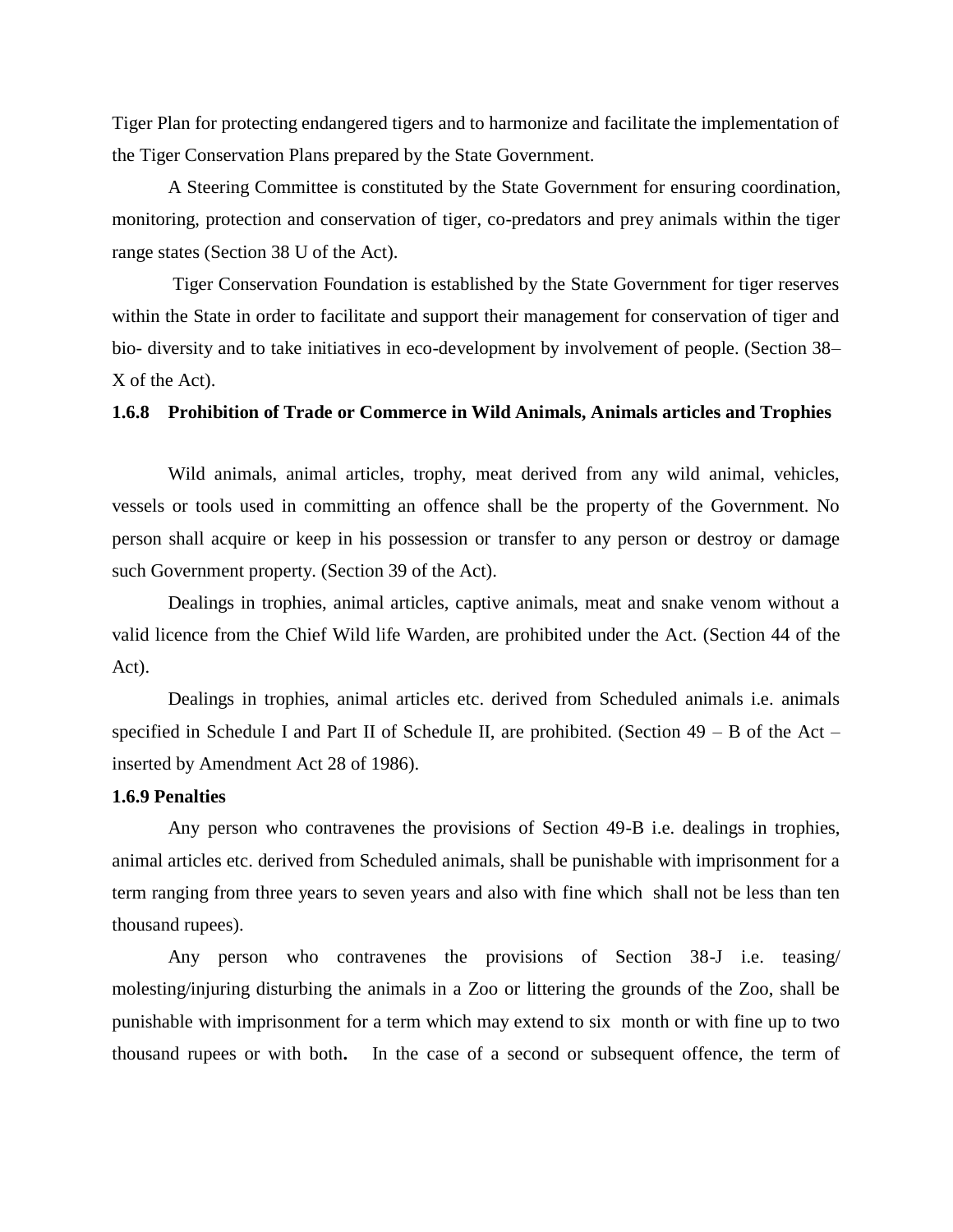imprisonment may extend upto **one year or the fine which may extend to five thousand rupees.** 

Any person who contravenes any other provision of the Act, shall be punishable with imprisonment for a term which may extend to three years or with fine which may extend to twenty thousand rupees or with both. (Section 51 of the Act).

#### **1.6.10 Composition of Offences**

Chief Wild Life Warden or any officer of a rank not below the rank of Dy. Conservator of Forests are empowered to accept from any person who has committed an offence against the Act, payment of a sum by way of composition of the offence. The sum of money accepted as composition shall in no case be less than twenty five thousand rupees. No offence, for which a minimum period of imprisonment has been prescribed in Section 51, shall be compounded. (Section 54 of the Act).

## **1.6.11 Rules made by Government of Telangana**

In exercise of powers conferred by Section 64 of the Act, the Government of Telangana has made "The Wildlife (Protection)(TELANGANA) Rules, 1974" for carrying out the provisions of the Act relating to State Government i.e. member of Wild Life Advisory Board, grant of licences and prescription of licence fees, prescription of entry fees into Parks/ sanctuaries, prescription of Licence application and return forms etc.

## **1.7 THE FOREST CONSERVATION ACT, 1980**

The Act enacted by Government of India seeks to check deforestation which results in ecological imbalance and environmental deterioration, by providing for conservation of forests and for matters connected therewith.

The Act consists of 5 Sections. Section 2 of the Act places restriction on dereservation of forests and use of forest land for non – forest purposes. It specifically states that no State Government shall dereserve any reserve forest; or permit use of any forest land for any nonforest purpose; or permit clearance of trees naturally grown on a forest land for the purpose of using the land for reforestation, except with the prior approval of the Central Government.

Section 2A of the Act (inserted w.e.f 18.10.2010) provides for an appeal to National Green Tribunal by any person aggrieved by the approvals / decisions under Section 2 of the Act.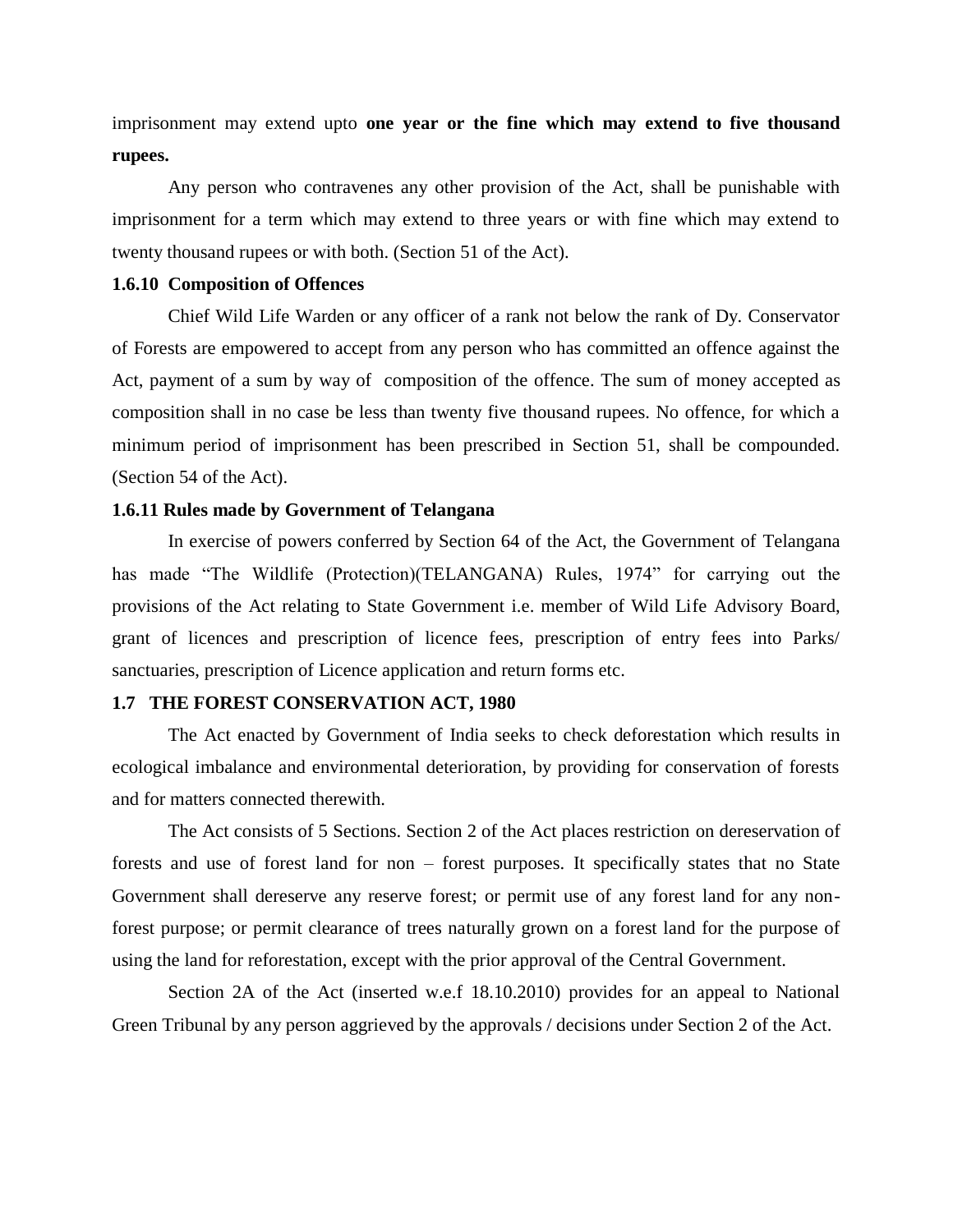Section 3 of the Act provides for penalty leviable for contravention of provisions of the Act. Under the Section a person who contravenes the provisions of Section 2 is punishable with simple imprisonment, which may extend to fifteen days.

Section 3B of the Act provides for punishment for offences committed by Authorities and Government departments, by initiating proceedings under the department rules.

Section 4 of the Act empowers the Central Government to make rules for carrying out the provisions of the Act.

Section 5 of the Act deals with Repeal and Saving (Repeal of Forest (Conservation) Ordinance, 1980 etc.).

By virtue of powers conferred under Section 4 of the Act, the Central Government has made "Forest (Conservation) Rules , 1981", which were subsequently superceded and replaced by revised set of Rules- "Forest (Conservation) Rules, 2003. The rules were further amended by Amendment Rules, 2004.

The Central Government has also issued elaborate guidelines on Forest (Conservation) Act, 1980 and several clarifications for carrying out the provisions of the Act.

The salient features of the Act, Rules, guidelines and the instructions issued from time to time are briefly discussed in following paragraphs:

## **1.7.1 Diversion of Forest land for Non- forest purposes**

Approval by Central Government for diversion of forest land for non- forest purpose is given in two stages:

In first stage, the proposal for diversion shall be agreed in principle subject to fulfilment of certain conditions. These conditions are:

(a) Non- forest land equivalent to forest land to be diverted to the user agency should be identified, transferred , mutated and declared as Reserved Forest/Protected Forest under Indian Forest Act, 1927 (In case of Telangana, TELANGANA Forest Act, 1967)

(b) Funds for the compensatory afforestation and penal compensatory afforestation if any imposed over the area worked/ used in violation of the Act; funds for catchment area treatment (CAT) in case of Irrigation Projects; Cost of afforestation over one and half times of Safety Zone area in degraded forests elsewhere, in addition to cost of afforestation of safety zone, in case of mining operations, should be paid by the user agency concerned.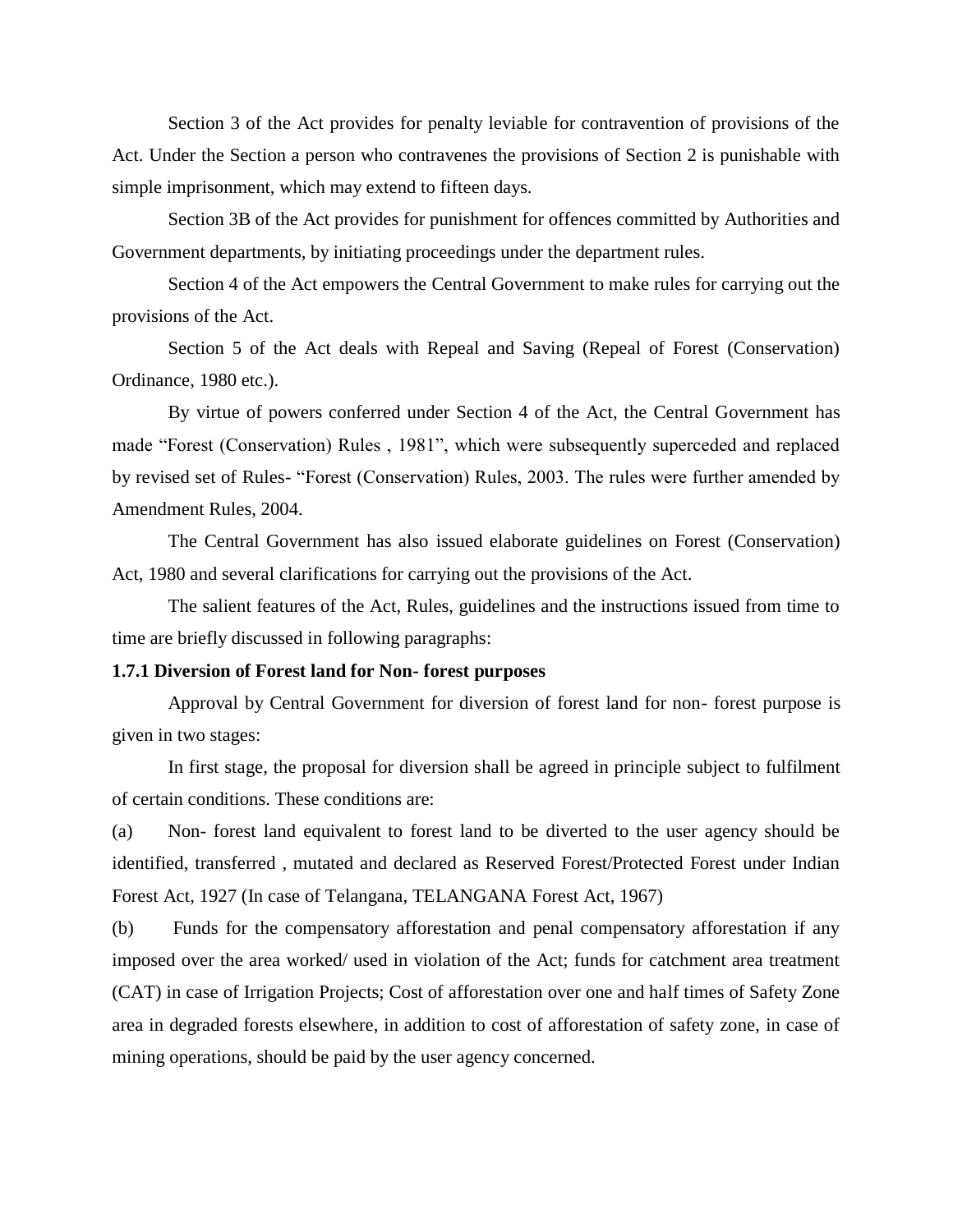(c) Net present Value (NPV) of the forest land diverted, as mandated by the Supreme Court of India in it's orders dated 30.10.2002 in I.A. No. 566 in W.P (C) No. 202 /1995, should be paid by the User Agency.

Formal approval, also called Stage –II approval, for diversion is granted by Central Government after receipt of communication from State Government regarding fulfilment of all conditions stipulated in Stage – I approval. The forest land is diverted to user agency after receipt of Stage – II approval. **(Para 4.2, 4.3, 4.7 and 4.8 of the guidelines)**

Note: (1) In case compliance to conditions stipulated in Stage \_ I approval is awaited for more than 5 (five) years from the State Governments, the in-principle (Stage –I) approvals would be summarily revoked. After revocation of the Stage- I approval, the State Government/ user agency, if still interested in the Project, would be required to furnish a fresh proposal , which shall be considered. (GOI, MOEF Instruction in No. 11-30/96-FC (Pt) dated 14.9.2001).

Note: (2) The condition relating to declaration of non-forest land accepted for compensatory afforestation as R.F/PF under Indian Forest Act, 1927/ TELANGANA Forest Act, 1967, prior to Stage-II approval, has been modified. The revised guidelines (substituted in Para 4.2(i) of the guidelines) require that the non-forest land should be transferred and mutated in favour of Forest department before Stage – II approval. Stage – II clearance will be given after compliance to the condition. But the declaration of the non- forest land as RF/PF under the Forest Act should be reported to the Central Government along with a copy of notification , within a period of 6 months after Stage –II approval **(GOI, MOEF Instruction in No. 8-84/2002-FC dated 3.2.2004).**

## **1.7.2 Compensatory Afforestation**

Compensatory afforestation is one of the most important conditions stipulated by the Central Government while approving proposals for de-reservation or diversion of forest land. Compensatory afforestation shall be done over equivalent area of non- forest land. Where nonforest lands are not available or non forest land is available is less extent to the forest area diverted, Compensatory afforestation may be carried out over degraded forest twice in extent to the area being diverted or to the difference between forest land being diverted and available nonforest land, as the case may be. The non- availability of forest land should, however, be certified by the Chief Secretary to the State Government.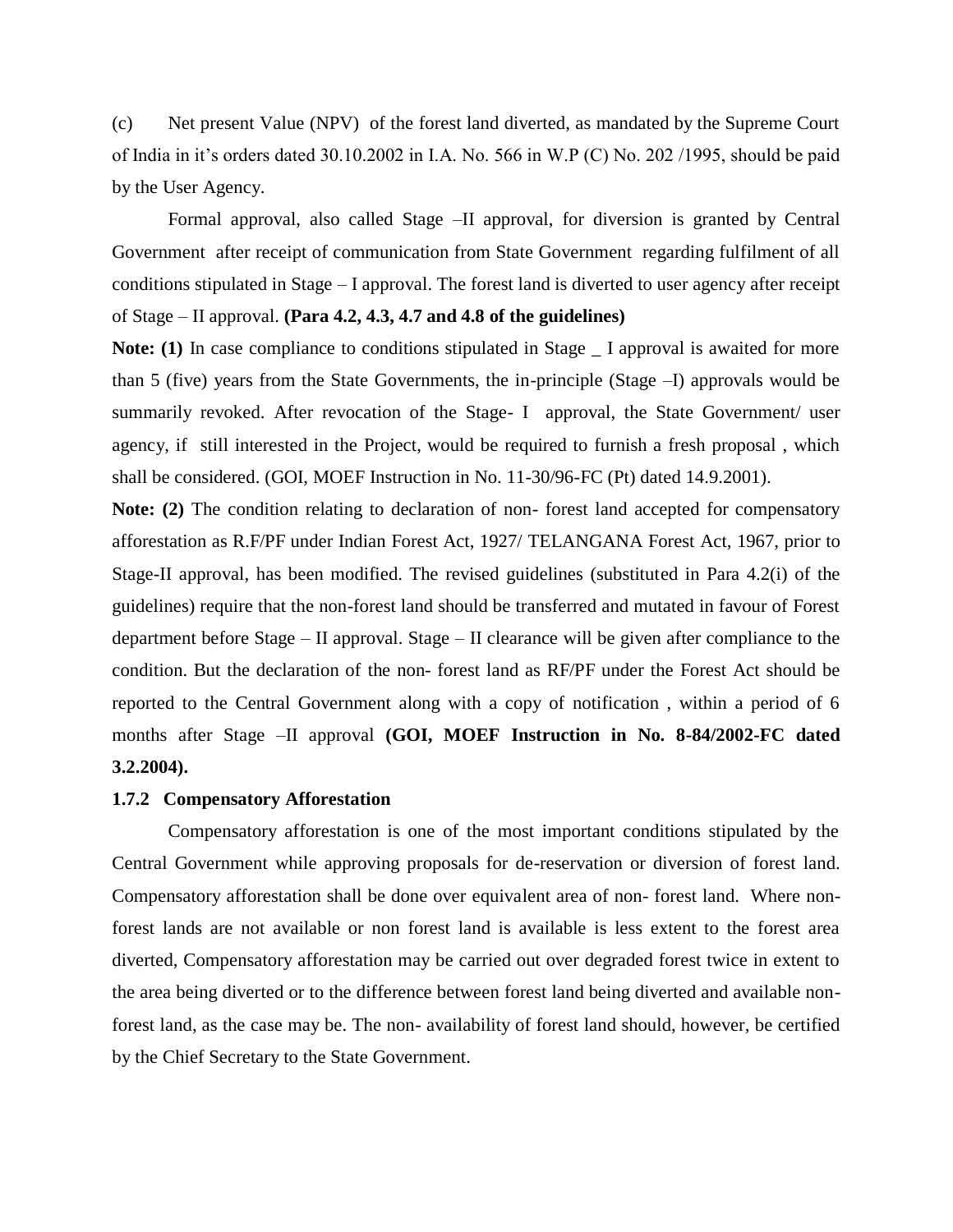As far as possible, the non- forest land for compensatory afforestation should be identified contiguous to or in the proximity of Reserve Forest or Protected Forest to enable the Forest department to effectively manage the newly planted area. In the event of non- availability of non- forest land in the same district, non- forest land for compensatory afforestation should be identified anywhere else in the State as near as possible to the site of diversion, so as to minimise adverse impact on the mico-ecology of the area. **(Para 3.2 of the Guidelines)**

**Note (1):** No compensatory afforestation shall be insisted upon in respect of the following proposals:

(a) Proposals involving diversion of forests upto one hectare.

(b) Proposals for underground mining in forest land below 3 metres.

(c) Proposals for clearing of naturally grown trees in forest land for the purpose of using it for reforestation. **(Para 3.2(vii) of the guidelines)**

**Note (2):** The condition of compensatory afforestation over equivalent area of non-forest land is given an exception in the following cases. In these cases, compensatory afforestation may be raised over degraded forest land twice in extent of forest area being diverted:

- $\triangleright$  Extraction of minor minerals from the river beds.
- $\triangleright$  Laying of transmission lines up to 220 KV.
- $\triangleright$  Mulberry Plantation for silkworm rearing without any felling of existing trees.
- Diversion of linear or strip plantation declared as protected forest along the road/rail/canal sides for widening of road/rail/canal.
- $\triangleright$  Construction of link road, small water works, minor irrigation works, school buildings, dispensaries, hospitals, directly benefitting the people of the area, in hill districts and other districts having forest area exceeding 50% of total geographical area, provided diversion of forest land does not exceed 20 hectares**. (Para 3.2 (vi) of the guidelines)**

**Note (3):** The compensatory afforestation should clearly be an additional plantation activity and not a diversion of part of the existing annual plantation. **(Para 3.4(ii) of the guidelines)**

**Note (4):** Extraction of minor minerals from river beds shall not be permitted if the river bed is in a National Park or a Wildlife Sanctuary. **(Para 4.6 of the guidelines)**

**Note (5):** The Central Government shall not entertain any proposal for diversion of forest land for construction of residential or dwelling houses. **(Para 4.5 of the guidelines)**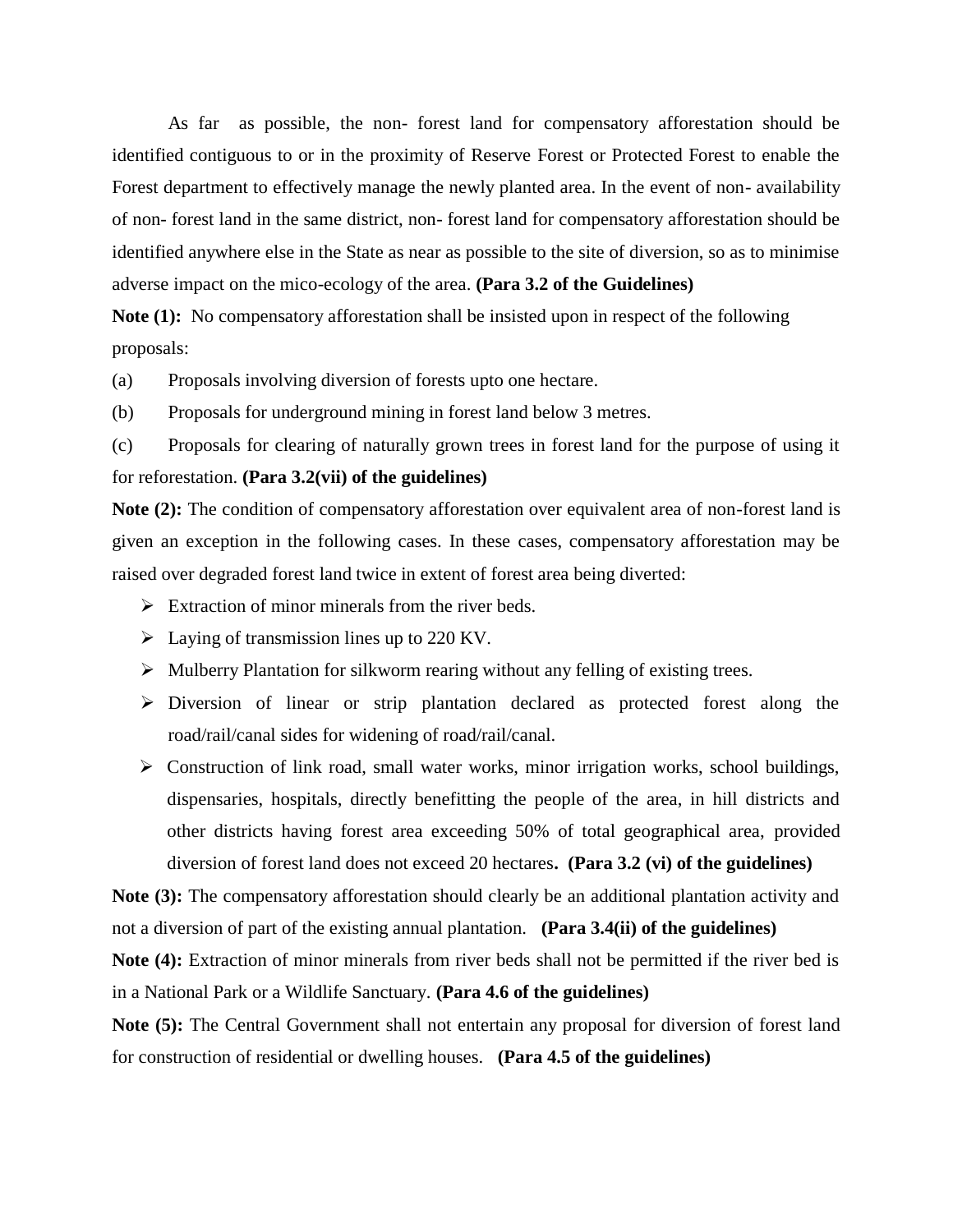#### *1.7.3 Constitution of CAMPA*

*In exercise of powers conferred by Section 3(3) of Environment (Protection) Act, 1986 and in pursuance of the Hon'ble Supreme Court's order dated 30th October, 2002 in IA No. 566 in WP (Civil) No. 202 of 1995, the Central Government has constituted (May 2006) an authority known as "Compensatory Afforestation Fund Management and Planning Authority" (CAMPA) for the purpose of management of money towards Compensatory Afforestation, Net Present Value(NPV) and any other money recoverable in pursuance of Supreme Court's orders in this regard and in compliance of conditions stipulated by Central Government while according approval under Forest (Conservation) Act,1980.*

*Telangana State CAMPA was established (2014) due to formation of new State of Telangana vide notification<sup>1</sup> for the purpose of management of money towards Compensatory Afforestation, Net Present Value and other moneys recoverable. Accordingly, a Governing Body, a Steering Committee and an Executive Committee were established.*

*Funds received by Central CAMPA (called Adhoc CAMPA) are released to State CAMPA, subject to a maximum of 10 percent of accumulated principal amount pertaining to the State, for utilisation by State CAMPA as per Annual Plan of operations (APO) approved by the State level steering committee.*

#### **1.7.4 Environmental Clearance**

 $\overline{a}$ 

Para 2.3 of the guidelines on F(C) Act, 1980 makes it mandatory for the projectors covered under notifications issued under Environment (Protection) Act, 1986 to obtain clearance separately from Environmental angle.

The proposal for environmental clearance will not be linked with clearance from forestry and a wild life angle as these clearances are independent of each other and need to be obtained before starting any activity at site. However , while granting environmental clearance to projects involving forest land, wildlife habitat and or located within 10 Km of the National Park/

<sup>&</sup>lt;sup>1</sup> of G.O.Ms.No.1 of EFST Department dated 17.06.2014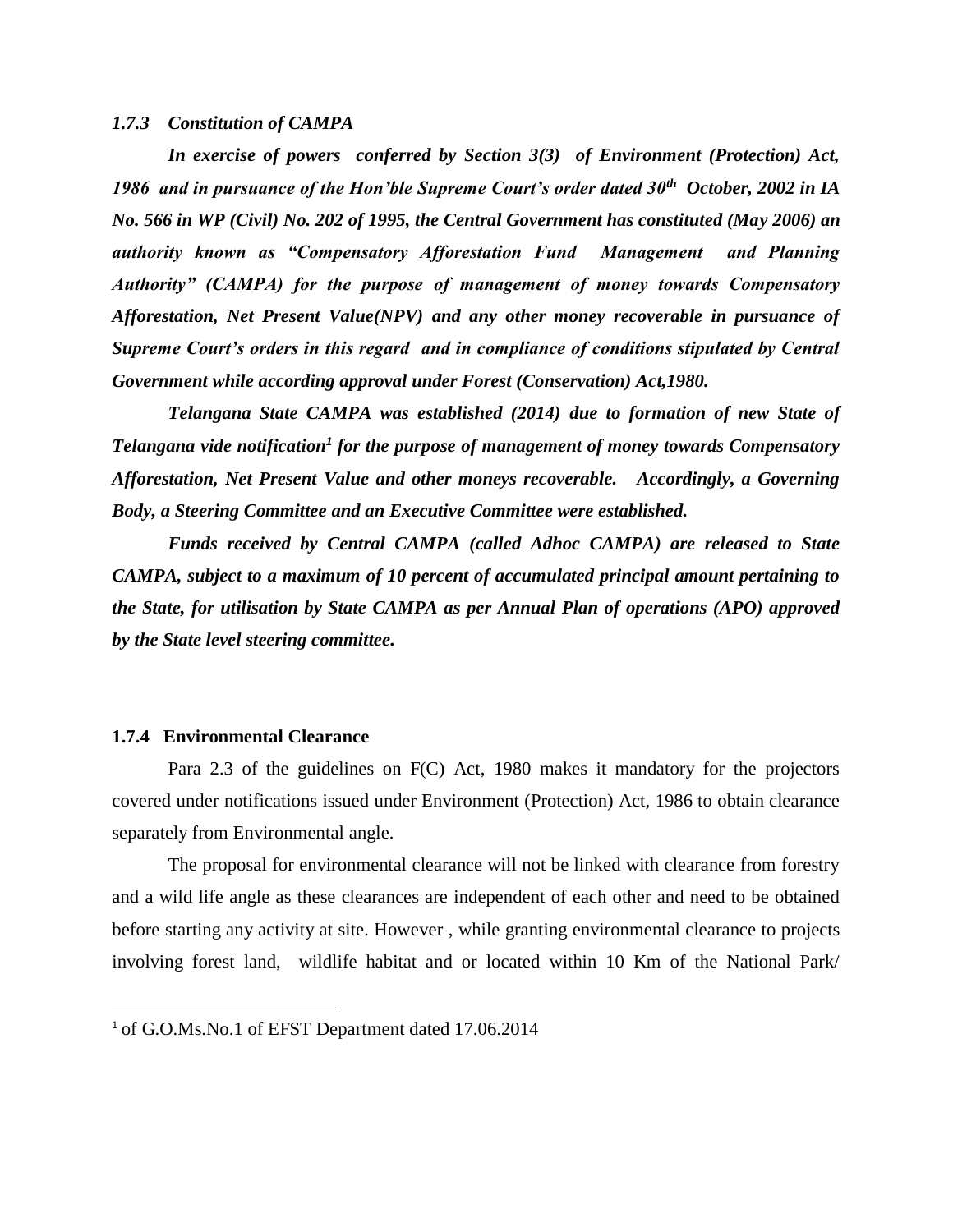Wildlife Sanctuary, a specific condition should be stipulated that the environmental clearance is subject to their obtaining prior clearance from forestry and wildlife angle including clearance from the Standing Committee of the National Board for Wildlife as applicable. Further it should be clearly stated that environmental clearance does not necessarily imply that the forestry and wildlife clearance shall be granted to the project. **(GOI, MOEF, OM NO. J-11013/41/2006-IA-II(I) dated 2.12.2009)**

Note : If any project requires clearance from both Forest and Environment angles, it may be ensured that work is not commenced before Environmental clearance is obtained , even if the project is cleared under F (C) Act, 1980. **(GOI/ MOEF Instruction in No. F/11- 6/240/Misc./ Gen/893 dated 19.4.2011).** 

#### **1.7.5 Projects involving Forest as well as Non- forest lands**

If the Project involved forest as well non-forest land, work should not be started on nonforest land till approval of Central Government for diversion of forest land has been given under Section 2 of the Act. Otherwise, the expenditure incurred on non- forest land may prove to be infructuous, if diversion of forest land is not approved by Central Government. **(Para 4.4 of the guidelines as modified by GOI, MOEF, OM No 105-F/2-1/203-FC dated 21.3.2011)** 

#### **1.7.6 Re-diversion of Forest land**

Re-diversion is defined as diversion of a part of already diverted forest land for using for another non- forest purpose by some other user agency, subject to prior written consent of the primary user. The primary user shall not levy any money for grant of such consent. Full amount of NPV for re- diverted land, at the rate applicable on the date of re- diversion, shall be realised from the second user agency.

Cost of compensatory afforestation shall, however, be recovered from the second user agency only if the same has not been recovered from the primary user agency.

Boundary of the re-diverted forest land should be clearly demarcated on the ground by the secondary user agency.

Conditions to be fulfilled by the secondary user agency shall be shall be stipulated by the Central Government while according approval for re-diversion. (Guidelines issued by GOI, Ministry of Environment & Forests (FC) division in F.No.8-66/2009-FC-Pt dated 30.9.2011. The guidelines are based on recommendations made by Forest Advisory Committee).

#### **1.8 THE ENVIRONMENT (PROTECTION) ACT, 1986**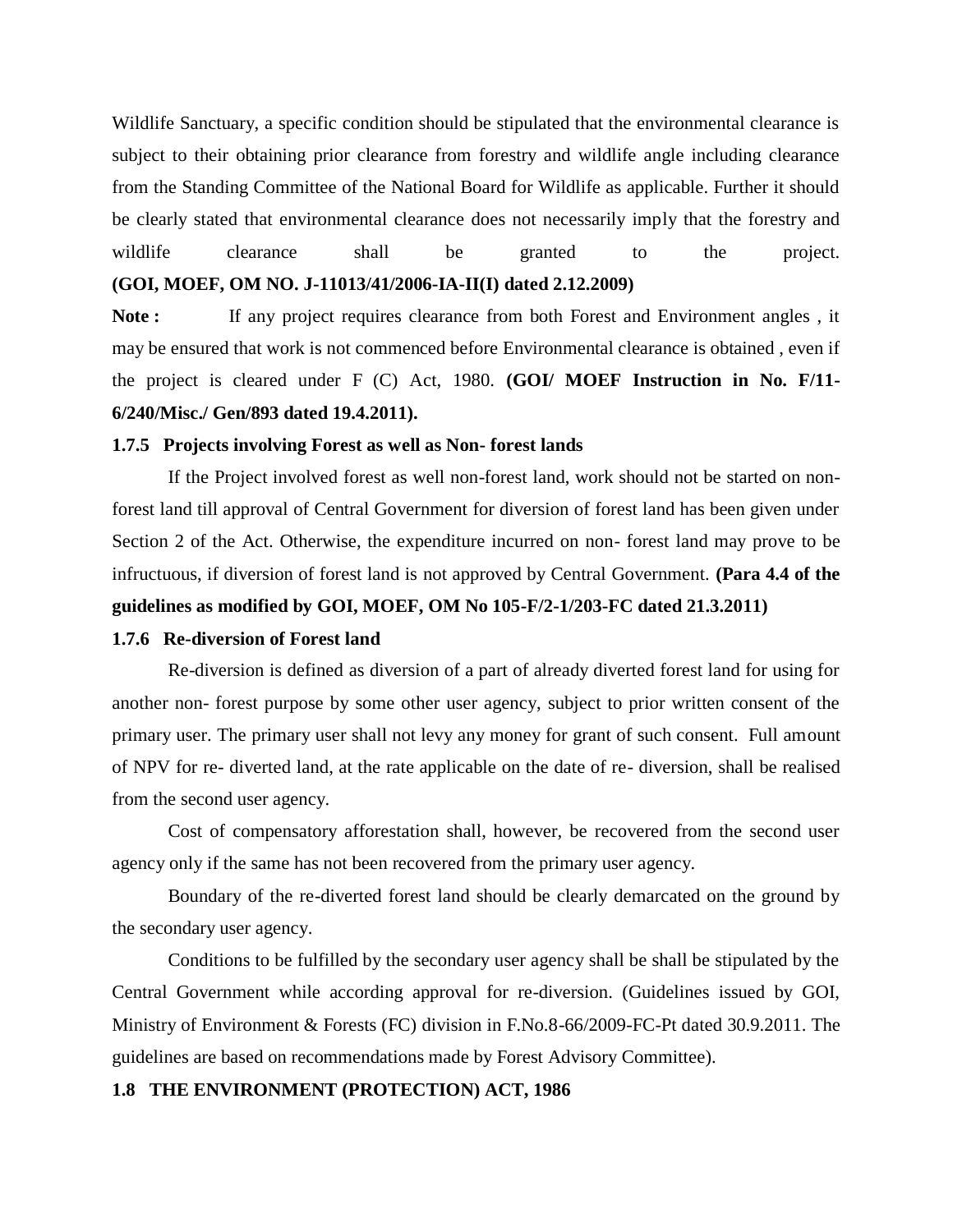The Act is a general legislation made by Government of India in line with decisions taken at United Nations Conference on the Human Environment held at Stockholm in June, 1972 in which India participated. The Act seeks to coordinate activities of various regulatory agencies, create an authority or authorities for protection of environment, regulation of discharge of environmental pollution and handling of hazardous substances, speedy response in the event of accidents threatening environment and deterrent punishment to those who endanger human environment, safety and health.

The Act consisting of 26 Sections and the 'The Environment (Protection) Rules, 1986 made under Sections 6 and 25 of the Act, provide for a mechanism aimed at protecting and improving the quality of environment and preventing, controlling and abating environmental pollution.

Environment includes water, air and land and the inter relationship which exists among and between water, air and land and human beings, other living creatures plants, microorganisms and property. **(Section 2(a) of the Act).**

Environmental pollution means the presence in environment of any environmental pollutant. **(Section 2(c) of the Act)**

Environmental pollutant means any solid, liquid or gaseous substance present in such concentration as may be or tend to be injurious to environment. **(Section 2(b) of the Act)**

Some of the important provisions of the Act and Rules made there under, are explained in the following paragraphs:

#### **1.8.1 Powers to take measures to protect and improve environment**

The Central Government is entrusted with powers to take all such measures which are necessary or expedient for the purpose of protecting and improving the quality of environment and preventing, controlling and abating environmental pollution. These measures include coordination of actions by the State Governments, officers and other authorities, laying down standards for the quality of environment in its various aspects, laying down of standards for emission and discharge of environmental pollutants from various sources, laying down procedures and safeguards for the handling of hazardous substances, etc.

The Central Government may constitute an authority/ authorities for purpose of exercising and performing such of the powers and functions, including the power to issue directions, of the Central Government under the Act. **(Section 3 of the Act)**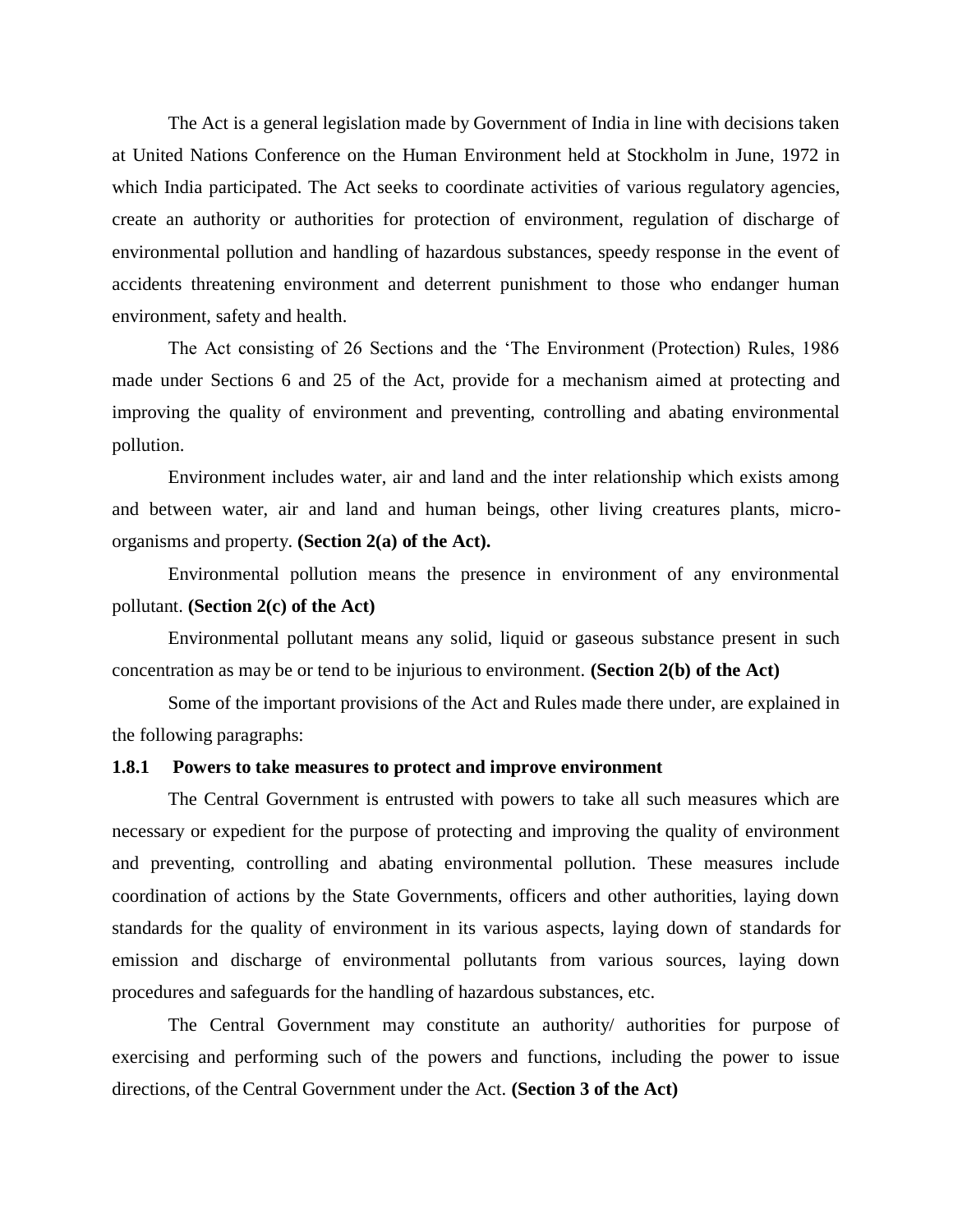**Note:** Central Pollution Board and State Pollution Boards are such authorities entrusted with exercise and performance of powers and functions of Central Government under the Act.

## **1.8.2 Power to give directions**

The Central Government is empowered to issue directions in writing to any person, officer or any authority and such persons/officers/ authorities shall be bound to comply with such directions. Power to issue directions includes the power to direct (a) the closures, prohibition or regulation of any industry, operation or process (b) stoppage or regulation of supply of electricity or water to defaulting industries/operators. **(Section 5 of the Act).**

#### **1.8.3 Prevention, Control and Abatement of Environmental Pollution**

No person carrying on any industry, operation or process shall discharge or emit or permit to be discharged or emitted any environmental pollutant in excess of such standards as may be prescribed. **(Section 7 of the Act)**

No person shall handle or cause to be handled any hazardous substance except in accordance with such procedure and after complying with such safeguards as may be prescribed.

## **(Section 8 of the Act)**

Person responsible for discharge of environmental pollutant in excess of the prescribed standards shall be bound to prevent or mitigate the environmental pollution caused as a result of such discharge and also shall forthwith intimate the authorities concerned the facts of such occurrence of discharges.

The authorities (Pollution Control Board) on receipt of such information, through intimation or otherwise, shall as early as practicable take remedial measures to prevent or mitigate the environmental pollution. The expenses, if any incurred by such authorities, for taking remedial measures, together with interest, shall be recovered from the person responsible for causing environmental pollution. **(Section 9 of the Act).**

The Central Government or any officer empowered by it, shall have power to enter, inspect and take sample from any factory, premises or other place for the purpose of examining, testing and analysis. **(Section 10 & 11 of the Act).**

The Central Government is empowered to establish, by notification in the official Gazette, one or more environmental laboratories; to recognise one or more laboratories or institutes as environmental laboratories to carry out the functions entrusted to an environmental laboratory under the Act.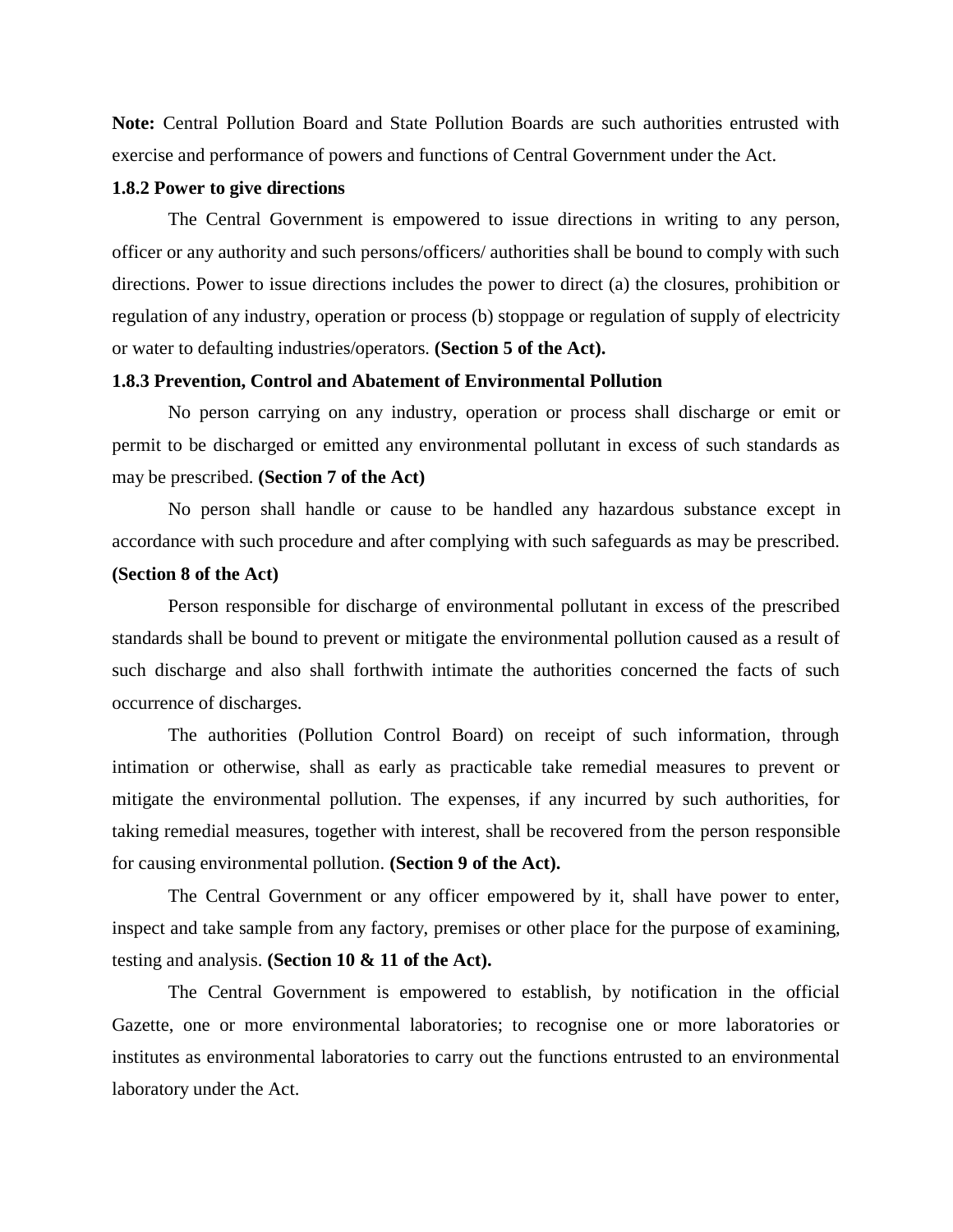The Central Government may, by notification in official Gazette, appoint or recognise such persons as it thinks fit and having prescribed qualifications to be Government Analysts for the purpose of analysis of samples of air, water, soil or other substances sent for analysis to any environmental laboratory. **(Section 12 and 13 of the Act).** 

**Note: (1)** The standards for emission or discharge or environmental pollutants from the industries, operations or processes are specified in Schedules I to IV of Environment (Protection) Rules, 1986 (Rule 3).

**(2)** Procedures for taking of samples, submission of samples for analysis and form of laboratory report, are prescribed in Rules 6,7 and 8 of the Environment (Protection) Rules, 1986.

**(3)** Functions of Environmental Laboratories and qualifications of Government Analysts are prescribed in Rules 9 & 10 of Environment (Protection) Rules, 1986.

**(4)** The factors to be considered and the procedures to be followed in prohibition and restriction on handling of hazardous substances in different areas are prescribed in Rule 13 of Environment (Protection) Rules, 1986.

**(5)** Apart from Environment (Protection) Rules, 1986, the Central Government has also made the following Rules under Section 6 and 25 of the Act:

- **(i)** Hazardous wastes (Management & Handling) Rules, 1989
- **(ii)** Bio- Medical waste (Management & Handling) Rules, 1998
- **(iii)** Municipal Solid waste (Management & Handling) Rules, 2000
- **(iv)** Noise (Regulation & Control) Rules, 2000
- **(v)** Batteries (Management & Handling) Rules, 2001
- **(vi)** e-waste (Management & Handling) Rules, 2011
- **(vii)** Wetlands (Conservation & Management) Rules, 2010

## **1.8.4 Penalty for Contravention of the Provisions of the Act, Rules, Orders and Directions**

Failure to comply with or contravention of any of the provisions of the Act, or the Rules made or orders or directions issued there under, shall in respect of each such failure or contravention entail imprisonment for a term which may extend to five years or with fine which may extend to one lakh rupees or both. In case the failure or contravention continues, additional fine which may extend to five thousand rupees for every day during which such failure/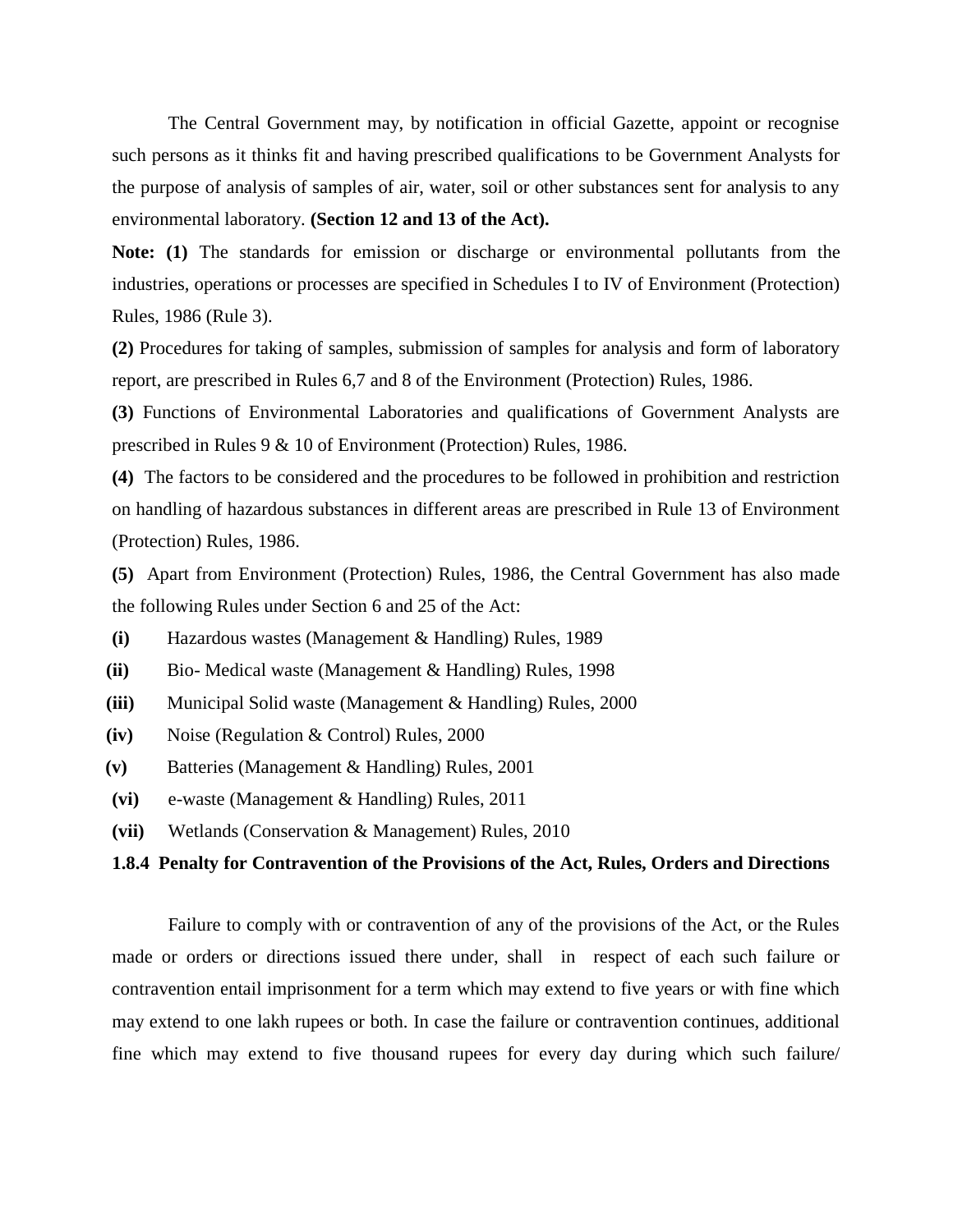contravention continues after the conviction for the first such failure / contravention, shall also be levied.

If the failure/ contravention continues beyond a period of one year after the date conviction, the offender shall be punishable with imprisonment for a term which may extend to seven years. **(Section 15 of the Act)**

## **1.9 THE BIOLOGICAL DIVERSITY ACT, 2002**

Bio-diversity is multi – disciplinary subject involving diverse sectoral activities. The Stake holders include the Central Government, State Government, and institutions of local self-Government, Scientific and technical institutions, NGOs, Industries etc. The Act is enacted by Government of India in line with objectives of United Nations Convention on Biological Diversity signed on  $5<sup>th</sup>$  June, 1992 to which India was a party. It seeks to provide for conservation of biological diversity, sustainable use of components and fair and equitable sharing of the benefits arising out of biological resources, knowledge and for matters connected thereto.

The salient features of the Act, consisting of 65 Sections are:

**(i)** Constitution of a National Bio-diversity Authority to deal with matters relating to transfer of results of research to any foreigner , imposition of terms and conditions to secure equitable sharing of benefits and approval for seeking any form of Intellectual Property Rights (IRPS) in or outside India. **(Section 8)**

(ii) Constitution of State Bio-diversity Authority to advise the State Government on matters relating to conservation of Bio-diversity and to regulate requests for commercial utilization of any biological resource by Indians **(Sections 23)**

(iii) Empower Central Government to develop National Strategic Plans etc. for conservation of Biological diversity. **(Section 36).**

(iv) Constitution of Bio-diversity Management Committees by Local bodies for the purpose of promoting conservation, sustainable use and documentation of Bio-diversity including preservation of habitats etc. **(Section 41 of the Act)**

(v) Constitution of National, State and Local Bio-diversity Funds. **(Section 27, 32 and 43 of the Act)**

(vi) Empower State Governments to notify areas of bio-diversity importance as biodiversity heritage sites **(Section 37 of the Act).**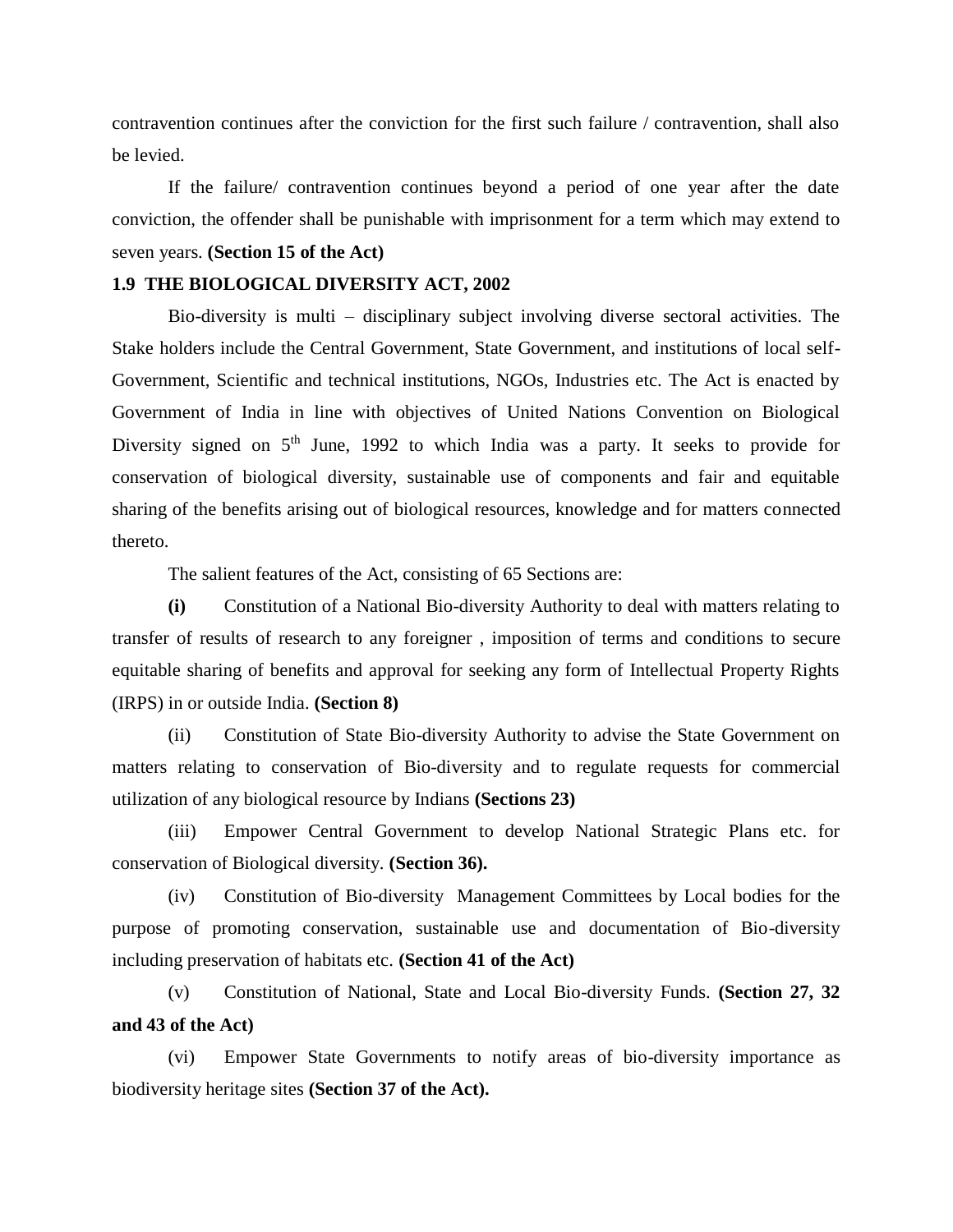(vii) Empower Central Governments to notify threatened species which are on the verge of extinction or likely to become extinct**. (Section 38 of the Act)**

(viii) Empower Central Governments to designate institutions as respositories under the Act for different categories of biological resources. **(Section 39 of the Act)**

**Note:** Zoological Survey of India, Kolkata; Botanical Survey of India,, Kolkata, National Botanical Research Institute, Lucknow; National Bureau of Plant Genetic Resources, New Delhi, Wildlife Institute of India , Dehradun; Indian Agricultural Research Institute, New Delhi are some of the Institutions designated by Government of India (August, 2008) as repositories for various categories of Biological resources i.e. Flora, Fauna, Genetic resources of domestic animals and Fish , microorganisms etc.

(ix) Penalties for contravention of provisions of the Act; contravention of directions or orders of Central Government /State Government/ National Biodiversity Authority/ State Biodiversity Boards. **(Sections 55 & 56 of the Act)**

The Biological Diversity Rules, 2004, made under Section 62 of the Act, provide for manner of appointment of chairperson of National Biodiversity Authority and it's members; functions of the authority; procedure for access to biological resources; procedure for seeking approval for transfer of results of research; criteria for benefit sharing ; appeal procedure for settlement of disputes etc.

## **1.10 THE SCHEDULED TRIBES AND OTHER TRADITIONAL FOREST DWELLERS (RECOGNITION OF FOREST RIGHTS) ACT, 2006**

It is an Act made by Government of India to recognise and vest the forest rights and occupation in forest land in forest dwelling Scheduled Tribes and other forest dwellers who have been residing in such forest for generations but whose rights could not be recorded. The Act also provides for a framework for recording the forest rights so vested and the nature of evidence required for such recognition and vesting in respect of forest land.

'Forest dwelling Scheduled Tribes' are defined as the members or community of the Scheduled Tribes who primarily reside in and who depend on the forests or forest lands for a bonafide livelihood needs and includes the Scheduled Tribe Pastoralistic Communities. (Section  $2(c)$  of the Act).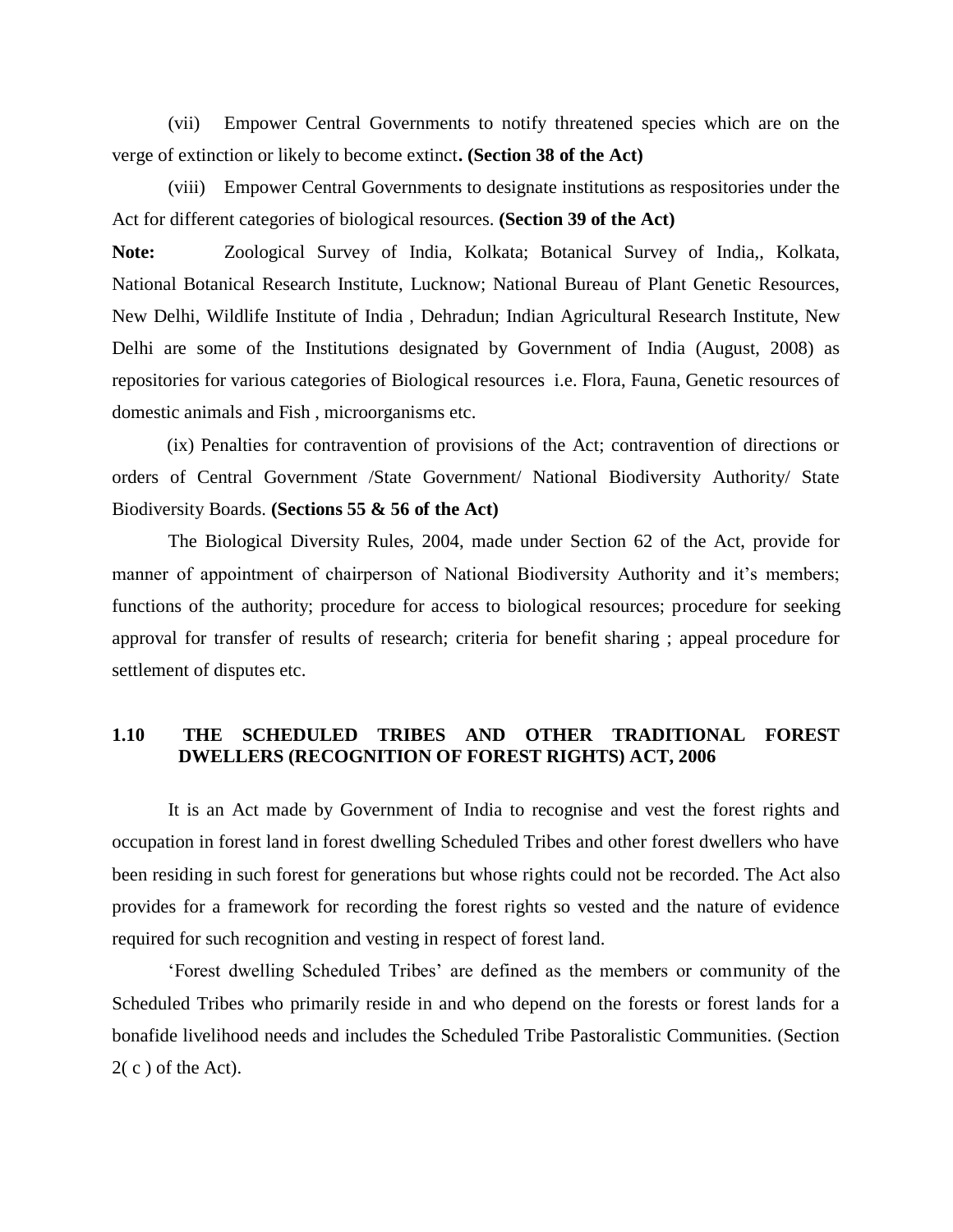'Other traditional forest dweller' means any member or community who has for at least three generations prior to  $13<sup>th</sup>$  day December, 2005 primarily resided in and who depend on the forest or forest land for bonafide livelihood needs. A generation for this purpose means a period comprising of twenty – five years (Section 2(0) of the Act).

The salient features of the Act comprising 14 Sections and 'The ST & Other Traditional Forest Dwellers (ROFR) Rules, 2008' made under Section 14 of the Act are given below:

## **1.10.1 Forest rights of Forest dwellings STs and other traditional Forest dwellers**

The rights are detailed in Section 3 of the Act. The rights include-

(a) Right to hold and live in the forest land under the individual or common occupation for habitation or for self-cultivation for livelihood.

(b) Community rights such as nistar, by whatever name called.

(c) Right of ownership, access to collect, use and dispose of minor forest produce which has been traditionally collected within or outside village boundaries.

(d) Other community rights of uses or entitlements such as fish and other products of water bodies

(e) Rights of settlement and conversion of all forest villages/ habitations, whether recorded, notified or not, into revenue villages

(f) Right to protect, regenerate or conserve or manage any forest resource which they have been traditionally protecting and conserving for sustainable use.

(g) Right of access to bio-diversity and community right to intellectual property and traditional knowledge related to biodiversity and cultural diversity.

## **1.10.2 Recognition and vesting of Forest Rights**

The Central Government recognises and vest all rights mentioned in Section in forest dwelling STs and other traditional forest dwellers. **(Section 4 (1) of the Act)**

Forest rights are heritable but not alienable or transferrable and are registered jointly in the name of both the spouses in the case of married persons and in the name of the single head in the case of unmarried head of household. **(Section 4(4) of the Act)**

In respect of right to hold a forest land for habitation or self- cultivation, such land should be under the actual occupation of the person/family and shall in no case exceed an area of four hectares. **(Section 4(6) of the Act)**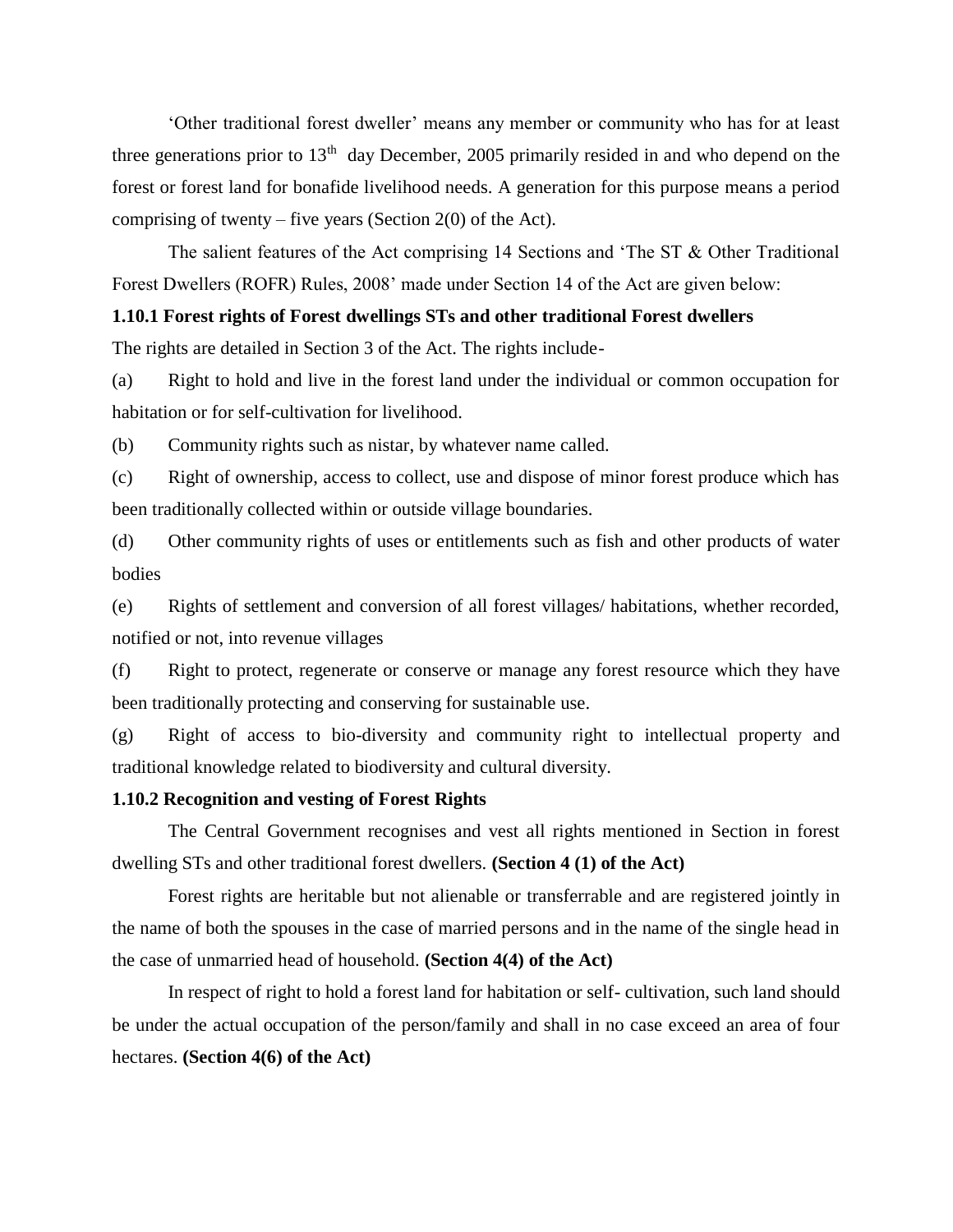The holders of forest rights are enjoined with duties to protect the wildlife, forest and biodiversity; to ensure that adjoining catchment area, water sources and ecologically sensitive areas are adequately protected; and to ensure their habitats are preserved from destructive practices affecting their cultural and natural heritage **(Section 5 of the Act)**

## **1.10.3 Procedure for vesting of Forest rights**

The procedure for vesting of rights is detailed in Section 6 of the Act read with Rules 3 to 13 of ROFR Rules, 2008. The recognition and vesting of rights is done at three levels i.e.(1)Gram Sabha, where the process initiated and a list of claimants of forest rights is prepared and forwarded to Sub-Divisional level committee(2)Sub-Divisional Level Committee, where the list of forest rights submitted by Gram Sabhas are collated and block-wise draft record of proposed rights are finalised and forwarded to District level Committee(3) District level Committee, where lists received from Sub-Divisional Level Committee are examined and forest rights are finalised. **Note: (1)** Sub-Divisional Level Committee consists of Sub-Divisional Officer (RDO). (Chairperson), Forest Officer in charge of Sub- division (member) , Three members of the Block/

Panchayat , an officer from Tribal Welfare department (member)

**(2)**District level Committee is chaired by District Collector and consists of members from Forest Department (DFO); Tribal Welfare Department (member) and three members of District Panchayat.

## **1.11 THE NATIONAL GREEN TRIBUNAL ACT, 2010**

The Act, made by Government of India, provides for establishment of a National Green Tribunal for the effective and expeditious disposal of cases relating to environmental protection and conservation of forest including enforcement of legal right relating to environment and giving relief and compensation for damages to persons and property and for matters connected thereto. The Act is comprised of 38 Sections.

The National Green Tribunal , established under Section 3 of the Act, shall have jurisdiction over all Civil cases where a substantial question relating to environment is involved and such question arises out of the implementation of the enactments specified in Schedule I of the Act i.e. The Environment (Protection ) Act,1986, The Forest (Conservation ) Act, 1980, The Biological Diversity Act,2002 , The Public Liability Insurance Act, 1991, The Water (Prevention & Control of Pollution ) Act, 1974, The Air (Prevention & Control of Pollution ) Act,1981, The Water (Prevention & Control of Pollution )Cess Act,1977.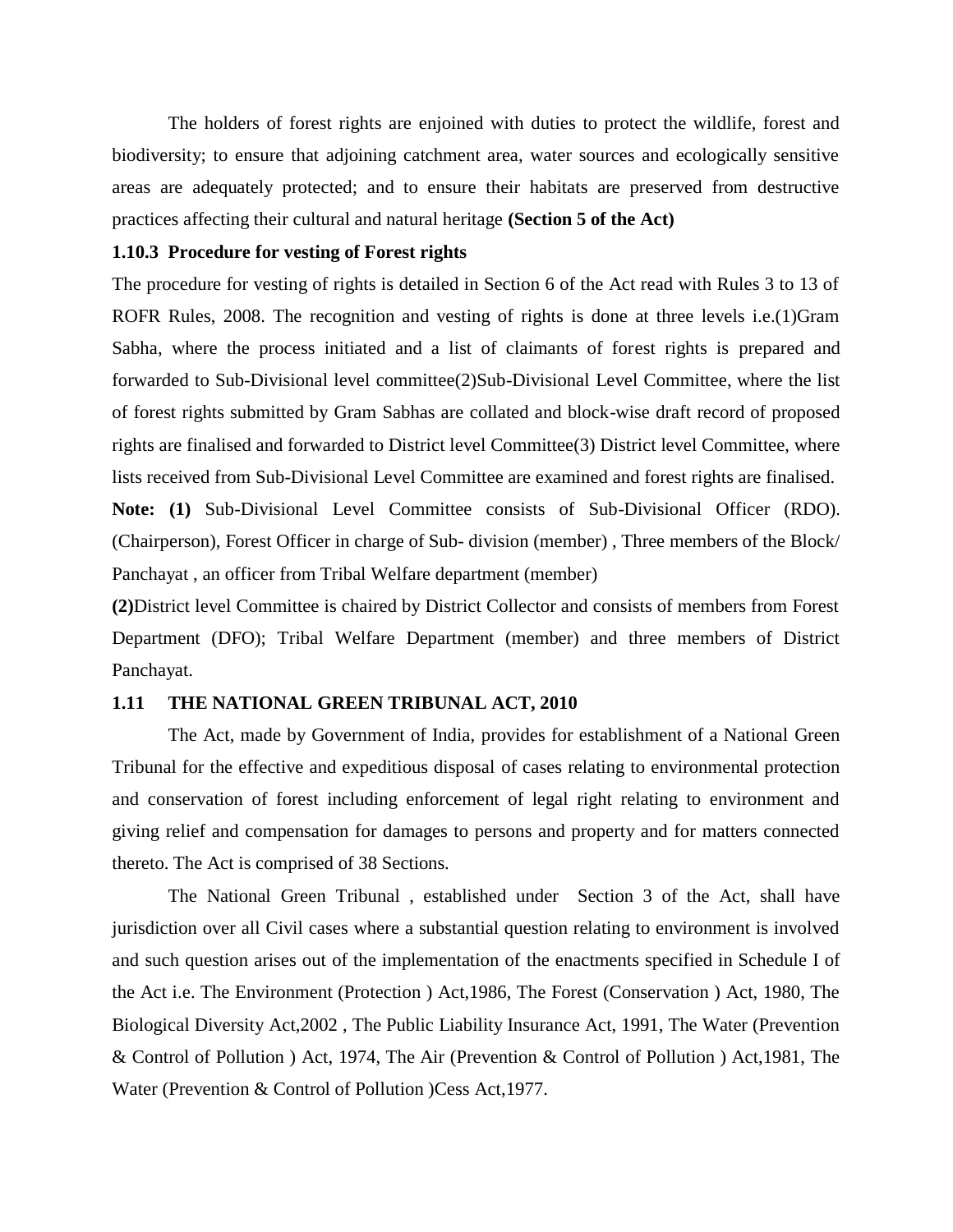The application for adjudication of dispute should be made within six months from the date on which the cause of action for the dispute first arose. **(Section 14 of the Act).**

The Tribunal is empowered under the Act to provide relief and compensation to the victims of pollution and other environmental damage; for restitution of property damaged; and for restitution of the environment for such area or areas.

Application for grant of relief/ compensation /restitution should be made within a period of five years from the date on which the cause of action first arose. **(Section 15 of the Act)**

The Tribunal has also appellate jurisdiction in respect of orders/ decisions passed by State Government / appellate authorities mentioned in the enactments specified in Schedule I of the Act. **(Section 16 of the Act)**

The Tribunal shall, while passing orders/ decisions / awards, apply the principles of sustainable development, the precautionary principle and the polluter pays the principle **(Section 20 of the Act)**

The Act provides for an appeal to the Supreme Court by any person aggrieved by the award/ decision/ order of the Tribunal, within 90 days from the date of communication of such award/ decision / order. **(Section 22 of the Act)**

The Tribunal has five ordinary places of sitting for exercise of its jurisdiction over five zones – Delhi (Principal Place), North Zone; Pune, Western Zone; Bhopal, Central Zone; Chennai, Southern Zone; Kolkata, Eastern Zone. (GOI Notification dated 17.8.2011)

The following Rules are made by the Central Government in exercise of powers conferred by Section 35 of the Act:

(i)National Green Tribunal (Manner of Appointment of Judicial & Members, Salaries, Allowances and other terms and conditions of Service of Chairperson and other members and procedure for Inquiry) Rules, 2010

(ii) National Green Tribunal (Financial and Administrative Powers) Rules, 2011

(iii) National Green Tribunal (Practices and Procedure) Rules, 2011

## **1. 12 NATIONAL FOREST POLICY, 1988**

The National Forest Policy, 1952 was reviewed and revised as National Forest Policy, 1988. The review was necessitated due to non- achievement of the objective aimed at forest coverage of one third of the total land area of the country. Instead, the forests in the country have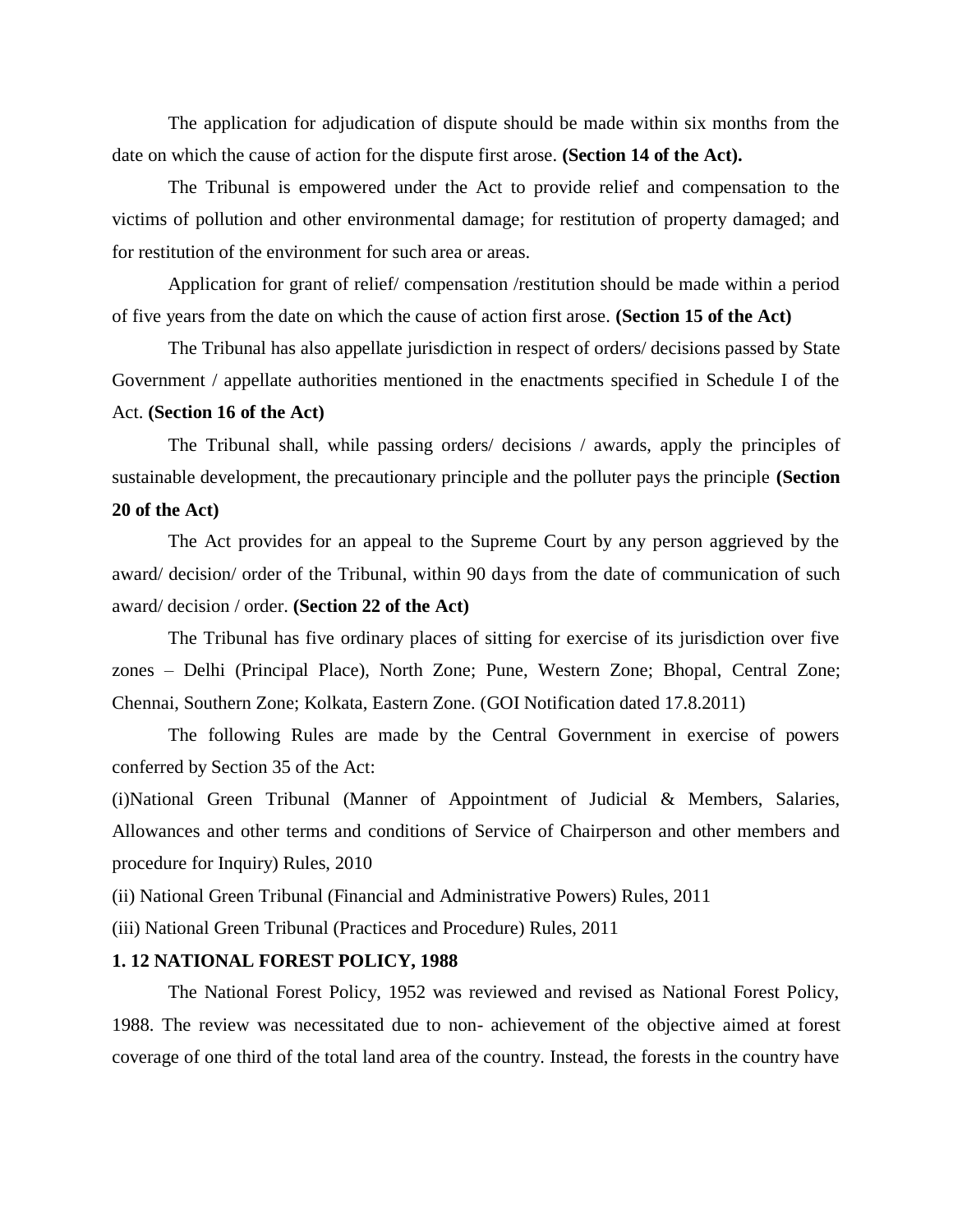suffered serious depletion. The newly evolved National Forest Policy, 1988, presented in Parliament in December, 1988, envisages:

- $\triangleright$  Preservation and conservation of existing forests and extension of forest cover by aiming at the National Goal of minimum of one – third of total land area of the country under forest or tree cover.
- $\triangleright$  Improvement of forest productivity to meet essential national needs
- $\triangleright$  Meeting the requirements of fuel wood, fodder, minor forest produce and small timber of rural and tribal population by means of afforestation, social forestry and Farm forestry.
- $\triangleright$  Checking soil erosion and denudation of catchment areas of rivers, lakes and reservoirs.
- $\triangleright$  Encouraging efficient utilisation of forest produce and maximising substitution of wood.
- $\triangleright$  Creating a massive people's movement with the involvement of women for achieving the objectives of the policy, by providing due place to them in forest management.

The principal aim of forest policy is to ensure environmental stability and maintenance of ecological balance. The derivation of direct economic benefits must be subordinated to this principal aim.

## **1.13 STATE FOREST POLICY, 2002**

In consonance with National Forest Policy, the Government of Telangana, has formulated TELANGANA State Forest Policy, 2002. The Policy, approved vide GOMS No. 34 EFS & T (For –III) dated 16.4.2002, envisages:

- (i) Conserving and improving the quality of existing forests
- (ii) Strengthening Social Forestry activities
- (iii) Streamlining forest management strategies
- (iv) Encourage people's participation in Forest management
- (v) Conserving biodiversity and genetic resources.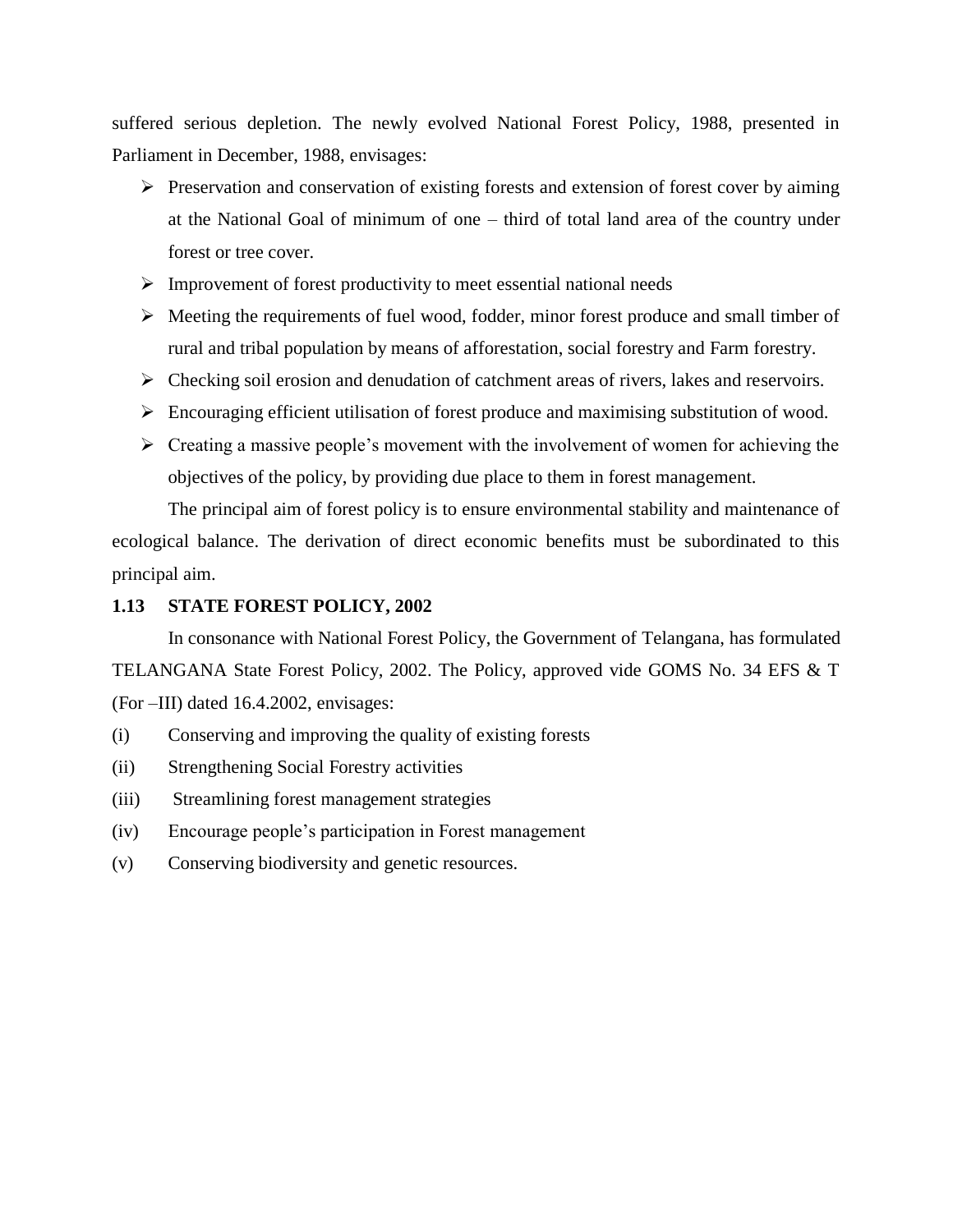# **CHAPTER 2 FOREST ACCOUNTS**

Transactions of Forest Department comprise both Revenue and Expenditure. Hence the Forest accounts and the systems thereof are designed to accommodate both the transactions. The scope of receipts as well as expenditure and the systems of their accounting are detailed in the succeeding paragraphs:-

## **2.1 Revenue**

The Revenue receipts of the Forest Department comprise the following:

- Sale proceeds of sandal wood; teak wood red sanders, non-teak timber, bamboo and Non-timber forest produce (NTFP) including Beedi leaves.
- Receipts from plantations such as cashew, coffee, casuarinas, eucalyptus etc.
- Receipts from levy of fines, penalties and forfeitures.
- Compounding fee in forest offences.
- Kist amount on leases.
- Miscellaneous revenue from sale of permits, licence fee of saw mills, recoveries of over payment, sale of Unserviceable articles condemned etc.
- Rent of rest-houses/guest houses and lands.
- Gate Collections in Zoological Parks<sup>\*</sup>

The Divisional Forest Officer and his subordinate officers are primarily responsible for prompt collection of departmental revenue receipts and other Government dues and remittance of these collections into the treasury.

## **2.2 Expenditure**

 $\overline{a}$ 

The main items of expenditure incurred in the Forest department are as follows:

Expenditure on Forest development works such as singling, coppicing and thinning aimed at natural rejuvenation of forests and Plantation Works comprising of advance works, creation and maintenance.

**<sup>\*</sup>** Gate collections Zoological Parks form part of internal resources of Zoo Parks and hence outside the scope of Government Account. Zoo Parks at present are registered under Societies Registration Act and hence are bodies/authorities.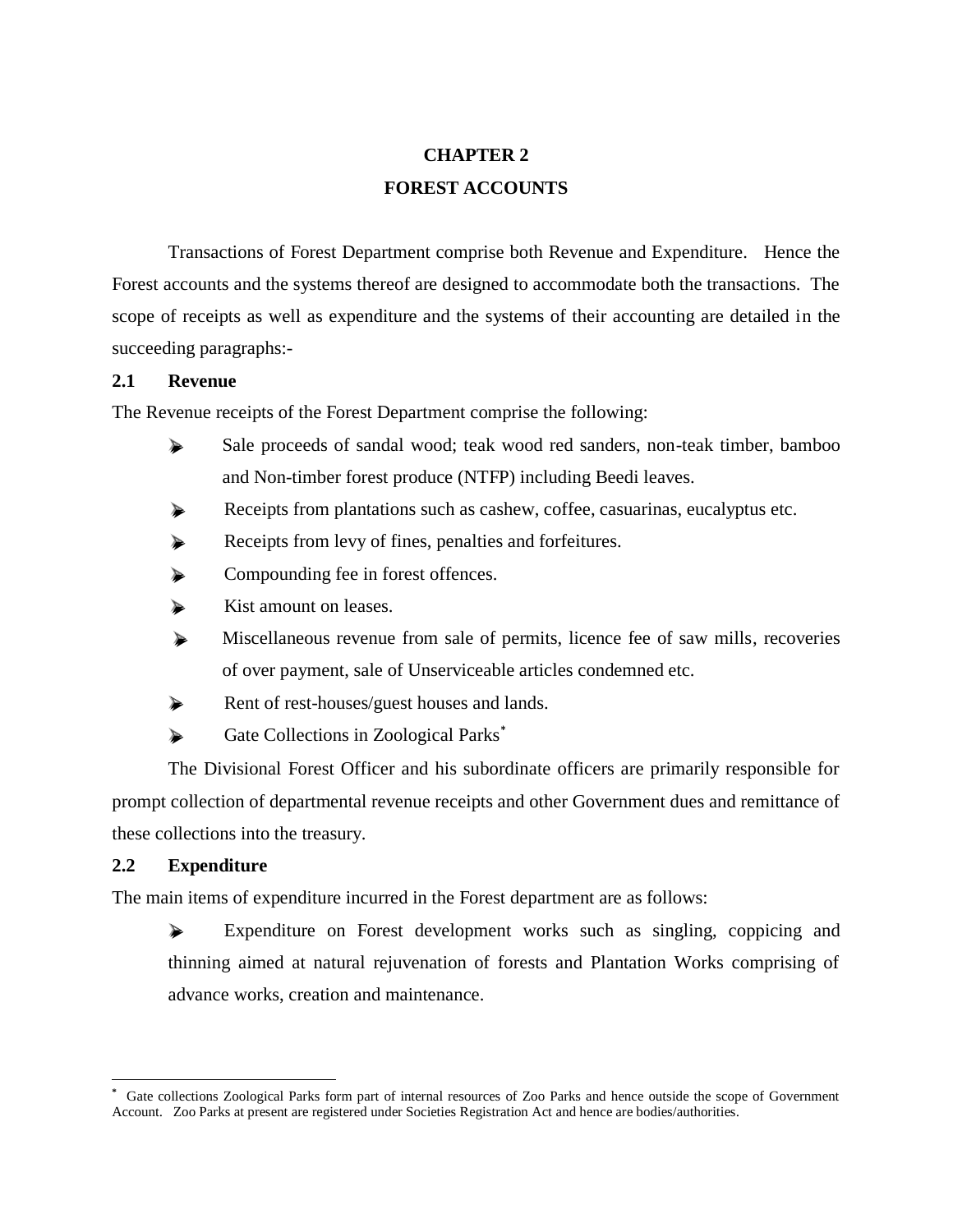Expenditure on Forest Protection works such as Survey and demarcation, Fencing, Construction of boundary walls, Fire tracing and Strike Force Operations.

Soil and moisture conservation (SMC) works such as digging of trenches (contour trenches, staggered tranches etc.) Construction of percolation tanks (PTs), check dams and rock fill dams.

Departmental Extraction of timber (DET) works.

Forest Research Works.

Wild Life Preservation Works.

Establishment and other office expenditure.

**2.3 System of Forest Accounts**

**a)** The system of Forest Accounts is briefly as follows:

**(i)** All revenues realized by the Forest Officers shall be remitted into the nearest Treasury under "Forest Remittances - Remittances into Treasury". Funds for expenditure shall be obtained by Divisional Forest Officers and Conservator of Forests, by means of cheques drawn on treasuries and credited to Forest Remittances - II cheques. All such transactions shall be adjusted both in Civil and Forest Accounts as Forest Remittances vide Articles 58 and 102 of the Andhra Pradesh Account Code Vol. II and the instructions and subsidiary rules under T.R.10 of the Andhra Pradesh Treasury Code Vol. I.

**(ii)** Forest expenditure accounts are broadly of two types i.e.

(i) Civil Accounts comprising of Establishment, office expenses and other incidental expenses not coming under purview of Works Accounts

(ii) Works Accounts comprising expenses for works broadly specified at above and incidental expenses connected to them.

Until 1988 both the accounts were operated, controlled and accounted by the Divisional Forest Officers and the accounts rendered to the Accountant General directly .With effect from 1.4.1989, the Civil Accounts are operated, controlled and accounted for by the Treasuries and Accounts department, while the work accounts are operated by the Forest Divisions and accounted for them directly to Accountant General through Pay & Accounts Officer (Works & Projects). The PAO system of work accounts introduced in Forest department in April, 2001 and amended in July 2005, is explained in detail in Para 2.3.1 below.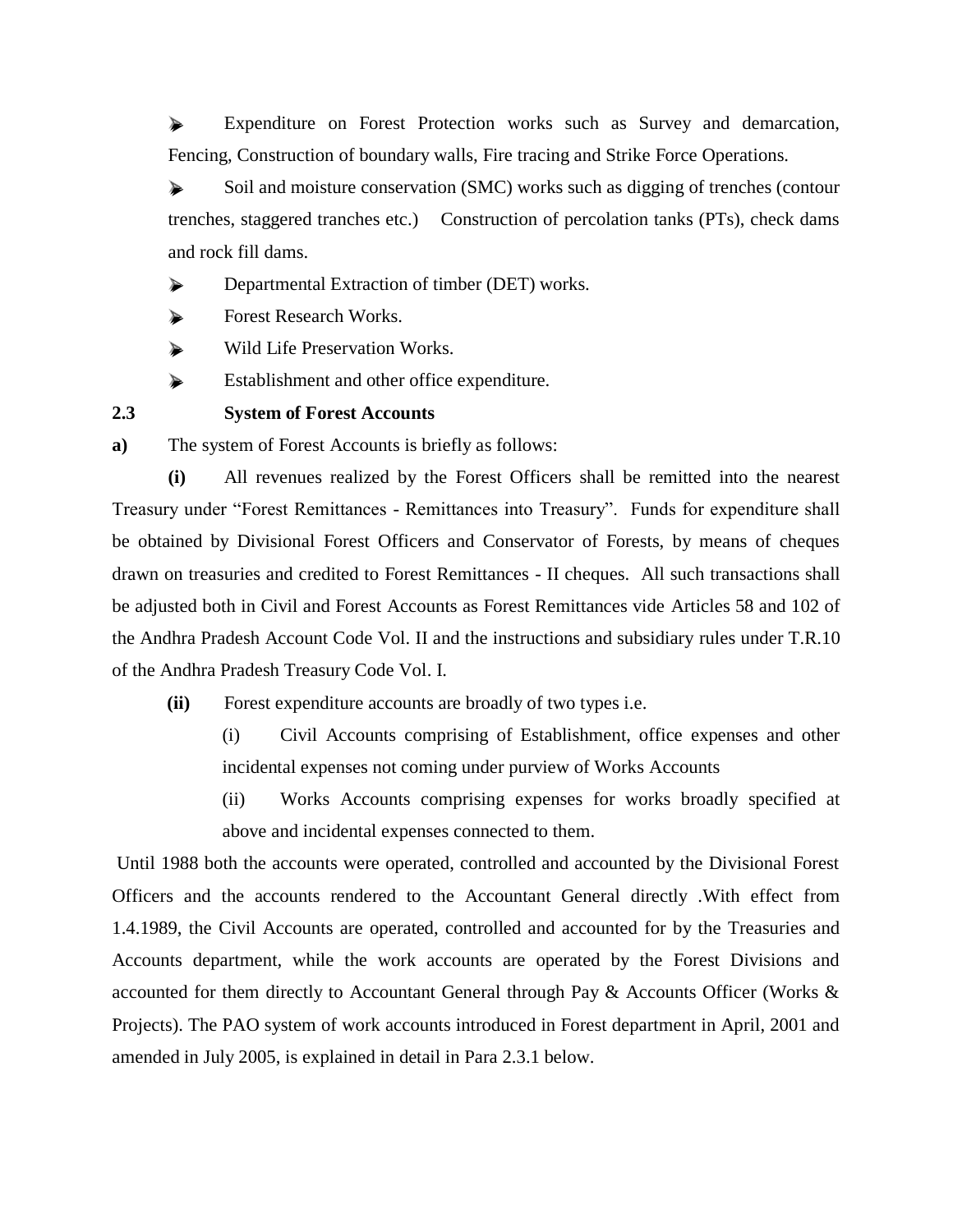**iii)** Divisional Forest Officers are responsible for the effective check and control of the accounts of the entire Division both in respect of revenue and expenditure.

**b)** All subordinate officers (i.e., Range Officers) shall close their accounts on the last day of the month on which date the sub-treasury accounts are closed and render accounts to the Divisional Officer on 5th of the next month or such earlier date as prescribed in order to ensure that the Divisional Officer's Accounts reach the Accountant General by  $15<sup>th</sup>$  of the next month (Art. 266 of Account Code Vol. - III)

# **2.3.1** Adoption of PAO System of Work Accounts in Forest Department

In G.O.Ms.No.60 Finance & Planning (FW.BG) dept. dt.30.3.2001, Letter of credit (LOC) system for release of funds and payment of work bills by PAO was extended to Forest department w.e.f 1.4.2001, to secure uniformity in accounting procedure in all Government Departments. By virtue of this PAO system introduced in Forest Department, all payments were to be made by PAO after pre-check.

The system however, did not long last and was modified on the representation received from Principal Chief Conservator of Forests. Consequently the Government of Andhra Pradesh<sup>2</sup> decided to implement the system of limited cheque drawing powers contemplated in para 306 to 314 of PAO Works Accounts Manual to DFOs, with slight modification suitable to Forest Department. Under this system of limited cheque drawing powers, the Divisional Forest Officers (DFOs) who were hither-to operating cash books and issuing cheques for payment and rendering monthly accounts directly to the Accountant General are permitted to operate cash books and issue cheques. Working instructions of Government on the functioning of the LOC system are as follows:

**(i)** Upon receipt of sanction from the Government, the Principal Chief Conservator of Forests will allot the Budget under various schemes to various Conservator of Forests. The Conservator of Forests will in turn distribute the Budget so allotted to the concerned Divisional Forest Officers with copy to the concerned Pay and Accounts Officers/Joint Director of Works Accounts. The Conservator of Forests will issue the LOC to the extent of Budget allotted as above. The concerned Pay and Accounts Officers will in turn authorise the concerned Divisional

 $\overline{a}$ 

<sup>2</sup> 22 in their Memo No.2525/F3(2)/2001-2002, FP(PW-F3) Dept. dt.25-4-2001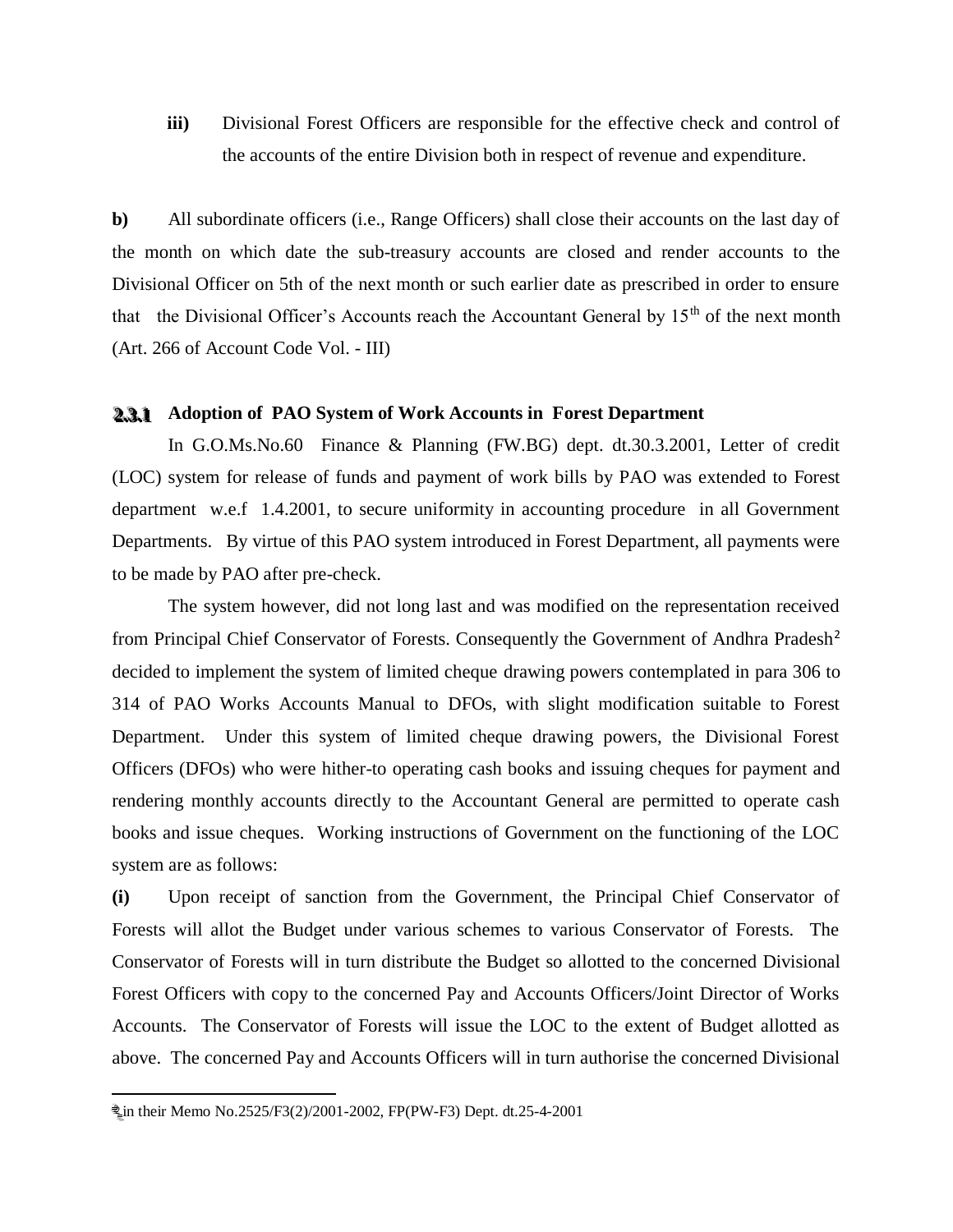Forest Officers etc., to utilise the Budget allotted and issue cheques for drawl of money from the Banks (branches of State Bank of Hyderabad/ India) and Treasury concerned. Upon receipt of such authorisation, the Divisional Forest Officers will issue cheques and draw funds from the concerned Banks (branches of State Bank of Hyderabad/India). The amount so drawn will be disbursed through the Forest Range Officers following the procedure that existed prior to 1.4.2001. The Divisional Forest Officers etc., will obtain accounts from the Forest Range Officers and upon checking the same will render them to the Pay and Accounts Officer concerned. In order to enable the Pay and Accounts Officer to finalise his accounts in time, the Divisional Forest Officers etc. will ensure that the cash book extracts along with the vouchers in original incorporating all the vouchers up to 25th of a given month will be rendered to the Pay and Accounts Officer by the 29th of the same month. However, the cheques issued from 26th of the month to the end of the month will be included into the next month accounts. This will be followed for all the months except the month of March. For the month of March, the D.F.O will incorporate the transactions up to  $31<sup>st</sup>$  March and render the cash books extracted along with all the vouchers to the PAO/APAO concerned positively on  $3<sup>rd</sup>$  March itself to incorporate in his (PAO) accounts and render to Accountant General".

**(ii)** The DFOs have to furnish their specimen signatures in triplicate separately for each Treasury/Bank on which they are to be authorised to the PAO concerned under intimation to JDWA, who in turn authorise the Treasury and Bank to admit the payments by cheques issued by such officers

**(iii)** Cheque Books required will be obtained by the Officers delegated with the Limited cheque drawing powers from the PAOs/ APAOs concerned for this purpose. Funds so placed at the disposal of these officers and authorized by the PAO/ APAO shall be utilised for the specified purpose only and shall not be diverted/ utilized under any circumstances for other purposes.

**(iv)** The DFOs should close the Cash Books promptly on the due date and render to the PAO/ APAO concerned with all the paid cheques and supported documents. The PAOs/ APAOs should watch the Cash Book extracts with paid vouchers received and incorporated in his accounts promptly.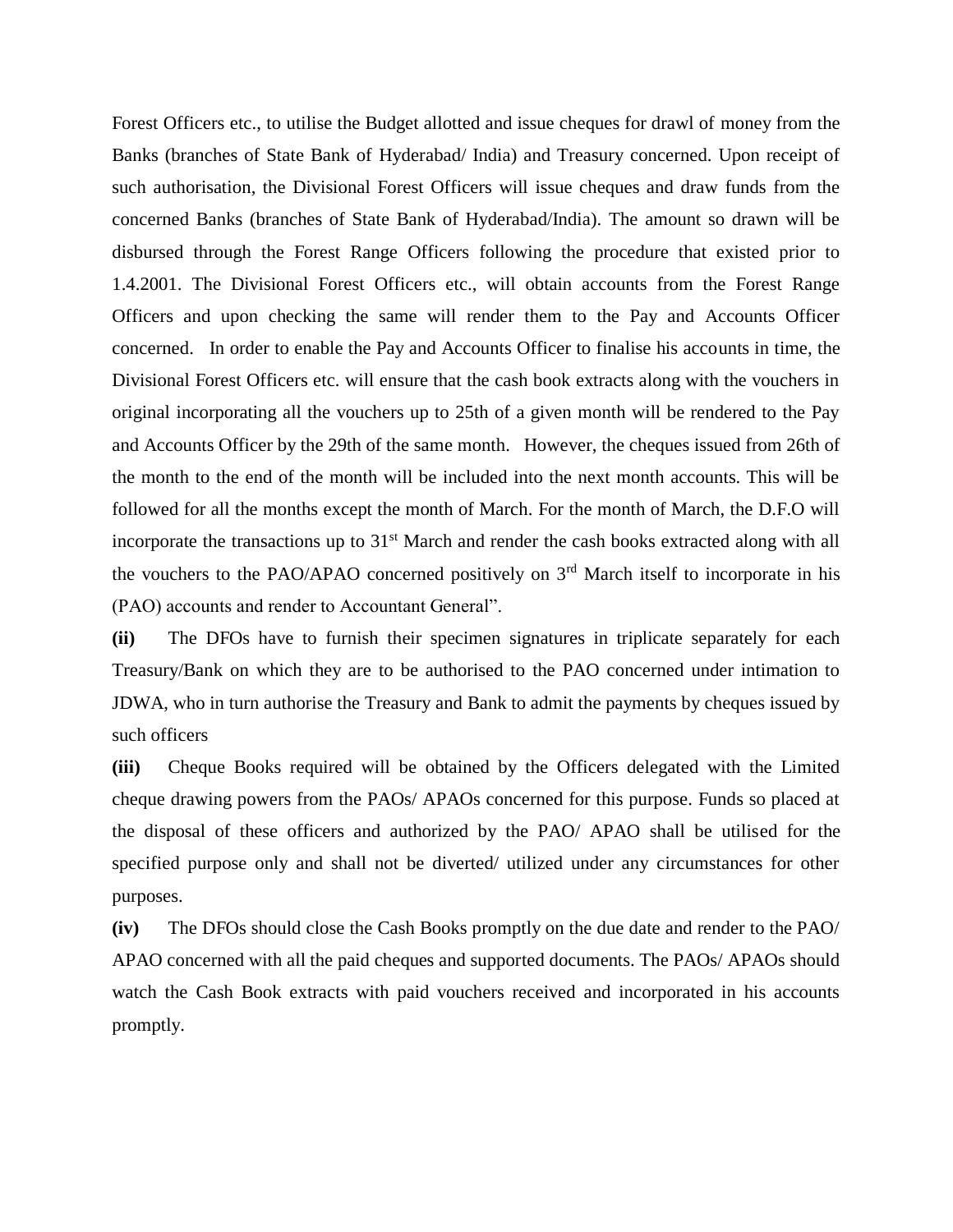**(v)** The Divisional Forest Officers shall ensure that estimates for all the works to be executed are sanctioned before hand and under no circumstances the expenditure should exceed the LOC authorized by the PAOs/ APAOs.

**(vi)** The above system will be followed for all the works implemented by the Forest Department except major civil works like buildings, roads, etc., exceeding Rs.10 lakhs. For all such civil works not exceeding Rs.10 lakhs the procedure prescribed above will be followed.

**(vii)** The PAOs/ APAOs should strictly follow the provisions stipulated in para 314 of PAO (WA) manual.

## **2.3.1.2 Exemption of PAO System for works executed by VSSs**

The PAO system of Work Accounts introduced in Forest department was further modified in July, 2005 (vide GM No. 435/F3(2)/05-05 Finance (W&P) department dated 30.7.2005) restricting the applicability of instructions on LOC system detailed in Para 2.3.1 above only to the works carried out by Vana samrakshana Samithis (VSSs). For all other works executed by agencies other than VSSs, PAO system of works would apply and payments for works carried out would be paid by PAO (Works & Projects) after pre-check of Bills.

## **2.3.2 Classification of Forest Accounts**

The instructions relating to classification of revenue and expenditure are contained in Articles 30 to 32 and 35 to 37 of A.P. Account Code Vol. I. Basic principle governing classification, according to these Articles, is that classification of a transaction shall have a closer reference to "the function, the programme and activity of Government and the object to the revenue or expenditure", rather than the department in which revenue or expenditure occurs. Thus receipts representing 'Interest', though received in Forest department, are credited under Major Head "0049- Interest receipt" under sub- sector "Interest Receipts, Dividends and Profit" below the sector "Non – Tax Revenue". Likewise, transactions relating to construction , maintenance and repairs of residential / non – residential building taking place in Forest Department are accounted for under '4059- Capital Outlay on Public Works' (for construction activities) and '2059 – Public Works' (for repairs and maintenance activities) below the sector 'General Services'. The following table gives an account of sector-wise accounting of transactions in Forest department:

## **Table 1: Accounting of Transaction**

| Sl.<br>No. | Part | Account | <b>Nature of Heads of Account</b> | <b>Major Heads of Account</b> | Sub-Major<br><b>Heads of</b> |
|------------|------|---------|-----------------------------------|-------------------------------|------------------------------|
|------------|------|---------|-----------------------------------|-------------------------------|------------------------------|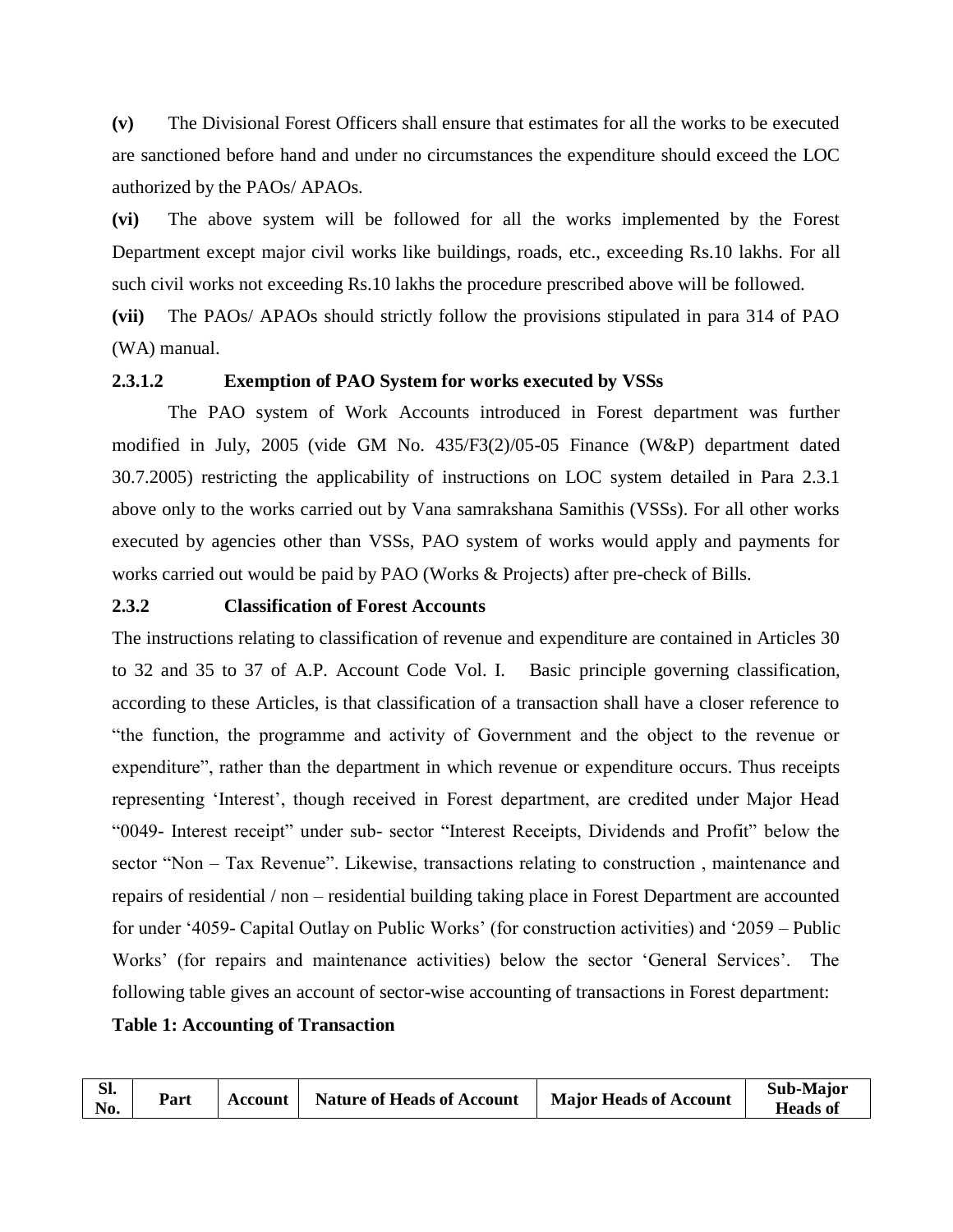|    |                      |                                               |                                                                                                                                      |                                                                                                                             | <b>Account</b>                                                    |
|----|----------------------|-----------------------------------------------|--------------------------------------------------------------------------------------------------------------------------------------|-----------------------------------------------------------------------------------------------------------------------------|-------------------------------------------------------------------|
| 1. |                      |                                               | II. Expenditure Head<br>C. Economic Services<br>(a) Agriculture & Allied<br><b>Activities</b>                                        | 2406-Forestry & Wildlife                                                                                                    | 01-Forestry<br>& 02-Wildlife                                      |
|    |                      | Capital<br>Account                            | I Receipt Heads                                                                                                                      | 4000-Miscellaneous<br><b>Capital Receipts</b>                                                                               | $\overline{a}$                                                    |
|    |                      |                                               | II. Expenditure Head<br>C. Capital Account of<br><b>Economic Services</b><br>(a) Capital Account of<br>Agriculture & Allied Services | 4406-Capital Outlay on<br>Forestry & Wildlife                                                                               | 01-Forestry<br>01-Forestry &<br>02-Wildlife                       |
|    |                      | Loans &<br>Advance<br>$\mathbf{s}$<br>Account | F. Loans & Advances                                                                                                                  | 6406-Loans for Forestry &<br>Wildlife                                                                                       | 01-Forestry &<br>02-Wildlife                                      |
| 2. | Continge<br>ncy Fund | Continge<br>ncy<br>Account                    | <b>Contingent Expenditure</b>                                                                                                        | 8000-Contingency Fund                                                                                                       | Source as<br>Consolidated<br><b>Fund Details</b>                  |
| 3. | Public<br>Account    | Public<br>Account                             | K-Deposits & Advances                                                                                                                | '8443- Civil Deposits                                                                                                       | MH109-Forest<br>Deposits                                          |
|    |                      |                                               | (b)Deposits not bearing interest                                                                                                     |                                                                                                                             |                                                                   |
|    |                      |                                               | (c) Advances                                                                                                                         | '8550'- Civil Advances                                                                                                      | MH-'101-<br>Forest<br>advances'                                   |
|    |                      |                                               | L. Suspense & Miscellaneous<br>(b) Suspense                                                                                          | '8658- Suspense Accounts'                                                                                                   | 1) TDS-<br>IT<br>$111-$<br>2)<br><b>CMRF</b><br>$\mathcal{R}$ NAC |
|    |                      |                                               | M. Remittances<br>(a)Money orders and other<br>Remittances                                                                           | '8782-Cash Remittances<br>and adjustments between<br>officers rendering<br>accounts to the same<br><b>Accounts Officers</b> | $\overline{MH^{-1}103}$ -Forest<br>Remittances'                   |

# **2.3.3 Classified Abstract of Cash Accounts**

The Divisional Forest Officers should render (for each month) a classified abstract of cash accounts (Form F.A.VII) to the Accountant General through Pay & Accounts Officer (Works & Projects), so as to reach this office on or before  $15<sup>th</sup>$  of the next month.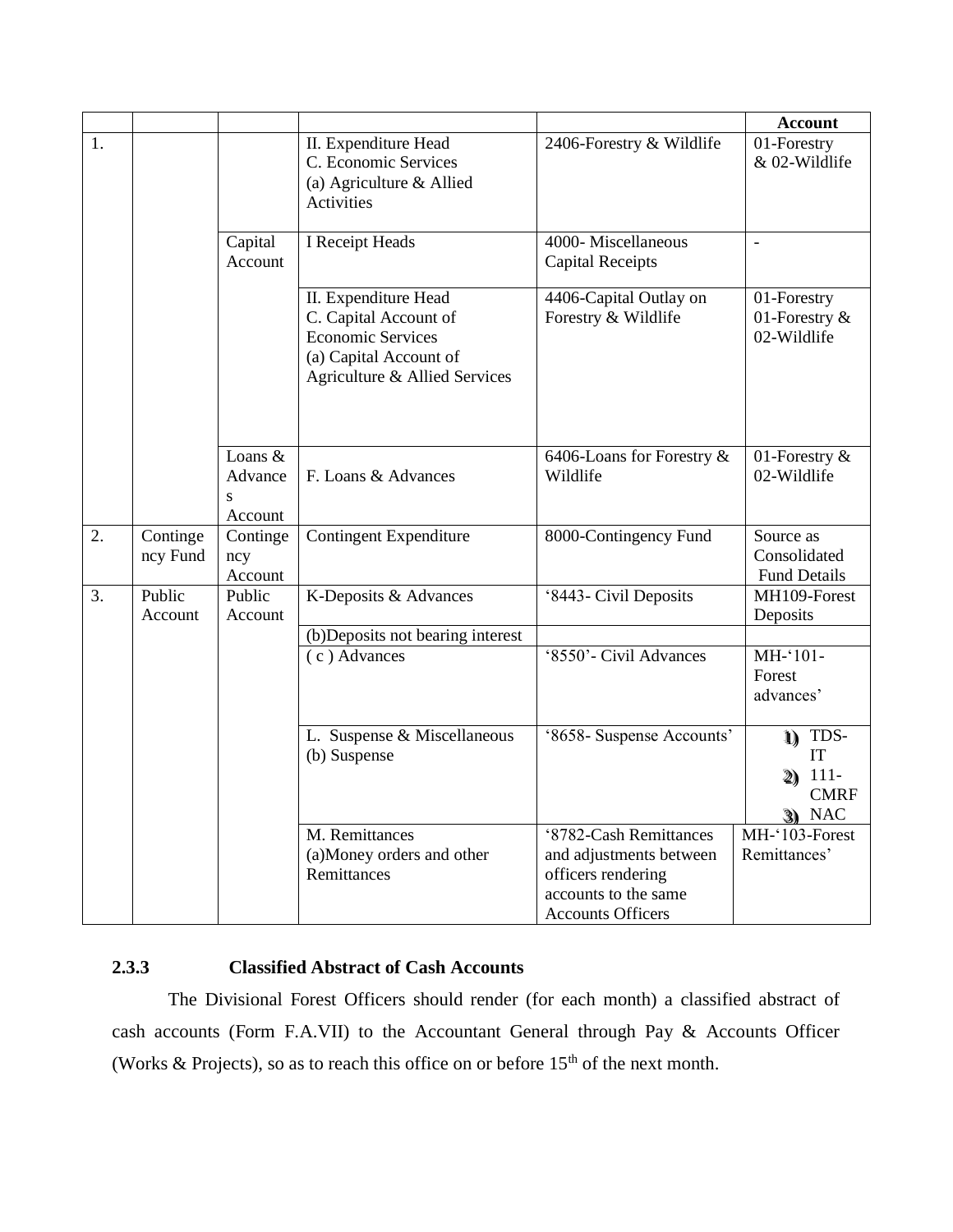Classified Abstract of the Cash Account shall depict in the Account for the month the following details

- a) the total revenue and expenditure under each of the prescribed Head of Account.
- b) the total amount of all cheques drawn.
- $e$ ) all remittances into Treasuries.
- d) all advances paid and recovered.
- e) all other cash recoveries.
- f) forest refunds.
- g) all receipts and payments on account of other Governments and Railways.

The account should be accompanied by the following documents and appendices.

- **i**) Return of cheques drawn duly certified by the Treasury Officer.
- **ii)** Consolidated Treasury Receipt from the Treasury Officer for remittances into the Treasury
- **i i i i i i ) )** Return of rents (Form F.A VIII).
- **i ivv) )** Schedule of Forest remittances into Treasury (Form-F.A VI A).
- **vv) )** Schedule of receipts and payments on behalf of other Governments and Railways.
- **vvi i ) ) Appendix-I** Account of particulars of amounts debited/ credited to "Advances Recoverable" and "10 – Forest - Conservancy and Works- Suspense - Works Advances".
- **vvi i i i ) ) Appendix-II** Account of particulars of cash recoveries on account of overpayments, retrenchments, etc.
- **viii) Appendix-III** Account of particulars of items credited to detailed head "other sources" under the Head X- Forest-Miscellaneous".

In addition, two schedule dockets of works vouchers (Form F.A.IX), one for works sanctioned by Conservator/Chief Conservator and the other for Works sanctioned by DFO, should be submitted by DFO along with monthly accounts.

#### **(Local Rulings under Articles 282-297 of A.P. Account Code- Vol-III)**

**NOTE:** For certain funds received directly from district authorities for the works sponsored under DRDA, DPAP, EAS, JRY, SGRY, MGNREGS etc., separate cash books are maintained by depositing the funds received into Bank accounts and detailed accounts rendered directly to the district authorities concerned. Similarly funds received from State CAMPA are separately accounted for. Hence these transactions do not find place in Forest Cash Accounts.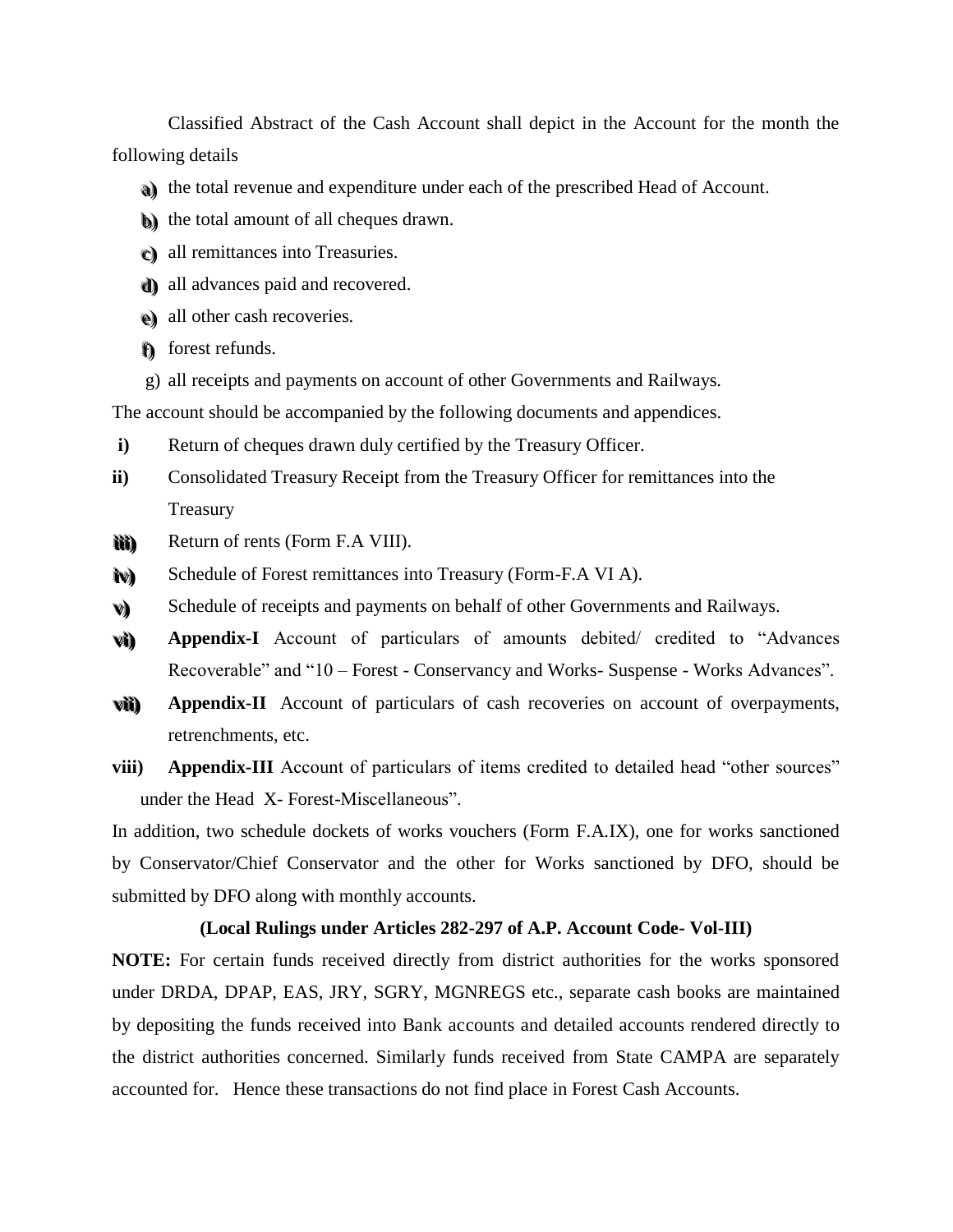# **2.4 Salient features of Forest accounting under various Heads of Account**

# **2.4.1 Forest Revenue**

Forest Revenue, classified as 'Other Non-Tax Revenue' under Economic Services in 'Sectoral and Major Head Classification' (Appendix-X-A.P. Budget Manual) comprises mainly of receipts from sale of Forest produce and levy of 'C' fee. The Revenue is accounted for under major head '0406- Forestry & Wildlife, as briefly detailed below:

#### **( (aa) ) Compounding Fees:**

Compounding Fees is the fees levied by the Forest Officers under Section 59 of A.P. Forest Act, 1967 and collected from the persons who have committed forest offences and agreed for compounding the offences. The amount of "C" fees collected either in cash or through demand draft by issue of receipts in Form CF-140 is credited to the Major head "0406-Forestry & Wildlife-01-Forestry-800-other receipts-04 Compounding Fees".

# **(b) Revenue from sale of Forest Produce**

Revenue realized from 'sale of various types of Forest Produce' and it's accounting in the records is shown in the following table:

| Sl.<br>No. | Name of the Forest<br><b>Produce Sold</b> | <b>Major</b><br>Head | Sub-<br>Major<br><b>Head</b> | <b>Minor</b><br><b>Head</b> | <b>Detailed</b><br><b>Head</b>                             |
|------------|-------------------------------------------|----------------------|------------------------------|-----------------------------|------------------------------------------------------------|
| 1.         | Timber                                    | $0406-$              | $01 -$                       | $101-Sale$                  | 01-Sale of Timber                                          |
|            |                                           | Forestry             | Forestry                     | Timber<br>οf                |                                                            |
|            |                                           | $\&$                 |                              | &<br>other                  |                                                            |
|            |                                           | Wildlife             |                              | Forest                      |                                                            |
|            |                                           |                      |                              | produce                     |                                                            |
| 2.         | <b>Bamboos</b>                            | -do-                 | -do-                         | -do-                        | 02-Sale of Bamboos                                         |
| 3.         | Firewood & Charcoal                       | -do-                 | -do-                         | -do-                        | 03-Sale of Firewood & Charcoal                             |
| 4.         | <b>Other Forest Produce</b>               | -do-                 | -do-                         | -do-                        | 04-Sale of other Forest Produce                            |
| 5.         | Beedi Leaves                              | -do-                 | -do-                         | -do-                        | 05-Receipts from Beedi Leaves                              |
| 6.         | <b>Teak Plantations</b>                   | -do-                 | -do-                         | -do-                        | 06-Receipts from Teak Plantations                          |
| 7.         | <b>Cashew Plantations</b>                 | -do-                 | -do-                         | -do-                        | $07 -$<br>Receipts<br>from<br>Cashew<br><b>Plantations</b> |
| 8.         | Coffee Plantations                        | -do-                 | -do-                         | -do-                        | Coffee<br>$08 -$<br>from<br>Receipts                       |
|            |                                           |                      |                              |                             | <b>Plantations</b>                                         |
| 9.         | <b>Other Plantations</b>                  | $-do-$               | $-do-$                       | -do-                        | 09- Receipts from Other Plantations                        |

#### **Table 2: Accounting of Sale Proceeds**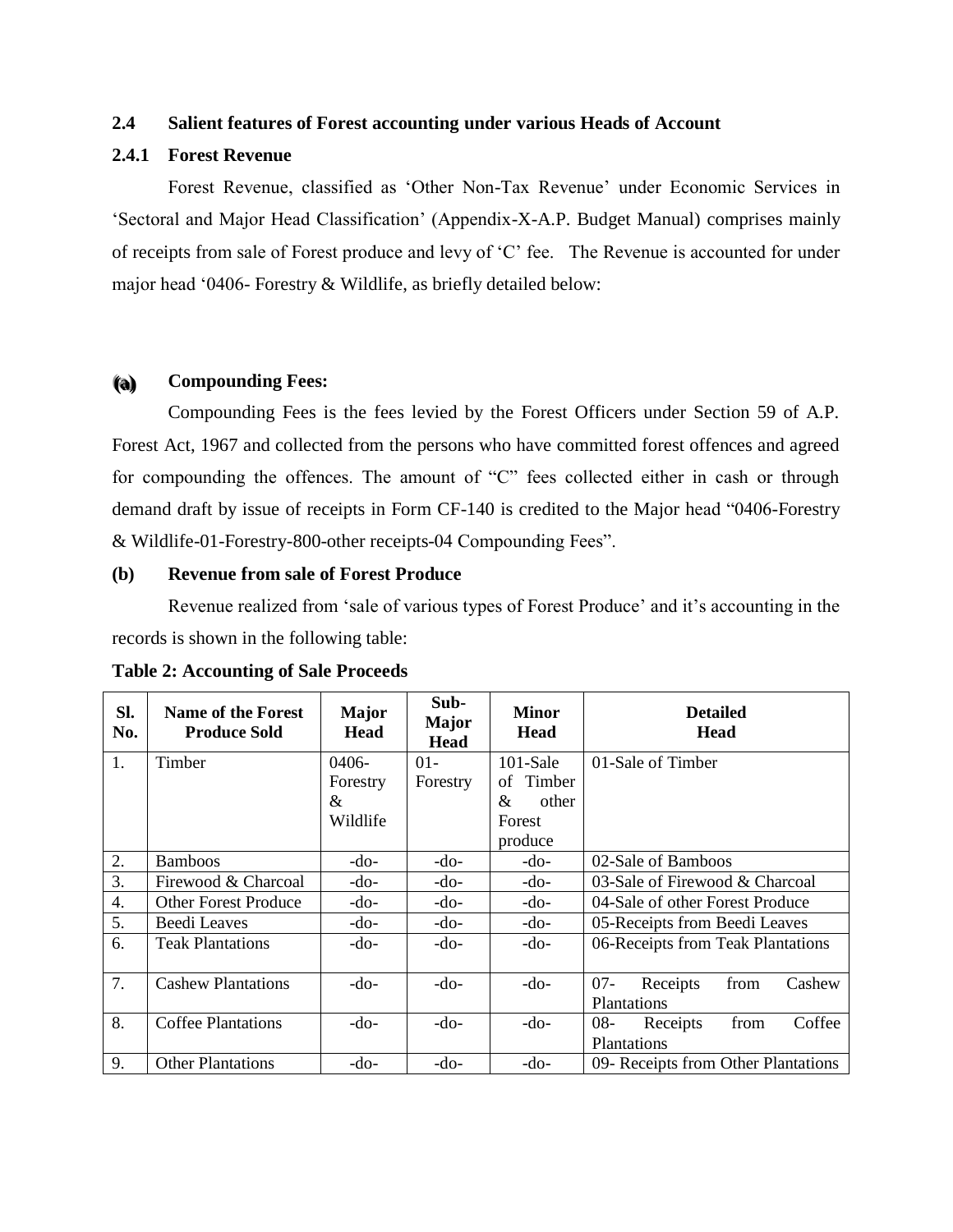# **(c) Revenue from other sources**

Revenue realized from various miscellaneous sources other than specified at (a)  $\&$  (b) above and it's accounting in the records is shown below:

| Sl.<br>N <sub>0</sub><br>٠ | <b>Source of Revenue</b>     | <b>Major Head</b> | Sub-<br><b>Major</b><br><b>Head</b> | <b>Minor</b><br><b>Head</b> | <b>Detailed Head</b>             |
|----------------------------|------------------------------|-------------------|-------------------------------------|-----------------------------|----------------------------------|
| 1.                         | Leave Salary Contribution    | $0406-$           | $01 -$                              | $800 -$                     | 01-Leave Salary Contribution     |
|                            |                              | &<br>Forestry     | Forestry                            | Other                       |                                  |
|                            |                              | Wild life         |                                     | Receipts                    |                                  |
| $\overline{2}$ .           | Fines & Forfeitures          | $-do-$            | $-do-$                              | $-do-$                      | 02- Fines & Forfeitures          |
| 3.                         | <b>Building Rents</b>        | $-do-$            | $-do-$                              | $-do-$                      | 03- Rents from Buildings         |
| 4.                         | Recovery of overpayments     | $-do-$            | $-do-$                              | $-do-$                      | 05- Recovery of overpayments     |
| 5.                         | Sale Proceeds of dead stock, | $-do-$            | $-do-$                              | $-do-$                      | 06- Sale Proceeds of dead stock, |
|                            | waste paper etc.             |                   |                                     |                             | waste paper etc                  |
| 6.                         | User charges                 | $-do-$            | $-do-$                              | $-do-$                      | 07- User charges                 |
| 7.                         | Other receipts from sources  | $-do-$            | $-do-$                              | $-do-$                      | 81-Other receipts                |
|                            | other than specified above   |                   |                                     |                             |                                  |

**Table 3- Accounting of other Receipts**

# **2.4.2 Forest Remittance (Form-VI A).**

The minor head 103 forest remittances below the major head "8782 cash remittances and adjustments between officers are rendering accounts to the same accounts officer" is subdivided into the following sub-heads:



Forest Cheques;



 $\triangleright$  Other remittances:

Miscellaneous Remittances.

# **(a) Remittances into Treasury:**

All remittances made into the treasury by the Divisional Forest Officer and his subordinates during a month are shown in the schedule of Remittances (Form VI-A). The remittances shown therein should be supported by a consolidated treasury receipt (C.T.R.) issued by the District Treasury Officer. The remittances into the treasury are accounted for under the Head '8782- Cash remittances -103 Forest Remittances – 01 Remittances in Treasuries'.

# **(b) Forest Cheques**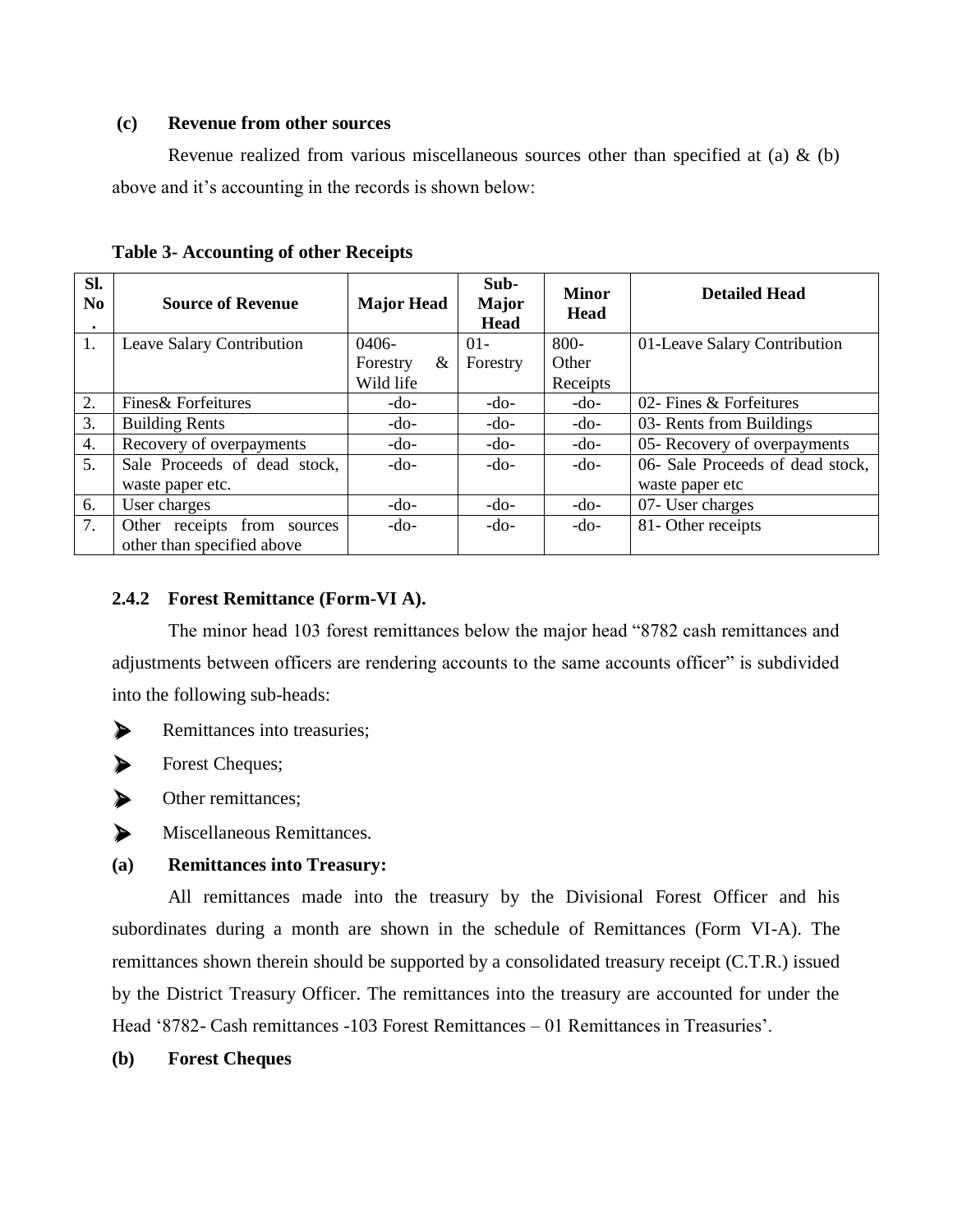All cheques drawn by the departmental officers during a month are credited to the head "8782- Cash Remittances- 103 Forest Remittances-02 Cheques " and a list of cheques drawn during a month totalled separately for each treasury is enclosed to the cash account, duly certified by the Treasury Officer.

#### **(c) Other remittances**

Remittances made by the third parties direct into treasuries are accounted for under this head "8782-Cash remittances-103 Forest Remittance - 03 other remittances" and a separate schedule in form VI-A is sent along with the cash account.

#### **(d) Misc. remittances**

Earnest Money Deposits paid under the rules of Government by Contractors or purchasers of Forest produce including those relating to intending bidders at auction sales, though returned immediately after the auction are entered in the cash book and are also shown in the classified Abstract (FA-VII) on both sides as "Miscellaneous Remittances". (See local ruling 3 below Article 257 of Account Code Vol.I).

#### **2.4.3 Forest Deposits**

The Funds provided for by Andhra Pradesh Forest Development Corporation (APFDC) for implementation of Schemes such as Beedi leaf and DET, the deposits furnished by the Saw mill owners, the collection made towards sales tax and cash security furnished by Contractors and purchasers etc. are accounted for under "109-Forest Deposits" below the Major Head "8443 civil deposits".

#### **2.4.4 Forest Advances**

Advances to subordinate officers such as Forest Range Officers / Section Officers, who are not authorized to draw cheques against the drawing account of the Divisional Officer, are debited in the accounts to the minor head " 101 - Forest Advances" below the major head "8550 civil advances" and when an account of the advance is rendered by the disburser the amount of expenditure is credited to "Forest Advances", by contra debit to the appropriate heads of account classification.(Art.250 of Account Code – vol - III) .

Advances to contractors, suppliers and labourers made, in connection with execution of works under the orders of the competent authority, are debited in the Accounts to the head 'Works Advances' subordinate to minor- head 'Conservancy and Works'. (Art.251 of Account Code – Vol – III) below the major head "8550- Civil Advances".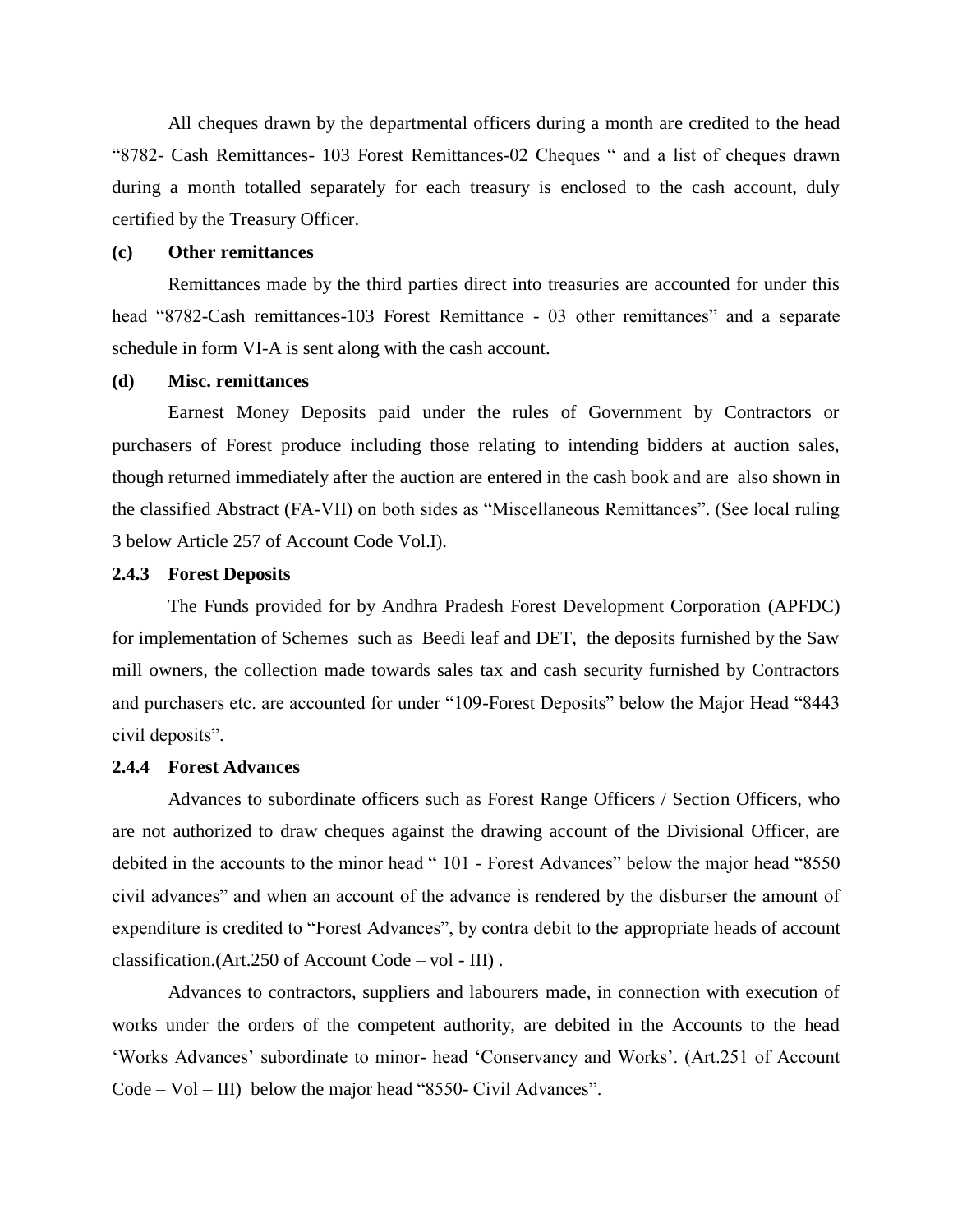Revenue collected by the subordinates but not remitted into the Treasury within the month is treated as an 'Advance' against the officer and debited to this head, in the divisional accounts. When the revenue is subsequently remitted in to treasury, this head is credited, thus cancelling the original debit.

#### **2.4.5 (a) Inter Departmental Supplies**

The procedure outlined in Chapter-IV of Account Code Vol-I and para 13.5 of the A.P. Budget Manual is followed and thus the transactions do not figure under Remittance Heads for settlement by adjustment in the books of Accountant General.

#### **(b) Transactions with other Governments.**

In the case of transactions relating to Central Government Departments including those of Railways, P&T, Defence, and other State Governments, the procedure outlined in rule 40 of Chapter-IV of Government Accounting Rules 1990 is followed and settled on cash basis.

# **2.4.6 Transactions for settlement under "8658 Suspense Account"**

Cash collections towards Income Tax on sale of Forest produce are accounted for under '8658 Suspense Account" on the receipt side and '8782 Cash remittances, 103 F.R.-I Remittances into Treasury on the disbursement side in the Classified Abstract (FA-VII).

#### **2.4.7 Expenditure met out of Contingency fund**

- **i i ) )** The total amount of expenditure met out of the 'Contingency Fund' is shown distinctly under the minor heads '2406 Forestry & Wildlife or 4406 Capital outlay on Forestry & wild life' as the case may be below the Major head '8000 Contingency Fund' in the cash account.
- **i i i i ) )** The items of expenditure met out of the "Contingency Fund" are shown in a separate schedule with same details as in the case of expenditure met from 'Consolidated Fund'.
- **i i i i i i ) )** The classification of such expenditure is recorded in the vouchers as usual; the vouchers being superscribed 'Contingency Fund'.

# **2.5 Compilation of accounts**

The Forest Accounting section of AG (A&E) is responsible for watching the receipt of the accounts from the Forest Divisional Officers and for their checking before they are passed on to the Forest Accounts compilation section. This section is responsible for the preparation of the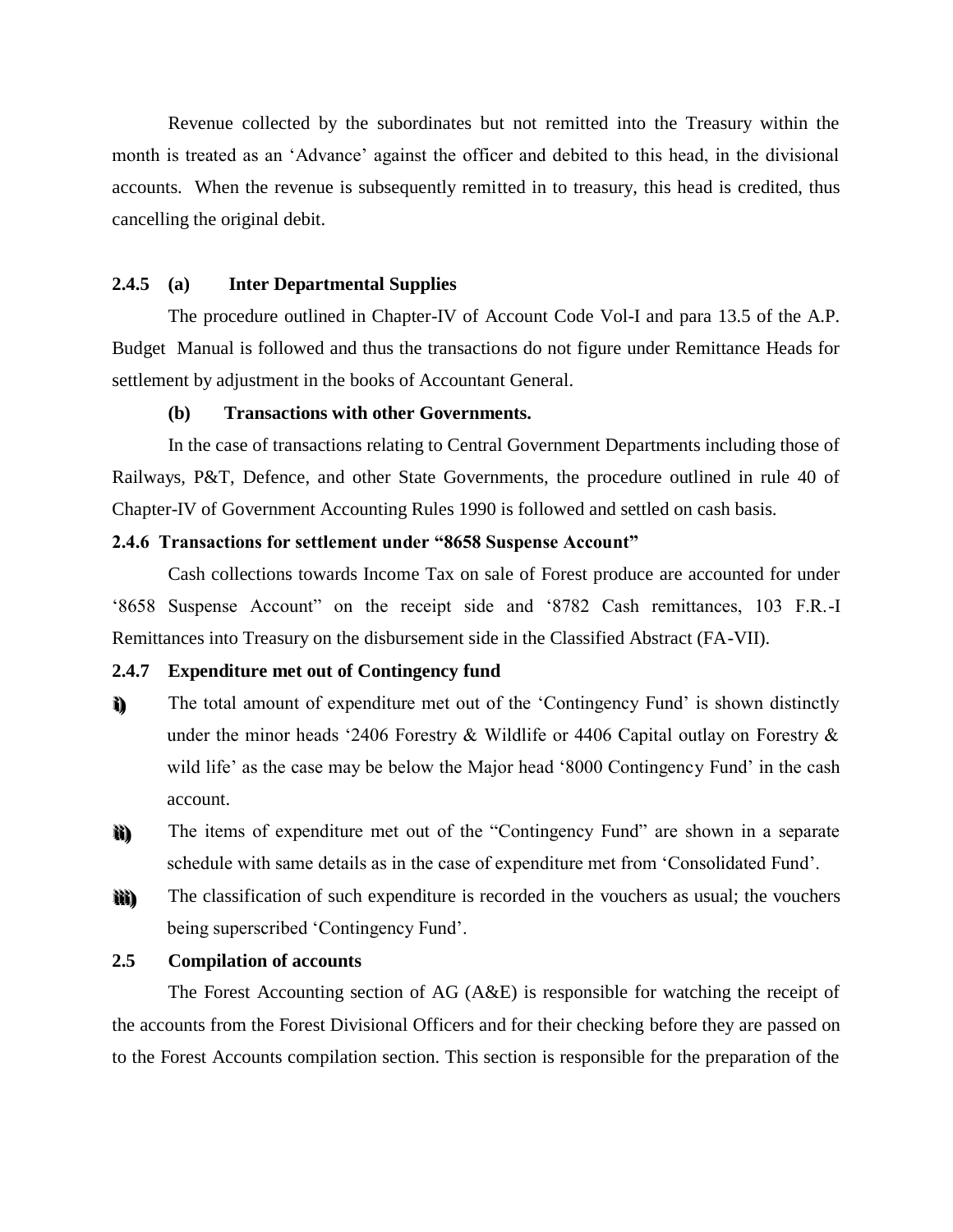Classified/ Consolidated Abstracts and ensuring the completion of compilation of accounts in all respects.

The Broad sheets relating to the Forest Remittances Head, Forest Advances and Forest Deposits are maintained in the Forest Accounts Section, the details of which are mentioned in Chapter-4 of manual of Forest Accounts Department. Forest Accounts Sections are also responsible for supplying the monthly cash accounts and Schedule Dockets and vouchers to Forest Audit Sections for the conduct of audit (Central & Local) and for their return to the Forest Accounts Sections. (T.M.A/cs/I/14-1/86-87/0028 dated 4.6.86)

#### **2.6 Budget monitoring & Control**

The Budget is released by the Government [Finance (Expenditure) Department] to the Head of the department concerned in phases depending on progressive expenditure reported by the department. Budget Release Orders (BROs) as per standard procedure prescribed by Government in GOMs No. 59 Finance & Planning (FW –BG) deptt. Dt:30.3.2001, are issued on 1<sup>st</sup> April (50% of budget), 1<sup>st</sup> October (for 25% budget) and 1<sup>st</sup> January (final installment).

The Principal Chief Conservator of Forests (Head of the Forest Force) is the Chief Controlling Officer (CCO) of the Forest department. He is responsible for watching the progress of expenditure under his control and keeping it within the sanctioned Grant or Appropriation. To facilitate control departmental accounts are maintained by him and the progressive actual month by month are reconciled with those entered in the books of District Treasury/Pay and Accounts Officers and on quarterly basis with Accountant General. (Para 2.1.8(e) of A.P. Budget Manual)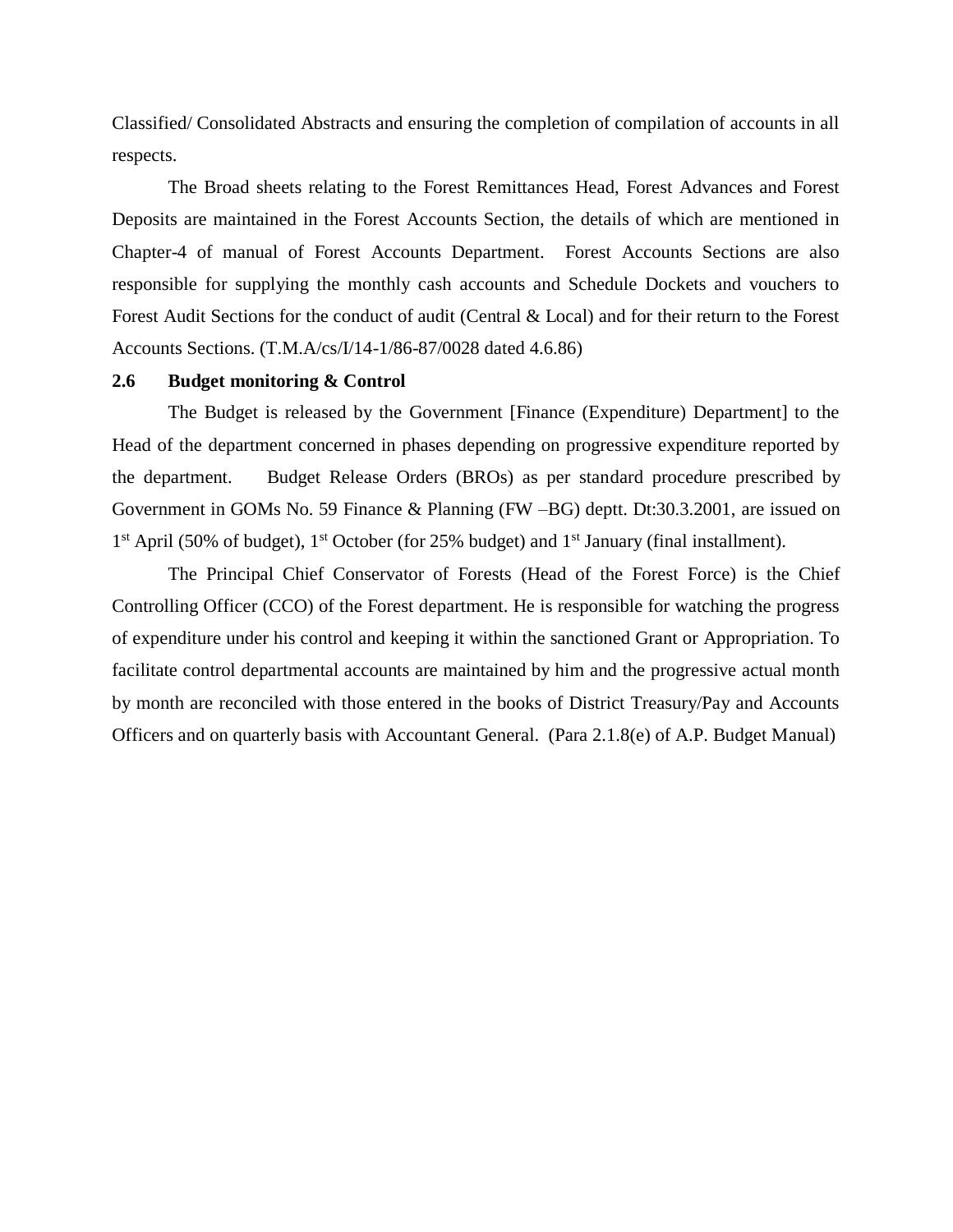#### **CHAPTER – 3**

### **FOREST AUDIT PRINCIPLES AND PROCEDURES OF CENTRAL AUDIT**

#### **3.1 Scope and Functions of Audit**

The audit of Forest transactions should be conducted in accordance with the general principles and rules as laid down in Sections II, III and V of the M.S.O. (Audit) and with due regard to the special procedure applicable to each class of transactions and the provisions contained in departmental codes and other accounting and financial instructions.

The term "Audit" includes in its scope both "Financial Audit" and "Performance Audit", besides "Compliance Audit". While observance of financial rules and orders should be watched, a rigid and literal enforcement of such rules and orders resulting in an un-intelligent audit should be avoided and more time devoted to investigation of really important and substantial financial irregularities, system lapses, un-economic performance or wasteful expenditure. It should also be borne in mind that another important function of audit is to secure substantial correction of accounts with due regard to relevant rules in the Account Code and financial rules of the Government - see also paras 7.1.1. and 7.1.2 of the M.S.O (Audit).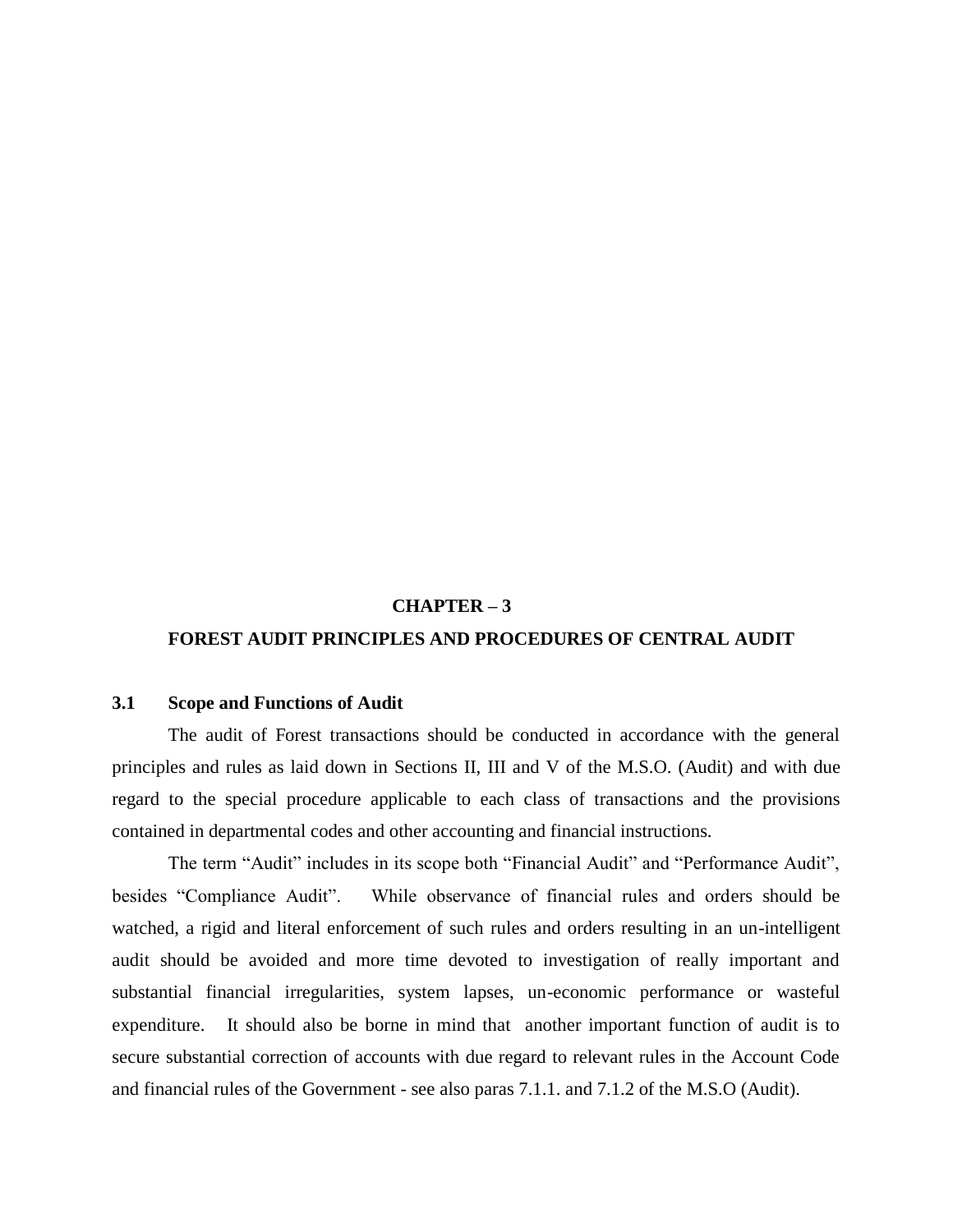# **3.2 Watch over cases of defalcation, embezzlement and losses**

- **i)** When cases of defalcation or embezzlement come to notice in the Forest Audit Sections, the facts of the case should be reported to Coordination Section. Further progress of such cases will thereafter be watched by the Coordination Section through the register of defalcations in Form SY 17 as indicated in the Appendix-II to this Chapter till the case is finally closed.
- **ii)** All other cases of losses should be dealt with in the Forest Audit Sections and noted in the register of losses in the Form SY 17. The register should be submitted to the B.O. on the 15th of each month and to the Group Officer quarterly on 15th of May, August, November and February through Coordination Section.

# **3.3 Delegation of Financial Powers**

- i) The powers delegated to the officers of the Forest department are detailed in Appendix III.
- ii) The equation of posts for the exercise of the financial powers is indicated below:

| Sl. | <b>Powers</b>                 | <b>Designation of the</b>                |
|-----|-------------------------------|------------------------------------------|
| No. | delegated to                  | <b>Officer</b>                           |
| 1.  | Chief Conservator of          | <b>Addl.Chief Conservator of Forests</b> |
|     | <b>Forests</b>                |                                          |
| 2.  | <b>Conservator of Forests</b> | Ex-Officio Director, Nehru Zoo Park      |
| 3.  | Divisional Forest Officer     | Curator, Nehru Zoo Park                  |
| 4.  | Divisional Forest Officer     | Curator, Indira Gandhi Zoo Park          |
| 5.  | Divisional Forest Officer     | <b>Working Plan Officer</b>              |
| 6.  | Divisional Forest Officer     | <b>State Silviculturist</b>              |
| 7.  | Divisional Forest Officer     | <b>Forest Utilization Officer</b>        |
| 8.  | Divisional Forest Officer     | <b>Flying Squad Officer</b>              |
| 9.  | Divisional Forest Officer     | Red Sanders Anti Smuggling Squad         |
|     |                               | Officer                                  |
| 10. | Divisional Forest Officer     | Asst. Conservator of Forests             |
|     |                               | (Independent Charge)                     |

{Government of A.P., F & A (For.I) Dept. G.O.Ms.No.1306, dated 30th June, 1967 - Govt. (P)No.703/GA(AR&T) Dept. dated 4th December, 1978 (Art.102 of APFC)}

# **3.4 Audit of Forest Receipts**

The scope of audit of receipts of the Government and the main principles and process of audit are given in Chapter 3 of Section II of MSO (Audit) read with Section 16 of the CAG's DPC Act, 1971. The revenue receipts of the Forest Department are given in paragraph 2.1 of Chapter - II. While auditing the supporting documents in support of the amounts credited to the different minor and sub-heads under the major head 0406" Forestry and wild life", it should be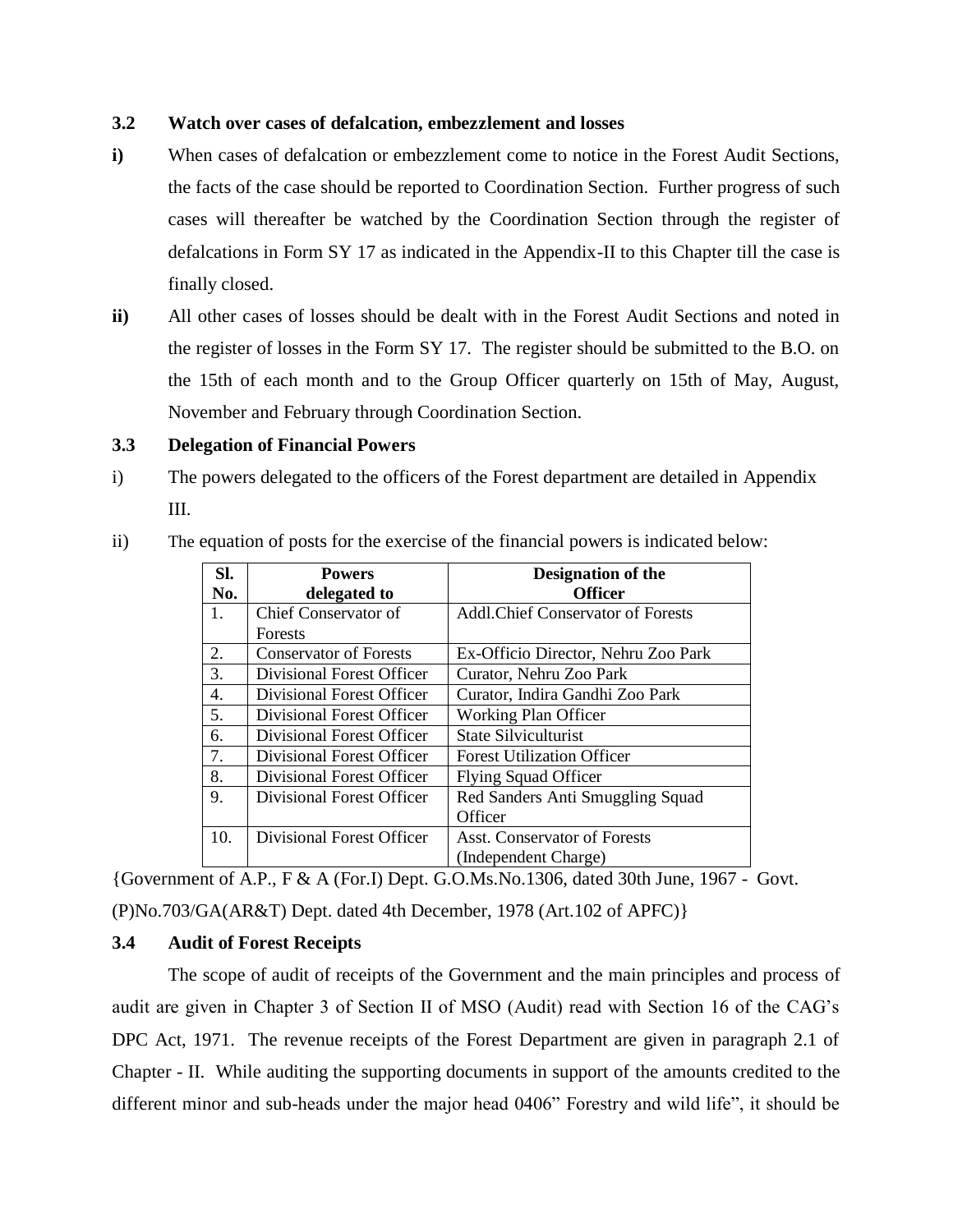seen that

- $\triangleright$  the items which fall more appropriately under any of the descriptive heads are not classified as 'miscellaneous'.
- $\triangleright$  no amounts are credited to the revenue until they are actually realised.
- $\triangleright$  all refunds made are covered by the sanction of the competent authority.
- $\triangleright$  orders of the competent authority exist for every amount remitted or written off.

Recoveries from other States in respect of the expenditure incurred on account of maintenance and demarcation of frontier boundaries between the States which is shared equally should be checked with the recorded expenditure which is categorised as works expenditure and sanctioned by the authorities not lower than the Divisional Forest Officer.

# **3.5 Audit of Forest Works expenditure**

The main items of works expenditure incurred in the Forest Department are given in para 2.2 of Chapter II of the Manual. The various rules and instructions relating to execution of works, FSRs, sanction of estimates, check-measurement of works and completion reports etc, are given in Sections 95, 98, 99, 102 and 106 of A.P. Forest Department Code are to be kept in view while auditing the works expenditure of Forest Department. Expenditure is either ordinary or special, the distinction between the terms being used only for the purpose of defining the powers of sanction to expenditure by various authorities.

The terms have no significance in accounts classification. 'Ordinary' expenditure comprises the cost of all operations which are necessary to produce revenue or which are concerned with the maintenance and the ordinary operations undertaken annually to the improvement of the forest. 'Special' expenditure on the other hand represents which do not recur annually or which do not yield an immediate return. Special charges frequently yield either no return at all for a series of years; or repay themselves only gradually in cash returns or in local benefit of another kind such as increase of water supply, protection against storms, erosion or leased ships. The items that fall under special expenditure which are given in Note 1 Appendix 14 of A.P.Forest Code, are indicated below :

 Construction of permanent roads, tramways, bridges, houses, canals, wells, timber slides, sawmills factories etc. including equipment of houses, saw mills, factories.

 $\triangleright$  Purchase of hire stock, stores, tents and tools and plant.

 $\triangleright$  Purchase of land for plantations for forest purposes and cash compensation for extinction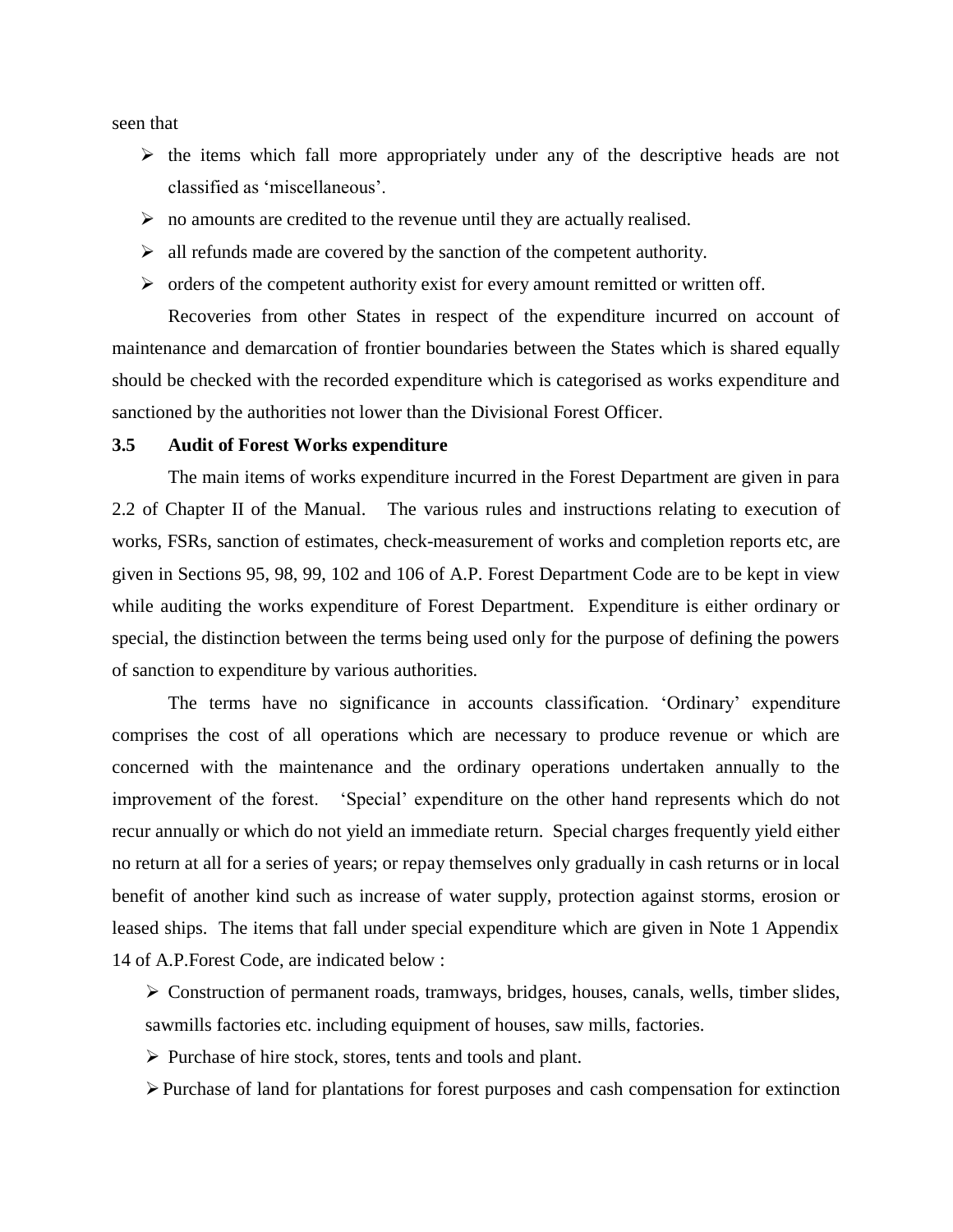of forest rights.

- Expenditure on forest settlement and demarcation of reserves.
- Cost of forest Surveys
- $\triangleright$  Cost of compiling working plan including valuation surveys and enumerations.
- Plantations including extensive cultural operations, renewals, additions and improvements under the above items of expenditure will come under 'special expenditure' while ordinary repairs to capital works come under 'ordinary' expenditure.

The estimates for works should be prepared based on approved Forest schedule of rates (FSR) and no expenditure should ordinarily be incurred without a sanctioned estimate. To facilitate the preparation of estimates a schedule of rates for each kind of work commonly executed is prepared and approved by the zonal committee. Copies of approved Forest schedule of rates are sent to audit every year, which are very useful in the audit of expenditure.

In the Forest Department the commonly used method of execution of works is the schedule contract method, according to which the contractor agrees to execute one or more items included in a work at fixed rates i.e., the rates indicated in the sanctioned estimate and the amount to be paid to the contractor depends on the quantity and kind of work done or material supplied vide Section 95 of A.P.Forest Department Code. The Other methods adopted for execution of works are (i) the departmental execution (ii) the piece work contract (iii) Lumpsum contract (iv) Tender system (v) Nomination.

#### **3.6 Audit of Forest Advances**

Advances to Forest Disbursers are debited to the minor head 101- Forest Advances under the major head 8550 Civil Advances. The responsibility for the detailed check over them and the watch of recoveries rests with the Divisional Forest Officers. As audit should confine itself to the watching of the aggregate balances, a broad sheet is maintained for the whole state in the Forest account section of A.G (A&E). It is not necessary to include these advances in the objection books or statements. The limits prescribed for grant of advances by the various authorities to the disbursers are indicated in para 84 of A.P. Forest Department Code. In audit it should be seen that the advances sanctioned are within the following revised limits approved in G.O.Rt.No.6 Environment, Forests, Science and Technology (FOR.IV) Department dated 11.1.96.

- a) Forest Range Officer Rs. 50,000/-
- b) Dy.Range Officer/Forest Section Officer Rs. 10,000/-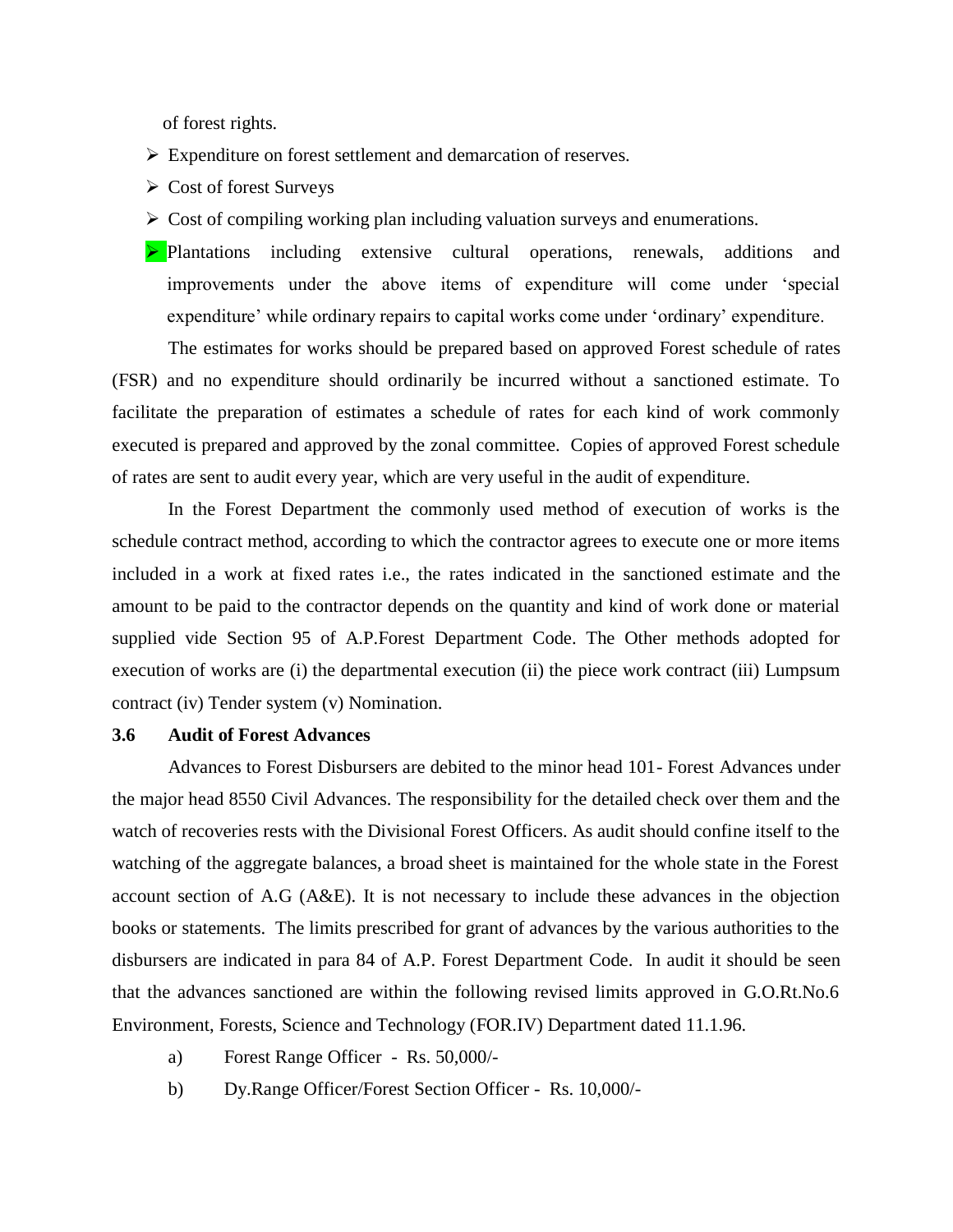**Note:** Revenue collected by the subordinates but not remitted into the Treasury within the month is treated as an advance against the officers in the divisional accounts.

# **3.7 Audit of Refund of Deposits**

The general principles and rules of audit which govern audit of expenditure apply mutatis mutandis to disbursements under the deposit minor head 109 - Forest Deposits below major head "8443-Civil deposits". Besides it should be seen that:

- **i)** the repayments are made according to the rules and regulations which govern the transactions.
- **ii)** they have been made under sufficient authority.
- **iii**) the repayments are supported by duly receipted vouchers in the proper form
- **iv**) the vouchers contain certificate that the refund has been noted against original credit in the departmental accounts in the cashbook and the register of deposits.

# **3.8 Audit of Refunds of Revenue**

In the audit of refunds, the points to be examined are that

- $\triangleright$  They have been made under sufficient authority.
- $\triangleright$  They are supported by duly receipted vouchers in proper form.
- $\triangleright$  The order sanctioning the refund is enclosed to the voucher if not previously received.
- $\triangleright$  The item in which the amount refunded was originally credited is quoted in the refund vouchers.
- A certificate that the refund has been noted against the original credit in the departmental accounts is furnished on the vouchers.
- The certificate in column 6 of the refund voucher of the A.P.Treasury Code is signed by the Divisional Officer.
- $\triangleright$  In cases in which the details of amounts credited to Forest Revenue are with the Revenue Officers, the certificate should be signed by the Treasury Officer.
- $\triangleright$  The refunds authorised are in accordance with the delegation of powers

# **3.9 Visits to Secretariat/ offices of Heads of Department**

Forest Audit sections are not only to process, issue and pursue Audit Notes/ Inspection Reports, but also to propose draft paragraphs, whenever material worth including in Audit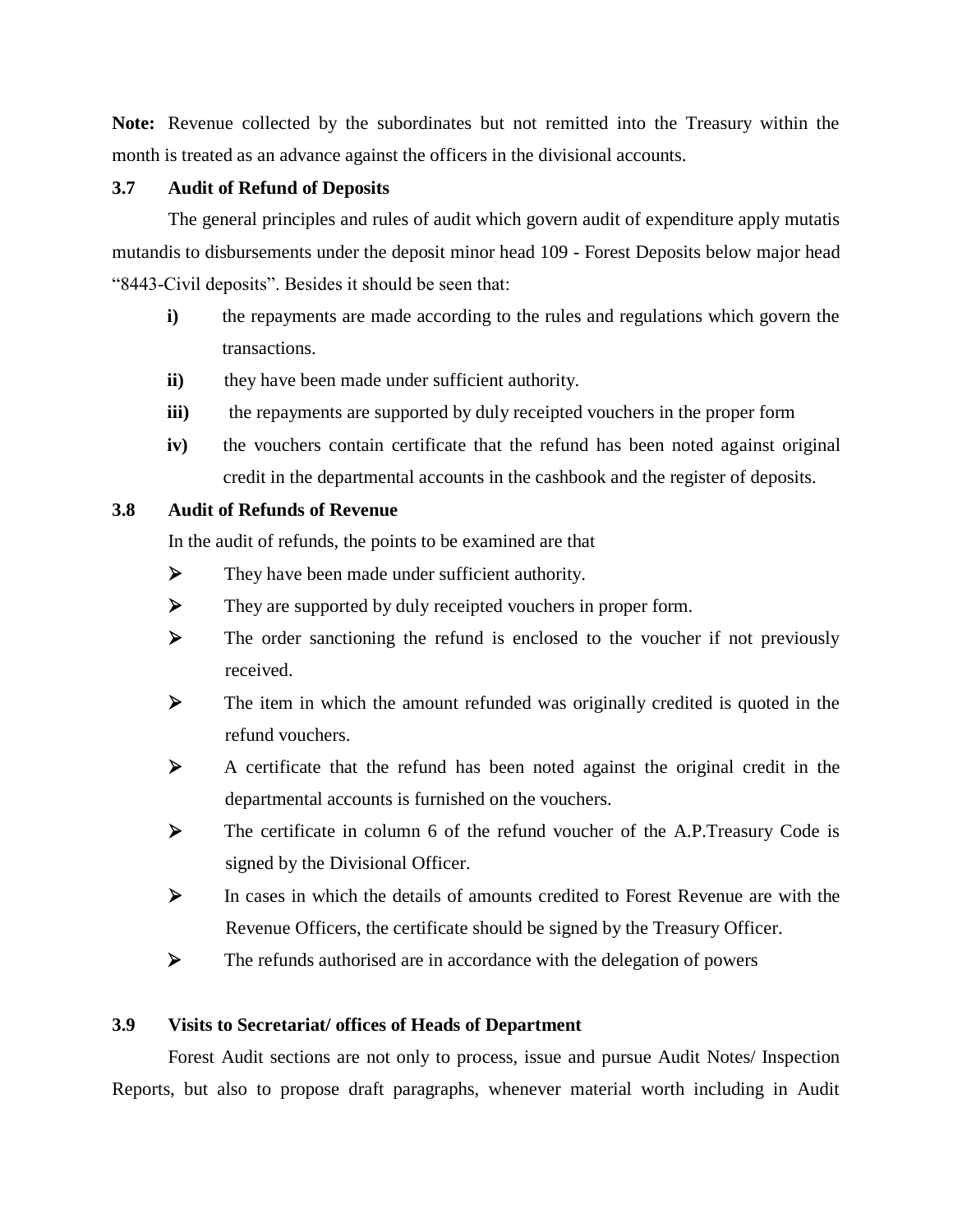Report is noticed during the course of central audit of sanctions (including contracts), vouchers etc., or pursuance of Inspection Reports. The wanting details for processing of material in such cases or further probing into sanctions under scrutiny may require visits to Secretariat/Offices of the Heads of Department concerned. Sr. A.O. / A.O. in-charge of Forest Audit sections shall arrange in these cases for a visit to those offices by the Auditor.

#### **3.10 Register of points for inspection**

During the course of central audit, certain aspects of sanctions/payments may require detailed examination in field offices. A register of points to be looked into during the local audit of divisions/offices should therefore be maintained in each section in the proforma given below:

| 1              | Name of the division to<br>Sl.No                                                   |
|----------------|------------------------------------------------------------------------------------|
| $\overline{2}$ | which the point relates                                                            |
| 3              | Month of account and<br>voucher number                                             |
| 4              | point for investigation<br>Brief summary of the                                    |
| 5              | Reference to No. and<br>date of the letter<br>addressed to the<br>division         |
| 6              | date in which the point<br>was communicated to<br>Reference to No. and<br>the I.O. |
| 7              | Gist of remarks of the<br>IO after investigation                                   |
| 8              | issued/passed<br>Final orders                                                      |
| 9              | Remarks                                                                            |

Separate folios may be opened for each division and the points, requiring investigation during local audit, noted in the respective folios over the initials of Asst. Audit Officer/ Supervisor. A memo of such points to be looked into during inspection should be forwarded to the Inspecting Officer at the time of inspection of the division concerned, over the signature of Sr. Deputy Accountant General (ES I/ II.) as required in para 30 of the Secret Memorandum of Instructions.

The Inspecting Officer should examine the items marked and report the result thereof against each item and return the memo along with the Inspection Report. On receipt of the memorandum with the report of Inspecting Officer, the final disposal should be noted against the item concerned in the Register of points to be looked into during inspection and attested by the Asst. Audit Officer/ Supervisor.

#### **3.11 Annual Review of the Working of Forest Divisions**

The Accountant General (A&E) will submit a review on the working of Forest Divisions to the Government in such form and detail as may be settled mutually. Necessary material will be supplied by Audit Office to A&E Office for incorporation in the review.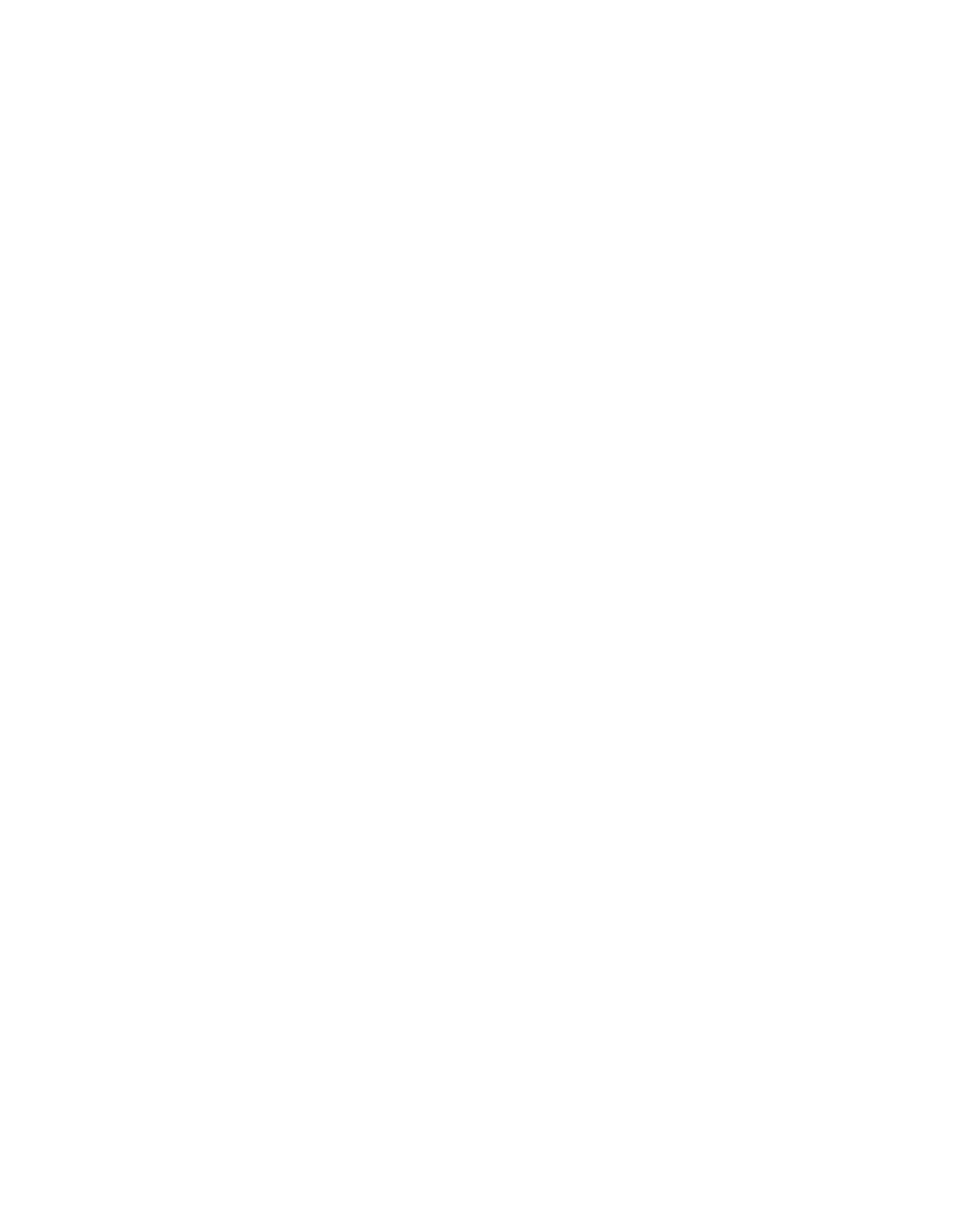# **CHAPTER - 4 LOCAL AUDIT OF FOREST OFFICES**

#### **4.1 Audit Planning**

Local audit of the accounts of the Forest divisions/ offices is conducted by local audit teams formed for the purpose. For this, an audit plan has to be prepared for the year ahead, of the activities that the office is required to undertake by utilizing the manpower optimally with special thrust on more important audit and at the same time not ignoring relatively unimportant units or taking them up for audit with less frequency. A report in this regard should be sent by Coordination Section or Section authorized by local *AG/PAG/HOD* to headquarters office so as to reach by 15th April every year in the proforma prescribed. An appreciation note indicating the priority adopted relaxation in percentage of audit if any applied vis-a-vis those prescribed should invariably accompany the audit plan.

*As per Guidance Note issued by PPG of Headquarters Office (8/2017), the evidence based approach and the opportunities presented by data analytics need to be harnessed to integrate data from various sources and formats to gain deeper insights, identify and analyze risk exposures of entities as envisaged in the Compliance Auditing guidelines.*

*(Source: PPG's Lr.No. 226-09-PPG/2017, dated 23.08.2017 Guidance Note 23.08.2017 from Headquarters Office* 

#### *4***.2. Nature and Scope of Audit**

The primary objectives of inspection are

(i) to see that the initial accounts from which the accounts rendered by departmental offices are compiled, or on which they are based, are properly maintained in the prescribed forms and that financial rules and orders are being carried out and **(Para 6.1of MSO (Audit))**

(ii) to test the degree of care exercised by the departmental authorities responsible for keeping the accounts over the accuracy of original records. At the same time a test audit may be applied to such accounts, vouchers etc., as are not audited in central audit or as cannot be checked adequately except in local audit **{Para 6.1.2 of MSO (Audit)}.**

(iii) The scope of local audit is not confined merely to seeing whether the initial accounts are maintained in the proper form or whether the financial rules are properly observed but includes a test audit in sufficient details to verify the accuracy and completeness of accounts according to the prescribed rules for the audit of expenditure and receipts.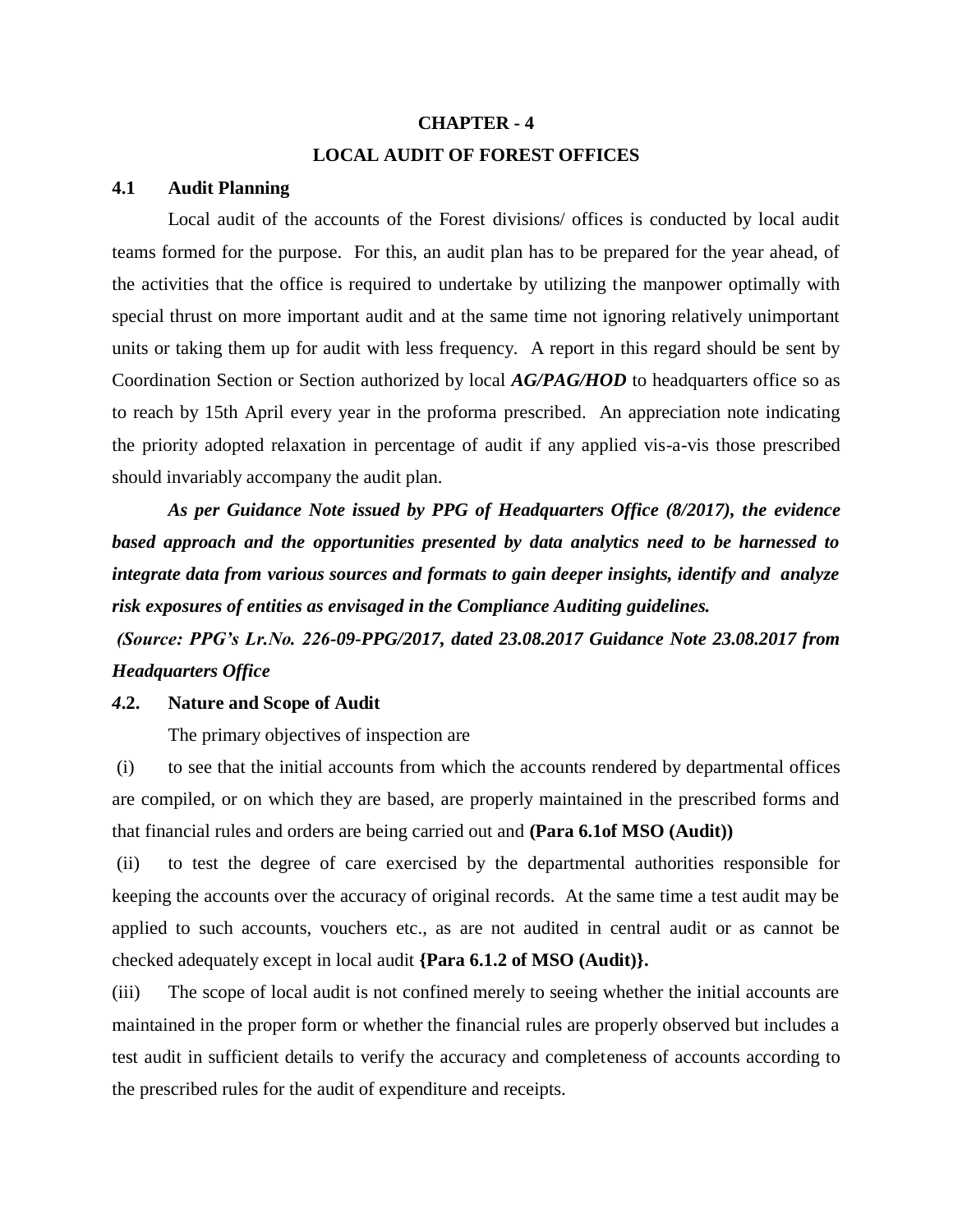(iv) The accounts and registers for the realization of revenue should be examined specially with a view to bringing to light any defect in procedure, which might entail loss of revenue to Government.

The inspection staff should also examine whether the initial records of revenue and expenditure from which the accounts are compiled by the Divisional Forest Officers are maintained properly in the prescribed forms.

#### **4.3 Forecast and Programme of Inspection**

The ES Coordination Section should maintain a register of inspection of Forest offices **(Forecast register)** duly indicating the name of the Division with Headquarters; the dates on which the local inspection was conducted last; whether the division is permanent or temporary, whether it is a heavy or light division; total expenditure during the previous year incurred by the division etc. To enable ES I Coordination to maintain this register *the Audit Sections /Inspection Report Cell (IR cell)* should furnish relevant particulars viz., merger of divisions, abolition or bifurcation of divisions etc., and also creation of new divisions or change of Headquarters.

For each quarter a programme of inspection should be drawn up by the ES I Coordination taking into account the divisions/ offices to be inspected during the ensuing year, on 10th June, 10th September, 10th December, and 10th March and obtain approval of the Group Officer. Copies of the approved programme should be furnished to Audit Sections /IR cell, Bills and other controlling Sections for necessary action. After approval of the programme of local audit, advance intimation should be sent to the respective divisions/ offices regarding the programme of audit of that unit. The dates of audit should be noted in the register after receipt of the details of the programme of local audit.

# **4.4 Preparation of material for local audit and sending of vouchers and files to field parties**

One month before the date of inspection, the sections should submit to the Sr.DAG/DAG through the Branch Officer, details of month wise expenditure from the months of last inspection as per the audited accounts and the names of ranges to enable Sr. Deputy Accountant General/Deputy Accountant General to select one month for AA check and another month for detailed check and one range for test check where the periodicity of audit is annual. In the case of biennial and first audit detailed check should be for two months accounts (one month to be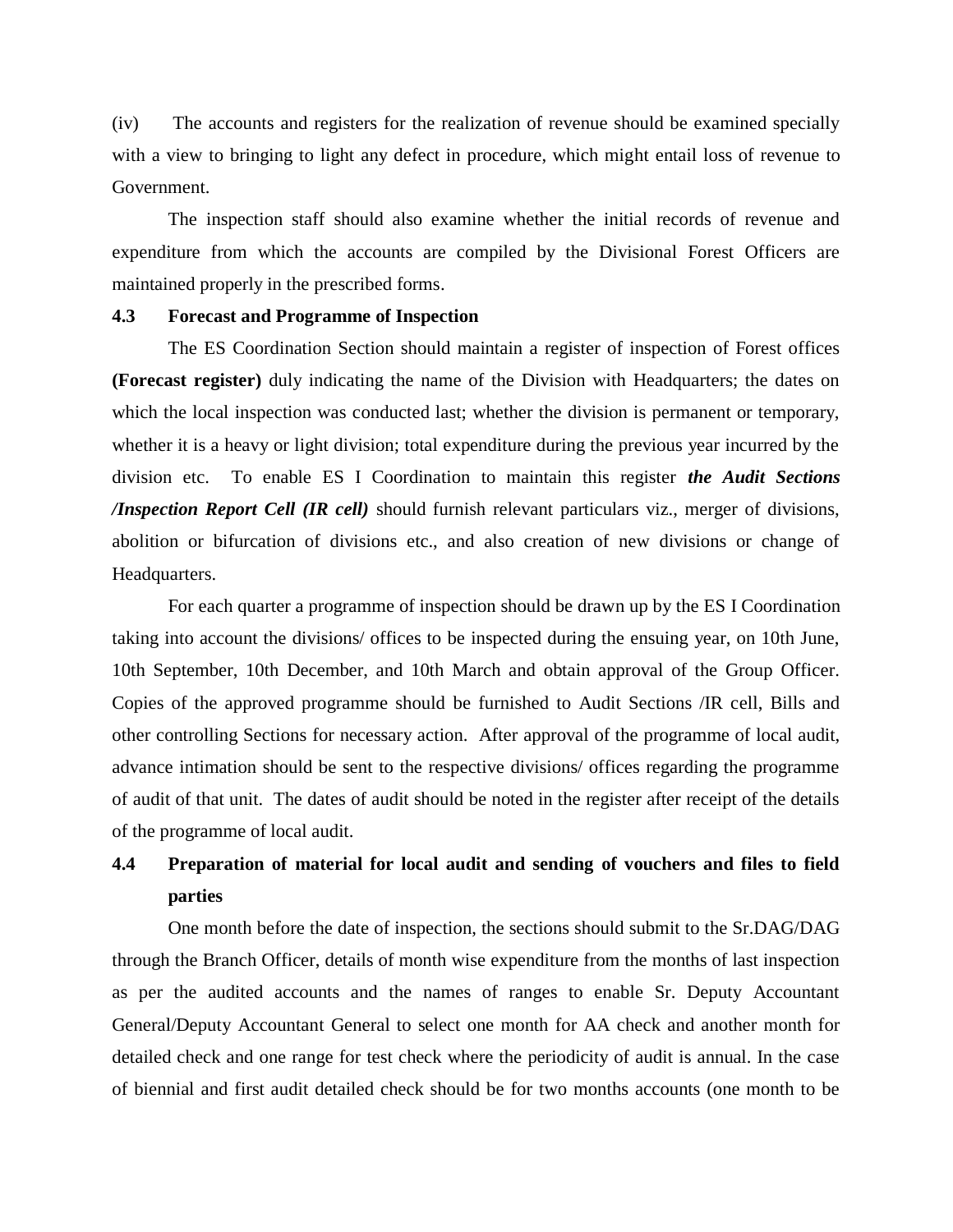selected from each financial year). For triennial and quadrennial audits, detailed checks should be conducted for two months account (one month to be selected from the financial year immediately preceding the local audit and another month from the other 2/3 years) (Para 35 of OAD Manual). In the list, information should be furnished about the years in which the ranges have been previously test checked. In the absence of non availability of full expenditure particulars month wise due to PAO system, the months are now allowed to be marked locally by Inspecting Officer.

With a view to ensuring that the ranges already selected are not selected again and to enable the sections to watch the dispatch and receipt back of documents from the field parties, each Auditor should maintain a marking register indicating the above items selected by the Sr. Deputy Accountant General/Deputy Accountant General.

After the Sr. Deputy Accountant General/Deputy Accountant General selects and returns the material file, the Audit sections should send it to the field parties. Along with the material file and the last inspection report, the lists of outstanding Audit Notes, money value objections, previous inspection reports, paragraphs awaiting settlement and points marked for verification during local audit should also be sent.

In order to ensure that the documents sent out to the inspecting parties are received back intact a list of all the vouchers etc. should be prepared by the Sr.Auditor/Auditor concerned which should be checked by the AAO/SO. The Auditor in the inspection party should verify that the documents listed are received correctly and should report to main office any missing documents. After the inspection is completed, all the documents should be returned to the Audit Sections and the Inspection Report along with previous years' inspection reports should be forwarded to Coordination Section. The timely despatch of vouchers and other documents and their receipt back from the party should be watched through a Register to be maintained.

#### *4.5. Conducting Desk Review:*

*The Audit party identified for audit of an individual entity should carry out a desk review at Headquarters before embarking on an audit. The review should comprise a study of the guard file, data analysis to determine the direction/focus of audit and transactions that are prone for verification in the field.* 

**(Source: PPG's Lr.No. 226-09-PPG/2017, dated 23.08.2017 Guidance Note 23.08.2017 from Headquarters Office)**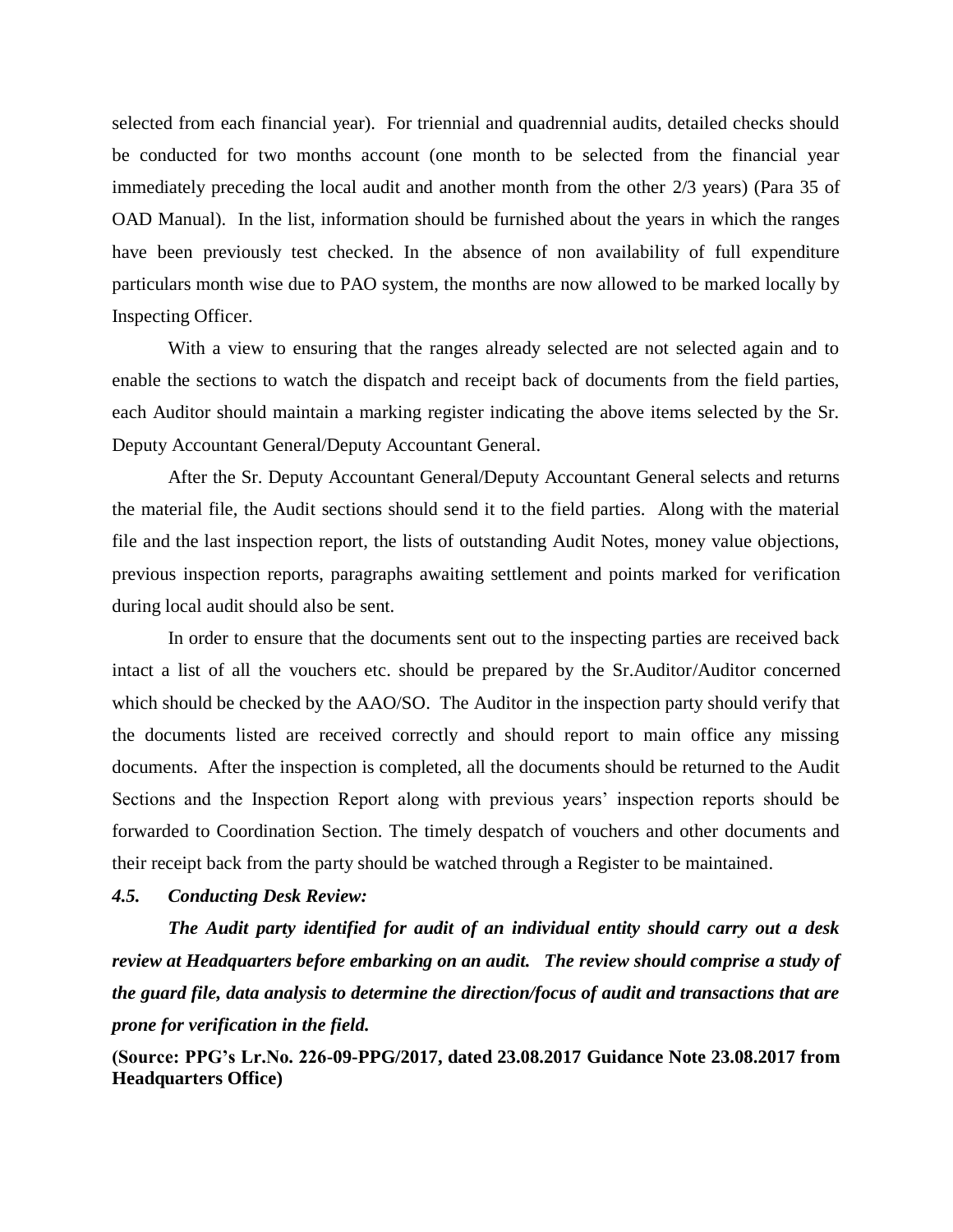#### **4.5.1 Commencement of Local Audit**

Local audit should commence with an entry conference in **Annexure I** meeting with Divisional Forest Officer/Head of the Office concerned, where in the scope of audit should be explained to him and production of records requisitioned should be sought for timely completion of Audit. Thereafter, preliminary Audit enquiry slips seeking cash balance reports and production of all initial account records required for conduct of audit should be issued. Before commencing audit, work should be allocated among the members of the Audit team. A model of allocation of work among the team members is indicated in Annexure  $-$  II The Accounts records/Registers/ files to be requisitioned in a Territorial Forest Divisions are indicated in Para 4.5.2. The records maintained in other Forest divisions (Social Forestry, Flying squad, Logging and State Silviculturist) are slightly different and the records to be requisitioned should be accordingly modified.

### **4.5.2 Accounts, Records, Returns etc. to be requisitioned**

In local audit of forest divisions, the following records/documents should be requisitioned and test checked:

- **(i) Division Records**
- Cash Book of the Divisional Forest Officer.
- Registers/records relating to Timber Extraction, Timber Sales and Timber Returns.
- $\rightarrow$  Stock Register of permits.
- Register of Free grants.
- $\rightarrow$  Register of Tools and Plant.
- $\rightarrow$  Beedi (Abnus) leaves Trade Register/ records
- Register of sanctioned estimates.
- $\rightarrow$  Register of Works
- $\rightarrow$  Measurement Books.
- $\rightarrow$  Security Deposit Registers.
- Subsetequently Contractor's and Disburser's Ledger.
- Register of arrears recoverable from the lessees.
- $\rightarrow$  Stock register of cheque/ Receipt Books.
- $\rightarrow$  Log books of motor vehicles.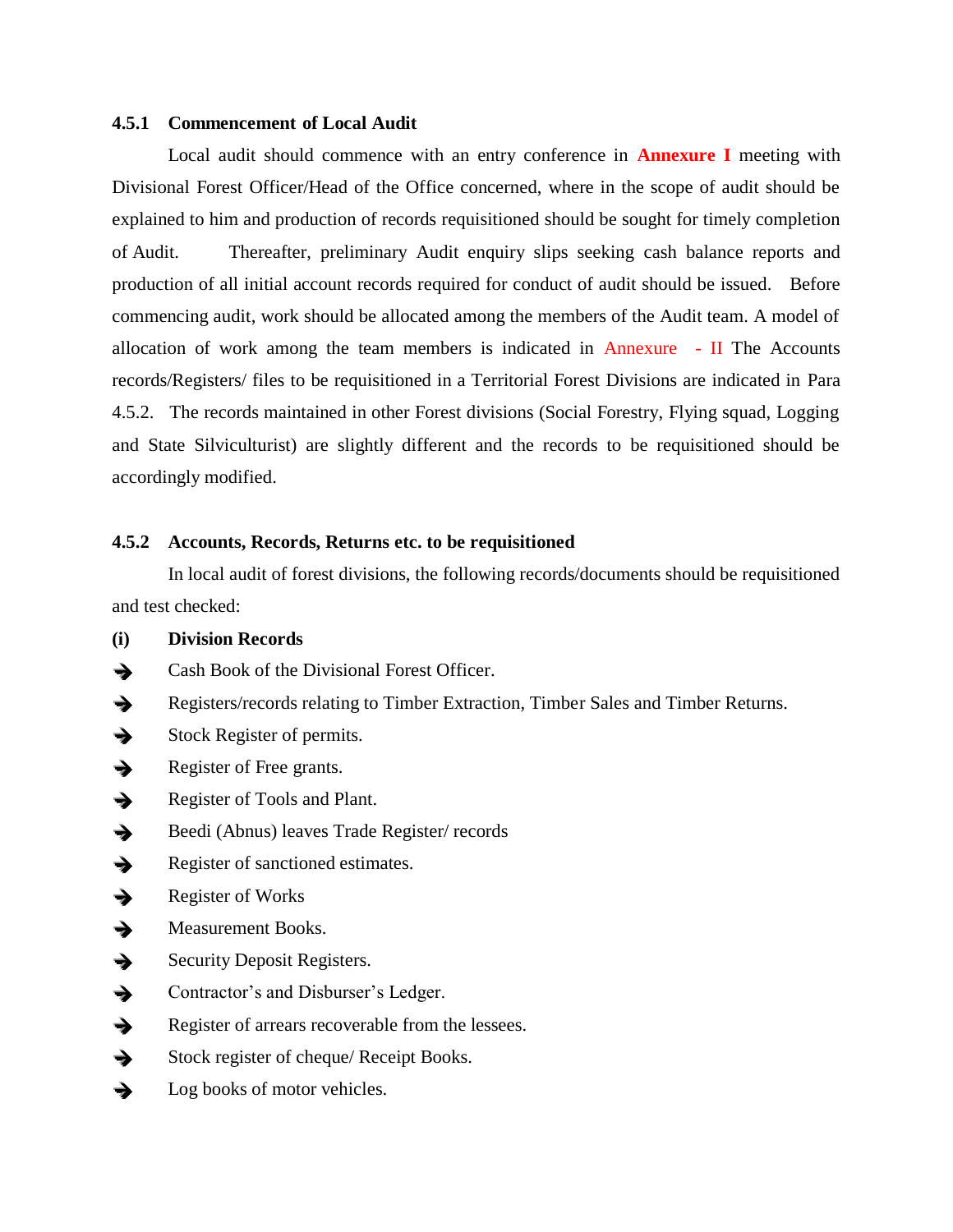- Register of Forest Offences.
- $\rightarrow$  Register of Leases.
- Register of saw mills.
- $\rightarrow$  Service Books and the acquaintance rolls.
- Plantation Journal.
- $\rightarrow$  Muster Rolls.
- $\rightarrow$  Uniform Register
- $\rightarrow$  Agreements.
- $\rightarrow$  Contingent Register.
- $\rightarrow$  Register of Mining leases.
- $\rightarrow$  Register of rents.
- $\rightarrow$  Beat Inspection Registers/ files.
- $\rightarrow$  Stock register of Polythene granules and bags.
- Reconciliation registers of CTIs, CTRs and Pay and Allowances.
- $\rightarrow$  Register of buildings.
- Register of Service Books and increments.
- $\rightarrow$  AR Ledgers
- $\rightarrow$  Scheme files(CAMPA,RIDF-NABARD,FDA etc)
- $\rightarrow$  Project File (relating to Diversion of Forest Lands)
- **(ii) Range Records in respect of the Range(s) selected)**
	- $\rightarrow$  Range Cash Book
	- Range Sanction Orders (RSO) Register
	- $\rightarrow$  Work Register
	- $\rightarrow$  Measurement Books
	- VSS Records (Cash books , Pass books , Resolutions Register, Micro-Plans etc.)
	- Beat Felling and Enumeration Register (BFER) and Beat Inspection Files
	- Records relating to offence cases and "C" fees collected

**Note:** A separate AE should be issued for requisitioning Range records, duly intimating the DFO the name of the Range selected for test check.

# **4.6 Scrutiny of Records /Files in Local Audit**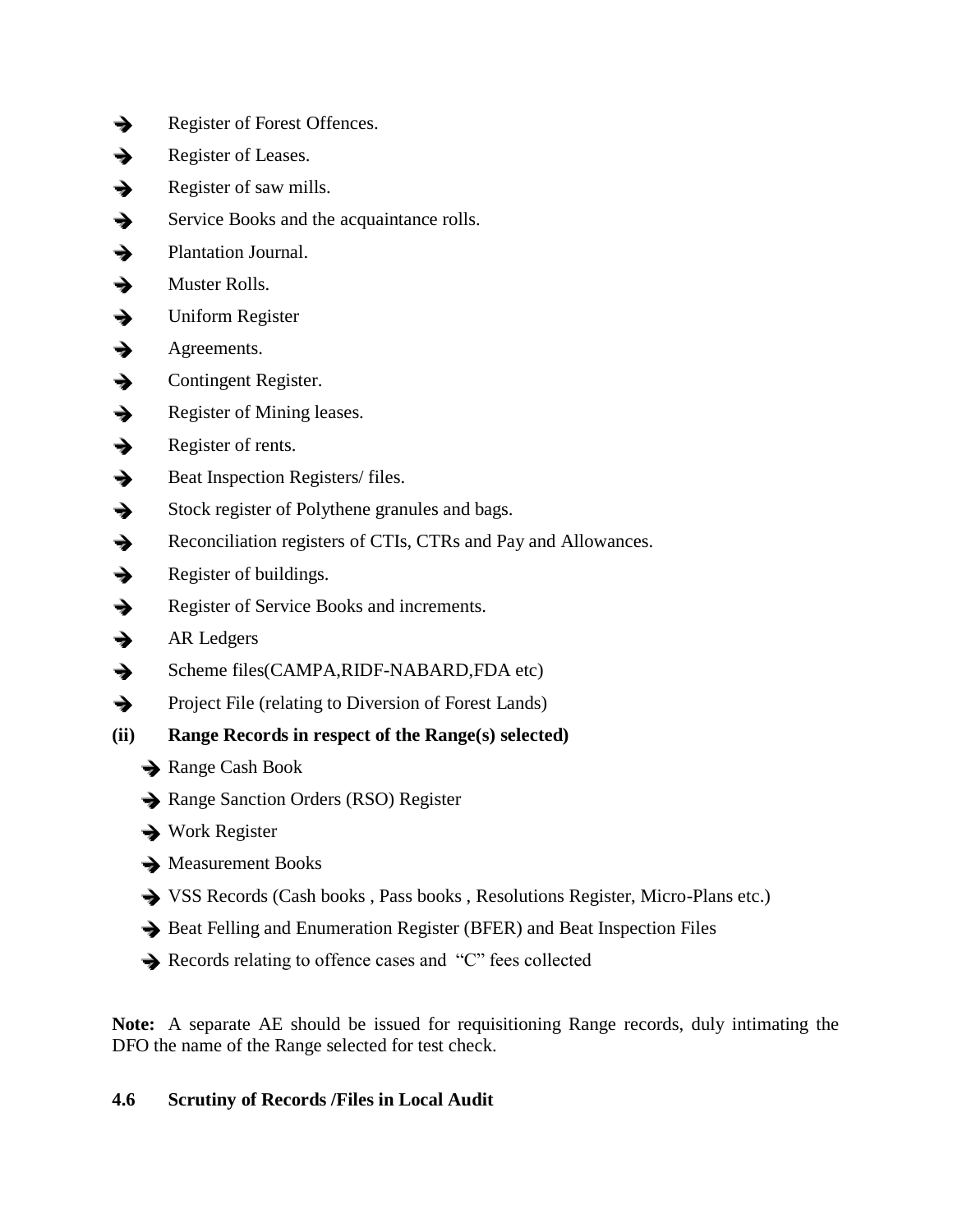Some of the important records to be seen in Local audit of divisions/ offices and the checks to be exercised are discussed / detailed in the succeeding paragraphs:

#### **4.6.1 Cash Book of the Divisional Forest Officer**

The cashbook should be examined generally for the whole period under audit and in the transactions in the marked months of audit with reference to receipts and payments etc. The counterfoils of the receipts should be checked to see that all the amounts received have been brought to account in the cashbook. It should also be seen whether the receipts in the standard form are given for all items of revenue realized in the Office of the Divisional Forest Officer.

Further, it should be seen that:

- **i i ) )** Whether the Cash book is closed regularly;
- **i i i i ) )** Whether the opening and closing balances are the same as those reported in the classified abstract in Form No. FA VII (A.P. Account Code Vol.III) submitted to the A.G.
- **i i i i i i))** Whether the cash balance always tallied with that stated in the cash balance report to the A.G. in the appendices to classified abstract.
- **i ivv) )** Whether the cash book is written up in sufficient detail and the entries are made correctly with reference to the instructions in the A.P. Account Code Vol.III.
- **vv) )** Whether there was any case in which large cash balance remained in the hands of the Divisional Forest Officer at the close of the month and whether there were sufficient reasons for any large cash balance kept in the hands of the DFO at the close of the month.
- **vvi i ) )** Whether advances made and the recoveries affected have been correctly noted in the ledger in Form.No.A.4 (A.P. Account Code Vol.III) with their respective credits and debits numbered as per the Cash Book.
	- **Note:**  For the purpose of this check, the detailed entries in the ledger should be examined
- **vvi i i i ) )** Whether the counterfoils of the receipt in Form.No.140 are issued for all items and revenue realised brought to account in the cashbook.

#### **4.6.2 Register of Works**

As per Section 101 of A.P.Forest Department Code, for all works sanctioned, a register of works in Form No.28 shall be maintained in Range Office and Divisional Office. The monthly expenditure under different items of sanctioned estimate should be posted in it with voucher wise details.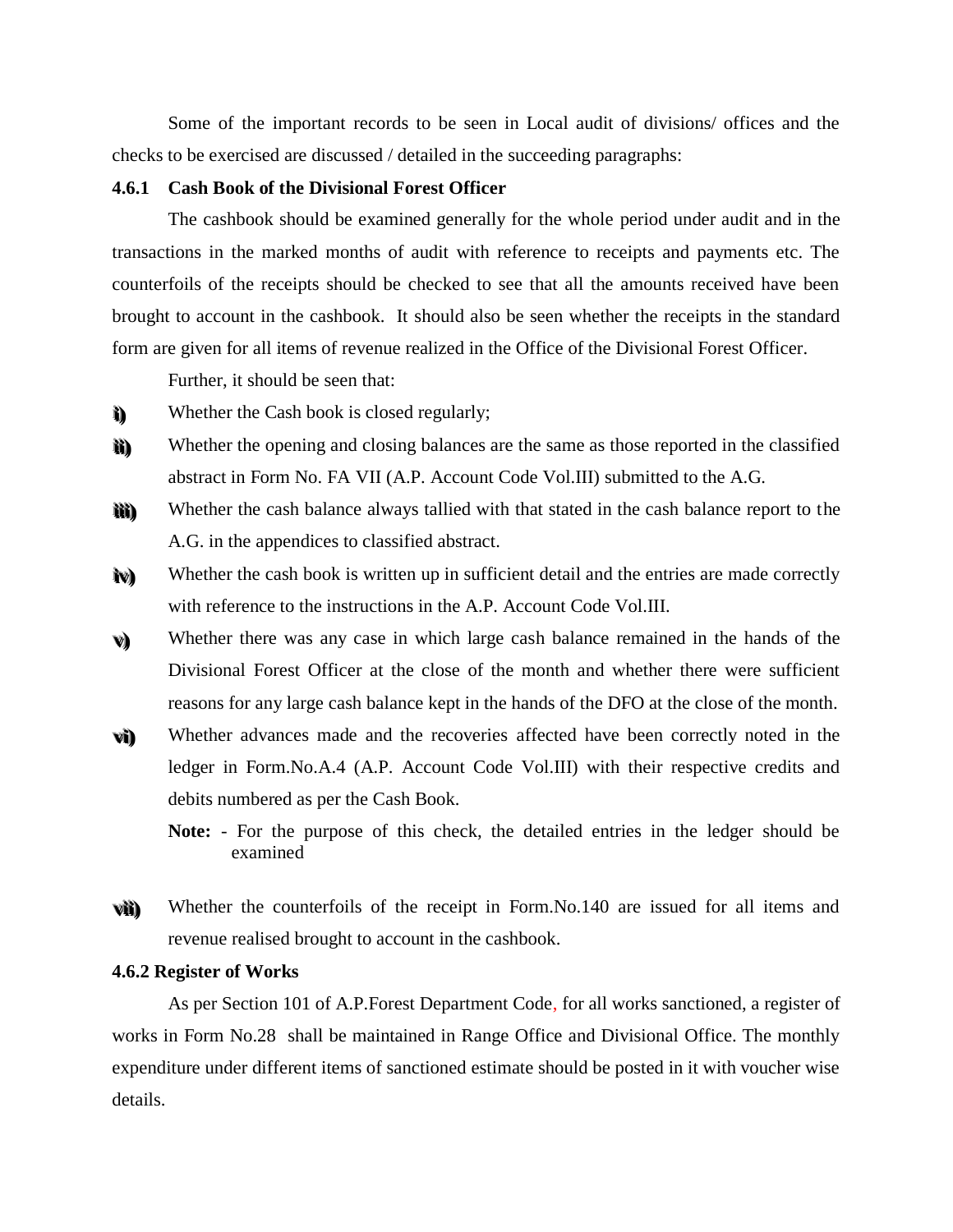It should be seen in audit:

- $\rightarrow$  that the work is sanctioned
- $\rightarrow$  that the columns are properly filled in;
- that the expenditure is recorded in detail, voucher-wise  $\&$  month-wise;
- $\rightarrow$  that the totals are made and the dates of submission of completion reports filled in;
- $\rightarrow$  that the entries relating to each completed work are signed by the DFO at the foot of the page;
- that the rates for various classes of works sanctioned by the DFO are reasonable and are based on FSRs;
- $\rightarrow$  that the more important works are paid for after check measurement by the DFO;
- $\rightarrow$  that the progress of expenditure on the works is steady and systematic;

**Note:** 1) The delay in submission of completion reports if any should be specially scrutinized and commented upon in the local audit reports.

2) Works executed without sanction and executed in excess of sanction, should be suitably commented upon in the Local Audit Report.

#### **4.6.3 Measurement Books**

All works done otherwise than by daily labour and all supplies relating to a work should be paid for on the basis of measurements recorded in a measurement book. As per Section 102 of APFD Code the measurement book shall be maintained in Form 29. No bill be passed for payment without entries in the Measurement Book having been check measured by the Forest Range Officer/Forest Section Officer as the case may be, in accordance with instructions issued in GOMS No.2 EFS &T (FA III) Department Dt: 7.1.2004.

In Audit it should be seen that the measurement books are maintained in the proforma prescribed and the payment for works is done on the basis of measurements recorded, check measured (check measurement should be 100% ) as prescribed.

#### **4.6.4 Plantation Journals**

As per Section 32 of A.P.Forest Department Code, Plantation Journals are to be maintained by all the Forest Range Officers for each of the plantations (including plantation raised by the VSS) in the pattern prescribed in Appendix-10 of APFD Code . The Plantation Journals are permanent records and hence should be maintained in Hard bound books to withstand wear and tear and passage of time.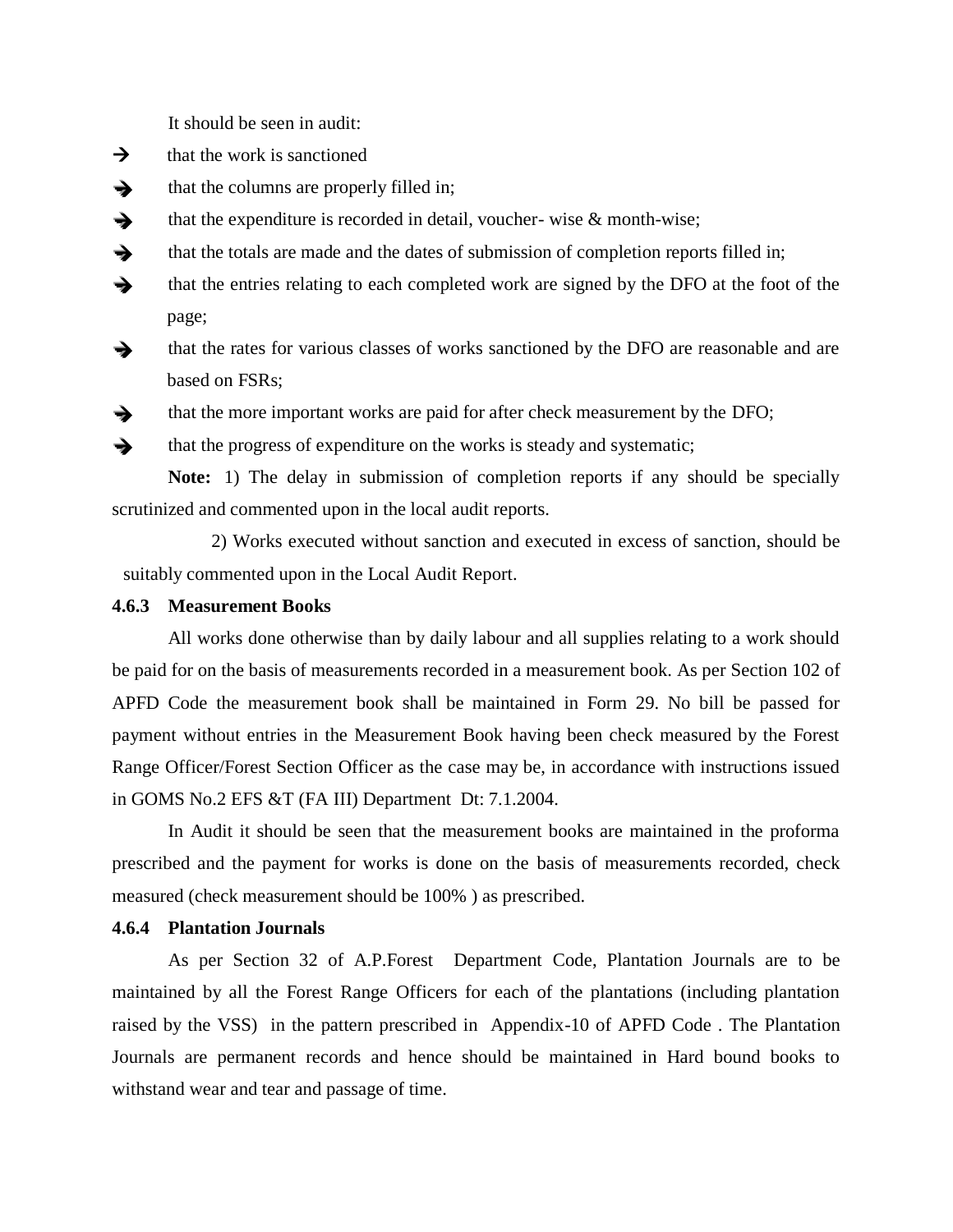The Divisional level Forest Officers (DFOs/Dy. Conservators /Curators/State Silviculturists etc) should submit to the PCCF (HOFF) an annual periodical on maintenance of plantation journals in the month of April of the succeeding year, so as to be received through Conservator of Forests, by 30<sup>th</sup> April. (PCCF Circular No.2/2006-56 date 15.4.2006).

In local audit, it should be seen whether plantation journals are maintained for each and every plantation raised in the proforma prescribed and whether the PCCF is appraised of the status of Plantation Journals by Divisional Officers as required. It should be specifically seen whether any plantation raised, failed to survive and reasons therefore to be probed and suitably commented in the local audit report.

#### **4.6.5 Security Deposit Register**

While scrutinizing the Security Deposit Register maintained in Form.No.17 of APFC Vol.I, it should be seen that:

- i) all the passbooks or other securities (except cash) shown in the Register are forthcoming,
- ù) ) securities have been obtained from all permit clerks and others in accordance with the rules in force from time to time,
- ììì) ) acknowledgements are obtained and filed in support of all securities returned,
- i ivv) ) in the case of withdrawals effected with a view to crediting to forest revenue of the amount deposited, no appreciable delay occurred in remitting the amount to the treasury (this applies only to cases of withdrawals in cash from Post offices in places where there are no treasuries or sub-treasuries).

(Article 292 of the APFC Vol.I)

- v) The register is maintained neatly and correctly and has been checked by the DFO regularly.
- vi) ) The passbooks etc. are either retained in the personal custody of the DFO or are kept in the treasury in a separate box, its key being retained by the Divisional Forest Officer.
- **Note:** The check prescribed above should be applied to all deposit transactions during the entire period covered by audit and not confined to a percentage check or to a check of the transactions of the month selected for test audit.

# 44. ..66. ..66 **Contractor's and Disburser's Ledger Account**

The Account is maintained in Form No.FA 4 prescribed in Account Code Vol.III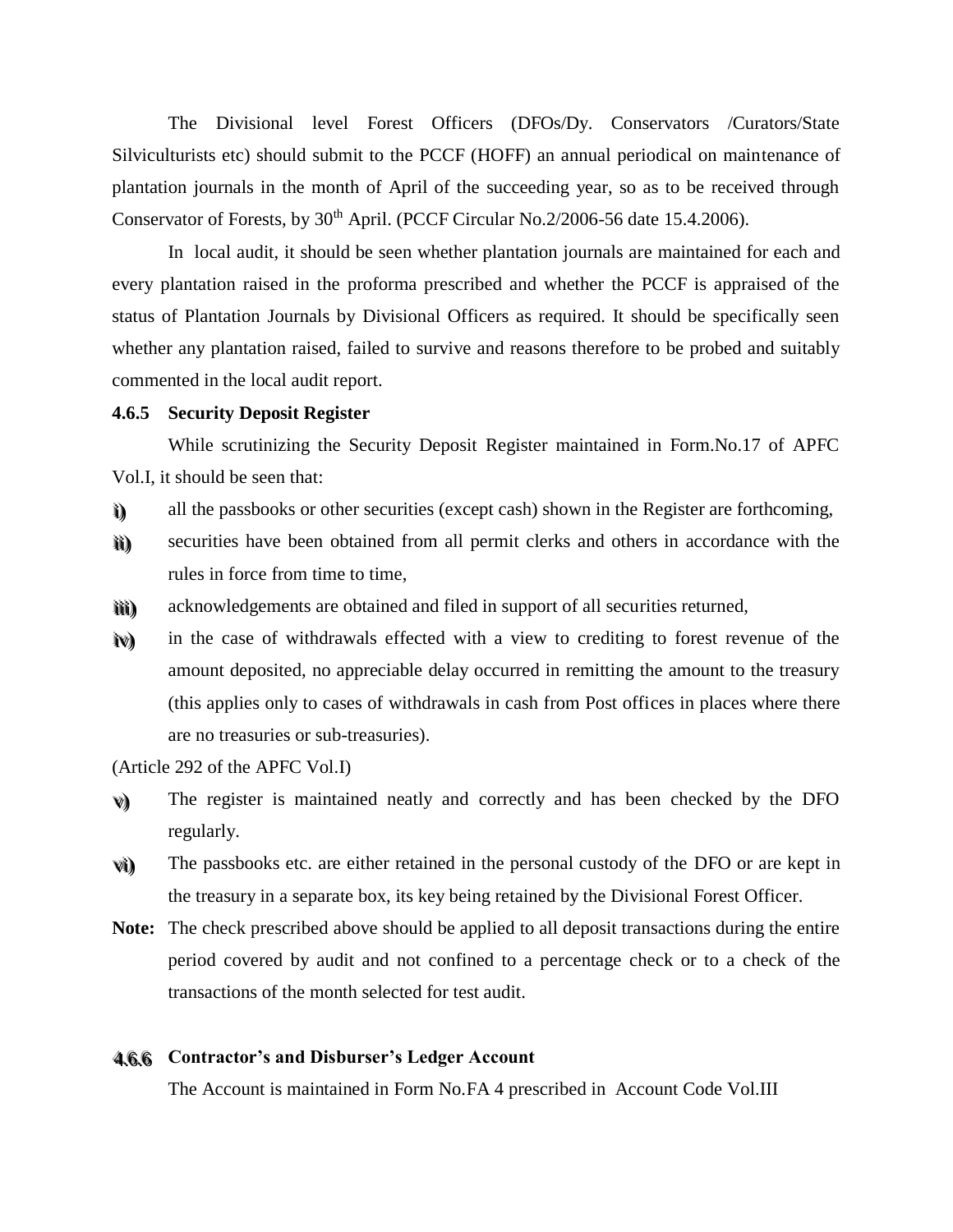In scrutinizing the register, it should be seen:

- **i i ) )** whether the accounts of the several disbursers and contractors have been balanced and signed by the DFO at the close of each month in which the transaction occurred
- **i i i i ) )** whether the balances shown in the ledger agree exactly with those showing in Appendix I to FA VII of Division Cash Accounts.
- **i i i i i i ) )** Whether the balances appearing against the several disbursers agree with those shown in their cash sheets and
- **i ivv) )** whether the register is neatly and correctly written up

# 44. ..66. ..77 **Beat Inspections and Beat Felling and Enumeration Register (BFER)**

Forest Protection is an important function of the Forest department. Beat inspection is one of the two parameters adopted by the Forest department to assess the performance of the Divisions in respect of this function - the other parameter being collection of compounding fee. For monitoring the Beat inspections comprehensively, the following procedure is evolved by the Forest department (vide PCCF Circular No. 13/95 dt: 2.11.1995 read with Circular No. 8/2002 dt: 26.10.2002):

All the vulnerable Beats shall be inspected four times a year (twice in each six-month period) and non-vulnerable Beats twice a year (once in each six-month period). The Annual Beat inspection programmes are drawn up in each circle and communicated in advance to all FROs by the Divisions concerned.

All fellings detected during Beat inspection shall be enumerated and recorded in the 'Beat Fellings and Enumeration Register (BFER)' by the Forest Beat Officer (FBO).

The FBO shall submit a monthly extract of BFER to the Forest Range Officer (FRO). The FRO shall consolidate the extracts of BFER of the Beats under his control and submit the consolidated extract of BFER to the Divisional Forest Officer (DFO) and the DFO to the Conservator of Forests (CF).

 Where the value of destruction exceeds Rs 50,000/- (in each case), the enumeration must be test checked by the DFO/Sub-DFO concerned and where it exceeds Rs. 75,000/- by the CF concerned. Besides, as per APFD Code, the DFO is required to inspect each of the vulnerable Beats in their jurisdiction at least once in a year.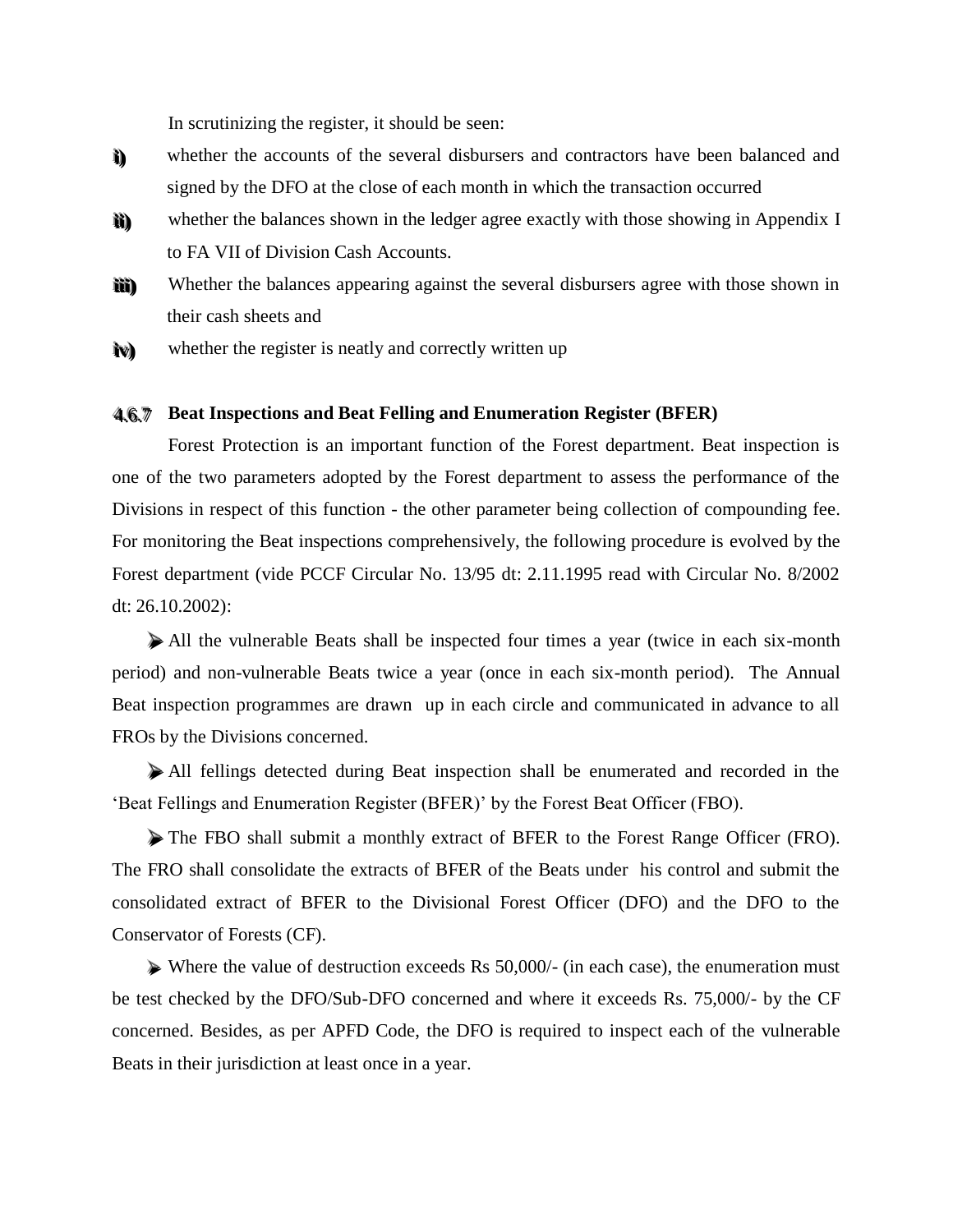The DFOs are required to conduct protection meetings in each of the Ranges every month with all the Range Staff up to the level of Asst. Beat Officers (ABO). In the meetings, besides review of Forest Protection, the quality of beat inspections and the Posting of BFER have to be verified by the DFOs.

In local audit, it should be seen:

(i) ) whether Beat Inspections are carried out as per approved Annual Programmes

( ( i i i i ) ) whether the test checking of the Beat inspections is carried out by FRO/Sub-DFO/DFO/CF as prescribed

(îŭ) ) whether the Beat Felling and Enumeration Registers (BFER) are properly maintained and whether entries are recorded regularly

( ( i ivv) ) whether the BFER is checked by the FRO/Sub-DFO/DFO/CF regularly and whether they are recording their comments in the Register on the quality of Beat inspection

(v) whether the DFOs are conducting Range level Forest Protection meetings every month in each of the Ranges.

#### **4.6.8 Register of Forest Offences**

A register of forest offences in Form No.37 (Andhra Pradesh Forest Dept. Code) will be maintained in each Divisional Forest Office and corresponding registers in Form No.38 will be kept in Range Offices.

Inspecting Officer should:

- **i i ) )** Verify the correctness of a percentage of the entries with reference to the original reports (PORs) to assess whether offence cases are booked regularly by the FBO/FSO/FRO.
- **i i i i))** trace into the range cash sheets the credits of not less than 25% of the compounding fees shown as paid during the period under inspection
- **i i i i i i ) )** see whether there are any undue delays in disposing offence cases or in recovering compounding fees
- **i ivv) )** see whether any information is available as to the disposal of property seized and whether in the case of confiscated timber, the articles are brought into the timber return in Form-5 and sold in public auction
- **vv) )** verify that all properties shown as confiscated have been included in the register, for the month selected for test check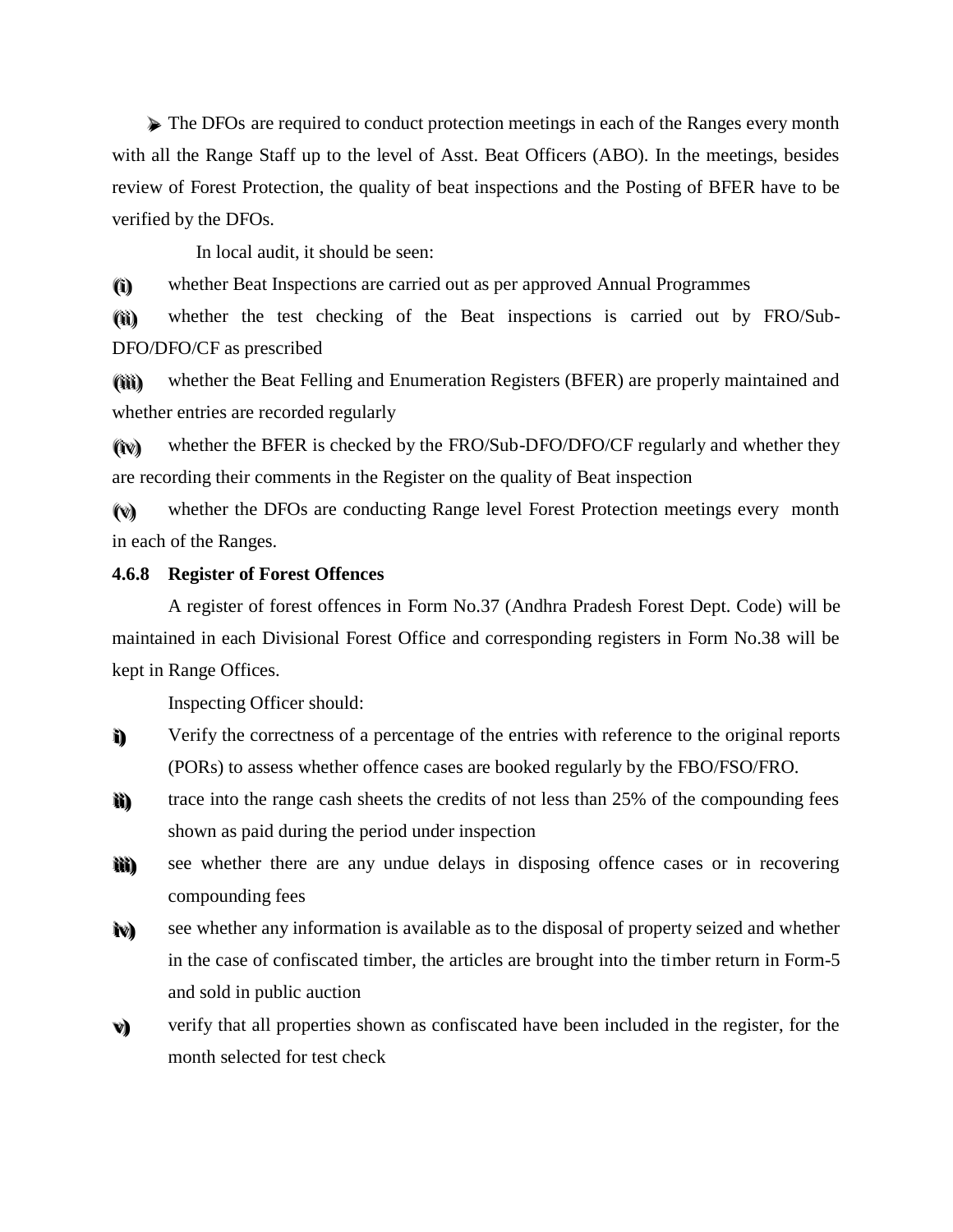- **vvi i ) )** see that the disposals are supported by proper authority and that there are receipts in common Form (100) of the parties concerned for the property shown as released and
- **vvi i i i ) )** see that in the case of property confiscated and disposed of by sale, the credits are traceable into the range cash sheets
- **4.6.9 Register of leases in reserved forest and reserved land and in unreserved lands**  The register is maintained in Form No.11 prescribed in APFD Code. It should be seen:
- **i i ) )** whether all the leases have been duly let out after invitation of tenders and as per notification in the District Gazette
- **Note:** All kinds of forest produce including sandal wood should be disposed of by periodical local auction sales in all divisions and that no contract should be entered into for selling them at any fixed price for even a short period in advance.
- **i i i i))** whether the requisite deposits and agreements in the prescribed form have been taken for the due fulfillment of the lease
- **i i i i i i ) )** whether the lease amounts have been duly recovered and credited without delay
- **i ivv) )** whether penal interest is levied, where necessary
- **vv) )** whether there is sanction of the appropriate authority for the leases and
- **vvi i ) )** Whether in the case of completed contracts, security deposits have been released after the stipulated period mentioned in the contract or agreement.
- **4.6.10 Stock Register of Permits**

This register should be examined to see:

Whether the receipts and issues of permits are properly recorded and are supported respectively by the invoices received from the Director, Government Press or by the acknowledgement of the officers to whom permits were supplied.

- **i i ) )** Whether there is any evidence of the stock having been periodically verified by the D.F.O.
- **i i i i ) )** Whether the stock of permits is kept in proper custody.
- **i i i i i i ) )** Whether the sale proceeds of permits have been brought duly in the cash book and credited to Government.

# **4.6.10.1 Returns showing abstract from the stock register of permits issued and amounts collected: P/1 and P/2 Returns**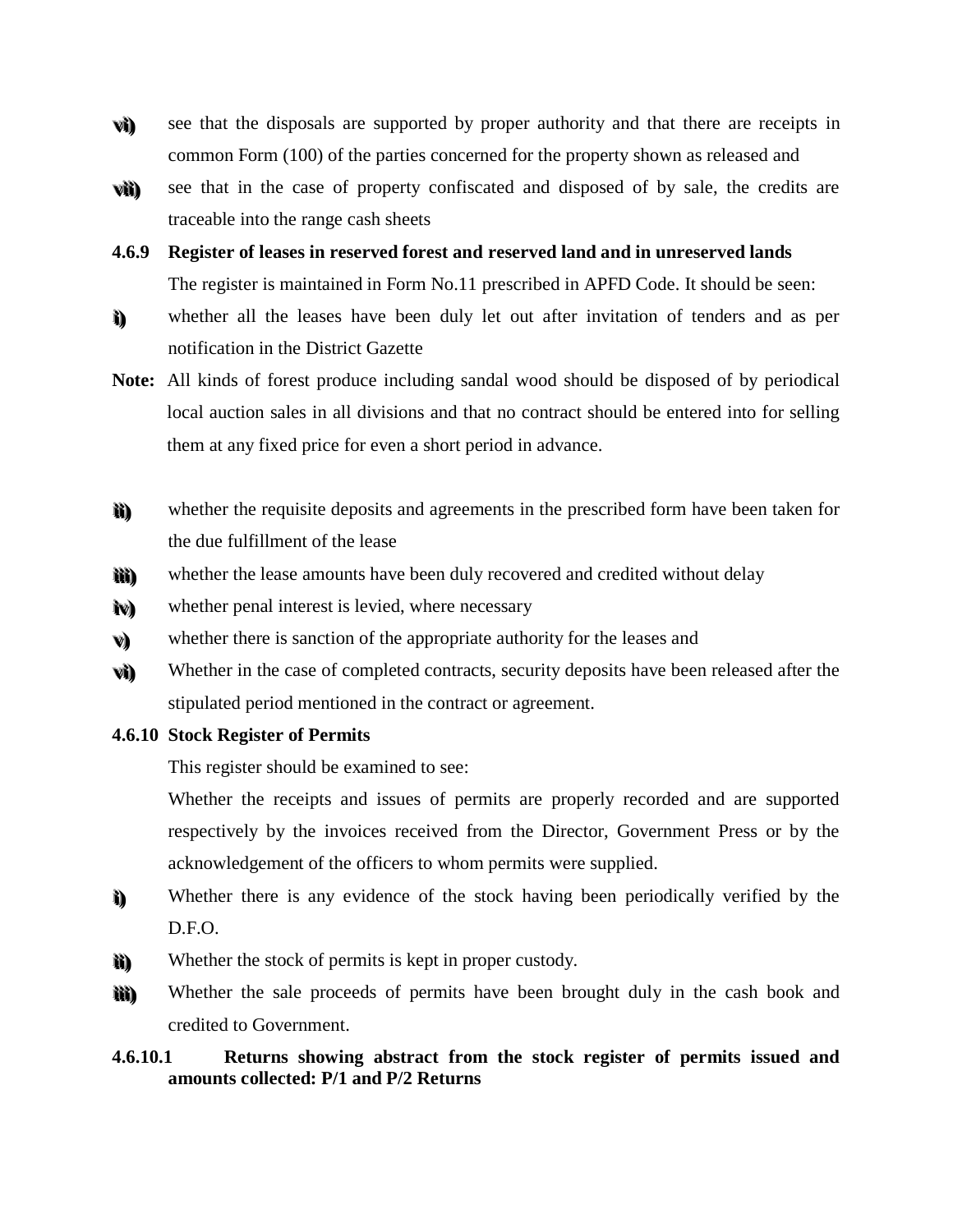P/1 and P/2 returns have been dispensed with in divisions where fact value permits are issued and where the system of pre-payment of the value of permits supplied to permit issuing officers is in force. Instead, an abstract from the stock register of permits will be submitted by the Range Officers with the monthly accounts to the Divisional Forest Officer. In divisions where the pre-payment system is not in force, the P/2 return should continue to be sent, the abstract referred to above taking the place of P/1.

**Note:** The permits used in connection with the collection, removal and disposal of forest produce under timber transit rules should not be supplied free of cost, but the prescribed cost should be recovered.

The following points should be carefully borne in mind in checking P/2 return.

- **i i))** Whether the transactions of the range and permit-issuing officers have been separately recorded.
- **i i i i ) )** Whether the permit numbers are consecutive.
- **i i i i i i ) )** Whether the total number of head load permits of each class multiplied by the rate fixed agrees with the amount shown as realised.
- **i ivv) )** Whether in the case of free permits, and those issued in renewal of original ones, the duplicates are invariably attached to the return and whether renewal fees have been collected for time expired permits.
- **vv) )** whether the total number of each class of permits shown as issued is correctly brought into the P/1 return or into the abstract from the stock register of permits and
- **vvi i ) )** whether the total amount of revenue shown against each class of produce agrees with the corresponding total, in the return Form No.4

As regards P/1 or the abstract from the stock register of permits, it should be seen that:

- **i i ) )** The transactions of the range and permit-issuing officers have been separately recorded.
- **i i i i ) )** the permits shown as received in the Range Office from the Divisional Forest Office are supported by the corresponding entries shown as issued in Divisional stock register and
- **i i i i i i ) )** the issue are supported either by corresponding entries in the P/2 statement or by receipts against the several permit-issuing stations and vice versa.

It should be seen whether the adjustments on account of timber etc., supplied to other department are promptly made by the Divisional Forest Officer.

#### **4.6.11 Register of Free Grants Form.No.12**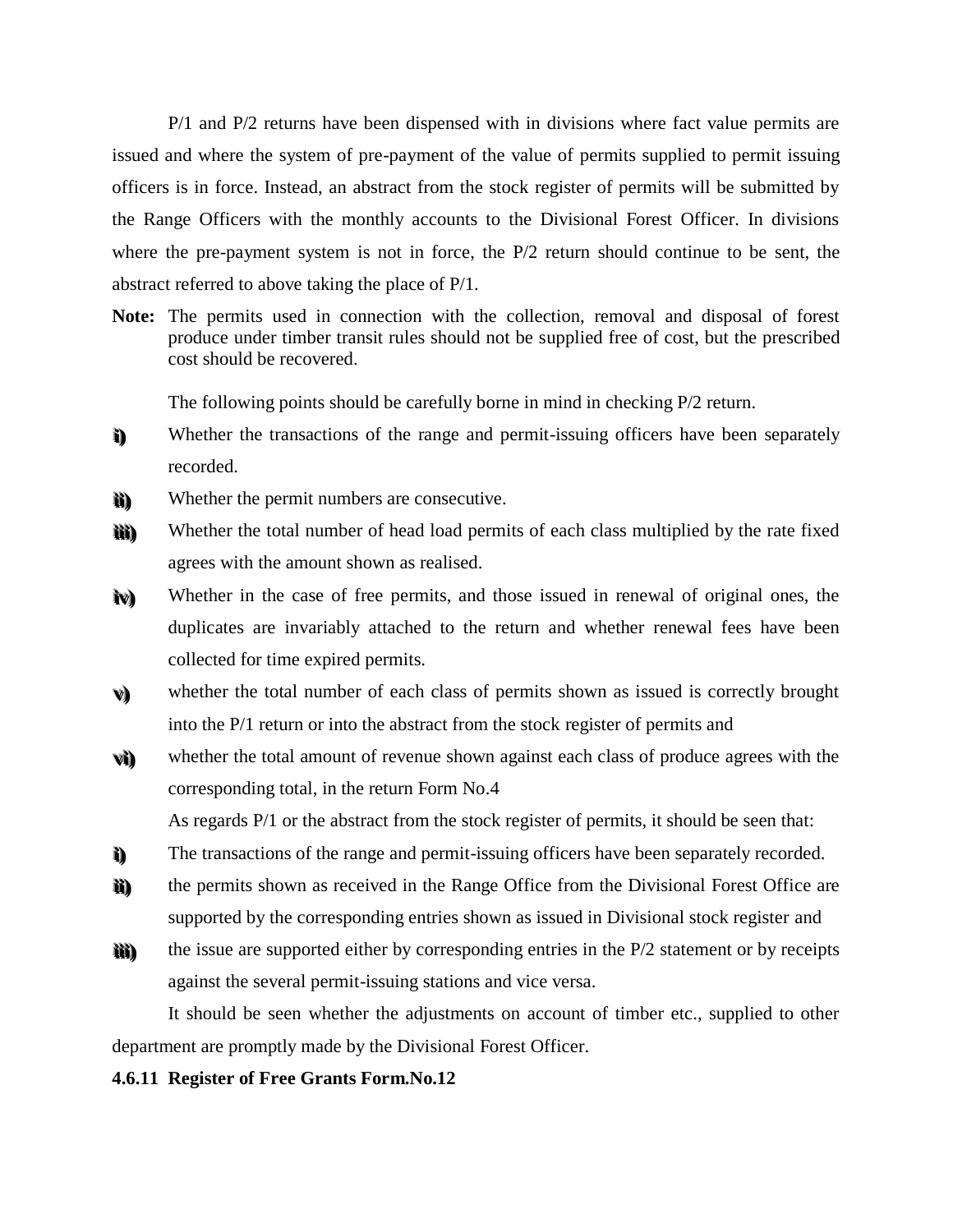Free grants should generally be sanctioned only in cases of emergency such as fire, flood and other calamities causing sudden damage and distress. A percentage of the entries in this register should be test checked with the sanctions and it should be generally examined to see that the free grants are not in excess of those authorised by the rules.

(Section 52 of A.P. Forest Dept. Code Vol. I)

# **4.6.12 Register of receipt and disposal of stores, tools and plant and register of stores, tools and plant issued to or returned. The register should be maintained in Form No.13 and 14**

(Section 53 of A.P. Forest Dept. Code Vol. I)

The register in Form.13 should be verified to see

- **i i))** Whether the register is written up as and when articles are received and disposed off and is closed by correctly carrying forward the balances at the end of financial year.
- **i i i i ) )** Whether the stock has been verified at least once a year and a certificate of check submitted to Controlling Officer.

#### **The register in the Form.No.14 should be checked to see**

- **i i ) )** Whether separate register has been maintained for each range as required under Section 53 of A.P. Forest Code.
- **i i i i ) )** Whether check of stores has been undertaken at least once a year to ensure that stores are properly maintained and accounted for.

#### **44. .66. .1122. .11 Register of receipts and disposals of livestock Form No.15**

In the National Park, Zoological parks, sanctuaries etc., it should be seen that an account of the live stock i.e. the receipt and disposal of live stock is kept in this form and the daily scale of ration is brought to account and issues regulated according to fixed scales.

## **4.6.14 Record/Registers of trade in Beedi (Abnus) leaves**

### **(1) Sale of Beedi (Abnus) Leaves**

The beedi leaf is collected departmentally since 1987 by eliminating the contractors system. The objectives of the departmental collection are to provide employment to rural landless poor, to remove middlemen to ensure prompt payment of wages and to curtail flow of money to anti-social elements etc.

The Andhra Pradesh Forest Department Corporation (APFDC) has been appointed as an agent by the Government for purchase and sale of Abnus leaves. Government sanction margin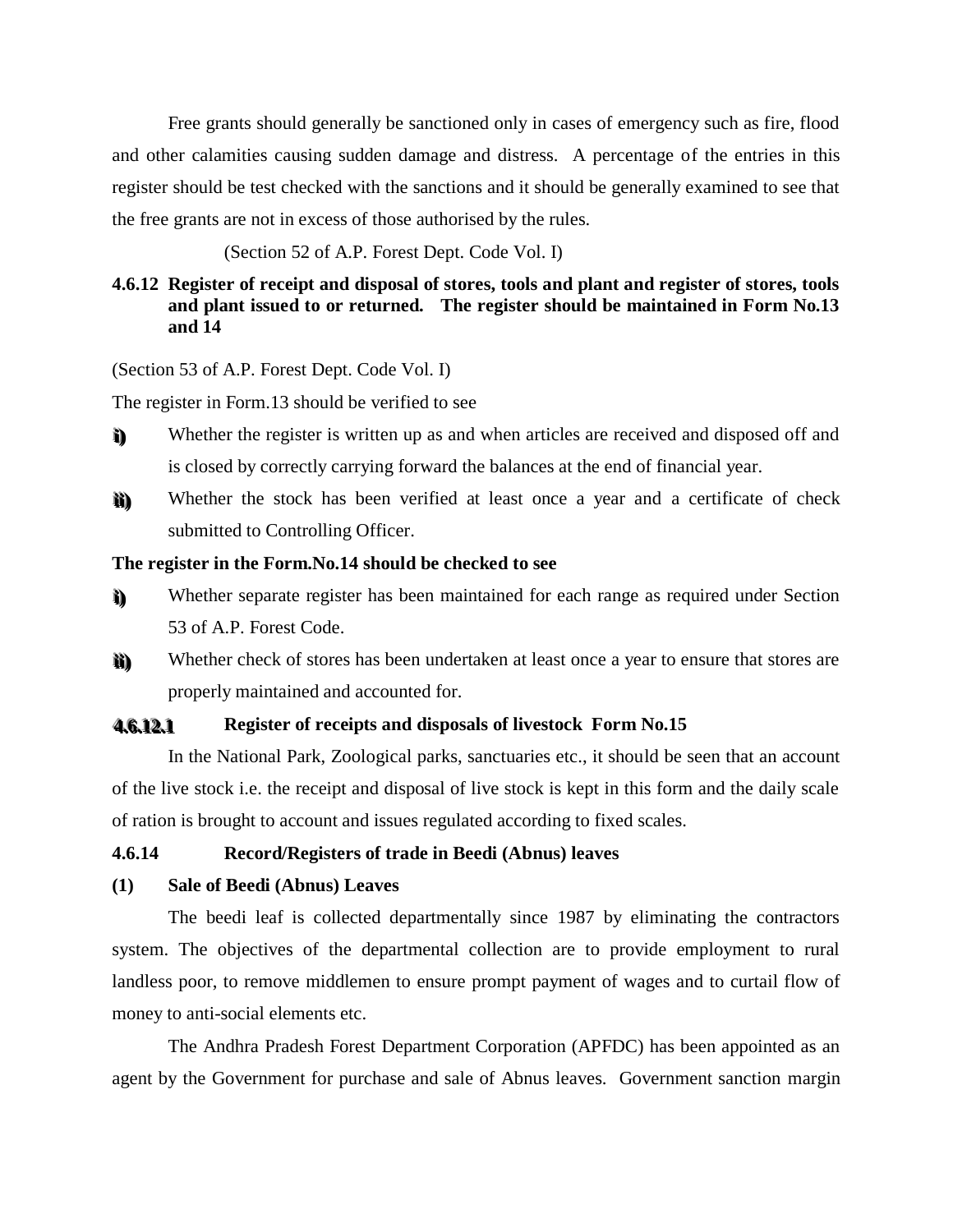money to the A.P. Forest Development Corporation, which enables the corporation to raise loans on Government guarantee from consortium of Banks. The Andhra Pradesh Forest Development Corporation after obtaining the loans from the Banks advances money to the Divisional Forest Officers for carrying out the trade. The cost of establishment is borne by the State Government. The act also provides for purchases of Abnus leaves from private growers.

From 1997 season onwards the Abnus leaves units are sold by advance sale by open tender system and the purchaser will offer rate per standard bag (1000 bundles each bundle with thousand leaves) excluding collection charges. The collection charges will be paid by the department at the time of taking delivery of green leaves at the Khalla site periodically which will be recovered from the purchasers in full along with the sale amount. All other operations like pruning, curing, handling, transport to godown etc, will be the responsibility of the purchaser. The Conservator of Forests concerned in consultation with the A.P. Forest Development Corporation, accepts or rejects any tender without assigning any reasons. The Government constitutes a District level Co-ordination Committee with the District Collector as chairman to watch the law and order situation and to solve day-to-day problems in implementation of the scheme.

#### **(2) Realization of sale amount from the Purchaser**

**a)** The sale amount along with collection charges is paid by the purchaser in three installments, as per agreement, and the proportionate quantity of Beedi leaf is lifted from storage godown. The sale amounts paid by the purchasers are received by the Divisional Forest Officers concerned and they remit the sale amount in the banks in favour of the Andhra Pradesh Forest Development Corporation and by an arrangement get the amounts transferred from the local banks to their main bank at Hyderabad. After clearing the loans taken from the banks, and interest thereon, margin money received from the Government and interest on margin money, the Andhra Pradesh Forest Development Corporation remits the balance surplus amount (Net Revenue) to the Government Treasury.

#### (G.O.RT.NO.95, Energy and Forests (For.II) Dept.dt.1.3.94)

- **b)** The following instructions were given to the bankers.
	- **i i ) )** To arrange transfer of the balance over and above Rs.500 on 1st and 15th of every month.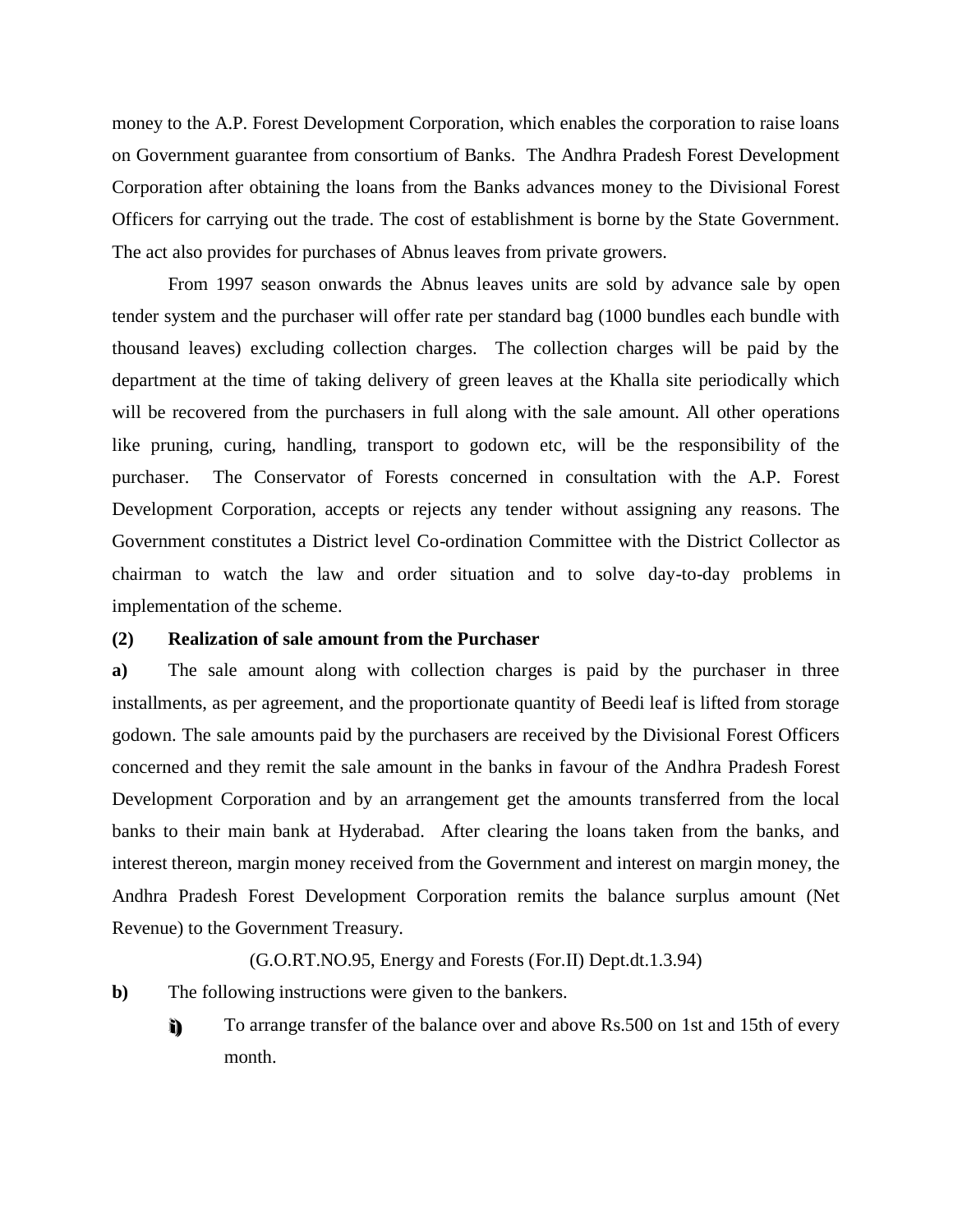**i i i i ) )** However, if on any occasion balance exceeds Rs.1,00,000 to arrange transfer of the balance over and above Rs.500 immediately without waiting up to 1st or 15th of every month.

**i i i i i i ) )** To furnish bank statements every month before 5th of succeeding month.

(Circular No.Ref.No.18-16/94/Genl/loans dt.8.9.94)

(3) Distribution of Net Revenue to Beedi leaf collectors in Telangana Region.

The Government, vide GOMS No. 43 EFS&T (For III)Deptt. Dated 10.4.2006, have taken a decision to distribute net revenue realised from Beedi Leaf trade to the collectors of beedi leaf in Telangana Region. Accordingly, the net revenue realised in Telangana region from 2006- BL season onwards is remitted by APFDC, on the advice of PCCF each year, to the DFOs concerned in the form of DDA. The amount so received is distributed by the DFOs among the Beedi leaf collectors in the division by remitting the amount in the Bank/Post office accounts the collectors.

(4) Records/Registers and their check

Forest divisions maintain the following record/registers for accounting the transactions in Beedi (Abnus) leaf trade:

Cash book wherein details of funds received from APFDC towards collection charges, advances made there from to Range Officers, adjustment of advances etc., are recorded. Beedi leaf unit files, containing agreements with purchasers, details of realisation of sale/ collection charges and lifting of Beedi leaf from godowns etc. Beedi leaf Register containing unit wise statistical details of sale, collection levied etc.

It should be seen in local audit that:

- **i)** Each application for appointment as purchaser of a unit, is accompanied by fee as well as EMD in cash or by challan.
- **i i i i ) )** After the purchaser is appointed, security deposit either in cash under Revenue Head or in the form of Bank Draft or National Saving Certificate duly transferred in the DFOs name is obtained and an agreement entered into by the purchaser within 15 days of the appointment.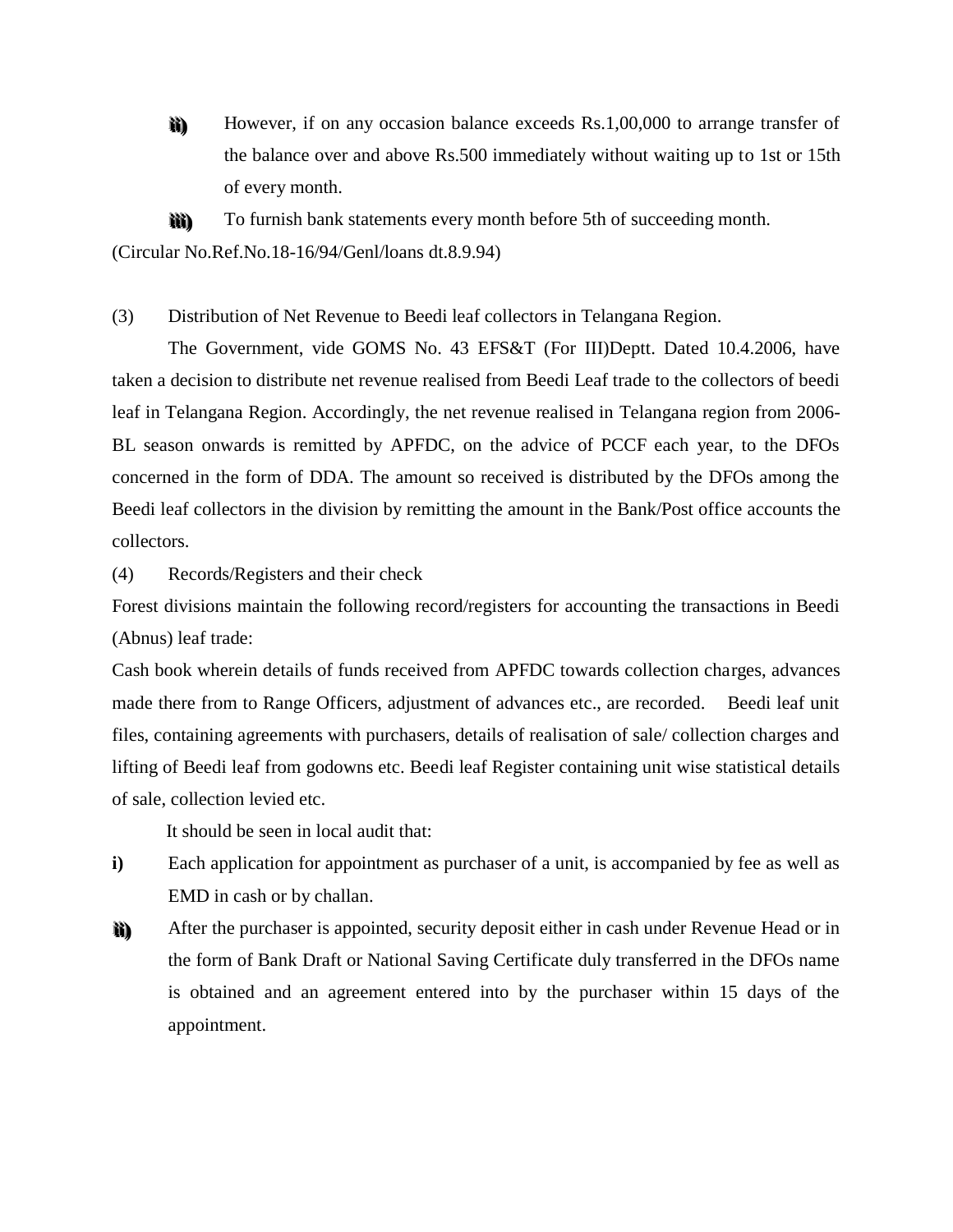- **i i i i i i ) )** It should be seen that the transportation of Abnus leaves from any depot to a storage godown to another or from storage godown either to distribution Centre are accompanied by permits in Form TP.I and TP.II and TP.III.
- **i ivv) )** Certificate of Registration to the manufacturers of Beedies and exporters and Abnus leaves have been issued.
- **vv) )** The returns required to be furnished by the purchasers (daily, weekly etc.) are properly received by the Officers and accounted for in the books.
- **vvi i ) )** A close study of the various clauses in the agreement entered into with the agents/purchasers should be made to see that the amount fixed as selling price for the sale of Abnus leaves has been collected correctly including the penalty wherever necessary.
- **vvi i i i ) )** It should be seen that funds intended for every operation of beedi leaves collection may be restricted to the rate provided for standard bag/kg. Additional requirement should not be entertained unless any revised rate is got approved by the CCF. (APPC Circular No.Ref.1816/1/93/Genl. dt.22.3.93.)

Cash Book is maintained for all transactions beginning from receipt of funds from APFDC for carrying on the trade till the trade is closed for the season. Net revenue received from APFDC for distribution among BL Collectors (Telangana Region), is duly authenticated by the PCCF and actually distributed by crediting the amount to the accounts of beneficiaries.

# **4.6.15 Records/Registers relating to Departmental Extraction of Timber and Sale of Timber from Govt. Timber Depots**

Different departmental schemes implemented in the Division during the year under inspection should be called for and physical and financial targets should be compared with achievements and the results of the scheme should be examined.

**(i) Marking and extraction:**

It should be seen during local audit.

- **( (aa) )** Whether the Divisional Forest Officer has checked the enumeration and marking of trees for extraction.
- **( (bb) )** Are there any coupes extracted departmentally without check measurement by the DFOs and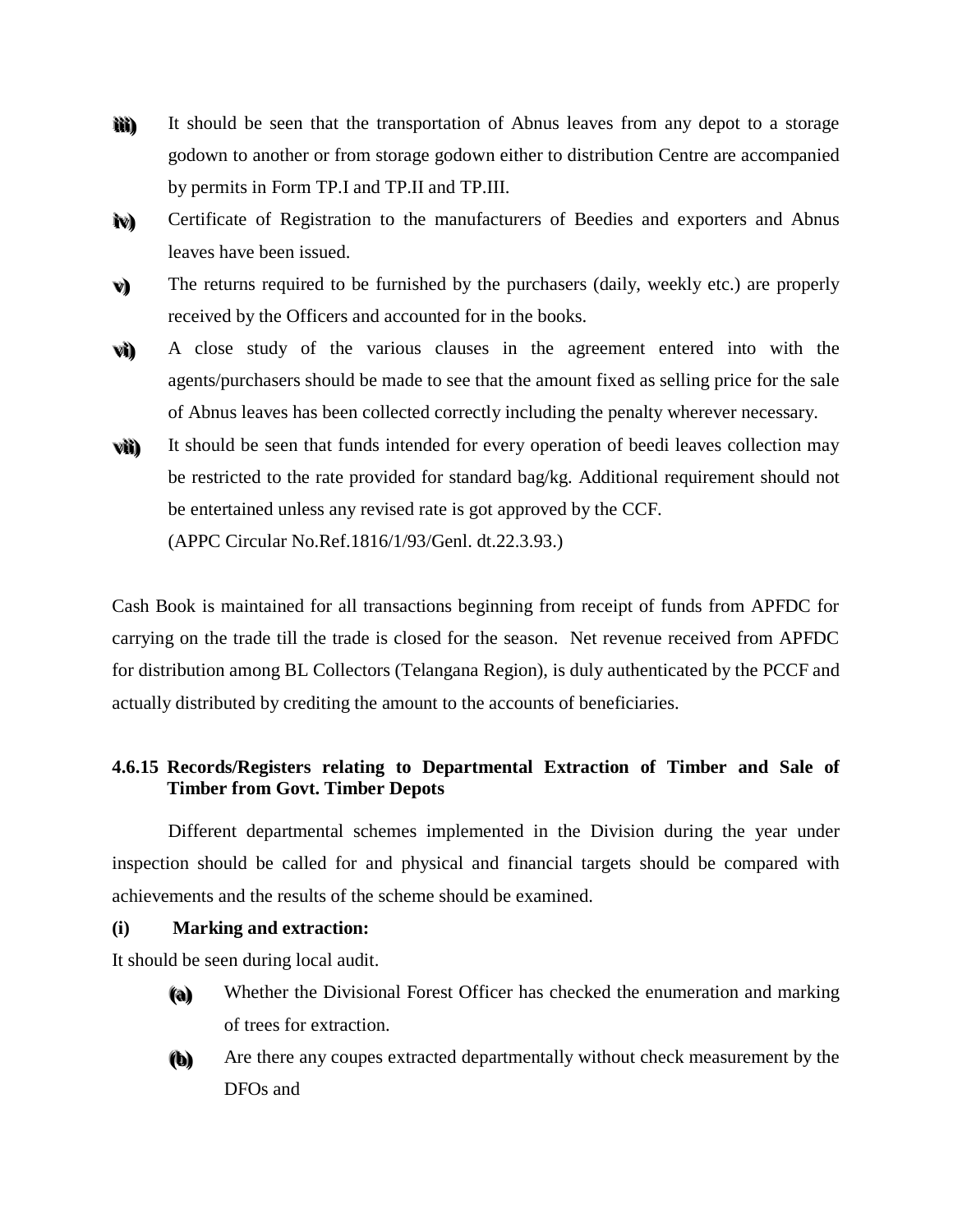**( (cc) )** Whether the CF himself has check measured any such marking during field inspection, if so with what results.

#### **(ii) Extraction and Disposal**

While scrutinising the records relating to extraction and disposal, it should be seen whether;

- a) There is any approved schedule of rates for all departmental works covering various species and nature of works. If not, are those rates approved by the competent authority for each of the different items of works based on data , and
- **b)** Whether the rates in the estimate sanctioned by the CF/DFO confirm to the approved schedule of rates.

### **(iii) Transport**

It is estimated that each Government lorry should transport 2,400 cmt. per annum where it is not possible to engage Government Lorries, then locally available carts may be utilised for short distances from coupes to sale depot. For longer distance, private Lorries could be used by calling for tenders.

In the transport of timber and firewood the following further points are to be seen:

- **aa) )** What is the existing fleet of Government Lorries? Whether all have been utilised for the purpose of transporting the timber.
- **bb) )** Whether any quantity of timber has been transported by private Lorries.
- **cc) )** The details of the quantities of timber/bamboo/ firewood transported by private Lorries.
- **d)** The rates paid are according to the rates approved and are reasonable.
- **ee) )** Whether the rates have been finalized after calling for tenders.
- **Note: -** All the department vehicles including Lorries etc. engaged for transportation in departmental extraction of fuel/ timber etc. in all the divisions and the saw mills are exempted from payment of motor vehicle taxes.

(Govt.of A.P.Memo No.2833/For.II/76-3 dt.27.11.76)

#### **(iv) Mechanization**

**aa) )** to what extent various operations in a particular division are mechanised and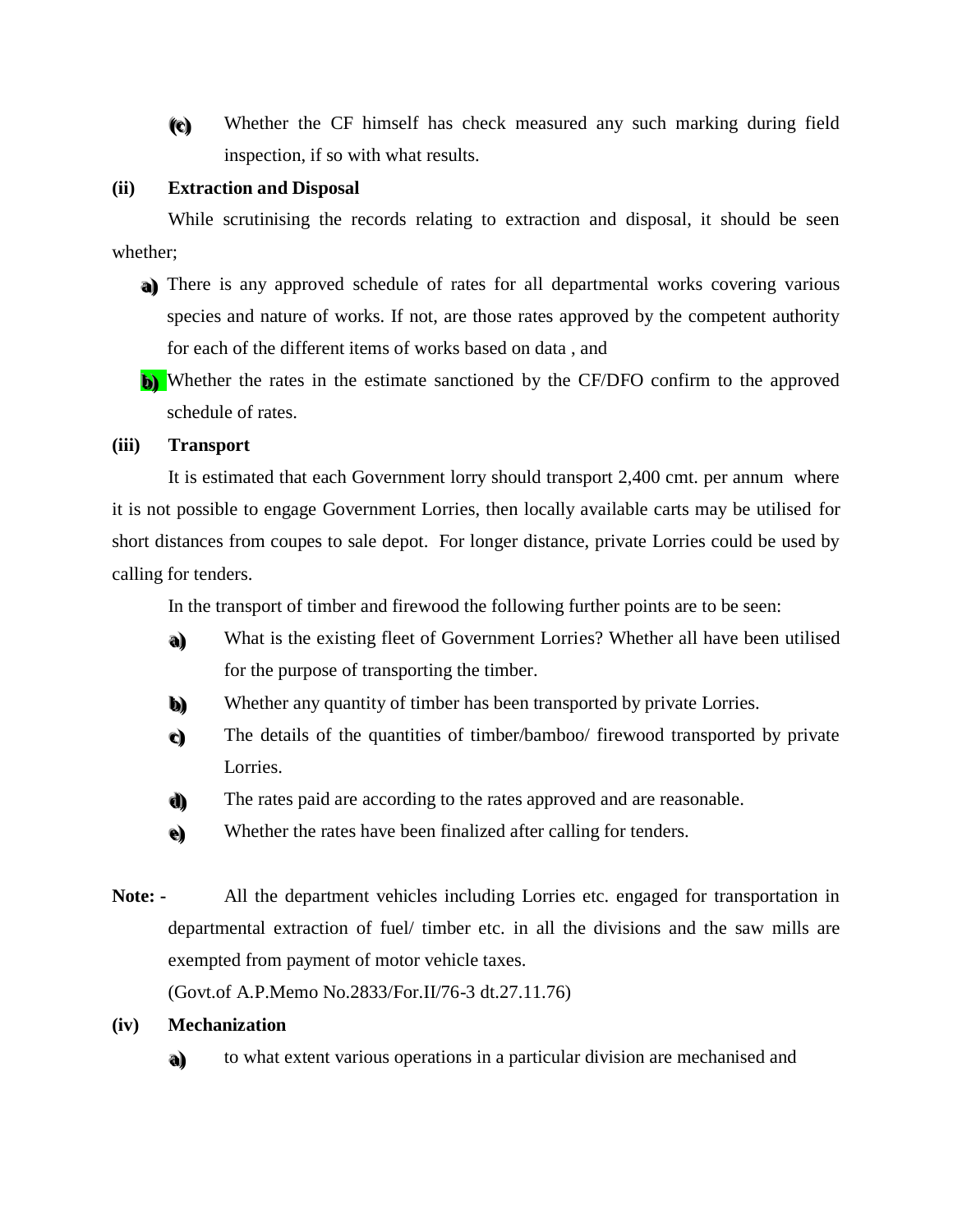**bb) )** The modern logging tools in stock and their utilisation should be scrutinised during local audit.

# **(v) Sale of Timber from Govt. Timber Depots**

The number of permanent timber sale depots should be limited so that there is sufficient inflow of timber to each depot throughout the year. All the material subjected to an offence when the offender could not be detected shall be brought to those depots and put up for sale. In exceptional cases, temporary depots could be formed with prior approval of the Conservator of Forests and in the depots the classification of timber/bamboo should invariably be followed.

The upset price shall be fixed on the average rates obtained in the previous three sales and taking into consideration the trend of sales and market. Upset price once fixed should be revised only by Divisional Forest Officer concerned after personal inspection of each lot remained unsold, consequently for three sales and after taking into consideration the present condition of each lot class and quality of bamboo or fuel wood remaining unsold for three consecutive sales. (Lr.No.72451/87-VI dt.9.10.87, Prl.CCF Cir.No.14/87)

#### **During audit, it must be seen that:**

- a) The sales have been conducted on the dates approved by the CF of the circle.
- **bb) )** All the provisions of G.O.Ms.No.149/F&RD(For.III) dt.16.2.78 regarding the conduct of sale and confirmation of sales have been followed;
- **cc) )** the upset price for each sale has been fixed correctly;
- **d)** the sale amounts collected on the date of sale have been brought to account;
- $e$ ) the EMDs of unsuccessful bidders have been refunded to them without delay;
- **ff** the penal provisions of sale notice have been adhered to;
- **gg) )** whether the register of bids is maintained;
- **hh) )** whether the Sales Tax and surcharge on Sales Tax have been collected at the rate in force on each sale amount;
- **i**) Whether there are any shortages in the stock and the action taken thereon to make good the shortage.

# **4.6.16 Timber returns**

The points to be noted in checking the timber returns are detailed in succeeding paras. The entries in all these returns should, after check, be traced into the corresponding divisional returns.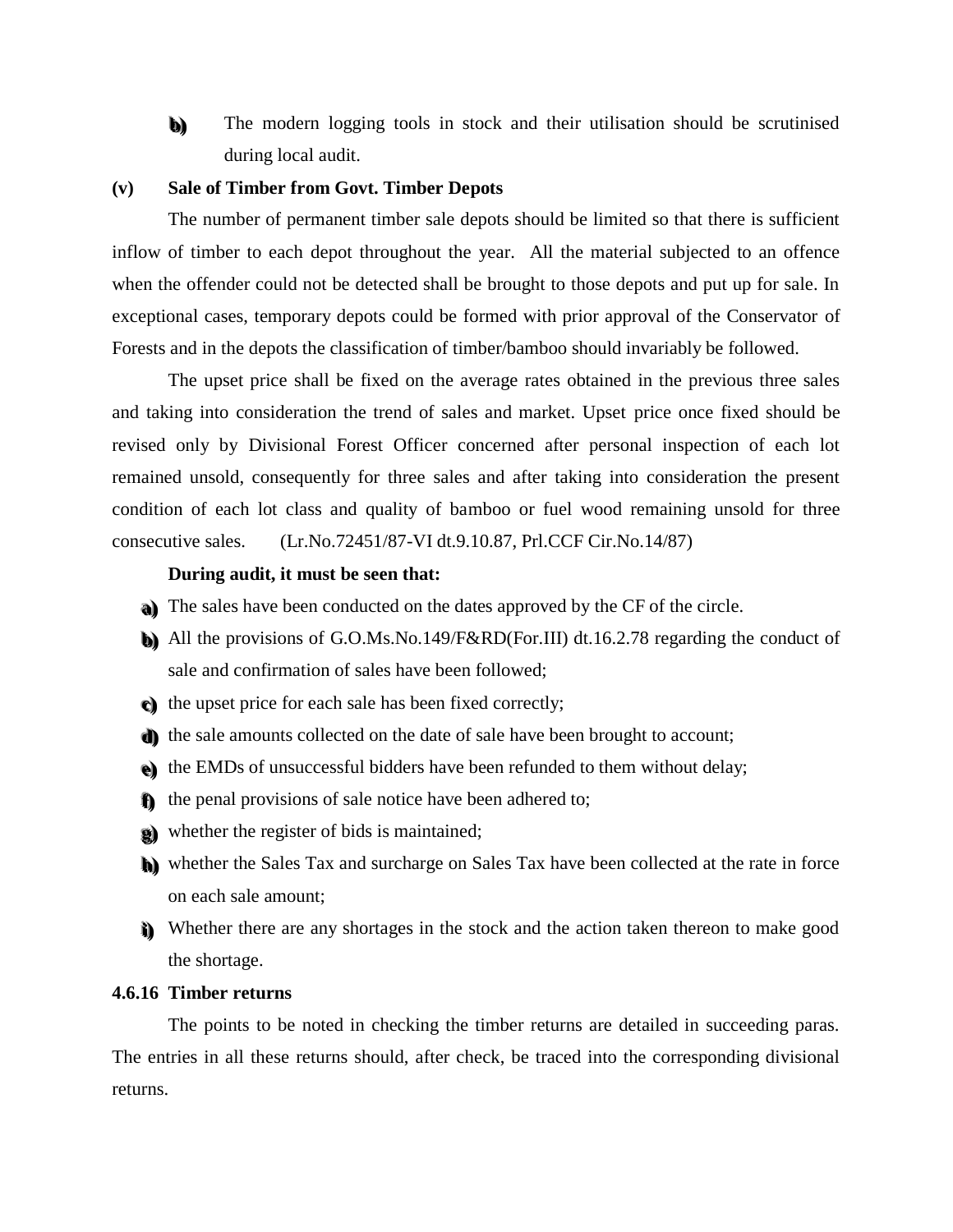# **(1) Form 1: Marking and Felling Register**

It should be seen that

- **i i ) )** whether proper system exists for marking all trees
- **i i i i ) )** in respect of unmarked trees the quantity was properly assessed and brought to account.

# **(2) Form: 2 Register of receipts and disposal of timber and other produce in Forest Depots**

It should be seen

- **i i ) )** Whether the quantity transported from the coupe is supported by invoice and permit and the quantity acknowledged by the Depot as per the invoice returned by the depot agrees and whether the quantity acknowledged has been correctly entered in Form 2. Whether sufficient action has been taken to reconcile the difference, if any, and to fix responsibility for the shortages.
- **i i i i))** Whether the volume of the log has been arrived at correctly.
- **(3) Form: 3 Timber receipts in the sales depot** It should be seen
- **i i ) )** whether all the receipts of the timber have been entered correctly indicating the respective invoice number
- **i i i i ) )** Whether the lost number given agrees with the log register.
- **i i i i i i ) )** whether the total of receipts for different kinds of species for the month has been correctly incorporated in Form.5

# **(4) Receipts and issue of timber and other produce in depots. Form.No.5** It should be seen that

- **i i ) )** The arithmetical calculations are correct.
- **i i i i ) )** The closing balances of the previous month are correctly brought forward as the opening balance of the month.
- **i i i i i i ) )** Total receipts during the month agree with totals in Form.3.
- **i ivv) )** The quantity of produce on account of which charges for collection, conversion and transport are incurred corresponding with the quantity shown as added to stock collected converted or transported in this return.
- **vv) )** The transport of timber and other produce from one forest depot to another is correctly shown as a receipt against the particular depot concerned.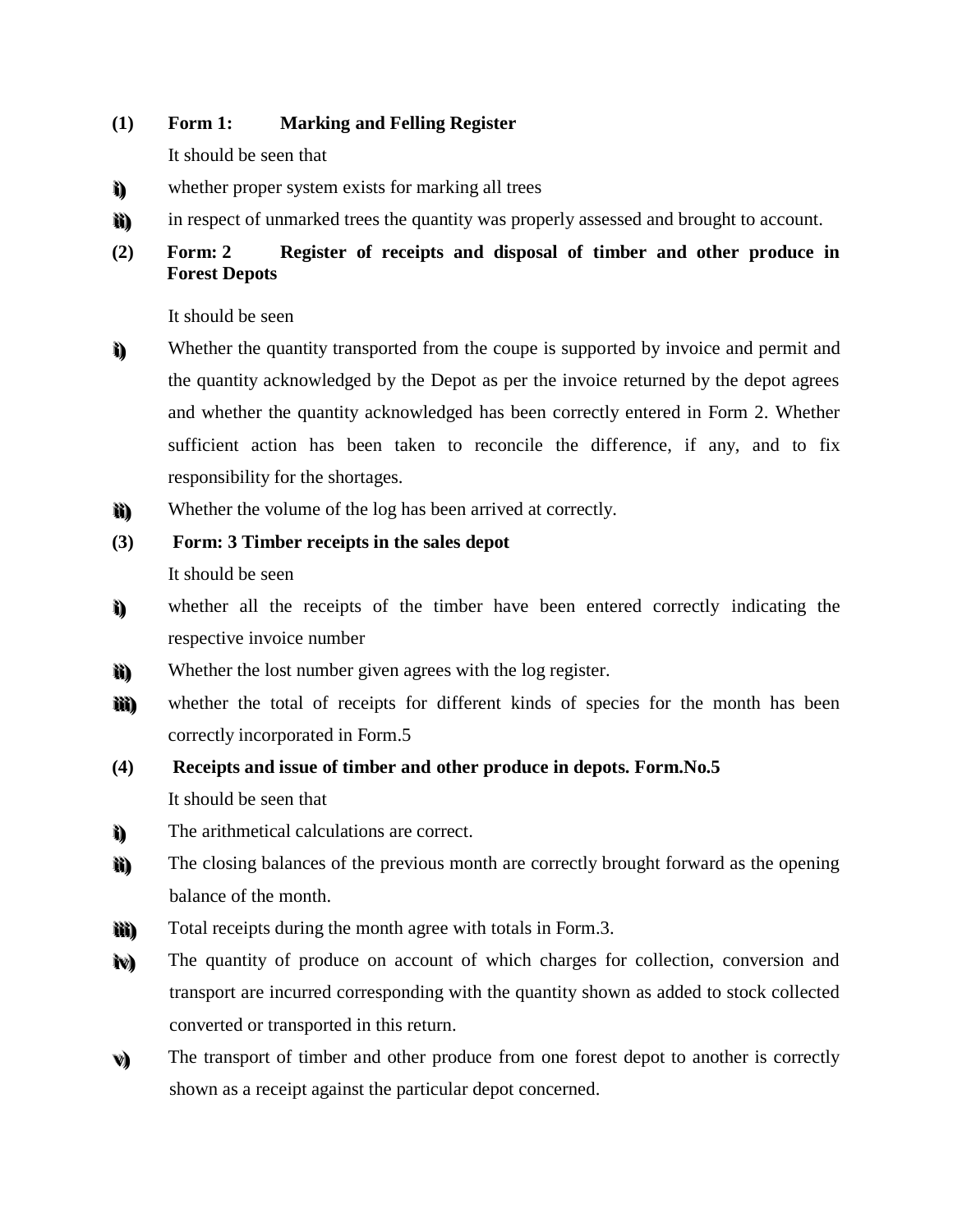- **vvi i ) )** Sales of timber and other produce are shown in Form.No.5.
- **vvi i i i ) )** The closing balance is correctly struck.
- **vvi i i i i i ) )** Proper sanctions are forth coming for timber and other produce shown as written off.
- **i ixx) )** The prescribed certificate has been furnished in each case.
- **xx) )** Timber, if any, used departmentally was covered by proper sanction.
- **Note :** In the case of quantities shown as issued to works, the audit can exercise no check and the DFOs signature on the return may be taken as evidence that he has accepted the quantities and that they are not more than what were actually required.
- **xxi i ) )** All the produce confiscated has been brought to account separately.
- **xxi i i i ) )** Whether the balances for the various kinds of timber shown in Form 5 of March agree with the annual return of stores and stock furnished for the corresponding year.
- **xxi i i i i i ) )** The consolidated return in Form-5 prepared in the division represents the correct position.
- **(5) Monthly return of sales: Form No.6**

It should be seen that

- **i i ) )** The arithmetical calculations are correct.
- **i i i i ) )** the sales recorded in Form.5 are brought into Form No.6
- **i i i i i i ) )** The values realized are properly classified and credit given in the monthly cash account.
- **i ivv) )** revenue not realized is taken into Form.No.9
- **vv) )** in the case of credit sales, the required authority is forth coming
- **vvi i ) )** The rates at which sales have been affected have been fixed by the competent authority.
- Note 1: For the purpose of this check, the orders fixing the rates should be examined as well as the contract agreements and sale lists.
- **Note 2:** In the case of timber transactions the entries in Form. No6 should be checked as regards girth with reference to Hoop's measure or some similar calculator, which should be obtained from the Divisional Forest Officer. The total in Form.No.6 and the calculations therein with reference to rates should be test checked.
- **(6) Revenue from timber and other forest produce cut, collected and removed in forests by consumers or purchasers: Form. No 8:-**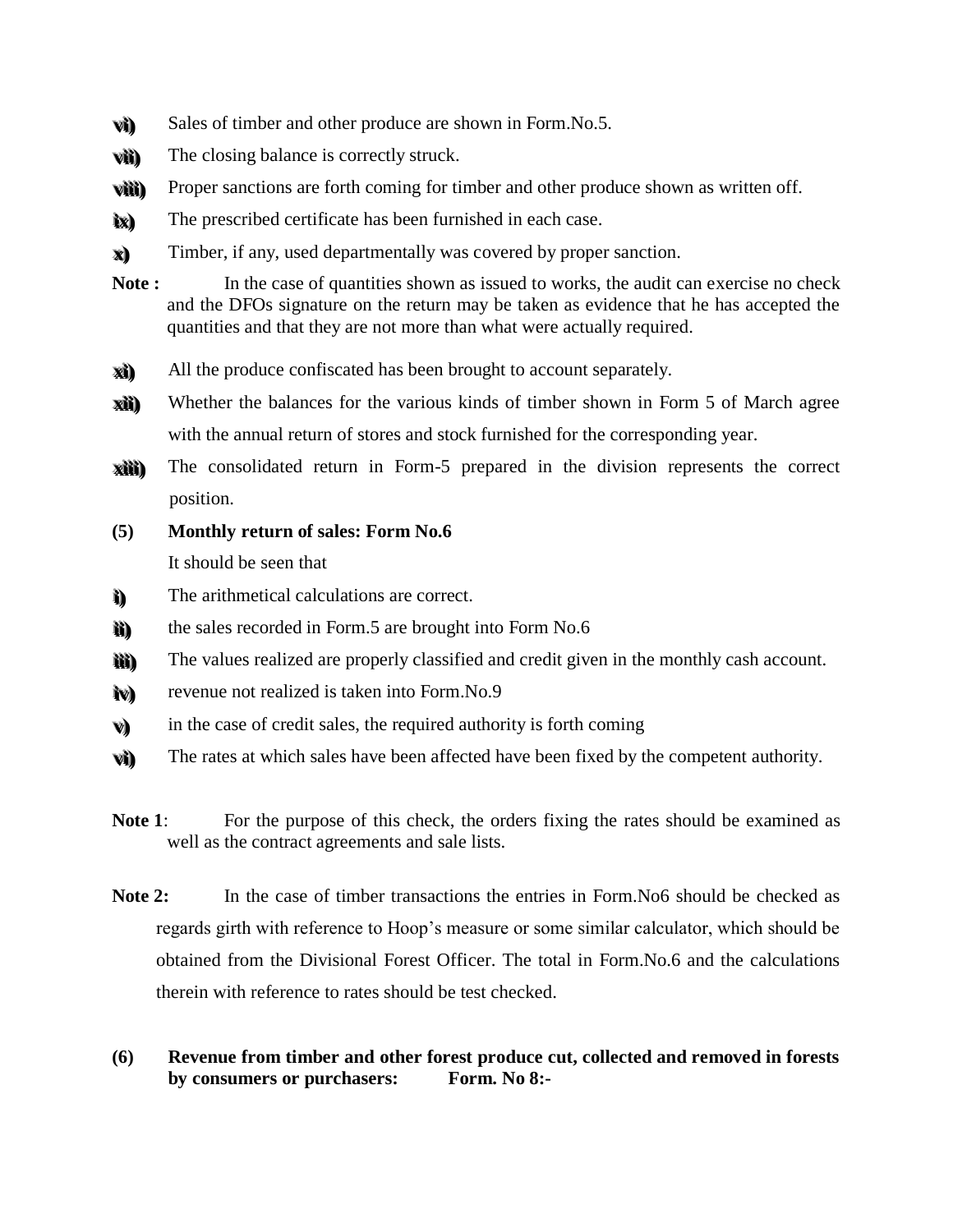It should be seen that**:**

- **i i ) )** The arithmetical calculations are correct.
- **i i i i ) )** The seignorage rates sanctioned for the district have not been exceeded.
- **i i i i i i ) )** The revenue not realized is taken to Form No.9
- **i ivv) )** Revenue realized is correctly classified and credited in the monthly cash account
- **vv) )** Credit sales are not allowed except in the case of leases.
- **(7) Outstanding on account of Revenue: Form No.9** It should be seen that
- **i i ) )** The closing balances of the last month are correctly brought forward as the opening balances of the month under audit.
- **i i i i ) )** All items of revenue not collected as per Forms 6,8,10 and 17 and as per records showing fines and forfeitures and rents of forest residential buildings etc. are duly recorded in these returns.
- **i i i i i i ) )** The realization of outstanding revenue are credited in the monthly cash account.
- **i ivv) )** The closing balances are correctly struck.
- **vv) )** Interest is realized on all over due installments.
- **vvi i ) )** A note of realization of interest is kept in the registers.

Note 1: Attention should be drawn to items, which are long overdue. It should be seen by reference to the register of leases or other similar records maintained that all the leases are brought into this return and that a note of the several instalments by which the amounts shown as realised in the month are traceable in the range cash sheet, or in the Divisional Forest Officer's Cash Book.

**Note 2:** In case a lease granted to a party for a certain number of years is cancelled in the course of the term the outstanding shown in the Form.No,.9 against the particular individual should be treated as irrecoverable as soon as it is found that they cannot be recovered from him or by any proceedings taken at his risk and proper sanction should be obtained for its write off under Art.71 of A.P.Forest Dept.Code. If the produce, however, is resold (except when sold at the risk of the original).

# **4.6.17 Register of Saw Mills and Saw Mill Unit files**

The A.P. Saw Mills (Regulation) Rules, 1969 made under Section 29 read with Section 68 of A.P. Forest Act,1967 prescribe modalities for location of Saw Mills in the State and the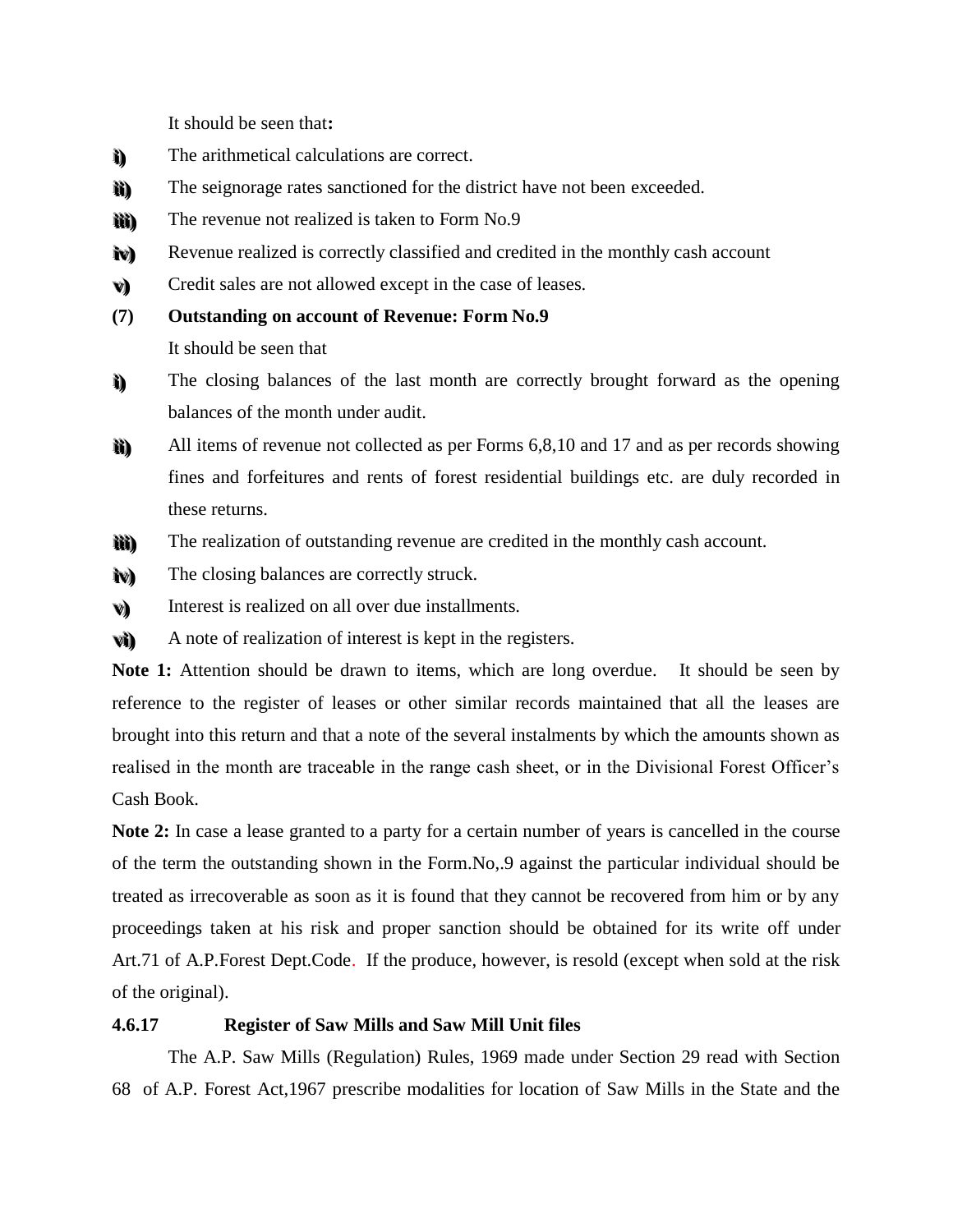powers of Forest Officers to regulate the operations of the Saw Mills. The rules relevant for audit are:

Saw Mill is defined as a mechanical contrivance for sawing, cutting or conversion of timber with the aid of electrical or mechanical power and includes the premises. It does not include contrivance operated solely by manual power. No person shall install, erect or operate a saw mill for cutting, converting or sawing of timber without obtaining a licence for such installation from the Licensing Authority i.e. DFO having jurisdiction over the place of establishment of saw mill. [Rule  $3(1)$ ]

No licence shall be granted for setting up fresh saw mills within a distance of 5 kms from the boundary of any Forest under the control of Forest department.[Rule 3(2) inserted vide GOMS No. 99 EFS &T(For III) deptt dt:17.7.1998 notified in AP Gazette on 3.8.1998]Every application for grant or renewal of licence should be accompanies by a fee of Rs 1000 (licence period of one year) / Rs.2000 (licence period of two years)/ Rs 3,000 (licence period of three years). [Rule  $4(1)(c)$ 

(I) In addition to license fee, security deposit of Rs 5000 (if mill is located within 5 kms from forest boundary/or 2000 (for mills located beyond 5kms from forest boundaries), should be deposited by the license in National Saving Certificate in favour of the DFO concerned. ). [Rule 4(3) inserted by GOMS No. 155 EFS&T (For III) dated 30.9.98]

(ii) License granted shall be valid for the period for which licence fee is paid and the year for this purpose is calendar year (January to December).

(iii) The licensee should submit renewal application within one month prior to expiry of existing license. If no renewal application is received up to  $1<sup>st</sup>$  December, late fee of Rs 250 shall be levied up to February succeeding year. If renewal application is not received before the end of February, it will be deemed that the licence has lapsed and the saw mill owner should apply for fresh license. The security deposit available with the DFO shall stand forfeited.

The renewal application by the licensee should be accompanies by the timber accounts for the entire license period granted earlier. If the accounts are not furnished, the renewal application shall not be considered by the licensing authority i.e. the DFO. [Rule 6(3)]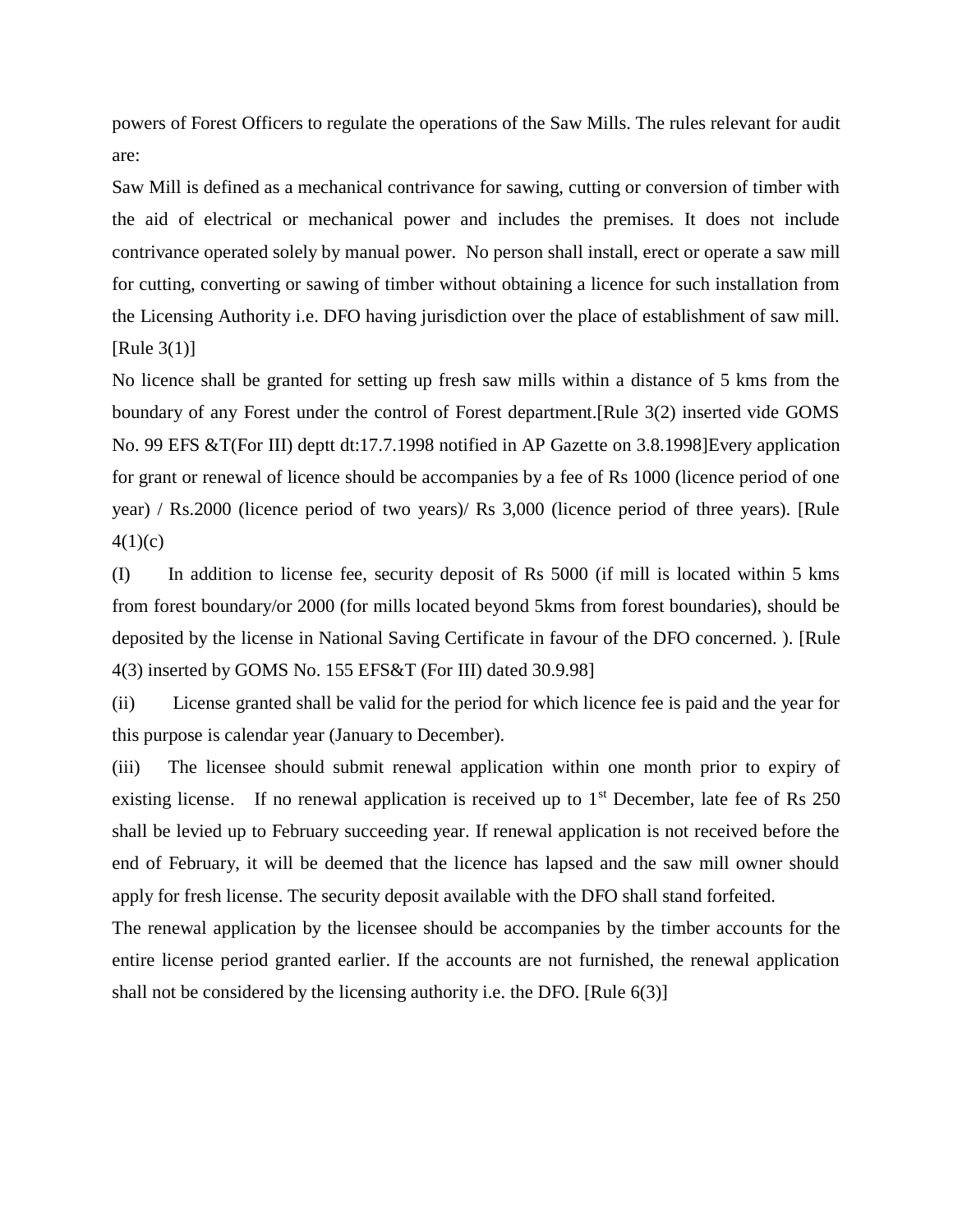#### **In local audit, it should be seen that:**

a) A proper record of all saw mill owners operating in the division is maintained (for this, Register of Saw Mills and the concerned files maintained in the division should be called for and verified).

b) No fresh licences are granted (after 3.8.1998) for establishment of saw mills within a 5 kms from the boundaries of forest areas under the control of Forest department.

c) Licence fee as prescribed is being paid by all licences and security deposit as prescribed is made by all licensees.

d) Applications for renewals are made within the period prescribed i.e. 1<sup>st</sup> December without late fee and  $28/29$ <sup>th</sup> February with late fee.

e) Timber accounts are furnished by the licensee along with renewal applications.

f) In cases non- renewal or in cases of receipt of renewal applications beyond February, the licences are cancelled and the security deposits made by licensees are forfeited.

# *4.6.18 Miscellaneous Other Receipts*

The scrutiny of the registers, like contingent Register, Uniform Register, Rent Register, Log Books of motor vehicles and the service Books and leave accounts of non-gazetted officers should be conducted observing the general instructions contained in the Manual of Outside Audit Department (Civil).

#### **The following general points should also be borne in mind.**

**i i ) )** whether the contingent and works vouchers up to Rs.1000 other than those sent to the Central Office are invariably obtained and properly cancelled

(Section 79(2) of A.P.Forest Dept.Code.Vol.I)

- **i i i i ) )** whether the signature of each recipient is taken on pay bills submitted by Range Officers with the range accounts
- **i i i i i i ) )** whether payments on accounts of establishment and travelling allowance for which the original receipts are obtained in the DFO office are promptly made by the DFO
- **i ivv) )** Whether the pay and travelling allowances of the DFO and his office are drawn according to Section 80 and 81 of A.P. Forest Dept. Code Vol. I
- **vv) )** whether the procedure laid down in Section 94 of the A.P. Forest Dept. Code Vol.I is duly followed by the DFO in communicating objections to the Range Officer for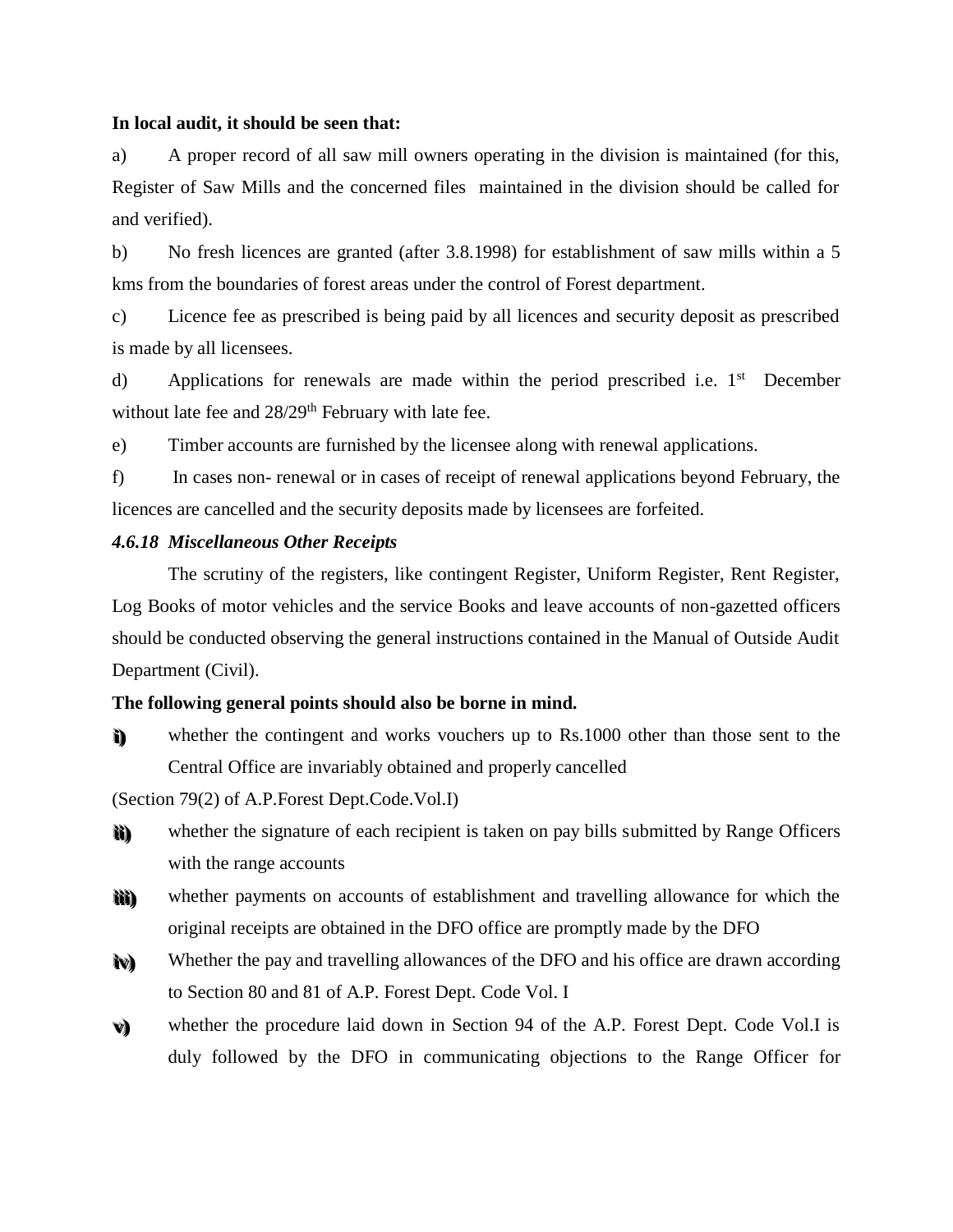rectification of mistakes pointed out in the accounts and for submitting replies within 10 days from the date of receipt of objection statement

**vvi i ) )** Whether a systematic watch is kept over the recoveries of all advances of pay and travelling allowances granted to subordinates as required by Note (2) below Art.238 of A.P.Forest Dept.Code Vol.I.

# **4.7 Verification of withdrawals from and remittances into treasury for the selected months:**

# **(i) Withdrawals from Treasury**

The accounts of the disbursing officers should be checked in respect of selected month with reference to the withdrawals noted from the records of the Treasury, so as to ensure that all moneys drawn are properly accounted for. It should also be seen whether proper treasury verification certificates are obtained from the Treasury officers and those should be generally compared with the cash book, bill and other registers.

(O.A.D.Circular No.28-8/56-57/47 dt.25.3.60)

#### **ii) Remittances into Treasury**

The verification of remittances into the treasury as recorded in the cash book of the office inspected should be done with reference to the books of the treasury for the months selected for audit. Where one month's accounts alone are selected for detailed check, the Inspecting officer/ Asst. Audit Officer may select the other month for the verification of remittances. The Inspecting officers/AAOs should prepare necessary statement of remittances from the entries in the cash book for the two selected months and have them verified from the books of the treasury or subtreasury where remittances were made.

Note 1: The verification of remittances should be conducted independently with reference to treasury records by deputing members of the party to the treasury for the purpose. In cases where the treasury is located at the same place as the office inspected is situated, the procedure outlined above should be scrupulously followed by AAOs/ Inspecting Officer.

(Circular No.O.A.D./ Civil XII/ 38-2/ 67/ 68/ 27 dt.14.11.67 file 38-2/67-68 of Unit XII O.A.D.(Civil Hqrs.)

Note 2: If the place of inspection is not in the same station where the treasury is located, a list of bills drawn and remittances made for the two months should be prepared in duplicate from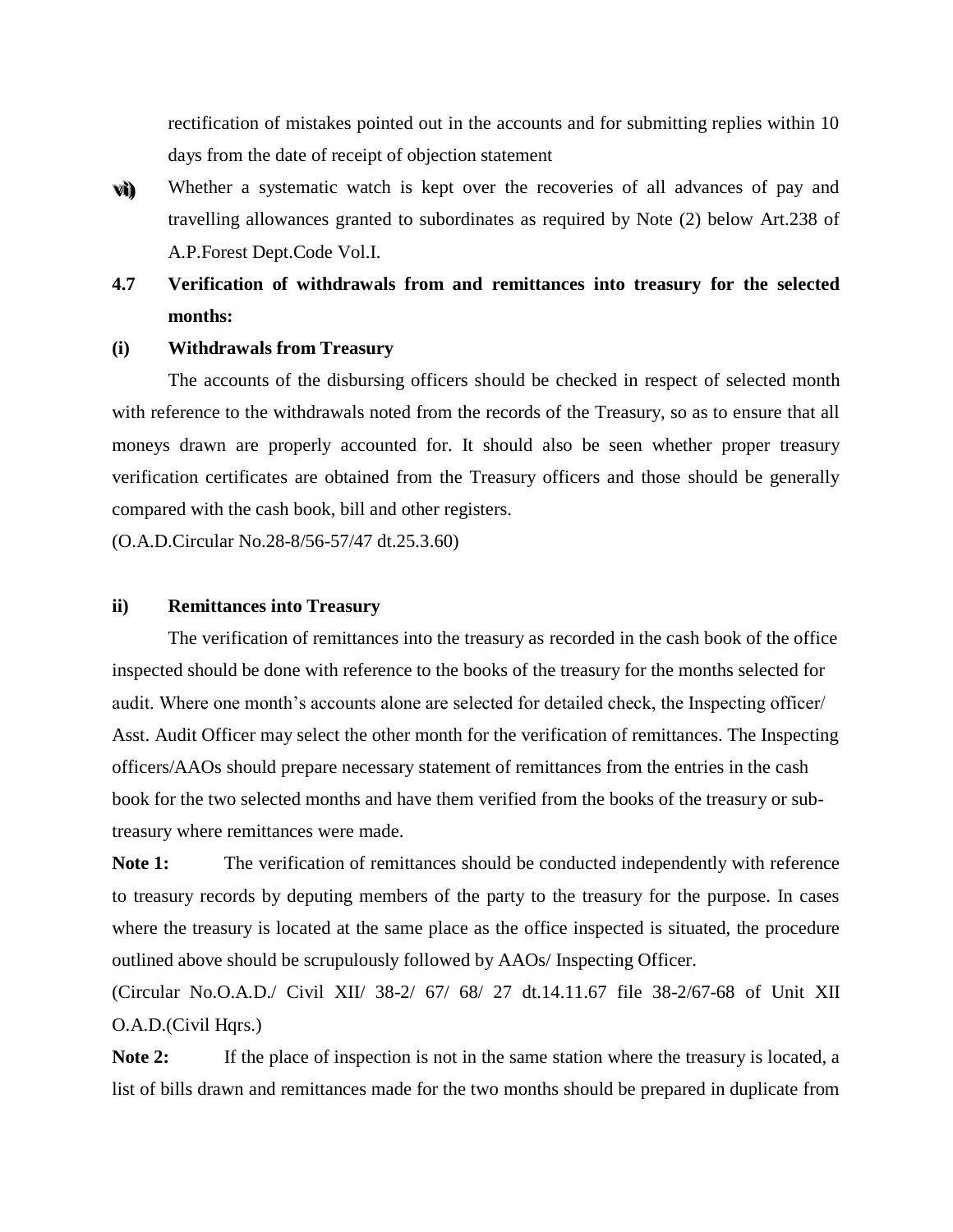the records of the office inspected. One copy should be sent to the Treasury officer or subtreasury officer, as the case may be for verification and pointing out omissions, if any and for return of the same with the certificate of correctness to the Headquarters. A copy of the letter addressed to Treasury Officer along with the duplicate copy of the list should be enclosed to the report, so that verification may be made in the headquarters on receipt of the reply from Treasury Officer.

(Circular No.O.A.D.CIVIL/14-16/5/58-59/29 dt.18.1.1960)

Note 3: In cases where the verification of these credits is not possible from the treasury schedules received in our office for any reason, a list of such credits with the relevant details should be called for from the particular Treasury Officer. Further, if suspicion of the local audit party is aroused in any particular case due to non production of original challan, etc. by departmental officers concerned, opportunity should be taken to have the suspected transaction verified by Forest Headquarters section, with the Treasury Account. In such cases the verification need not be kept pending till the statements are received in this office.

**Note 4: Remittances by private parties into Treasury***:* As cases of spurious challans are reported very frequently remittances made by private parties directly into treasuries through challans (including loan installments etc., repaid) should also be verified for the selected months (two months in the case of annual audit). A list of remittances made by private parties for selected months should be prepared by the Assistant Audit Officer/ Inspecting Officer and the same got verified from Books of Treasury or Sub-Treasury and a certificate to that effect recorded in the forwarded document sent along with the Draft Audit Report. The Audit parties should themselves check up whether the amounts stated to have been remitted into treasury as per challans agree with demands raised against parties.

Discrepancies, if any between departmental figures and treasury figures should be specially brought out in the report.

(Circular No.9 Dt. 29.11.1972 - File O.A.D.I/xiii/MISC./72-73)

#### **4.8 Audit of Transactions in Forest Offices established for special purposes:**

#### **(i) Forest Utilisation Office (FUO)**

The office of the Forest Utilisation Officer is located at Head Quarters office. The Forest Utilisation Officer shall endeavour for encouragement of effective and intensive utilisation of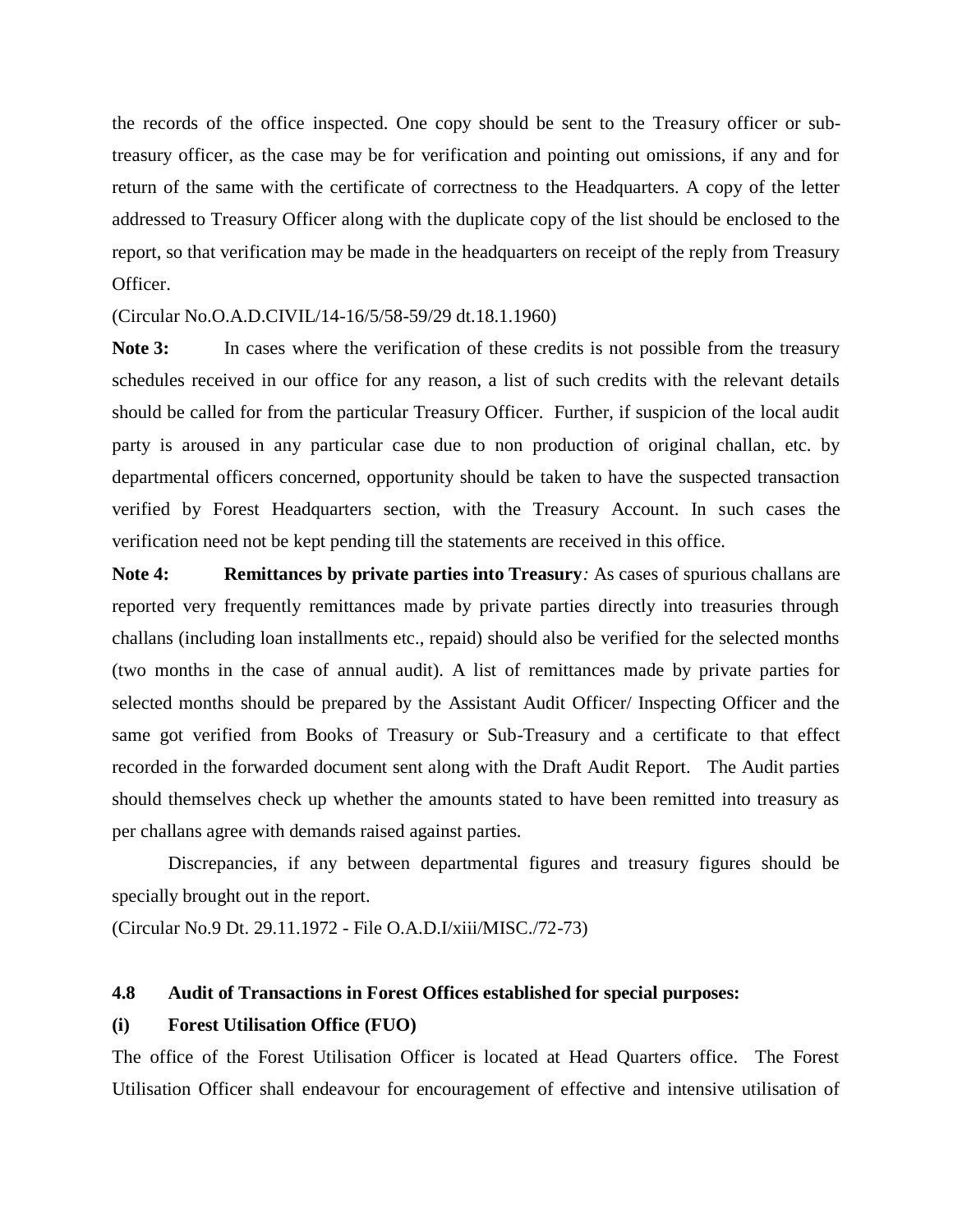forest produce in trade, industries etc. and for this he shall maintain an inventory of all available forest resources in the State. He will observe the trend in markets to secure the best price for timber and other forest produce. Exhibitions are organised and publicity given by this office to inform the public about a developments in forestry and effective utilisation of forest resources.

In local audit of the office, it should be seen that (i) the expenditure incurred under the programmes is for the objectives (mentioned above) and that the expenditure is duly sanctioned that and properly accounted for (ii) the revenue realised through sale of publications is brought to account promptly and correctly.

#### **(ii) Offices of State Silviculturist and Forest Geneticist**

The Forest department has a Research and development wing to implement activities associated with Applied Research and Extension. The Research Wing comprises of the Offices of State Silviculturist at Hyderabad and the Forest Geneticist at Warangal functioning under the control of CCF, R&D Circle, Hyderabad. The research themes followed in these offices /centres are: Planting Stock Improvement for Clonal Forestry Research; Seed Collection; Storage and Treatment for expansion of improved seed sources for quality seed production (Teak, Red Sanders, NTFP etc.); Bio-diversity Conservation and Utilisation which includes the programmes like laying permanent preservation plots in representative sample sites in Eastern Ghats, Godavari Catchment Forests, Nallamala and Seshachalam Hills; Natural Forest Management which includes studies on Silvicultural systems adopted in the State; Silviculture & Management of Non-timber Forest Produce (NTFP) including Medicinal Plants which includes studies on Clonal propagation of NTFP species and Medicinal Plants; Tissue Culture of important species; and Agro-Forestry/ Social Forestry Research.

To evaluate the functioning of these offices in local audit, the following registers/ records maintained in the offices should be requisitioned and examined to see whether the intended objectives are being achieved:

Files relating to Annual Plan of action and its implementation;

Register of Research Plots (Col.1 to 23 to be filled up);

Register of permanent preservation plots;

Register of collection & distribution of seed;

Register of Candidate Plus Trees;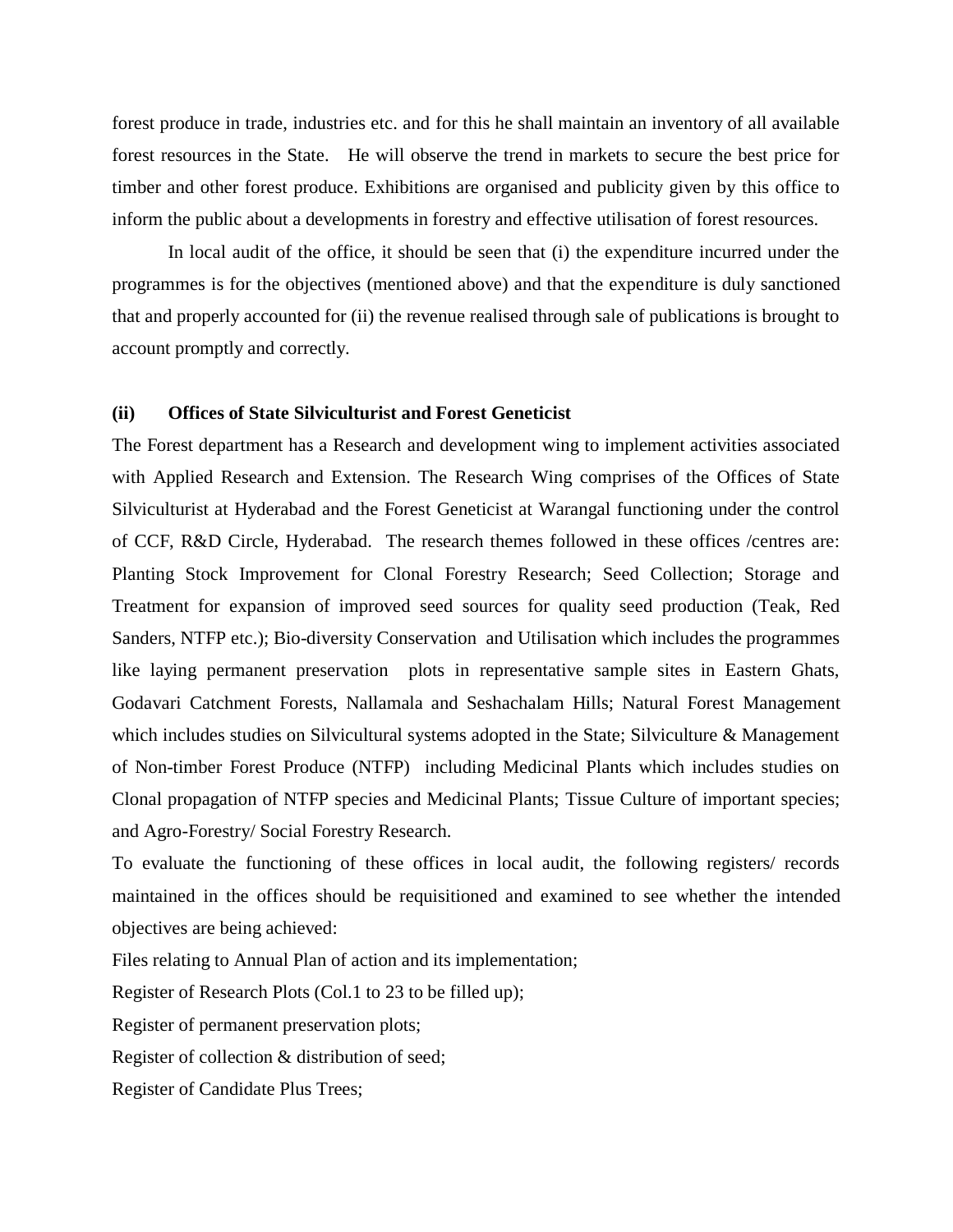Register of Plus Trees;

Register of Seed Production areas;

Register of clonal seed orchards (CSO);

Register of Seedling Seed Orchards (SSO);

Register of Flowering and Fruiting of important species;

Register of Large Scale destruction

The above check of registers/ records, which seeks to analyse the functioning the office, is supplemental to the normal audit of accounts comprising receipts and expenditure.

# **(iii) A.P. Forest Academy, Dulapally, Hyderabad**

It is a state level academy established to cater to the needs of capacity building and Human Resource Development. The academy functions under the control of Conservator of Forests (Training & Extension) and provides support in the form of training facility and state of the art facility of Geomatics. The Geomatics Wing of the Academy has the technology of analysing data from Remote Sensing and has expertise in GIS technology. Themes on which trainings are conducted in Academy are :Information Technology , Remote Sensing, Geomatics, Use of GPS; Forest Inventory and assessment forest resources; SMC Works; Forest Engineering; Modern Nursery and Silviculture techniques; Forest Protection Strategies and investigation techniques; Management of change and Management of Stress and Office Procedures and Accounts.

In local audit, it should be seen

Whether the academy is adequately staffed and provided with requisite infrastructure to cater to the needs of State Level Training.

Whether training programmes conducted are relevant to the themes identified.

Whether the training programmes/workshops/seminars conducted area attended to by all the intended participants (For this programme files to be verified with attendance records).

Whether the level of participation on par with training theme.

Whether the frequency of training (monthly/quarterly/seasonal) is scrupulously followed.

Whether the impact of training is evaluated.

The above checks are supplemental to the audit of financial transactions of the Academy involving Civil and Work accounts.

# **(IV) Zoo Parks**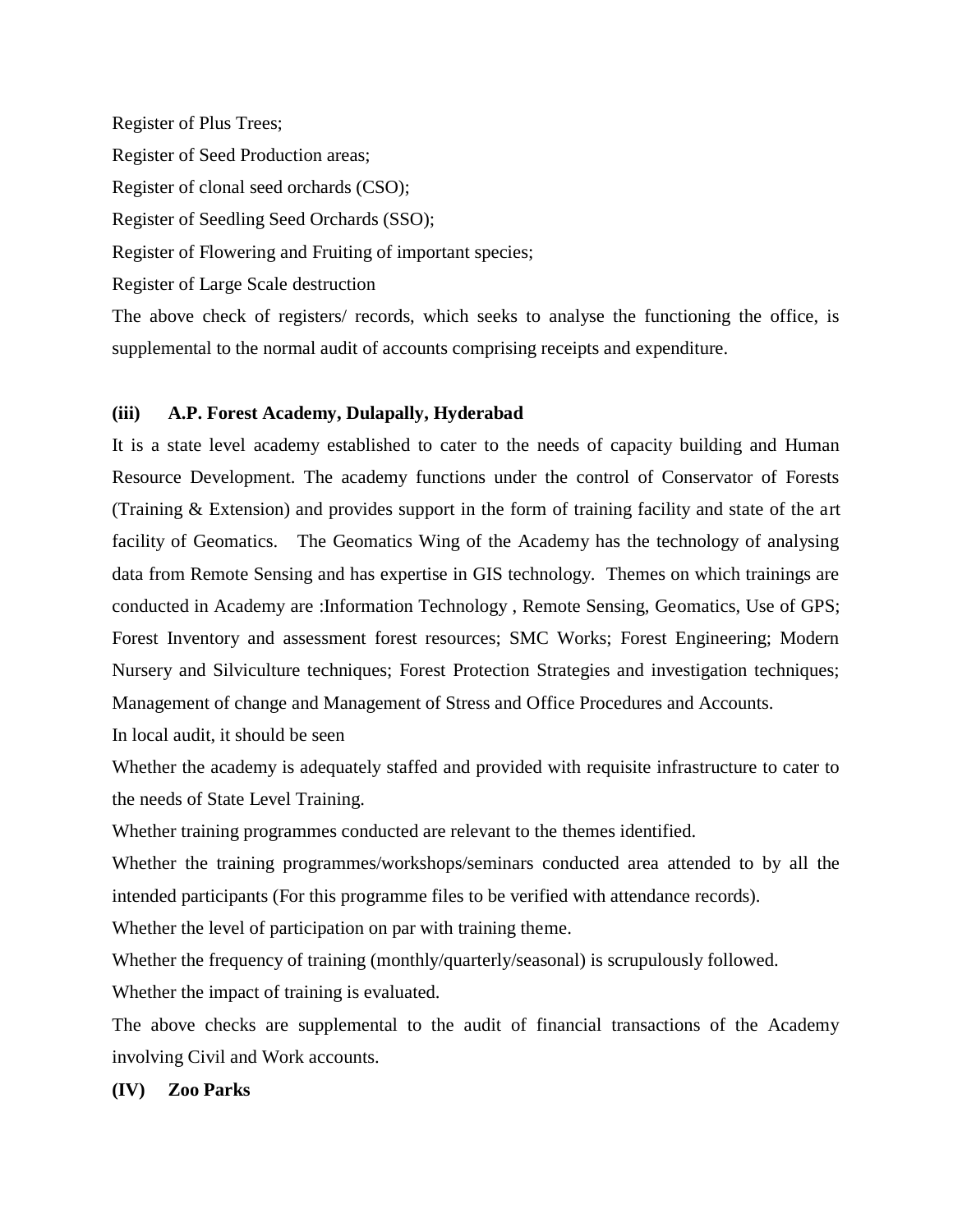Zoo is defined as an establishment, whether stationery or mobile, where wild animals are held under captivity and exhibited to Public (Section 2(36) of Wild Life Protection Act, 1972). Zoos include rescue centres established for rehabilitation of confiscated animals from the circuses and closed/ decogned Zoos.

Govt. of Andhra Pradesh has constituted 'Zoo Authority of Andhra Pradesh' for all the Zoos in the State (Nehru Zoological Park, Hyderabad vide GOMS No. 105 EFS &T (For-II) deptt. dated 10.10.2005. The Zoo Authority was constituted under A.P. Societies Registration Act, 2001 and registered in November, 2005, with a specific objective of better management of all the Zoos and Parks in the State and expeditious utilization of the funds released by Central Zoo Authority as well as State Govt. The other objectives, as stated in Article 3 of Memorandum of Association are:

To breed and rear endangered species of fauna with the object of saving them from extinction.

To spread the message of wildlife conservation to the visitors , students and common public through education programmes in the Zoos and outside the Zoos (Zoo outreach Programme)

To artificial insemination etc.) the behaviour of animals in natural surroundings as well as in captivity.

To procure such animals as are required for the Zoos, by purchase of exchange, from other States or from abroad.

To disseminate the knowledge and information about wildlife by publication of bulletins and journals etc.

undertake research on conservation breeding of endangered species (including

#### (a) Accounts of the Zoo Authority

The funds of the Authority shall be deposited in one or more accounts opened with a Nationalised Bank. The Account is operated by the Curator or Director of the Zoo. The Annual Income & Expenditure Accounts and Balance Sheet of the Society shall be prepared by the Curator/Director and presented to the Governing Body, within 5 months of closing of Accounting Year (April- March). The Annual Accounts of the society are subject to Audit by Accountant General (Byelaws 11, 12 & 13 of the Society).

In local audit of Zoo Parks, it should be seen

whether Cash Accounts (Cash book, ledgers, Bank Pass Books) are properly maintained and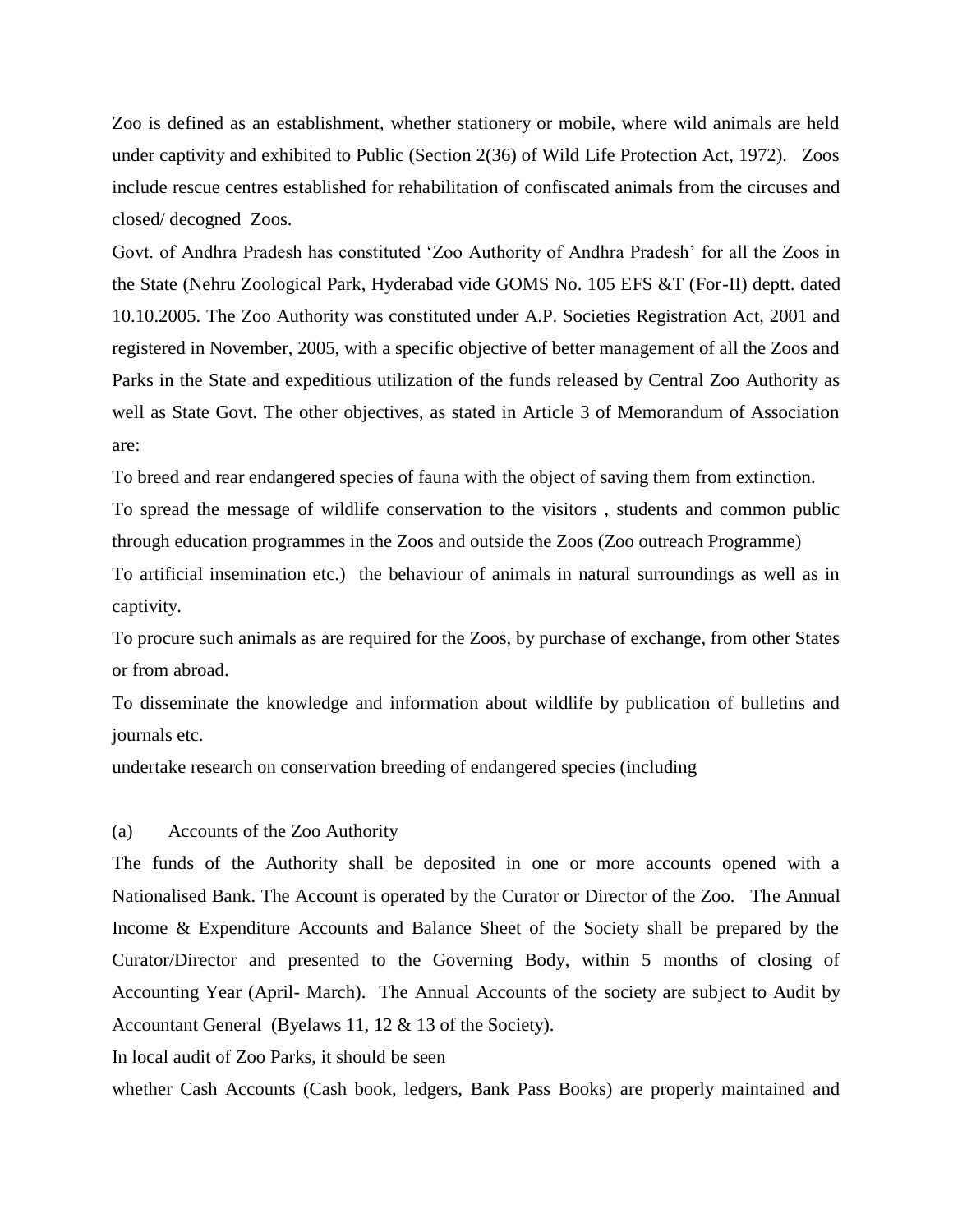posted up to date.

All the gate collections are promptly accounted for and remitted into Bank Account without undue delay.

Annual Accounts of the Zoo are prepared in time and presented to Governing Body, through Member Secretary within 5 months of closing of the accounting year. Governing Body of the Society (which has 9 members , with Special Chief Secretary , EFS& T dept as chairman and Addl. PCCF(WL) as Member- Secretary ) has at least twice in a year (once in six months) as required under Bye- law 4 of the Society.

The Zoo Park has a long term Master Plan for its development, as required under Rule10(51) of Recognition of Zoo Rules, 1992, the copy of which is submitted to Central Zoo Authority (CZA) (The preparation of Master Plan is integral for the functioning of the Zoo). Conservation Breeding Programme planned was effectively implemented.

Any research/studies conducted on conservation breeding of endangered species. The required animals were procured for the Zoo (either by purchase or exchange Norms/standards prescribed by CZA for the good health and proper upkeep of animals in the Zoos, were followed and implemented in the Zoo.

The Zoo has been recognised by the CZA and extension of recognition has been received from time to time. (No Zoo can function without recognition by CZA). Financial Management of funds received from a various sources (CZA, State Govt., CAMPA etc.) was effective (cases of idle funds especially of grants from CZA and infructuous expenditure to be studies and brought out in the Report).

*(V) Zoos and Parks Authority of Telangana (ZAPAT)*

*Government of Telangana constituted Zoos and Parks Authority of Telangana (ZAPAT) for all Zoos and Parks in the State of Telangana vide G.O.Ms.No.8, EFST (Forest II) Department, dated 02.08.2014 and formed Governing Body with the following members.*

| Sl.<br>No.     | <b>Post of the person</b>                                                                                                              | Nature of<br>duty |
|----------------|----------------------------------------------------------------------------------------------------------------------------------------|-------------------|
| $\mathbf{I}$ . | Hon'ble Minister for Forests and<br><b>Environment</b>                                                                                 | <b>Chairman</b>   |
| 2.             | Special Chief Secretary<br><b>The</b><br>t <sub>0</sub><br>Government/Principal Secretary<br><i>to</i><br>Government, EFS&T Department | <b>Member</b>     |
| 3.             | Principal Chief Conservator of Forests, Member<br>Telangana, Hyderabad                                                                 |                   |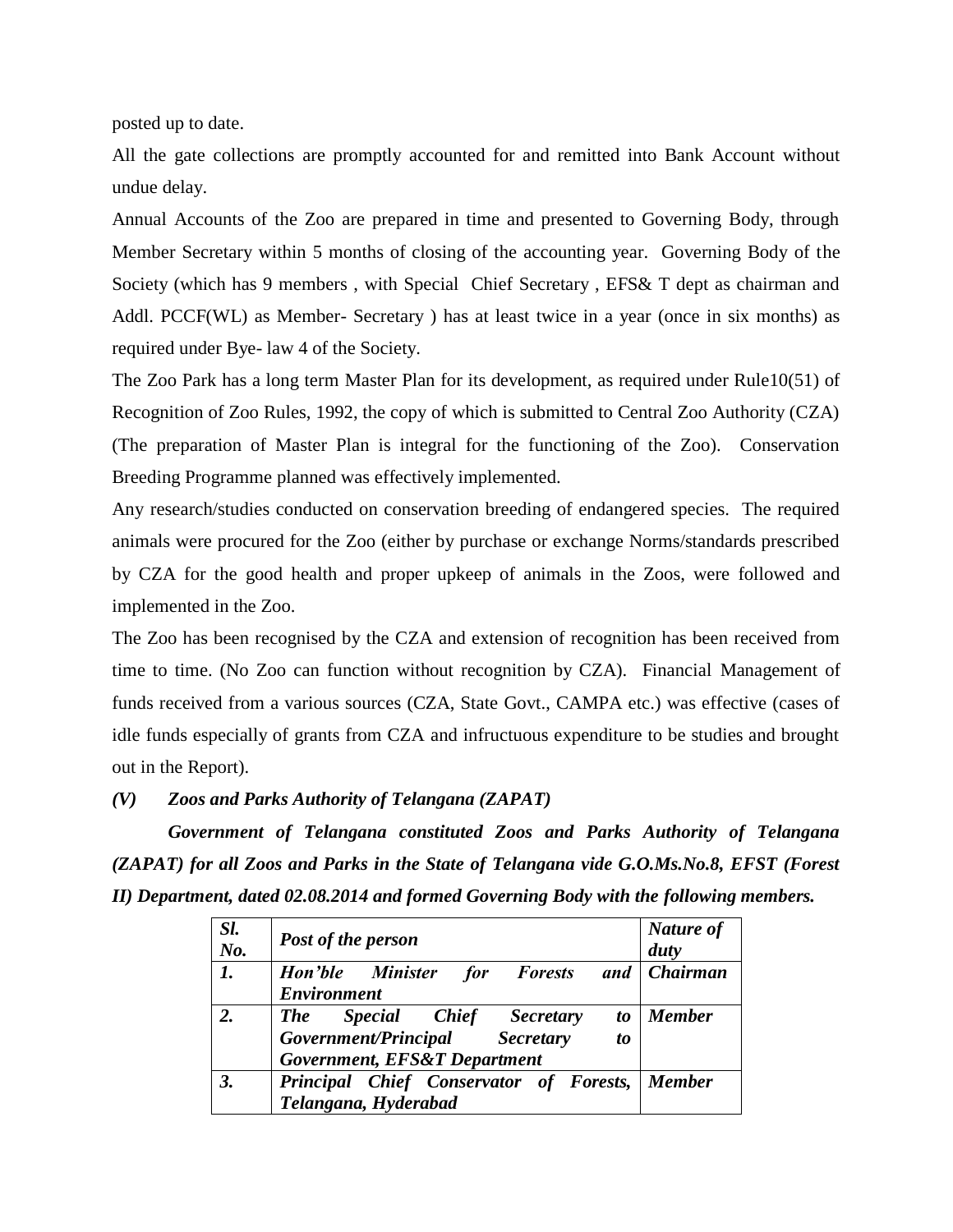| 4.  | Chief Wildlife Warden, Telangana, Hyderabd                    | <b>Member</b>    |
|-----|---------------------------------------------------------------|------------------|
| 5.  | Director, Animal Husbandry, Telangana                         | <b>Member</b>    |
| 6.  | <b>Director, Lacones, CCMB</b>                                | <b>Member</b>    |
| 7&8 | Zoos/Parks expert/Ngo to be nominated by<br>$Govt$ (2 $Nos$ ) | <b>Member</b>    |
| 9.  | <b>Director of Zoos and Parks</b>                             | <b>Member</b>    |
|     |                                                               | <b>Secretary</b> |

As per 13 bye-law of the Society (*Zoos and Parks Authority of Telangana*), the annual accounts of the Society shall be audited by authorised Chartered Accountant, the Internal Audit Party of Telangana Forest Department and the Principal Accountant General (Audit) Telangana.

4.9 Audit of Accounts kept outside Govt. Account

Certain funds received from authorities such as CAMPA, FDA, Zoo Authorities etc. are kept outside Govt. accounts as per guidelines relevant to the scheme/ authorities concerned. The system and the form of accounts, does not deviate much from that of Govt. Accounts. The Audit teams should, however, closely scrutinise the guidelines issued in this behalf before embarking on scrutiny of records. While the manner of audit of accounts of Zoo Parks has been discussed in Para 4.8.4, the audit of accounts relating to CAMPA and FDA schemes, under which Forest Divisions/Offices receive substantial funds for a implementation of Forestry activities, is discussed in the following paragraphs:

# **4.9.1 Funds received from State Compensatory Afforestation Fund Management and Planning Authority (CAMPA) and their Audit**

#### **(i) Constitution of Telangana State CAMPA**

In pursuance of the guidelines on State Compensatory Afforestation Fund Management and Planning Authority (State CAMPA), dated 02.07.2009, issued by the Government of India (GoI), the Government of Telangana established (2014) an authority known as Telangana State Compensatory Afforestation Fund Management and Planning Authority (Telangana State CAMPA) for the purpose of enhancement of forest and tree cover and conservation and management of wildlife by utilizing funds received towards Compensatory Afforestation, Net Present Value (NPV) etc. The Telangana State CAMPA consists of a Governing Body, a Steering Committee and Executive Committee. It functions through CAMPA Section in the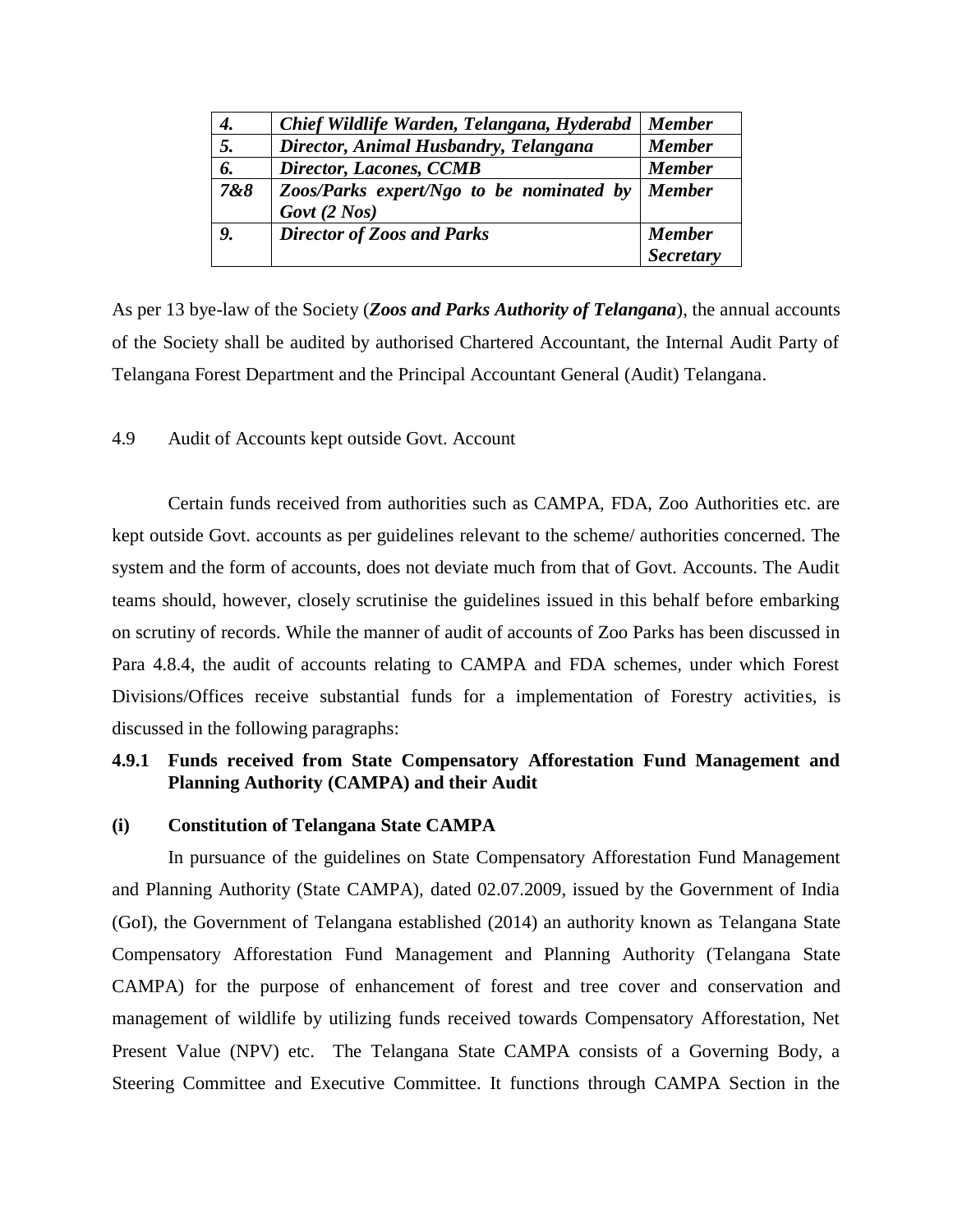office of the PCCF, Hyderabad, the 12 territorial circles headed by Chief Conservators of Forests (CCFs)/ Conservators of Forests (CF) and 54 divisions headed by Divisional Forest Officers (DFOs). The CAMPA section at Headquarters office formulates Annual Plan of Operations (APO), convenes Executive Committee and Steering Committee meetings for approval of APO to the field offices through circle heads and monitors the implementation of the APO. The CAMPA Section is headed by an additional Principal CCF rank officer assisted by a Chief Conservator of Forests (CCF) and an Asst. Conservator of Forests (ACF).

# **(ii) Functions of State CAMPA**

Funding, overseeing and promoting compensatory afforestation done in lieu of diversion of Forest land for non-forestry use under Forest (Conservation) Act, 1980.

Overseeing forest and wildlife conservation works financed under the programme.

Maintaining a separate account in respect of funds received for conservation and protection of Protected Areas(PAs).

Creating transparency for the programme and mobilizing citizen support.

Ear-marking up to two percent of the funds for Monitoring and Evaluation.

#### **(iii) Composition and custodian of Compensatory Afforestation Fund**

The Telangana State CAMPA shall be custodian of Compensatory Afforestation Fund. The fund consists of

(i) an amount transferred from Ad-hoc CAMPA (National Body)

(ii) all moneys received from user agencies towards Net Present Value (NPV), Compensatory Afforestation, Catchment Area Treatment Plan etc.,

(iii) Grants or aid received and all the loans taken by the Authority.

The moneys received in the State CAMPA are kept in interest bearing account(s) in Nationalised

Bank(s) and periodically withdrawn as per the approved Annual Plan of Operation (APO).

The utilisation of money shall be for the following purposes:

Expenditure towards Conservation, development, maintenance and Protection of forests and wildlife management as per the approved APO.

*The non-recurring as well as recurring expenditure for the management of the State CAMPA , including the salary and allowances payable to its officers and other employees, by utilizing a part of the income from interest received by on funds invested by State CAMPA, but excluding income from funds recoverable from the user agencies in cases where forest land diverted falls within the protected areas*

Expenditure on monitoring and evaluation subject to over-all ceiling of 2% the funds to be spent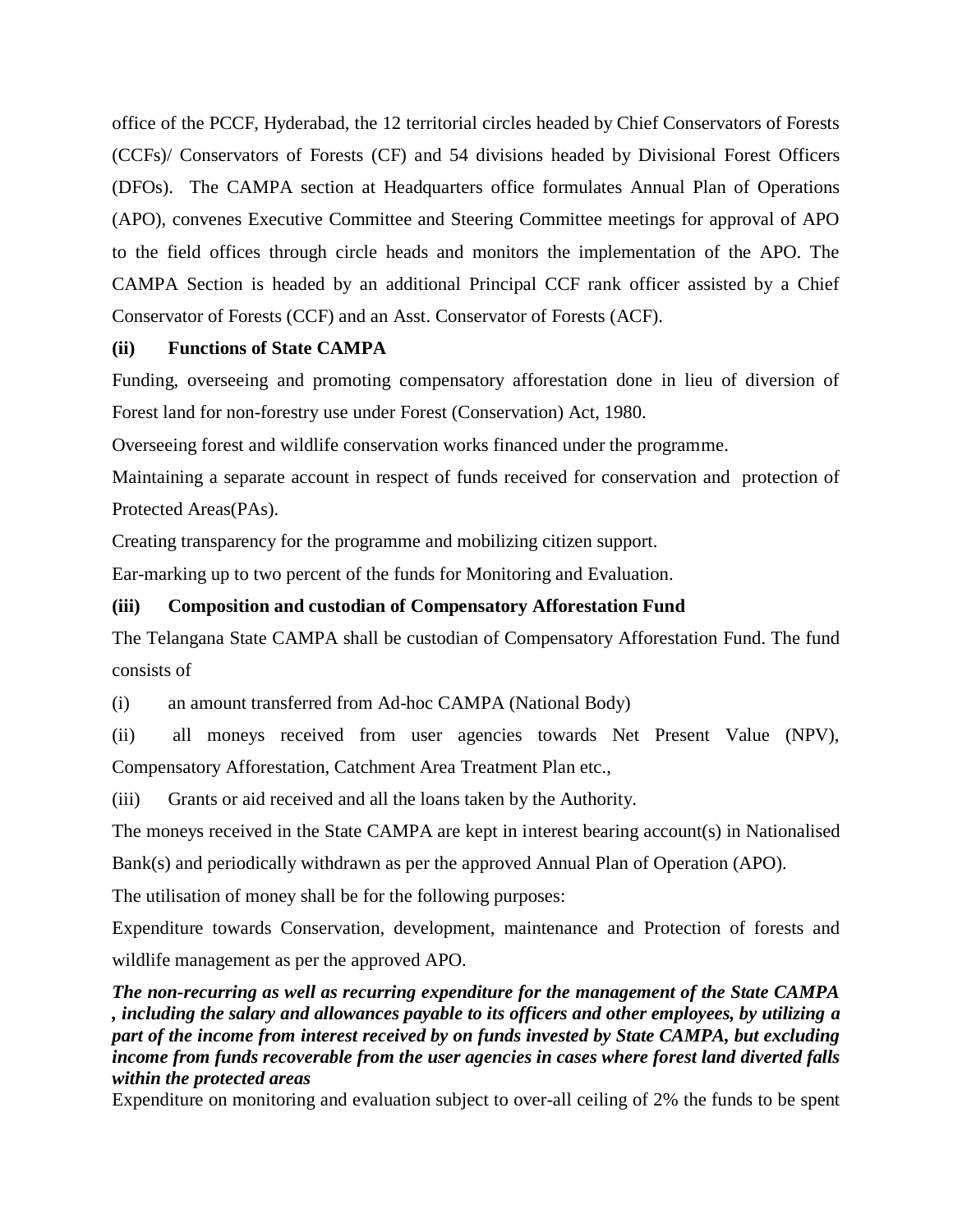every year.

(iv) Disbursements on such other projects related to forest conservation.

(4) Accounts of the State CAMPA

State CAMPA shall prepare its budget for the next financial year showing estimated receipts and expenditure of the State CAMPA.

State CAMPA shall maintain proper accounts and other relevant records and prepare an Annual Statement of Accounts.

The accounts of the State CAMPA shall be audited by the Principal Accountant General (Audit) and any expenditure incurred in connection with such audit shall be payable by the authority to the Principal Accountant General. The accounts of the State CAMPA as certified by the Principal Accountant General together with audit report thereon and annual report shall be forwarded by the authority annually to the State Govt., the MOEF and the adhoc CAMPA.

(5) Local Audit of Accounts Of State CAMPA

Local audit of CAMPA accounts should be based on Annual Plan of Operations (APO) approved for the division and the records maintained by the division for that purpose**.** The objective of State CAMPA being broad in concept, encompass whole gamut of forest department functioning protected forest areas and wildlife; compensatory afforestation, Research, training and capacity building and infrastructure development . As such all records meant to be maintained for implementation of schemes managed by Government funds, should also be maintained for the implementation of the CAMPA scheme. These records in brief, are: Cash book, Bank pass books, work register, register of stores, register of Usufruct, Plantation/ Nursery Journals (to be maintained at Range Offices-Copies at Division),Measurement Books (Range level), Utilisation Certificates etc. (Para 2.2.5 of Manual of guidelines and Accounting Procedure on work relating to A.P State CAMPA issued by PCCF in the year 2010, prescribes the records to be maintained at different levels of office).

Audit teams besides scrutinizing the above mentioned records maintained at the Division, should also scrutinize the project files relating to diversion of forest lands are compensatory afforestation to ascertain whether:

Funds especially meant for Forest management activities related to plantation works were received in time and utilized on the intended objects (delay in receipt of funds necessitating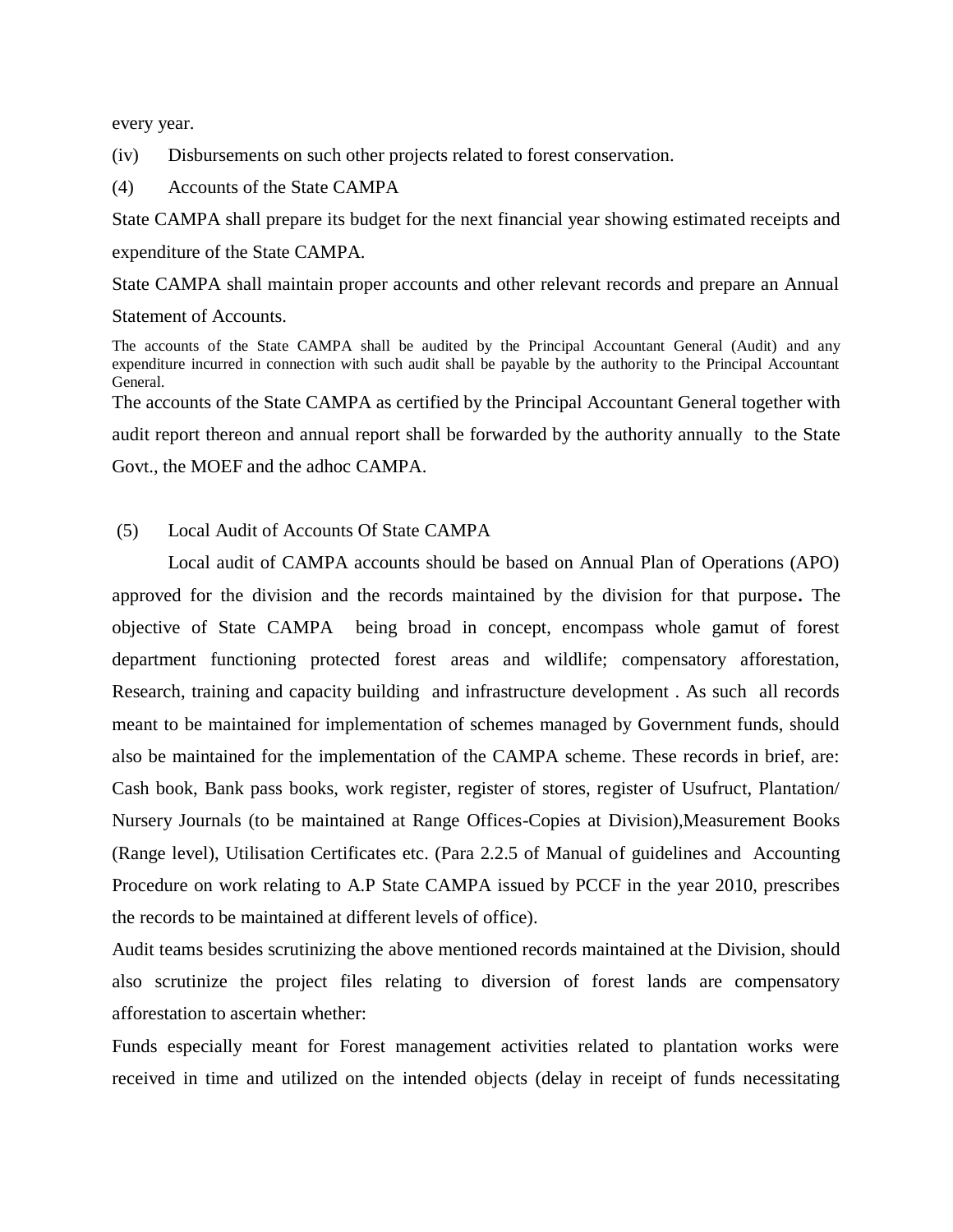postponement of activities to the next season, to be analysed and commented). The management and silvicultural practices adopted for natural regeneration. Assisted natural regeneration (ANR) and management of teak and natural bamboo forests, fit into the context of overall working plan of the division. The activities undertaken during the period covered by audit, for part of the APO and were duly sanctioned by the competent authority. All the account records were maintained by the DFO as prescribed under A.P. Financial Code/Act and Rules and the Accounts were audited by an approved Chartered Accountant on the panel of C&AG before the end of May of the following year.

# (Para 2.2.3 of Manual of Guidelines and Accounting Procedure on Works relating A.P.State CAMPA)

Payment to works was made only after recording measurements, duly check measured by the competent authority (as detailed in Para 4.7 of the Manual of Guidelines). Net present Value (NPV) of forest land diverted for non-forestry purposes, was accurately calculated demanded and collected from the user agency , based on Eco- class and Eco- value of the forest land diverted, as fixed by Supreme Court of India in their judgement dated 28.3.2008. (Revised NPV rated communicated by GOI, MOEF (FC Division) in their guidelines dated 5.2.2009, are given in Appendix- XI.

The amounts realised from user agency towards NPV, compensatory afforestation (CA), catchment Area Treatment (CAT), safety zone (in case of mining), formation of green belt etc., were received as per conditions of Stage- I approval of Govt. of India granted for diversion forest land and deposited into the Account without undue delay(As the CAMPA funds are kept in an interest- bearing Bank Account, any delay in deposit has the potential to result in loss of interests. Undue delay in deposit of funds into the Account, are to be probed and suitably commented in the report).

The non forest land acquired for compensatory afforestation, was mutated in favour of Forest department and notified as forest area under the provisions of A.P Forest Act, 1967 within the period prescribed (As per guideline issued, by GOI and F(C) Act, 1980, the non forest has to be acquired, demarcated and mutated in favour of forest land before final (Stage II) approval by the GOI. The land so acquired so is to be notified as forest area under Section 15 (Reserve Forest) or Section 24 (Protected Forest) of A.P.Forest Act, 1965 within 6 months from the date of final approval. The non forest land acquired for compensatory afforestation was contiguous to or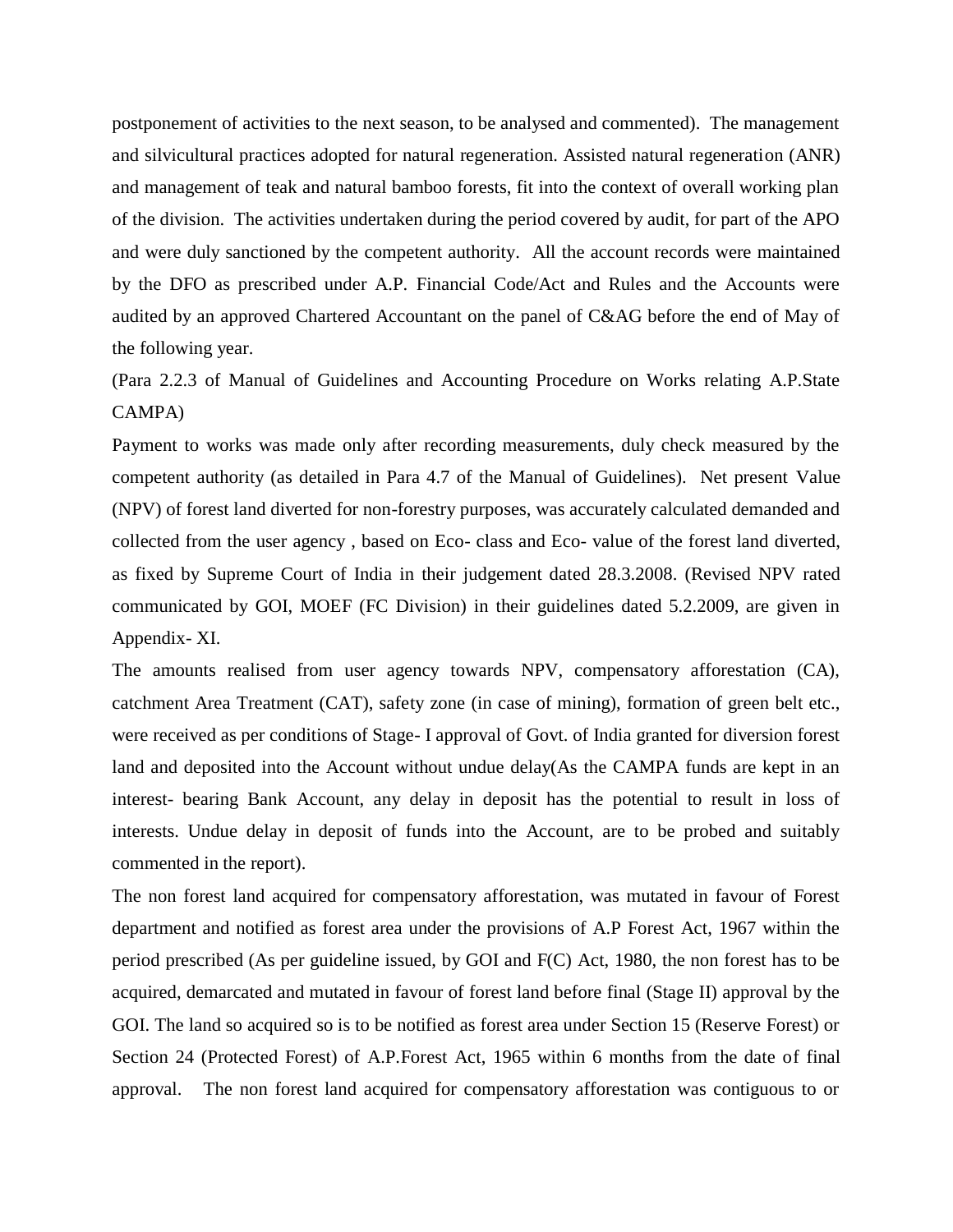near by the forest land diverted within the same or adjacent districts(The guidelines by GOI issued under  $F(C)$  Act, 1980, stipulate this condition so as to adequately compensate for loss of ecology due to diversion of forest land).

The conditions stipulated by Govt. of India in their approvals (Stage I and Stage II) for diversion of forest lands, were complied with both by the user agency and Forest department.

The expenditure incurred on contingencies (recurring / non- recurring) was from the interest accrued on deposits into the CAMPA account (The cases of deviation from this principle to be highlighted in the report).

Separate account was maintained for the funds received for the conservation and protection of protected Areas (PA) i.e. Sanctuaries / Parks under protected are network was and interest received on these funds not utilised for contingent expenditure.

Expenditure on monitoring & evaluation did not exceed 2% of funds provided (to be seen in Headquarters office).

4.9.2 Forest Development Agencies (FDA)

(1) Institutional Set –Up

Forest Development Agency (FDA) is a federation of Vanasamrakshana Samithis (VSSs) in a territorial and Wildlife Forest Division. It is a society registered under A.P. Societies Registration Act, 2001. The concept of FDA has its origin in National Afforestation Programme (NAP) implemented by Government of India (GOI) for rehabilitation of degraded forests and other areas by institutionalising participatory forest management.

The operational guidelines of the NAP were thoroughly revised by Government of India in 2009 with a view to expedite fund transfer to the village – level implementing organisation i.e. Joint Forest Management Committees/Eco developmental Committees (EDC) (which otherwise are also called VSSs in Andhra Pradesh). The ultimate goal of the scheme (NAP) is sustainable development and management of forest resources by aiming at increased/ improved Forest and Tree Cover (FTC) through participation of fringe-communities. As per new guidelines, the scheme is implemented by three- tier institutional set up, i.e. State Forest Development Agency (SFDA) at the State/ U.T level, Forest Development Agency (FDA) at the forest division level and Joint Forest Management Committee (JFMC)/ Eco- Development Committee (EDC) /VSS at the village level.

SFDA, like FDA, is a registered society under A.P. Societies Registration Act, 2001 and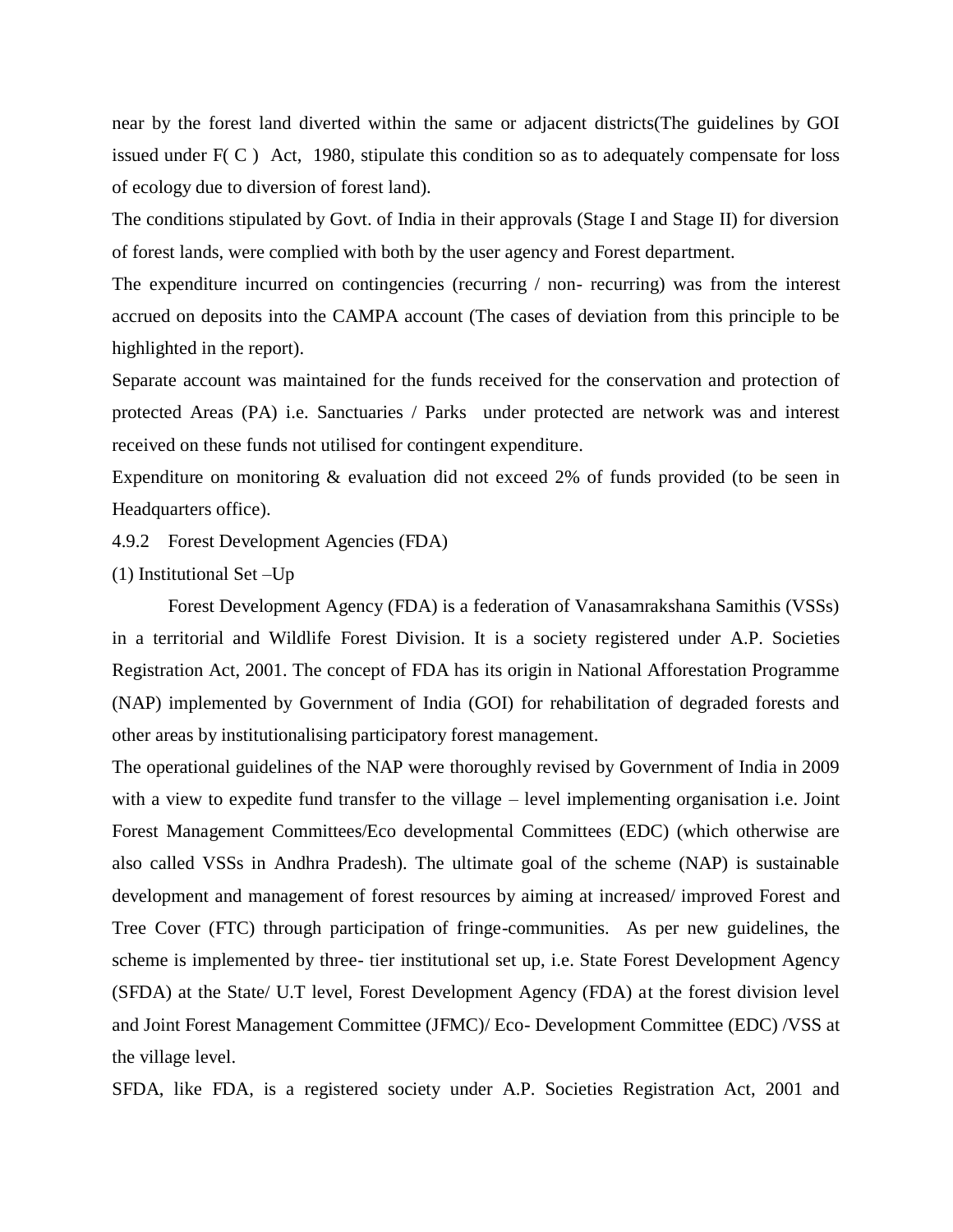functions as a federation of FDAs in the State. A JFMC/EDC/VSS is the implementing agency at the forest firing village. The scheme (NAP) is a centrally sponsored scheme with 100% funding.

4.9.2.2 Components of the NAP and the Cost Norms

National Afforestation Programme provides for various components of work to be carried out by the FDAs and also prescribes cost norms to be adhered to in implementation of the programme. Some of the important components and the cost norms prescribed, area given below:

| Table: Components of Work and Model Costs                     |                                                      |                         |
|---------------------------------------------------------------|------------------------------------------------------|-------------------------|
| S.No.                                                         | Component                                            | <b>Model Cost</b>       |
| 1.                                                            | Micro-Planning<br>οf                                 | Rs.5,000                |
|                                                               | <b>JFMC/EDC/VSS</b>                                  |                         |
| 2.                                                            | Micro-Planning of Plantations                        | 2% of Planting Cost     |
| 3.                                                            | Fencing                                              | 5% of Planting Cost     |
| $\overline{4}$ .                                              | <b>SMC Works</b><br>15% of Planting Cost             |                         |
| 5.                                                            | Training $&$ Capacity building<br>Rs 10 Lakh per FDA |                         |
| б.                                                            | <b>Awareness Generation</b>                          | 1% of Planting Cost     |
| 7.                                                            | Overheads<br>10% of Planting Cost                    |                         |
|                                                               | (15% of which i.e. 1.5% may be utilised by SFDA)     |                         |
| 8.                                                            | Commitment                                           | 2% of Planting Cost     |
|                                                               |                                                      |                         |
| 9.<br><b>Entry Point Activities</b><br>Rs.4,000 (per Hectare) |                                                      |                         |
|                                                               |                                                      |                         |
| 10.                                                           | Value addition $\&$                                  | Upto 10 % of Plantation |
| cost or Rs 2 lakh per JFMC/EDC/VSS or Rs 20 lakh per FDA      |                                                      |                         |
| whichever is less.                                            |                                                      |                         |

(2) Plantation Cost (referred to at (10) above), on the other hand, refers to the cost of all the models of Plantation taken up in the FDA. The other models of Plantation that may be taken up in a FDA and their model costs area given below:

Table: Plantation Models and Model Cost

| Unit Cost<br><b>Plantation Model</b> |  |
|--------------------------------------|--|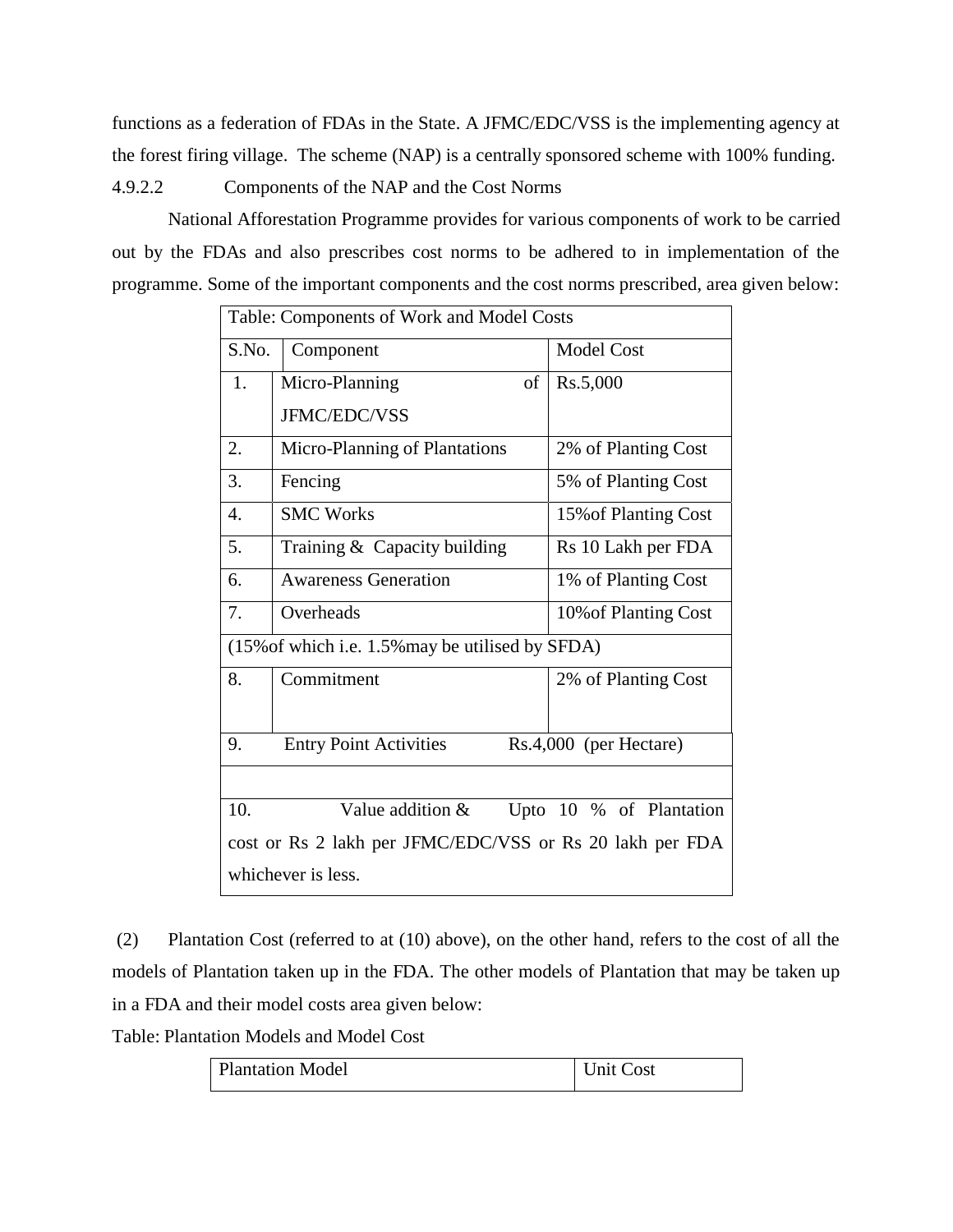|                                            | (Rs per Ha) |
|--------------------------------------------|-------------|
|                                            |             |
| Aided Natural Regeneration (200 Plants/Ha) | 9,750       |
| Silvi Pasture (400 Plants/Ha)              | 11,100      |
| Bamboo Plantation (625 Plants/Ha)          | 9,300       |
| Mixed Plantations (MFP/Medicinal Plants    | 17,100      |
| 1100 Plants/Ha)                            |             |
| Regeneraton of Herbs/ShrubsOf Medicinal    | 20,400      |
| Value (2000 Plants/Ha)                     |             |

(Para 6.2 of Revised Operational guidelines- 2009)

#### 4.9.2.3 Fund Flow Mechanism and Financial procedures

Fund flow mechanism and financial procedures to be followed are prescribed by Government of India in the Revised Operational guidelines- 2009. Some of the important principles and procedures, contained in Annexure –'D' to the guidelines are detailed below:

The funds received by SFDA from Govt. of India, MOEF, National Afforestation & Eco Board (NAEB) shall be deposited in its exclusive and separate current account in a Nationalised Bank, which would be jointly operated by its chairperson(PCCF) and member Secretary (CCF  $\&$ Nodal Officer for NAP). The SFDA shall transfer full amount ear-marked for all FDAs within 7 days of receipt of funds from the NAEB based on approved work programme . The funds received by FDA from the SFDA, shall be deposited in its exclusive and separate account in a Nationalised Bank, to be operated jointly by its chairperson (Conservator of Forests ) and member Secretary (Divisional Forest Officer).

The FDA shall release the amount for all the JFMCs/EDCs/VSSs by ECS or demand draft within 15 days of receipt of funds from the SFDA based on the fund requirement, progress of implementation wand utilisation of earlier releases.

The respective JFMCs/EDCs/VSSs shall deposit the funds thus received from the FDA in their exclusive and separate account in a Nationalised Bank/ a cooperative Bank or a Post Office, which would be jointly operated by the chairperson (President of the JFMCs/EDCs/VSSs) and the Member –Secretary (Forester/Block Forest Officer).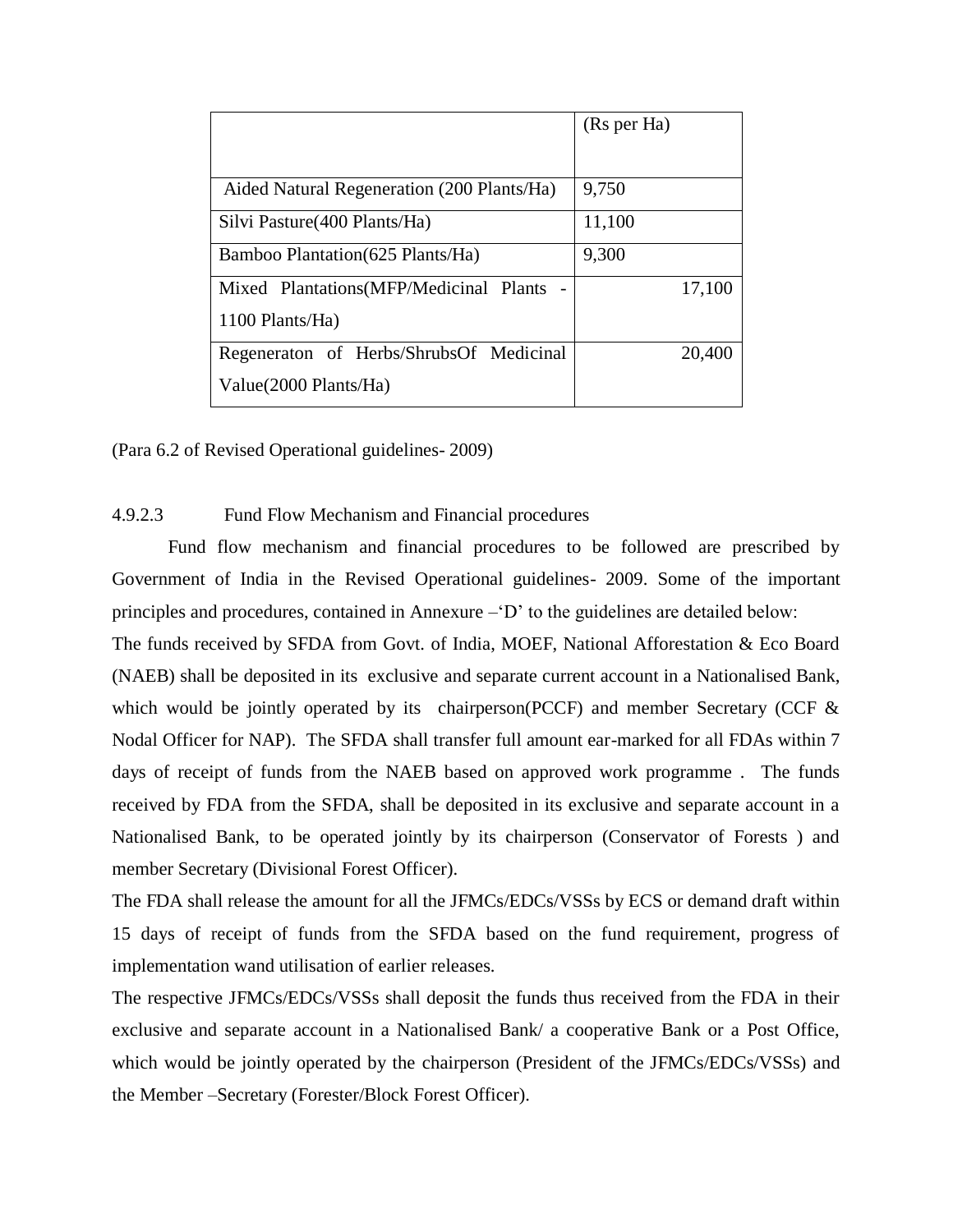Each JFMCs/EDCs/VSSs shall submit a quarterly statement of accounts to FDA and FDA shall submit a comprehensive annual report on the progress of works and utilisation of funds in respect of all JFMCs/EDCs/VSSs to the SFDA. The interest amount accrued on the deposits of the funds shall be treated as part of the SFDA's additional resources and would be adjusted towards further instalments of the grant.

The funds released under the scheme shall be subject to audit by the Comptroller and Auditor General of India or his nominated officer. The auditing of accounts of the SFDA/FDAs will have to be carried out through a reputed Chartered Accountant who is also on the panel of C&AG. The project should be completed within the approved project period (Normally 5 years or less ) and within 2 months of completion, SFDA shall furnish 2 copies of detailed report to NAEB. It reserves the right to terminate the grant if it is convinced that the grant has not been properly utilised or appropriate progress has not been made. There will be no diversion of funds from one FDA to another FDA or one JFMCs/EDCs/VSSs to another save in exceptional circumstances and with prior approval of NAEB. The SFDA will submit non-diversion and non–embezzlement certificate each time a request for release of grant is made to NAEB. The FD/ JFMCs shall maintain a record of all assets created under the project as per GFR 151.

Note: (i) 50% of the approved project cost (APC) of the State shall be released by the NAEB as first instalment at the start of financial year, preferably by  $30<sup>th</sup>$  April, without awaiting utilisation certificates/progress reports in order to match the timing of plantation activities. Further releases are subject to submission of utilisation certificates/progress reports and audited accounts by a Chartered Accountant on the panel of C&AG.

Release of funds to JFMCs/EDCs/VSSs shall be to the extent of 80% within 15 days of the receipt of funds by the FDA. The balance 20% of funds shall be released, only after utilisation of 50% of the funds released in the first instalment.

(Paras  $6.5.1 \& 6.5.2$  of the guidelines)

4.9.2.4 Local Audit of FDA (NAP) accounts:

In local audit of FDA (NAP) accounts, it should be seen that:

The fund flow process, from SFDA to FDA and FDA to JMFC/EDC/VSS, was smooth timely and effective (the guidelines prescribe a smooth, swift and hassle-free mechanism for release of funds for implementation of the project, as the entire process is carried by the department itself, without the involvement of Director of Treasuries & Accounts/PAO. Hence any delay in release/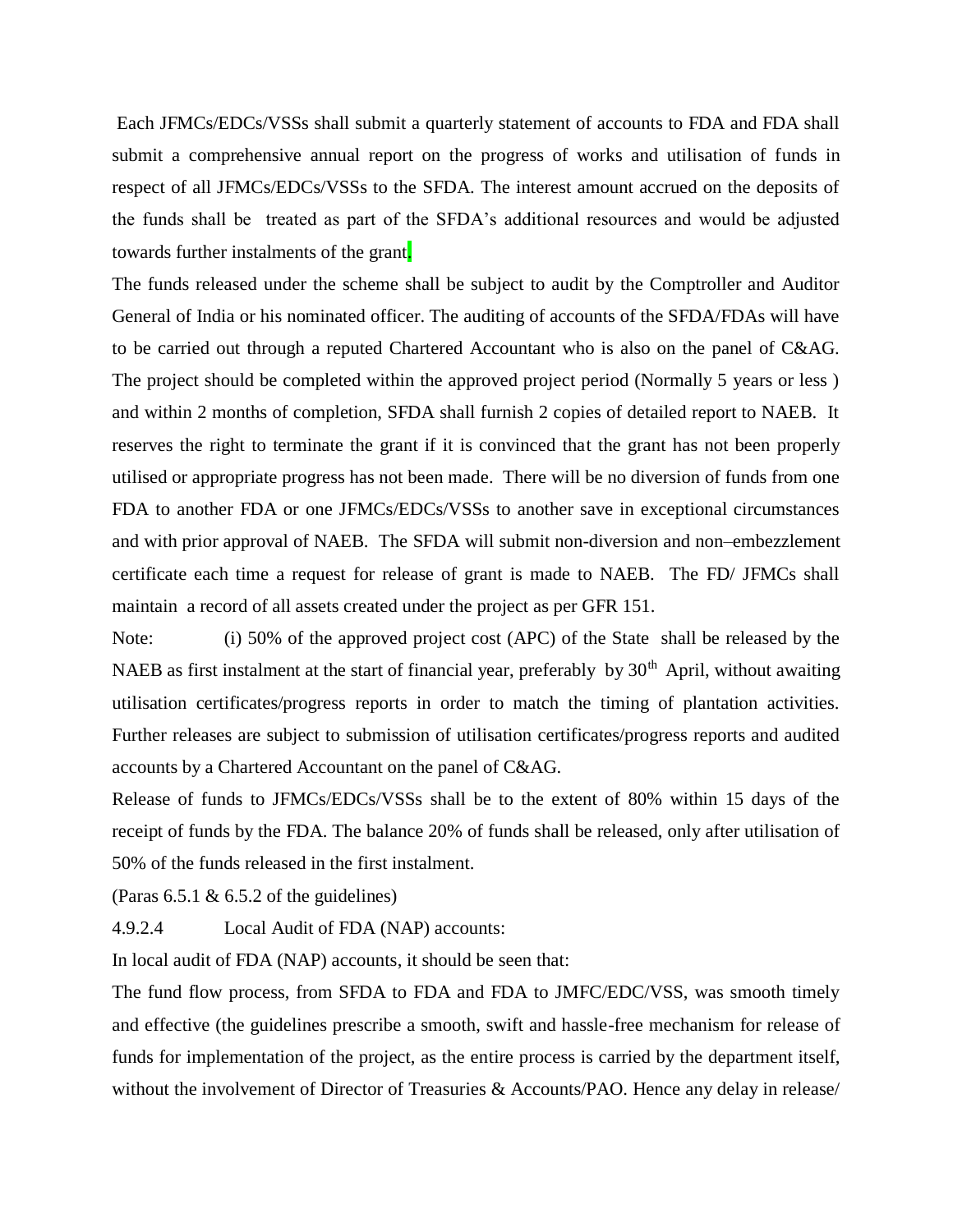receipt of funds to be analysed and commented in the report). The funds received were effectively utilised on the components of the project as per approved annual plan of operations (APO). There was no diversion of funds meant for one FDA to another FDA or one JMFC/EDC/VSS to another JMFC/EDC/VSS (Any such diversion should be with the express approval of NAEB. (Cases of diversion, if any, should be probed and commented in the report). The Annual accounts are prepared and got audited by a reputed Chartered Accountant, who is also on the panel of C&AG Office.

Utilisation certificates (monthly by  $5<sup>th</sup>$  of the succeeding month, in form GFR-19A), quarterly progress reports (June, September, December, March by  $5<sup>th</sup>$  of the succeeding month) and Annual Reports (Annual progress report and Evaluation Report by 15<sup>th</sup> April; Audited Statement of Accounts by 1<sup>st</sup> May of every year) were being prepared and submitted to SFDA by due dates (Due dates prescribed in PCCF Circular No. 16992/2007/FDA1 dated: 13.10.2008)

Project areas (areas to be regenerated, afforested or reforested ) were selected in such a manner that the major part of it was forest or public land and priority was given to the treatment of problem, eco- sensitive and disaster prone areas.

Treatment module selected i.e. Aided Natural Regeneration (ANR), Artificial Regeneration (AR), Pasture Development, Bamboo Plantation, Mixed Plantation etc., was site and soil specific(cases of incorrect selection of Plantation module, such as going for Artificial Regeneration in rocky areas or areas prone for encroachment, which are prone to risk of failure, should be analysed and commented in the report).

| Cost norms for plantation models, as prescribed by GOI in Revised     |
|-----------------------------------------------------------------------|
| Operational guidelines 2009, were followed in Planning and            |
| execution of works (Cases of excess cost allowed, to be analysed      |
| and commented). Plantation and Nursery Journals are maintained        |
| by each division /VSS wise. Maintenance of Plantations were           |
| inspected by officers as per the norms prescribed, before arriving at |
| survival percentage and sanctioning estimates for replacement of      |
| plants, ote: The following norms were prescribed for inspection of    |
| maintenance plantations.                                              |
|                                                                       |

| <b>FROs</b> | -100% of all maintenance Plantations |
|-------------|--------------------------------------|
| Sub-DFO     | - 75% of all maintenance Plantations |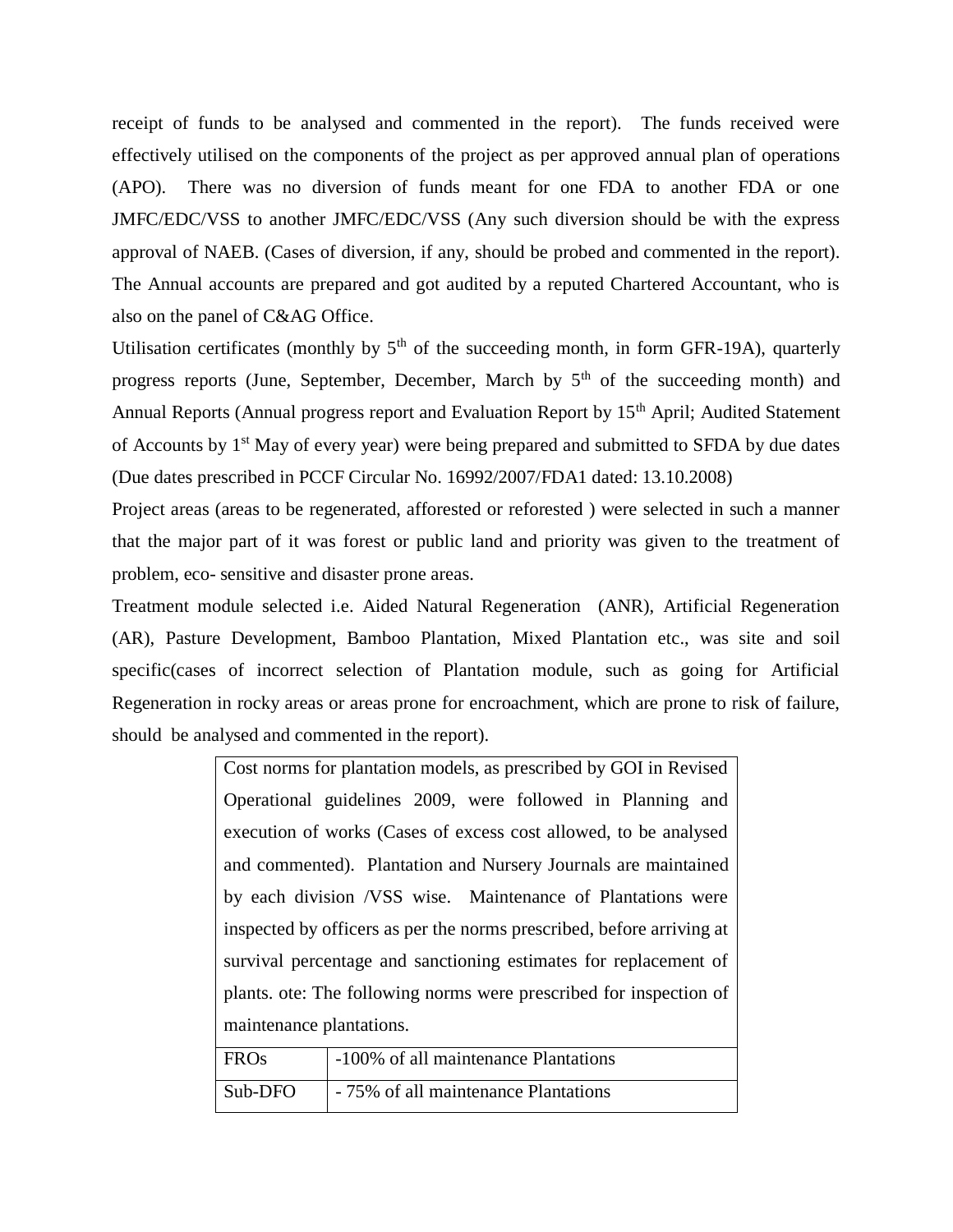| <b>DFO</b>                                         | -50% of all maintenance Plantations |  |
|----------------------------------------------------|-------------------------------------|--|
| CFs/CCFs                                           | -15% of all maintenance Plantations |  |
| (PCCF Circular No. 17036/2007/FDA1 dated 5.5.2009) |                                     |  |

Failure of Plantations under the FDA Project in any JFMC/EDC/VSS, was promptly brought to the notice of SFDA and further spending of funds was stopped by the FDA (Para 6.5.3 of the Revised guidelines, empowers the FDA in this behalf – Cases of continued spending despite failure of Plantations may be commented in the report).

Entry Point Activities (EPA) undertaker cater to the needs of community and result in the creation of durable community assets to support improved livelihoods (Para 5 of the Operational guidelines, 2009) (PCCF Circular in No. 57384/2009/FDA 1 dt: 21.10.2010 is more specific on this point. It specifies that the EPA should not be individual oriented,; they should be of permanent nature(i.e. water tank, percolation tank, Bus shelter, Community Halls etc); Mobile assets like Shamianas , Utensils etc. should be discouraged).

#### **4.10 Local Audit Report**

Local audit report should be drafted by the Inspecting Officer and discussed with the Head of the Office. A certificate of discussion should be recorded by the Head of the Office on the first page of the report. The draft report so prepared is forwarded by the Inspecting Officer to the Audit Coordinate Section /ES-I Coordination Section in Central office, where it is edited and finalised. The local audit report, inclusive of test audit note, is issued in duplicate to the Divisional Forest Officer concerned (with a copy to the Conservator of Forest concerned) for return of one of the copies with his report of compliance/replies through the Conservator of Forest to this office. His action with reference to the test audit note (which is to contain minor irregularities) is verified during the subsequent local audit held on the accounts of the division. Any serious irregularities brought to light during local audit should also bring to the notice of the Government, if necessary.

## *4.10.2 Instructions for drafting of Reports*

*Following instructions are issued for the guidance of the Inspecting Officer/Field Parties in drafting the Inspection Reports (IR):* 

*The Inspection Report of an audit unit should provide a perspective of the unit level compliance and may comprise the following parts:*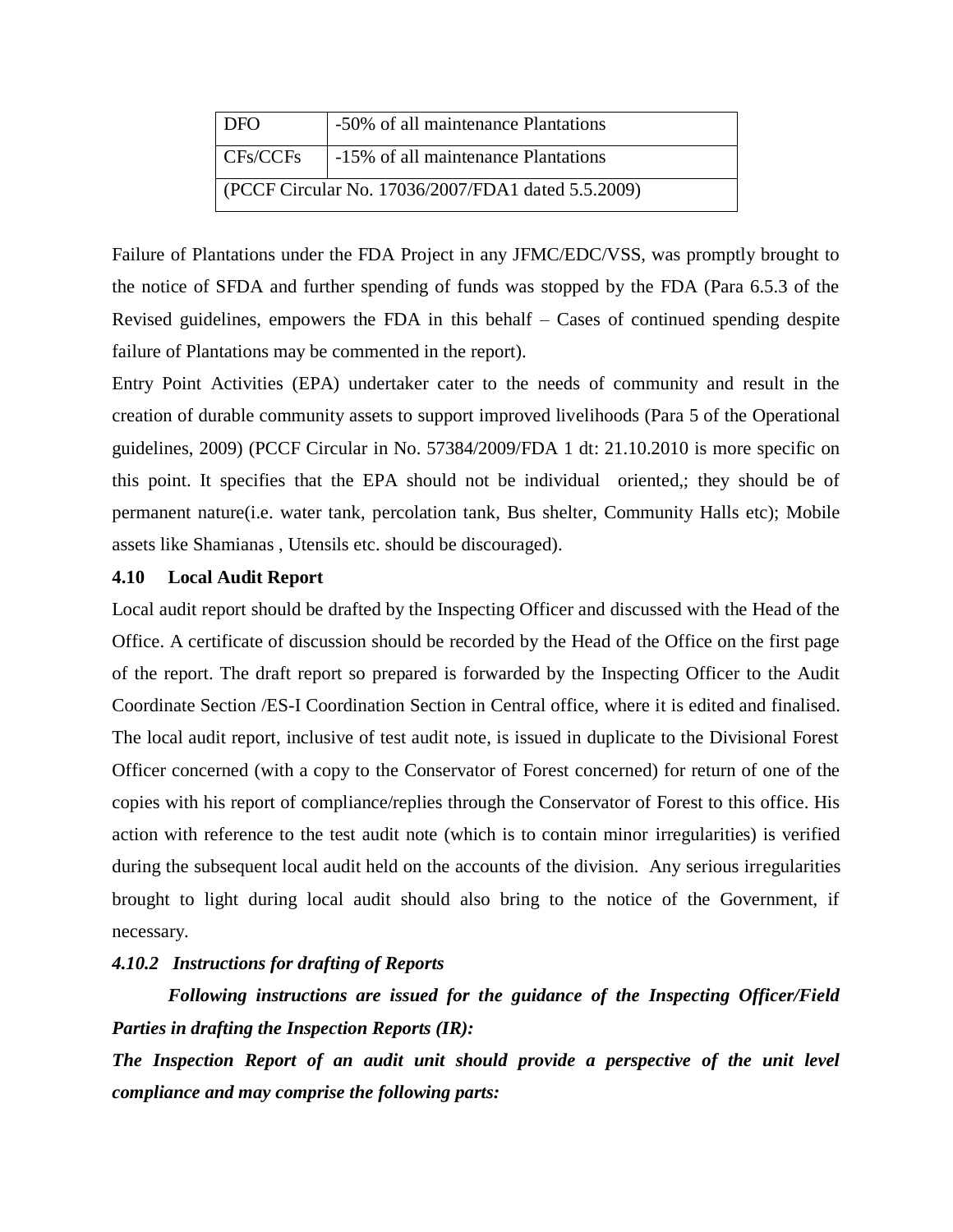*Part I – Introduction- This part may commence with an overview of the audit unit and may provide its functional/geographical jurisdiction, budget, financial performance and a perspective of the relative significance of the unit in the overall hierarchy of the department in pursuit of organisational goals. This may be followed by a brief explanation of the scope of audit, the sampling procedure followed and the audit sample – including the implementing units, the subject matter(s) selected and the sources of criteria that have been adopted to evaluate the selected subject matter(s). It may be indicated that the audit has been conducted in accordance with the applicable Auditing Standards of CAG.* 

*Part II – Audit findings–This part shall contain all findings – both positive and negative findings that pertain to the audit unit and may be arranged in two distinct parts - Part IIA and IIB - the first part comprising significant audit findings relating to evaluation of the regularity related subject matter(s)/ specific subject matter(s) and propriety related subject matters and the second part – IIB comprising other incidental findings relating to both regularity and propriety aspects. The audit findings should be organised in decreasing order of materiality and significance, if possible.* 

Presentation of audit findings shall conform to the Auditing Standards and other reporting principles enunciated in this chapter and clearly bring out the applied criteria, the results of evaluation of the subject matter against the criteria highlighting the cause and effect relationship. Audit findings may also appropriately indicate the extent of non-compliance and whether they involve systemic issues or represent isolated cases of non-compliance.

**NOTE:** The following general principles should be kept in mind while drafting paras:

- $\leftrightarrow$  Titles of the paras should be very brief and capable of covering the nature of objection being dealt within the paras.
- Comments regarding the state of initial accounts should be recorded by the Inspecting Officer in the forwarding documents after making his own assessments on the basis of the account records etc.
- $\leftrightarrow$  The audit observations should not be vague and general in nature. Specific instances should be quoted and all relevant details duly enclosing copies of reference mentioned in the report.
- Production of documents not made available to the previous inspection should be insisted upon and the non-production of records should be specifically commented as a last para duly indicating the check that could not be exercised due to non-production of those records.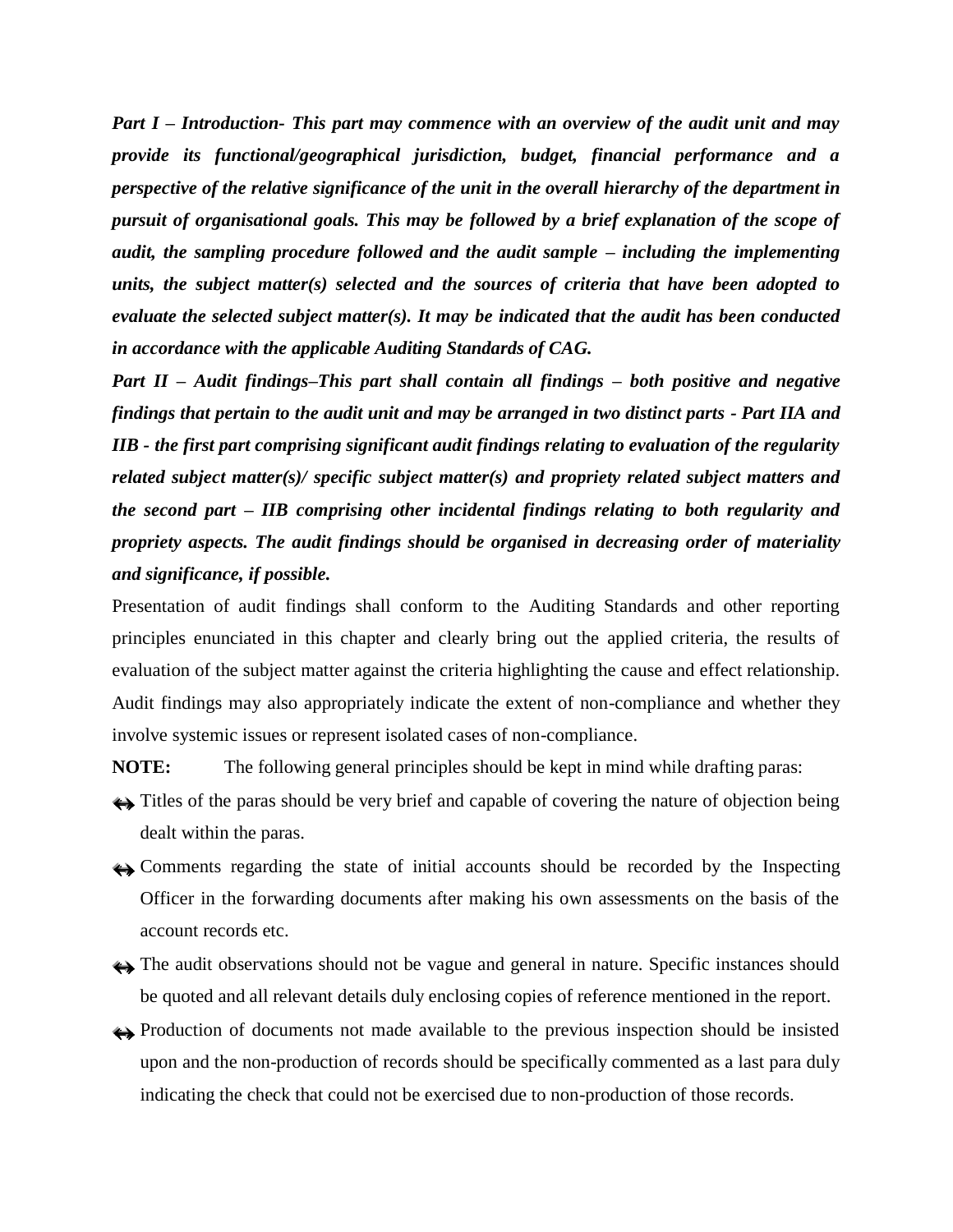#### **Test Audit Notes:**

 $\rightarrow$  This part will constitute the test audit note in (form No.SY 203) which should contain the irregularities of minor nature. This will be in two sub-parts. One for remarks relating to accounts and other for service books including objections noticed in nominal audit.

**Note:** Items of the IR which are likely to develop as a draft para to be included in CAG's Audit Report i.e., paras included in Para II Section' A' should be noted in the Register of Major Irregularities and pursued vigorously with higher authorities.

**Part III – Follow up on findings outstanding from previous reports – This part may indicate** the progress of settlement of audit findings outstanding from previous Inspection Reports and list out the findings that continue to be outstanding.

| Sl. No | Month/year<br>of Report | Para<br>N <sub>0</sub> | <b>Gist of</b><br>objection | <b>Latest position and action</b><br>taken for expeditious<br>settlement |
|--------|-------------------------|------------------------|-----------------------------|--------------------------------------------------------------------------|
|        |                         |                        |                             |                                                                          |

All the outstanding paras of the earlier inspection report should be reviewed by the Inspecting Officer and results of review recorded in the revised sheets to be sent along with the draft Inspection Report. While reviewing outstanding paras, care should be taken to assess the position in relation to the objection raised in the previous years. The specific points raised in the para should be checked to see if they have been addressed. Only such of the paras as in the opinion of the Inspecting Officer need to be pursued should be incorporated in this para. When the latest position is commented in the report on hand, paras on the same issue commented earlier and still outstanding should be dropped.

*Part IV– Best practices – Any good practices or innovations, if noticed, during the course of audit may be mentioned.* 

*Part V – Acknowledgement– This part may contain the acknowledgement of the extent of audit units' cooperation in all matters including production of records called for in Audit. It may also contain details of persons holding the leadership positions in the audit units. (Source: Para 6.5 of Compliance Audit Guidelines 2016)*

**4.10.2 Computer Code Numbers to Paragraphs**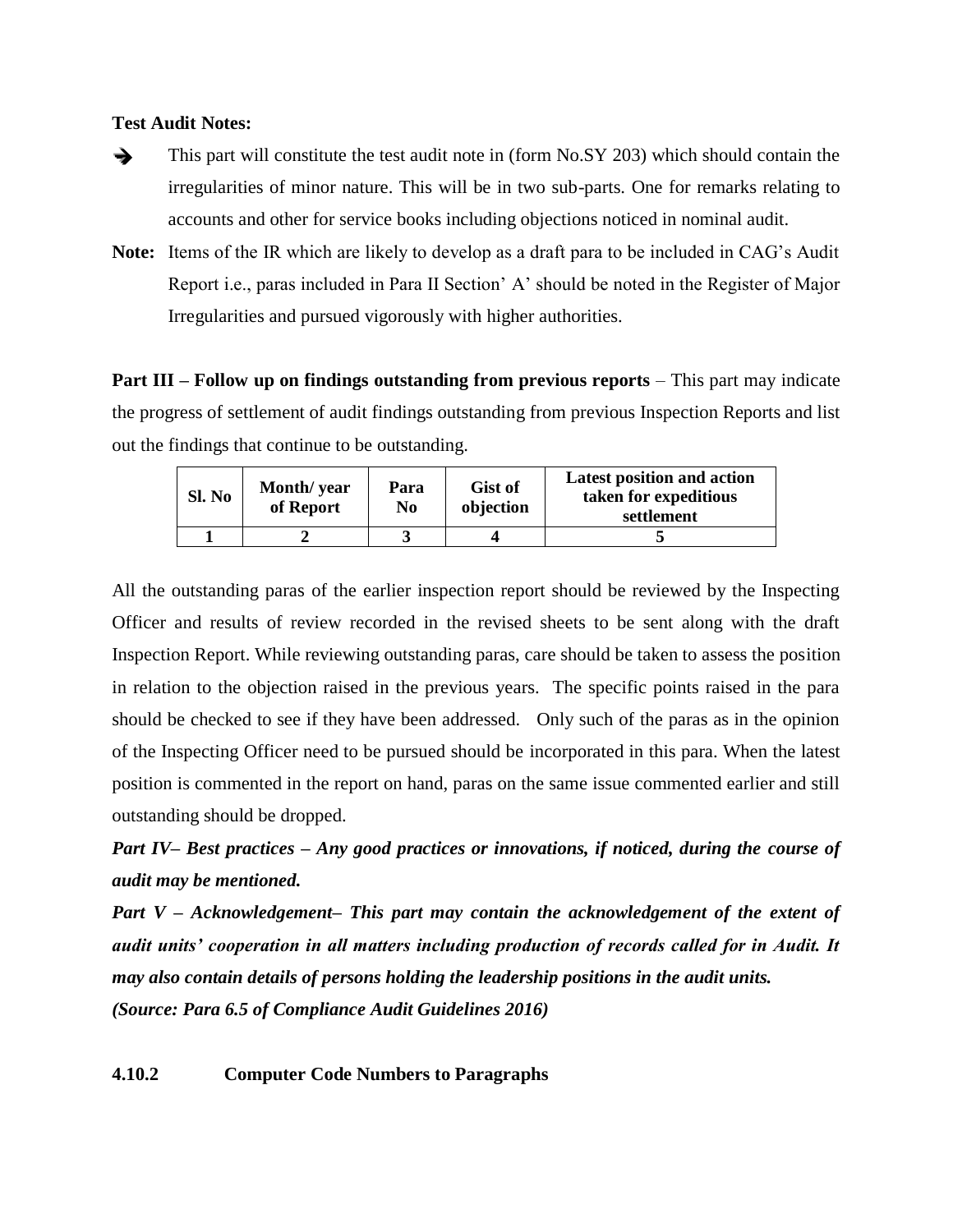Outstanding Inspection report paras have been computerised. For this purpose various categories of objection commonly included in the IRs are given specified code numbers. While drafting the IRs, the inspection parties may indicate in the heading of the para or sub-para, not only the nature of objection and amount but the code numbers also. A list of code numbers is given in the Appendix XII.

(CWAC Circular N: 7-CWAC/B/15-52(A)/98/99 dt, 5.10.98)

# **4.10.3 Ranking the performance of audit office - Categorization of paragraphs in draft Inspection Reports**

Headquarters office issued orders introducing from the year 2004-05, a system of ranking the performance of Audit offices with reference to prescribed parameters. Quality of the Inspection Report (IR) is a parameter. In order to assess the quality of Inspection Reports, Audit Observations are to be grouped into Paras category-wise. A detailed description of grouping of audit observations into category of Paras depending on their nature, sequence of paras etc., is given in **Annexure –III.**

The Senior Audit Officer/Audit Officer of the party has to draft the Inspection Reports. While drafting Inspection Reports, the audit objections/observations contained in Audit enquiries should be grouped based on their nature, into Paras and these paras should be categorised and arranged in sequence.

After the Inspection Reports are drafted and paras arranged, the category should be invariably marked in the margin along with Audit Enquiry No. and Page .No. of Audit Enquiry. Authority: (Lr.No.207-Audit (AP)/16-2004, dt. 22/11/04).

# **4.10.4 Time limit for issue of Inspection Report**

The Inspection Report should be issued within 24 working days from the date of receipt in Coordination Section. In order to curtail delay and ensure timely issue of Inspection Reports, the following time limit is prescribed for disposal of Inspection Reports:

|   | Despatch of draft IR by field parties | Within 5 working days of completion of  |
|---|---------------------------------------|-----------------------------------------|
|   |                                       | inspection                              |
| 2 | Editing and to submit the report by   | Within 5 working days of receipt in the |
|   | <b>Coordination Section</b>           | Section                                 |
| 3 | Gazetted Officers to pass the report  | 4 working days                          |
|   | IR for typing and issue of the report | 10 working days                         |
|   | Total                                 | 24 working days                         |

(CAG's Lr.No.799-TA-I/83-83 dt.18.7.83)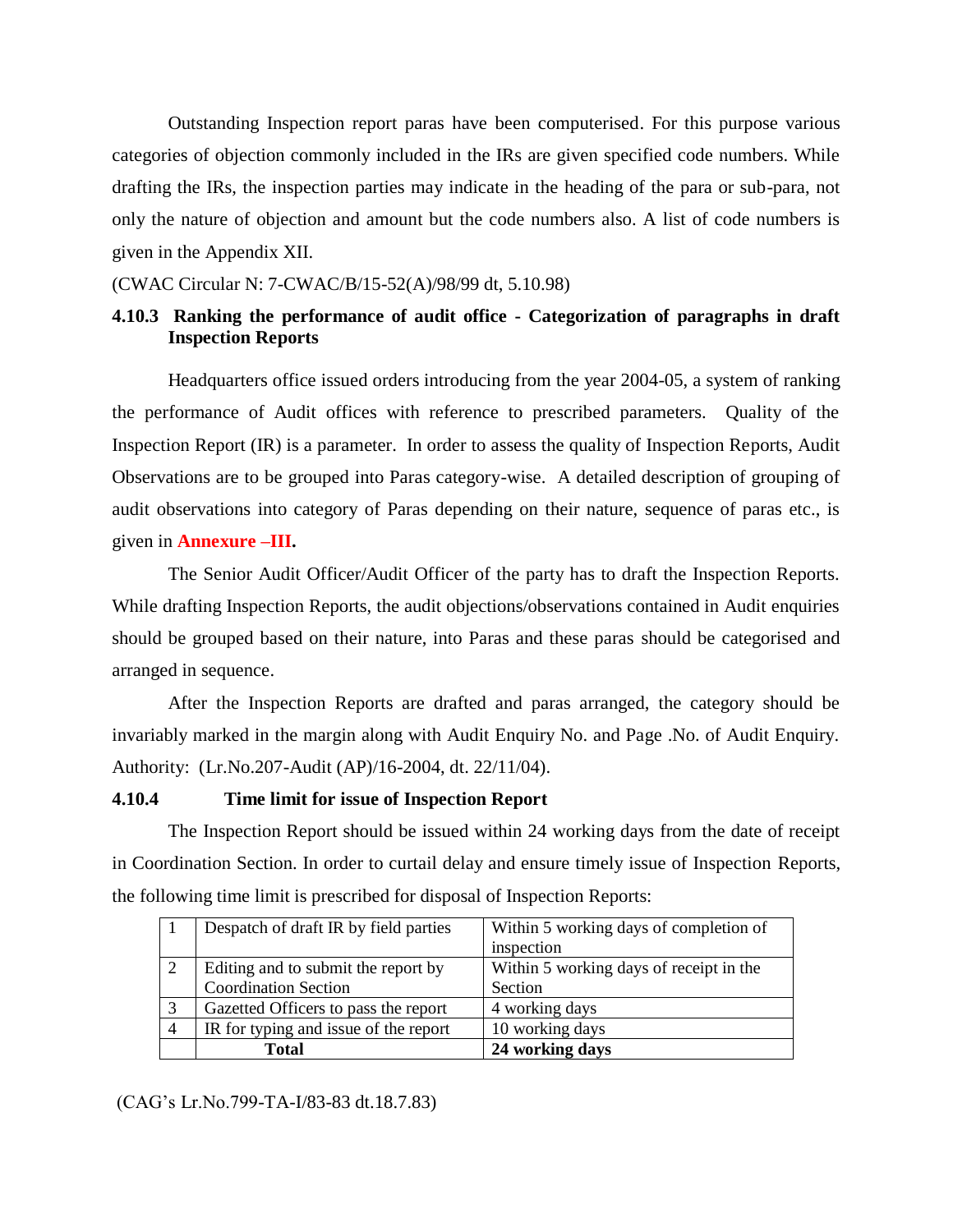#### *4.10.5 Grading of Inspection Reports*

*The Inspection Reports (IRs) should be graded so that their quality can be benchmarked. A Scoring methodology has been defined to measure the efficiency and effectiveness of critical audit processes against a maximum score of 100, which would consequently translated into a grade to evaluate the quality of Inspection Report on a scale of 0-10 as detailed in Annexure – IV.*

(Source: PPG's Lr.No. 226-09-PPG/2017, dated 23.08.2017 Guidance Note 23.08.2017 from Headquarters Office)

**4.10.6** A register, in the form (SY 336) should be maintained in Co-ordination Section for watching the punctual disposal of Inspection reports, by all concerned. The register should be put-up to Group Officers on 5th of each month.

#### **4.11 Formation of Adhoc Committee for settlement of paras**

The Secretary (Expenditure), Government of India, Ministry of Finance in D.O.Lr.No.12 (49)-E (co.ord)/66 dt.27.2.67, addressed to all Administrative Secretaries requested to take suitable remedial measures for reducing the backlog of Audit objections. It was also mentioned that where a Ministry had a large number of chronic objections which have somehow defied attempts at settlement in the ordinary manner, the Ministries may consider the appointment of an Adhoc Committee including a representative of Audit, as an observer to go through the backlog and dispose of the objections by taking appropriate action against each one of them.

Instructions were issued by the Govt. of Andhra Pradesh during 1986 that (i) efforts should be made to settle the outstanding audit objections initially at district level and also with the heads of the departments; (ii) Audit objections and paras of inspection reports which could not be settled at the level of Heads of the Departments and also those objections which the Accountant General desires specifically to be brought to the notice of Government shall be reviewed by the concerned Secretary to Government – by constituting Audit Committees with the Secretaries to Government of the administrative departments as Chairmen. The Accountant General or his nominee, the Head of the Department concerned and also the Additional Secretary/ Joint Secretary/ Deputy Secretary in charge of the expenditure department in Finance Department shall be members of the Committee. The Deputy Secretary of the administrative dept. in charge of legislative work or any Dy. Secretary nominated by the Secretary shall be convenor of the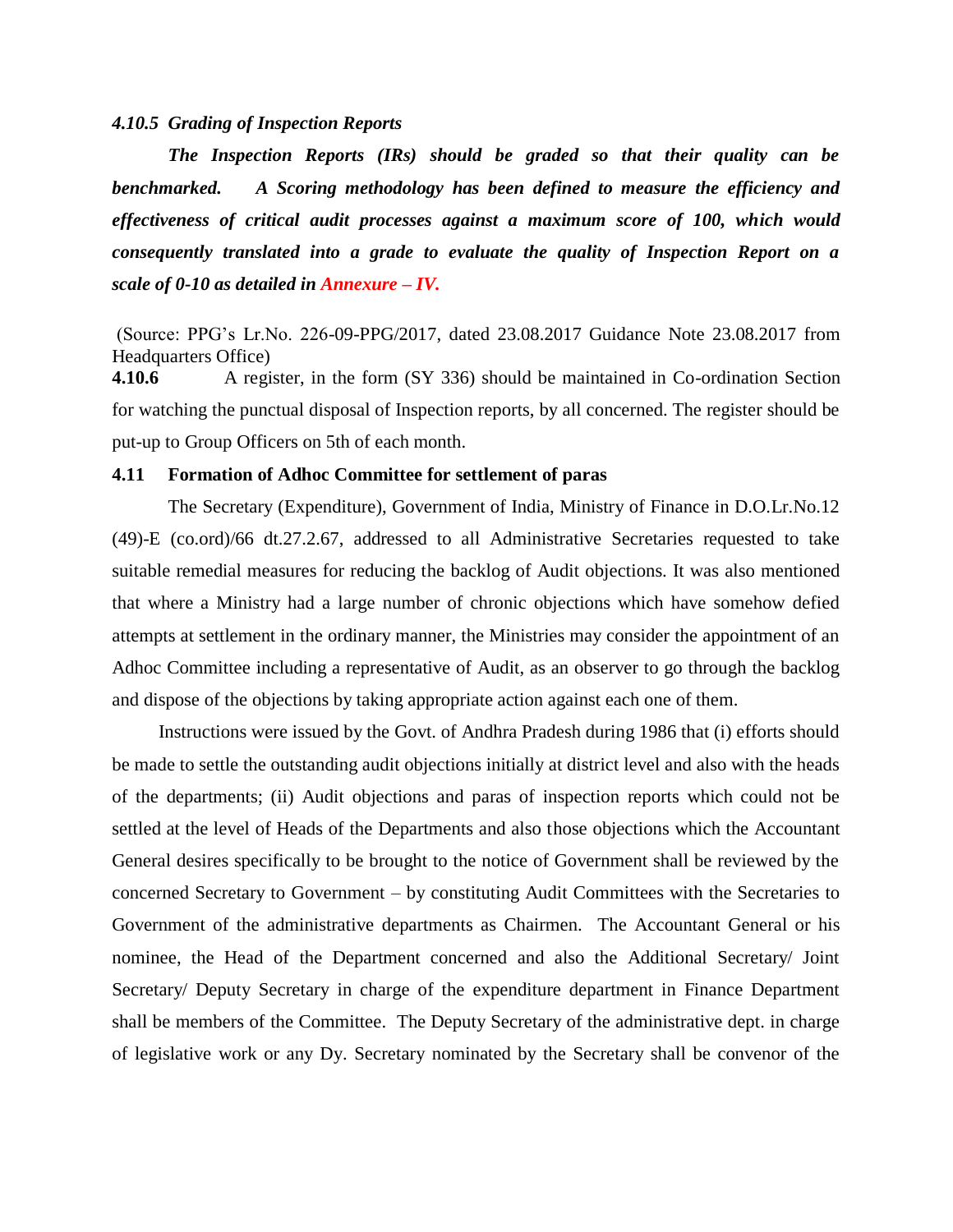Committee. The Committee shall meet once in two months and the report of review shall be sent to the Special Secretary (Finance).

Authority :-( D.O.Lr.No.35915-A/353/PAC/80, dt.21-3-1986 read with G.O.Ms.No.226 Fin. & Planning (FW-PAC) Dept., dt.29-7-1986)

The Government of Andhra Pradesh constituted State Level Audit Committee to review and settlement of outstanding paras in Inspection reports and audit objections with the following composition:-

| 1. | Chairman.<br>Principal Secretary to Government, EFS&T |            |
|----|-------------------------------------------------------|------------|
|    | Department                                            |            |
| 2. | Accountant General or his/her nominee                 | Member     |
| 3. | Principal Chief Conservator of Forests, Andhra        | Member     |
|    | Pradesh, Hyderabad.                                   |            |
| 4. | Member-Secretary, APPCCB, Hyderabad.                  | Member     |
| 5. | Additional Secretary to Government, Finance           | Member     |
|    | Department                                            |            |
| 6. | Special Secretary to Government (Forests) EFS&T       | Member $&$ |
|    | Department.                                           | Convener   |

# **Authority: (G.O.Rt.No.120, dt. 26/03/2004, EFS&T(FOR.II) Dept.)**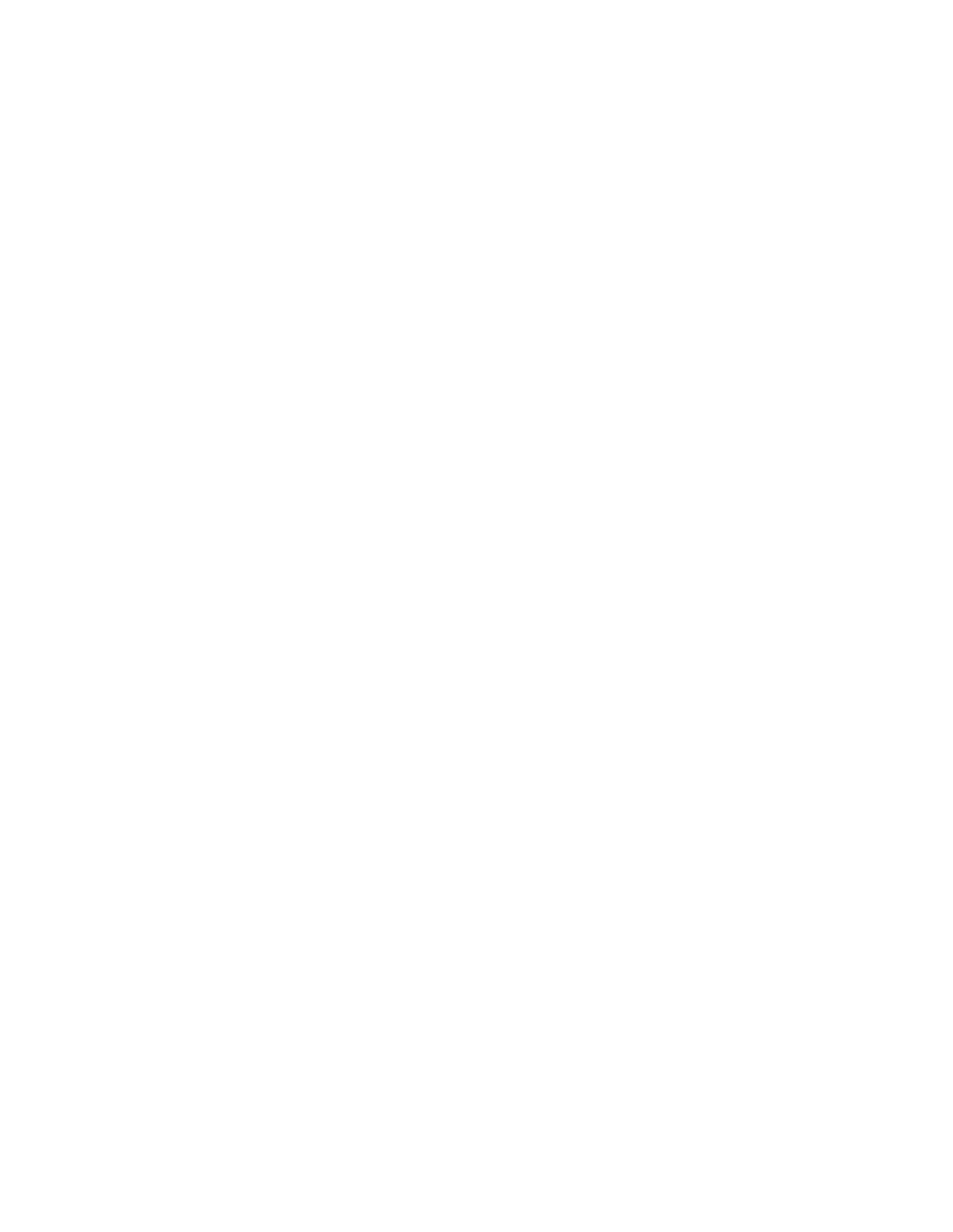# **Annexure - I for Entry Conference**

An entry conference meeting is to be conducted on \_\_\_\_\_\_\_\_\_(Date to be mentioned) in the premises of \_\_\_\_\_\_(Name of the Auditable Unit is to be mentioned) with the Head of the department (HoD). The following persons participated in the conference.

| Name of the persons from | Name of the persons from Audit |
|--------------------------|--------------------------------|
| department side          | side                           |
|                          |                                |

During the discussion, the SAO of the audit party appraised about the compliance audit to the auditee unit and requested their co-operation in production of records to conduct audit within the time schedule. The HoD/In charge of the office has agreed to produce the records.

**Senior Audit Officer/Name of the wing HoD/In charge of the Office**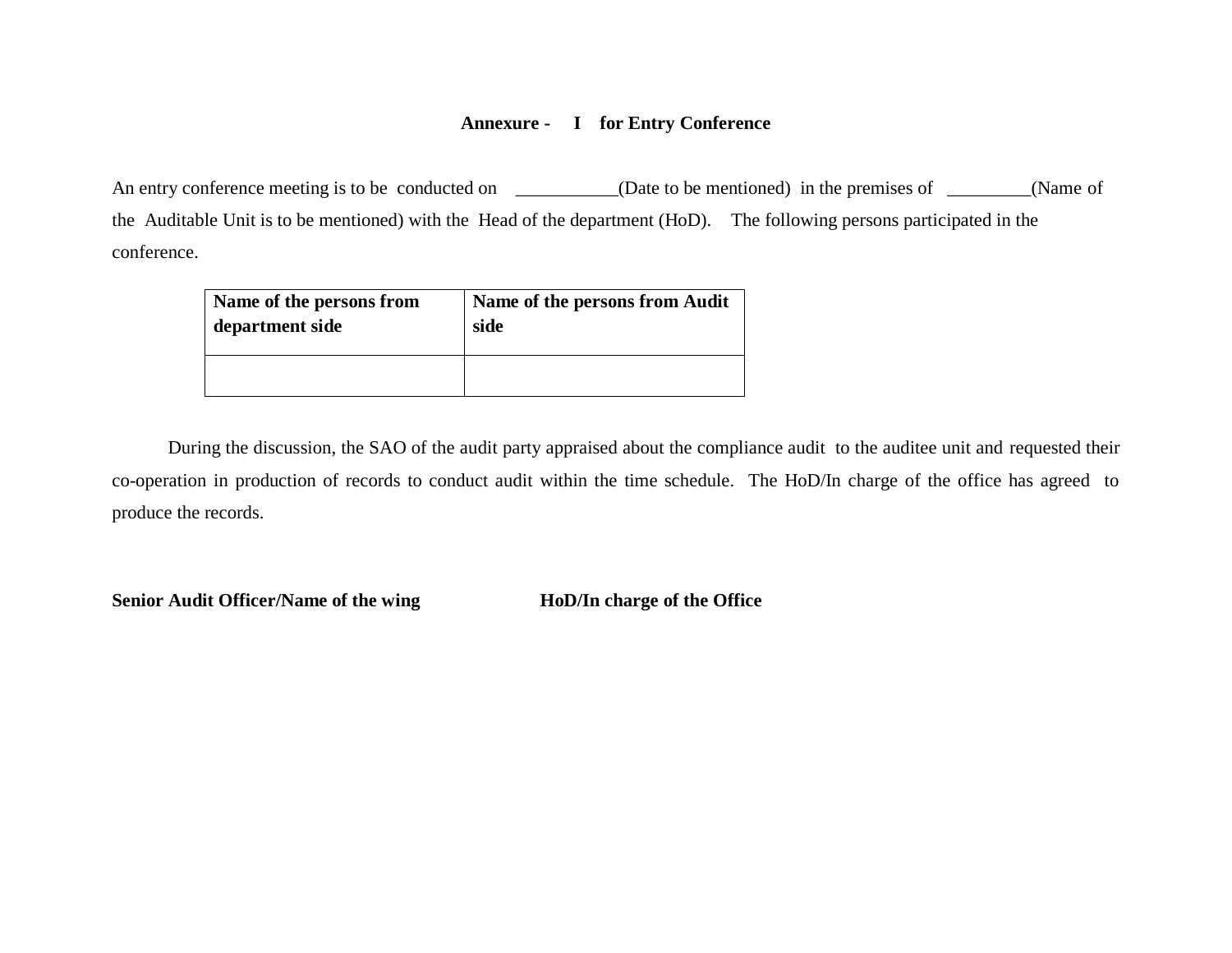#### **Annexure - II for Allocation of work (Para 4.5.1)**

# **Sr. Audit Officer/Audit Officer**

Scheme files (CAMPA), Review of cash book, Review of outstanding paras, scrutiny of sanctions, Intensification of Forest Management (IFM).

# **Assistant Audit Officer:**

(Afforestation fund (TKHH), works executed under TKHH and review of TKHH cash book, Targets and achievements in TKHH, Review of budget files and scrutiny of GOs, Purchase register, TFC works and diversion of funds, Beedi leaf scheme files and pending realization of amounts under the scheme, Review of Beedi leaf scheme cash book etc.

#### **Sr.Auditor/Auditor**

Review of TBR, PBR, Leave accounts, pay bills, acquittance rolls of staff, verification of stores and stocks with respect to purchases, contingent register, service books and log books.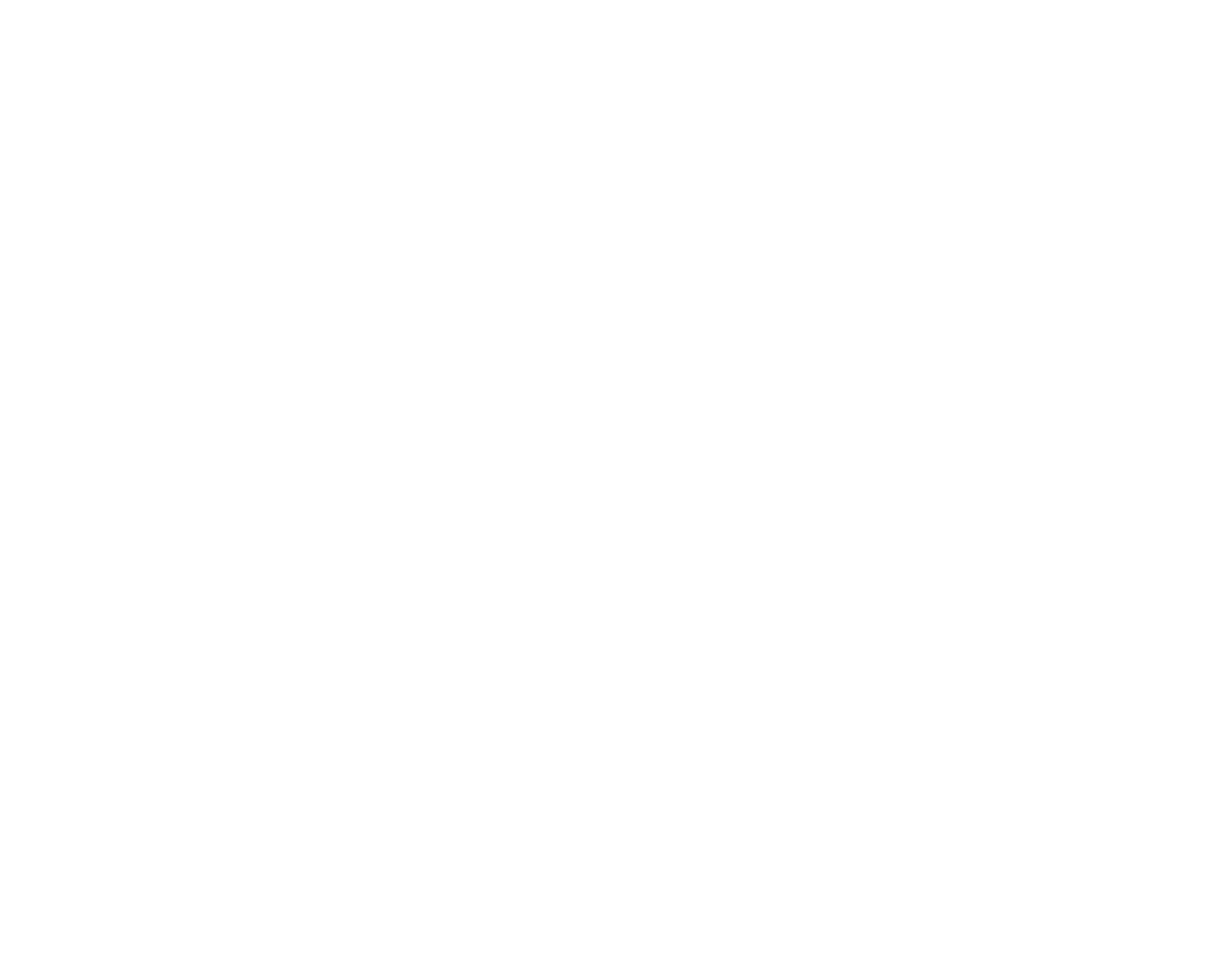# **Annexure – III - Categorization of paras (Para 4.10.3)**

| Fraud/misappropriation/embezzlement/losses<br>detected in audit            | Cases of embezzlement of cash drawn from treasury                                                    | A <sub>1</sub> |
|----------------------------------------------------------------------------|------------------------------------------------------------------------------------------------------|----------------|
| Fraud/misappropriation/embezzlement/losses<br>detected in audit            | Non-accountal/misappropriation of departmental<br>receipts i.e., non-remittance into treasury        | A2             |
| Fraud/misappropriation/embezzlement/losses<br>detected in audit            | Excess amounts fraudulent drawn by tampering with<br>or manipulating figures in salary bills         | A <sub>3</sub> |
| Fraud/misappropriation/embezzlement/losses<br>detected in audit            | Fraudulent drawal of G.P. Funds of various<br>employees who had not applied                          | A4             |
| Fraud/misappropriation/embezzlement/losses<br>detected in audit            | Utilization of departmental receipts towards<br>expenditure                                          | A <sub>5</sub> |
| Fraud/misappropriation/embezzlement/losses<br>detected in audit            | Losses to exchequer due to theft, pilferage and<br>shortages of stores                               | A6             |
| Recoveries at the instance of audit &<br>overpayments detected in audit    | Recoveries of service payments like Pay &<br>Allowances, T.A.                                        | B <sub>1</sub> |
| Recoveries at the instance of audit &<br>overpayments detected in audit    | Non-recovery/Non-deduction of income tax or<br>service tax at source                                 | <b>B10</b>     |
| Recoveries at the instance of audit $\&$<br>overpayments detected in audit | Payment of subsidies/assistance in excess of norms<br>fixed                                          | <b>B11</b>     |
| Recoveries at the instance of audit &<br>overpayments detected in audit    | Excess payment to contractors due to application of<br>higher rates for work done, etc.              | B <sub>2</sub> |
| Recoveries at the instance of audit $\&$<br>overpayments detected in audit | Quantities of stores/works received/executed less<br>than those paid for, resulting in overpayments. | B <sub>3</sub> |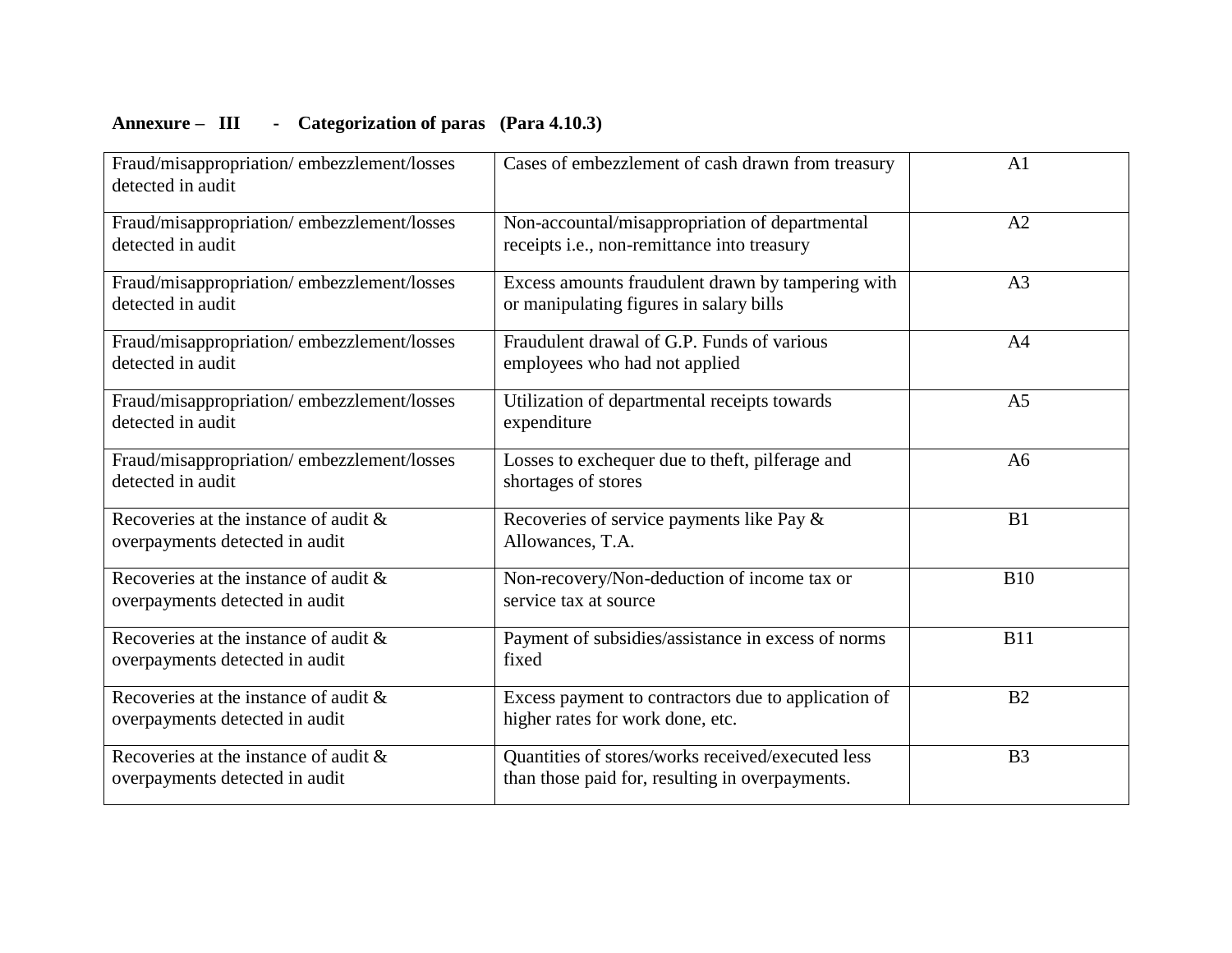| Recoveries at the instance of audit &<br>overpayments detected in audit    | Overpayments on account of errors of computation                                                 | B <sub>4</sub> |
|----------------------------------------------------------------------------|--------------------------------------------------------------------------------------------------|----------------|
| Recoveries at the instance of audit $\&$<br>overpayments detected in audit | Overpayments due to application of or allowing<br>incorrect rates                                | B <sub>5</sub> |
| Recoveries at the instance of audit &<br>overpayments detected in audit    | Allowing payments of charges such as carriage etc.<br>in violation of terms of agreements        | <b>B6</b>      |
| Recoveries at the instance of audit $\&$<br>overpayments detected in audit | Overpayments on account of excess pay and<br>allowances of payments of inadmissible allowance    | B7             |
| Recoveries at the instance of audit $\&$<br>overpayments detected in audit | Excess payments of pension etc. by<br><b>Treasuries/Banks</b>                                    | <b>B8</b>      |
| Recoveries at the instance of audit &<br>overpayments detected in audit    | Non-recovery of instalments towards various loans                                                | <b>B</b> 9     |
| Violation of contractual obligations, undue<br>favours to contractors      | Banking out by contractors resulting in extra<br>expenditure                                     | C1             |
| Violation of contractual obligations, undue<br>favours to contractors      | Non-imposition of penalty and recovery of extra cost<br>from contractors involved in above cases | C <sub>2</sub> |
| Violation of contractual obligations, undue<br>favours to contractors      | Payment of interest free advances in violation of<br>agreement                                   | C <sub>3</sub> |
| Violation of contractual obligations, undue<br>favours to contractors      | Release of key material on credit basis instead of<br>cash basis                                 | C <sub>4</sub> |
| Violation of contractual obligations, undue<br>favours to contractors      | Penalties not levied for delay in<br>execution/completion of works within stipulated<br>time     | C <sub>5</sub> |
| Violation of contractual obligations, undue                                | Non-recovery of supervision charges                                                              | C <sub>6</sub> |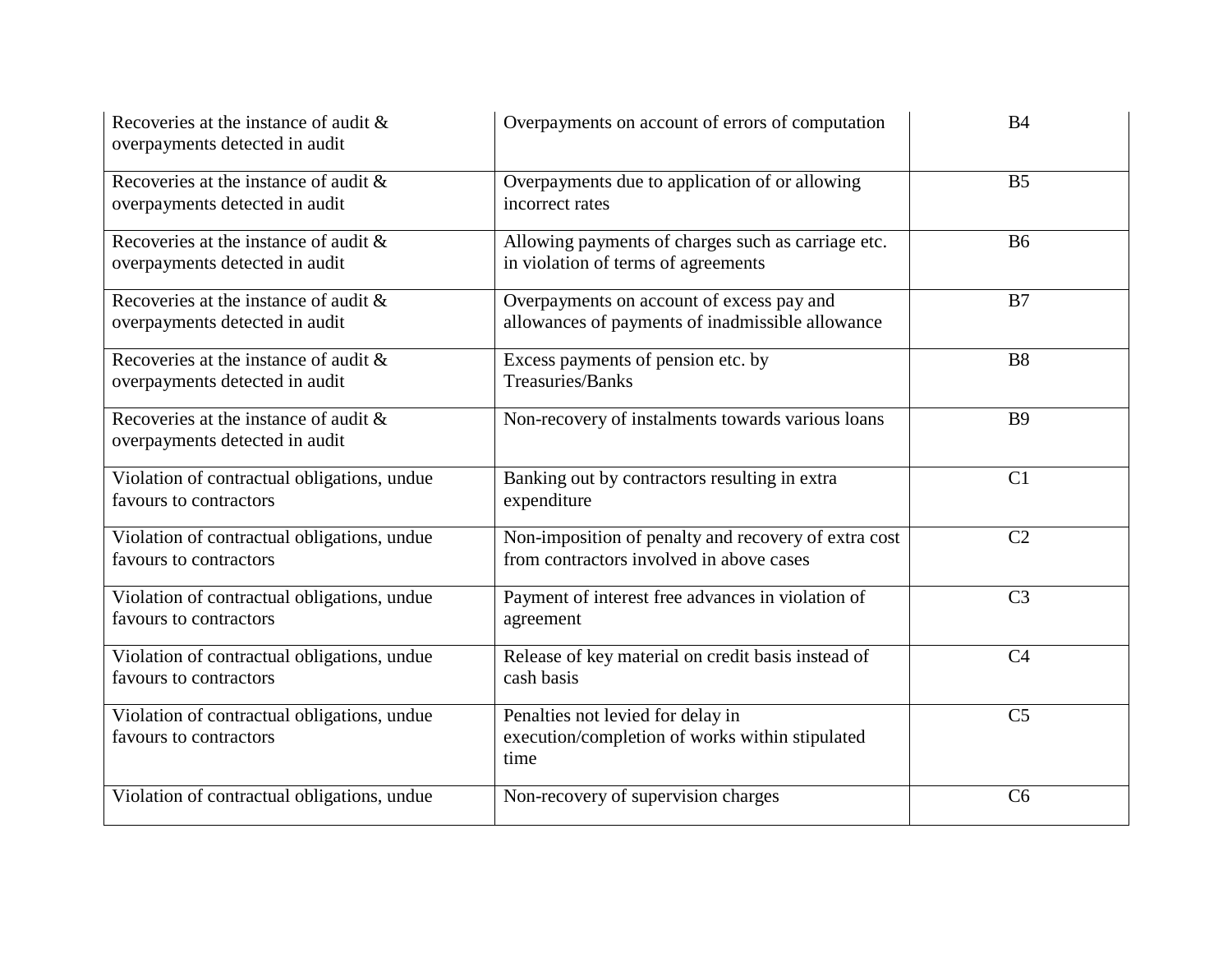| favours to contractors                                                |                                                                                                                                                 |                                                      |
|-----------------------------------------------------------------------|-------------------------------------------------------------------------------------------------------------------------------------------------|------------------------------------------------------|
| Violation of contractual obligations, undue<br>favours to contractors | Non-recovery of salvaged material                                                                                                               | C7                                                   |
| Avoidable/excess expenditure                                          | Delay in execution of works resulting in time and<br>cost overrun and consequent extra expenditure                                              | D <sub>1</sub>                                       |
| Avoidable/excess expenditure                                          | Delay in obtaining custom clearance, etc. for<br>imported equipment resulting in increase in cost or<br>payment of avoidable demurrage charges. | D2                                                   |
| Avoidable/excess expenditure                                          | Cost escalation due to improper and inadequate<br>planning                                                                                      | D <sub>3</sub>                                       |
| Wasteful/infructuous expenditure                                      | Abandonment of works due to defective or disputed<br>sites and structural/design defects etc.                                                   | E1                                                   |
| Wasteful/infructuous expenditure                                      | Non-utilization of assets created for specific purpose                                                                                          | E2                                                   |
| Wasteful/infructuous expenditure                                      | Non-achievement of specific objective for which<br>expenditure was incurred                                                                     | E3                                                   |
| Wasteful/infructuous expenditure                                      | Supplies of defective store/stock articles like time<br>barred/sub-standard medicines, seeds etc.                                               | E4                                                   |
| Input Tax Credit(ITC)                                                 | Incorrect allowance of ITC on ineligible items                                                                                                  | Excess claim/allowance of<br><b>Input Tax Credit</b> |
| Input Tax Credit(ITC)                                                 | Excess claim of ITC due to incorrect method of<br>restriction                                                                                   | Excess claim/allowance of<br><b>Input Tax Credit</b> |
| Input Tax Credit(ITC)                                                 | Excess allowance of ITC due to incorrect<br>dtermination of purchase turnover                                                                   | Excess claim/allowance of<br><b>Input Tax Credit</b> |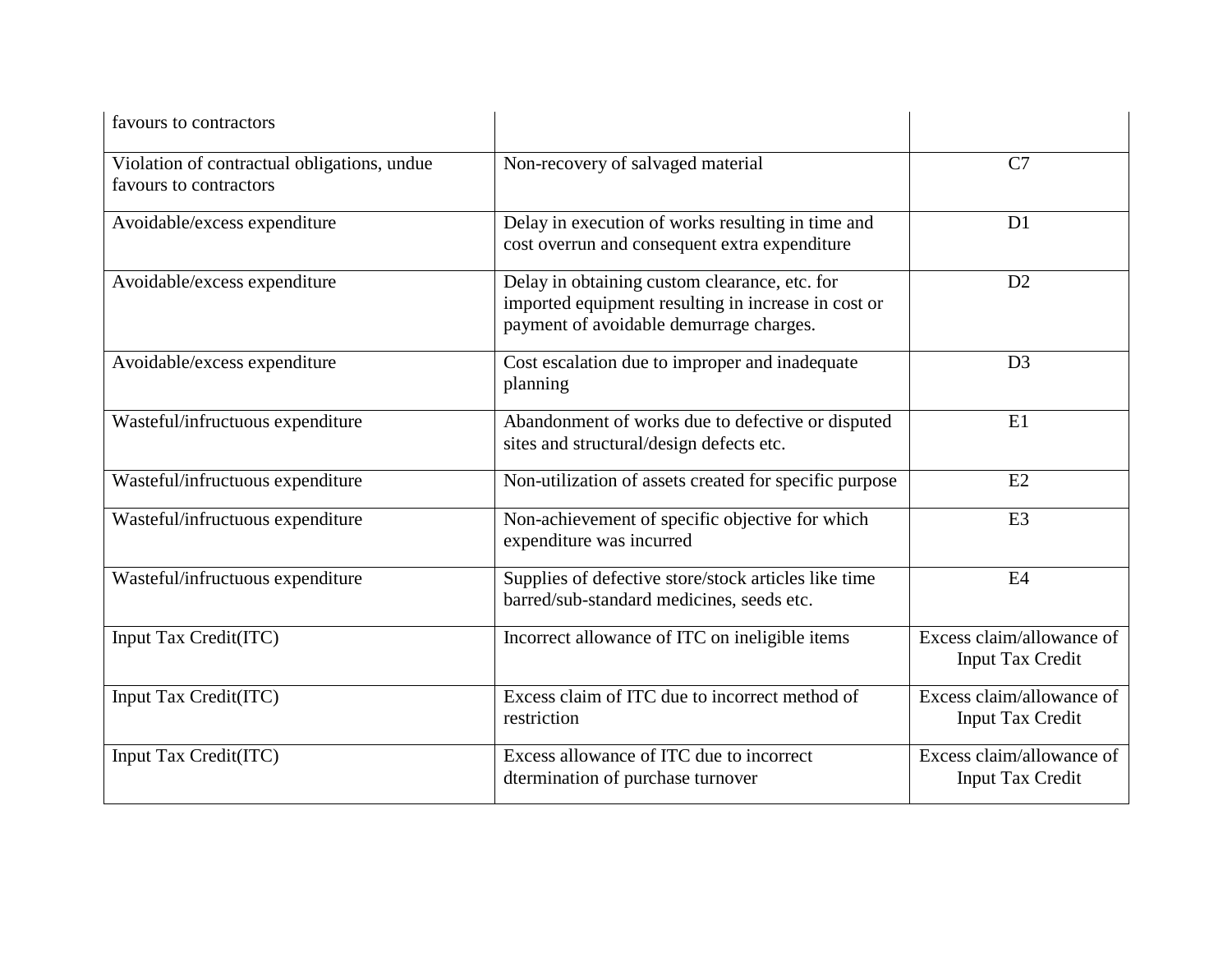| Input Tax Credit(ITC)    | Incorrect allowance of ITC on works contracts                                                                                     | Excess claim/allowance of<br><b>Input Tax Credit</b> |
|--------------------------|-----------------------------------------------------------------------------------------------------------------------------------|------------------------------------------------------|
| <b>Regulatory issues</b> | Expenditure incurred without sanction from<br>competent authority                                                                 | F1                                                   |
| <b>Regulatory</b> issues | Non-observance of austerity measures announced by<br>Government from time to time                                                 | F10                                                  |
| <b>Regulatory issues</b> | Payment of rent of hired buildings without approval<br>or fixation of rent by Rent Assessment Committees                          | F11                                                  |
| <b>Regulatory issues</b> | Engagement of daily wagers in violation of<br>Government orders and payment made to them<br>without orders of competent authority | F12                                                  |
| <b>Regulatory issues</b> | Execution of works without obtaining administrative<br>approval/technical sanction from competent<br>authority                    | F13                                                  |
| <b>Regulatory</b> issues | Purchase of store/stock in excess of actual<br>requirements with a view to avoiding lapsing of<br>funds                           | F14                                                  |
| <b>Regulatory</b> issues | Payments made on hand receipts in contravention of<br>Rule 200 of Public Works Account Code                                       | F15                                                  |
| Regulatory issues        | Execution of works in excess of estimates unrealistic<br>preparation of estimates                                                 | F16                                                  |
| <b>Regulatory issues</b> | Procurement of material/execution of works without<br>observing codal provision of invitation of tenders<br>etc.                  | F17                                                  |
| <b>Regulatory issues</b> | Expenditure split to avoid sanction of competent                                                                                  | F2                                                   |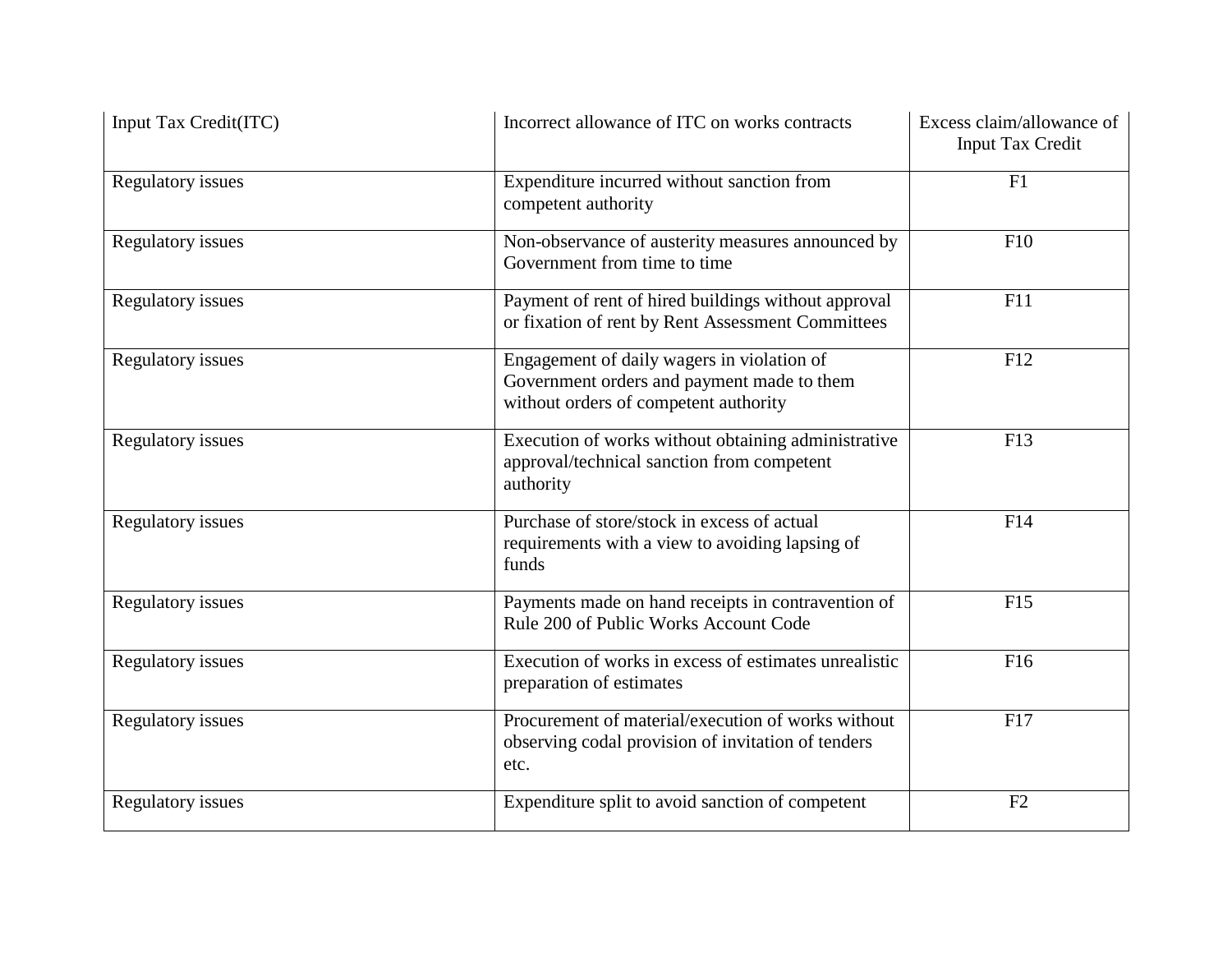|                                                         | authority or calling for tenders etc.                                                                                                                       |                |
|---------------------------------------------------------|-------------------------------------------------------------------------------------------------------------------------------------------------------------|----------------|
| <b>Regulatory issues</b>                                | Expenditure incurred in excess of budget provision<br>resulting in creation of liabilities                                                                  | F <sub>3</sub> |
| <b>Regulatory issues</b>                                | Execution of works or procurement of supplies<br>without adequate budgetary provision resulting in<br>creation of liabilities to be met from next budget    | F4             |
| <b>Regulatory issues</b>                                | Diversion of funds from one scheme to another or<br>from one object head to another                                                                         | F <sub>5</sub> |
| Regulatory issues                                       | Drawal of funds at the fag end of financial year with<br>a view to avoid lapsing of funds                                                                   | F <sub>6</sub> |
| <b>Regulatory</b> issues                                | Rush of expenditure towards fag end of financial<br>year resulting in non-exercising of financial<br>controls/checks                                        | F7             |
| <b>Regulatory issues</b>                                | Drawal of funds at the fag end of year without<br>immediate disbursement and their parking in either<br>bank accounts, PLA or retention in cash/bank drafts | F <sub>8</sub> |
| <b>Regulatory issues</b>                                | Incurring of expenditure on banned items or items of<br>special nature without approval of competent<br>authority                                           | F <sub>9</sub> |
| Idle investment/idle establishment/blockade of<br>funds |                                                                                                                                                             | G1             |
| Idle investment/idle establishment/blockade of<br>funds |                                                                                                                                                             | G2             |
| Idle investment/idle establishment/blockade of          | Expenditure on activities/schemes which could not                                                                                                           | G <sub>3</sub> |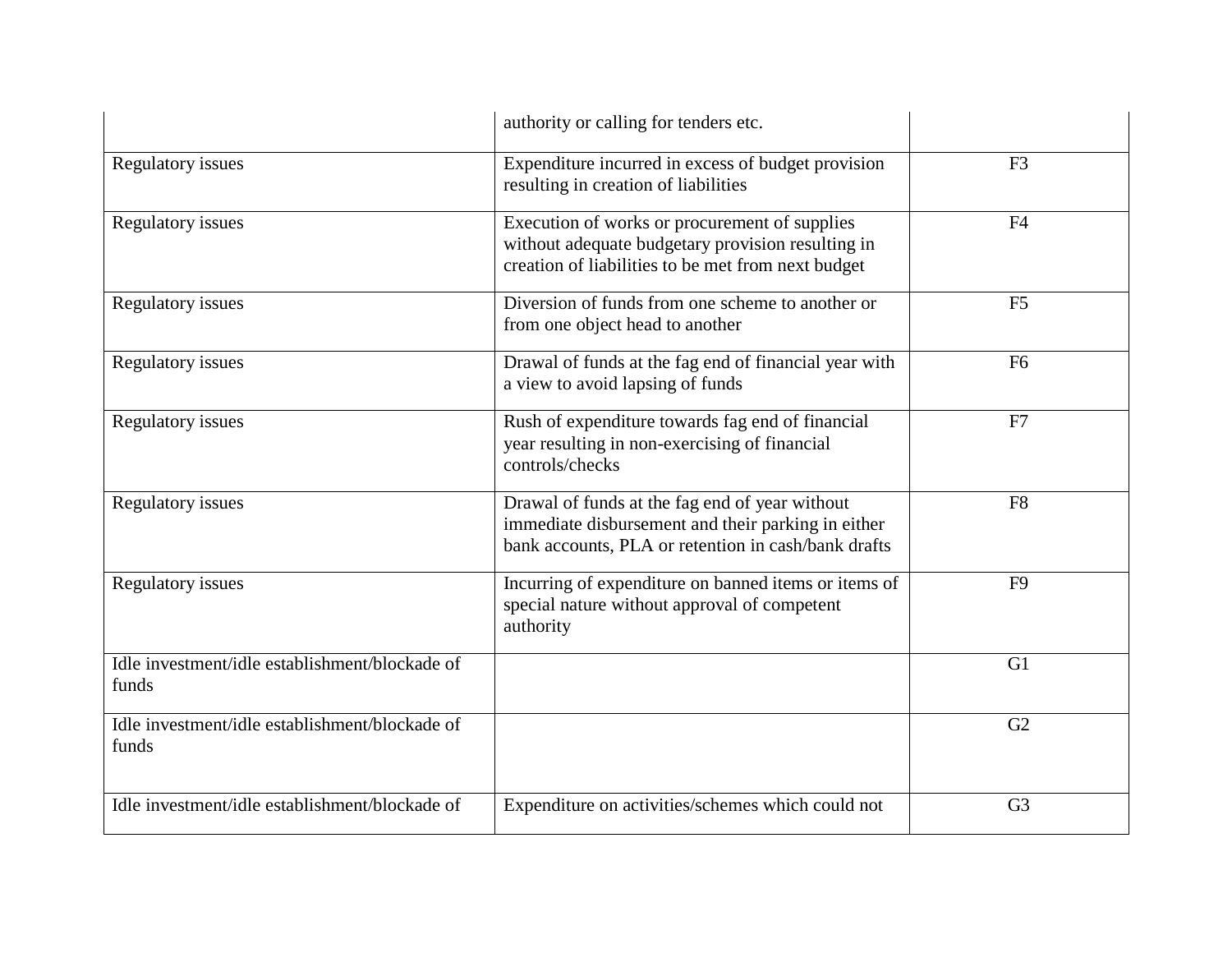| funds                                                   | be completed/implemented for various reasons                                                                                                                                                                         |                |
|---------------------------------------------------------|----------------------------------------------------------------------------------------------------------------------------------------------------------------------------------------------------------------------|----------------|
| Idle investment/idle establishment/blockade of<br>funds | Expenditure incurred on purchase of equipment<br>including imported one's not put to use for want of<br>trained manpower, missing spares or defective<br>supplies or without assessing feasibility of<br>procurement | G <sub>4</sub> |
| Idle investment/idle establishment/blockade of<br>funds | Funds advanced to various agencies for supplies or<br>constructions works retained unauthorized by such<br>agencies                                                                                                  | G <sub>5</sub> |
| Idle investment/idle establishment/blockade of<br>funds | Payment of idle wages to staff which could not be<br>utilized for the purpose for which appointed owing<br>to either there being excess staff or there being no<br>work for such staff                               | G <sub>6</sub> |
| Idle investment/idle establishment/blockade of<br>funds | Release of funds for some activity without ensuring<br>availability of adequate infrastructure                                                                                                                       | G7             |
| Delays in commissioning of equipment                    | Due to non-availability of necessary infrastructure                                                                                                                                                                  | H1             |
| Delays in commissioning of equipment                    | Due to trained manpower not available                                                                                                                                                                                | H2             |
| Delays in commissioning of equipment                    | Due to non-availability of spare parts or accessories                                                                                                                                                                | H <sub>3</sub> |
| Non-achievement of objectives                           | Comments on shortfall in achievement of targets                                                                                                                                                                      | I1             |
| Non-achievement of objectives                           | Tardy implementation of Schemes                                                                                                                                                                                      | 12             |
| Non-achievement of objectives                           | Non-fulfilment/achievement of objectives for which<br>a programme was launched or an organization<br>created                                                                                                         | I3             |
| Non-achievement of objectives                           | Non-accrual of intended benefits to targeted                                                                                                                                                                         | I4             |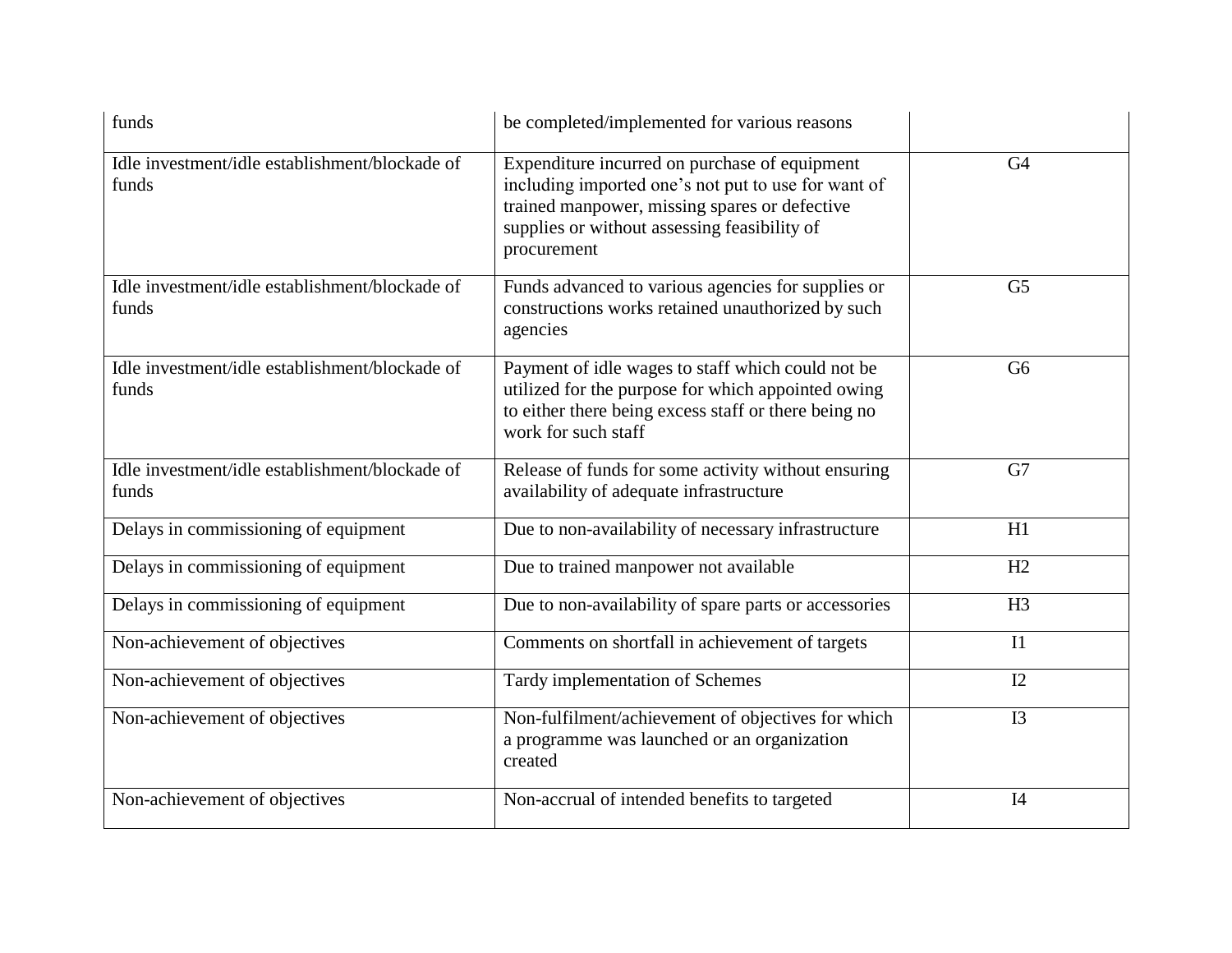|                               | population                                                                                                                    |                |
|-------------------------------|-------------------------------------------------------------------------------------------------------------------------------|----------------|
| Non-achievement of objectives | Comments on mismatch between financial and<br>physical achievements                                                           | I <sub>5</sub> |
| Non-achievement of objectives | Comments on less production/yield compared to<br>expected production/yield                                                    | <b>I6</b>      |
| Miscellaneous observations    | Departmental specific irregularities/observations not<br>covered in any of the above                                          | J <sub>1</sub> |
| Miscellaneous observations    | Reconciliation not being done with agencies<br>supplying stores etc. where centralized system of<br>purchase of stores exists | J10            |
| Miscellaneous observations    | Non-recovery of hire charges of machinery etc. let<br>out or material supplied where centralized system<br>exists             | J11            |
| Miscellaneous observations    | Machinery beyond economic repairs                                                                                             | J12            |
| Miscellaneous observations    | Non-recovery of rent of buildings                                                                                             | J13            |
| Miscellaneous observations    | Miscellaneous observations                                                                                                    | J14            |
| Miscellaneous observations    | Irregularities noticed in maintenance of Cash Book,<br>drawal register, receipt books                                         | J2             |
| Miscellaneous observations    | Retention of heavy cash balances                                                                                              | J3             |
| Miscellaneous observations    | Belated remittances of receipts into Treasury                                                                                 | J4             |
| Miscellaneous observations    | Comments/observations on maintenance of records                                                                               | J <sub>5</sub> |
| Miscellaneous observations    | Comments on improper/non-maintenance of records                                                                               | J6             |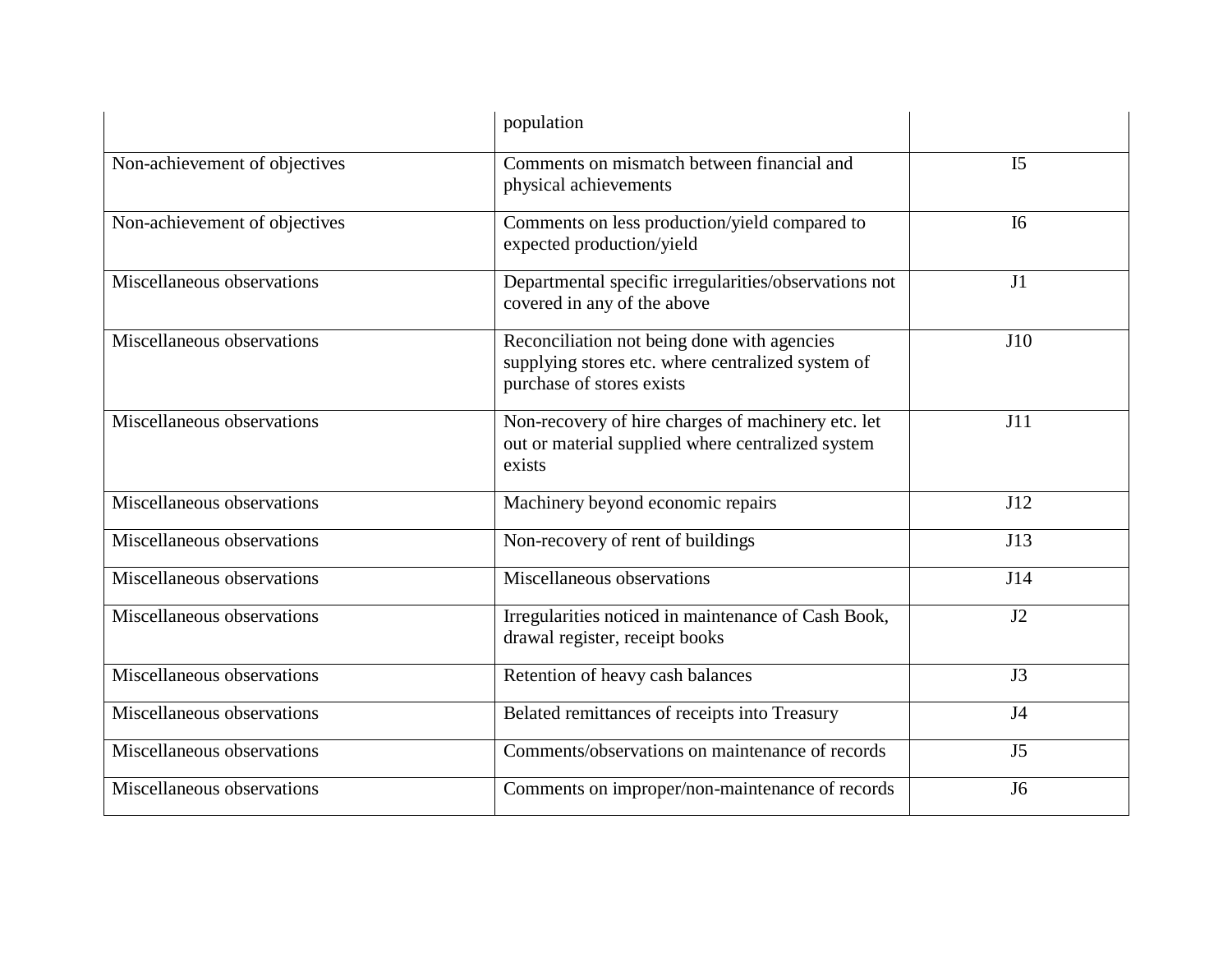| Miscellaneous observations | Comments on submission/non-submission of U.Cs.                                                                        |    |
|----------------------------|-----------------------------------------------------------------------------------------------------------------------|----|
| Miscellaneous observations | Non-recovery/non-adjustment of Misc. Public<br>Works advances from officers other Govt. Depts.<br>And private parties | J8 |
| Miscellaneous observations | Non-crediting of deposits lying unclaimed for more<br>than 3 years to Govt.                                           |    |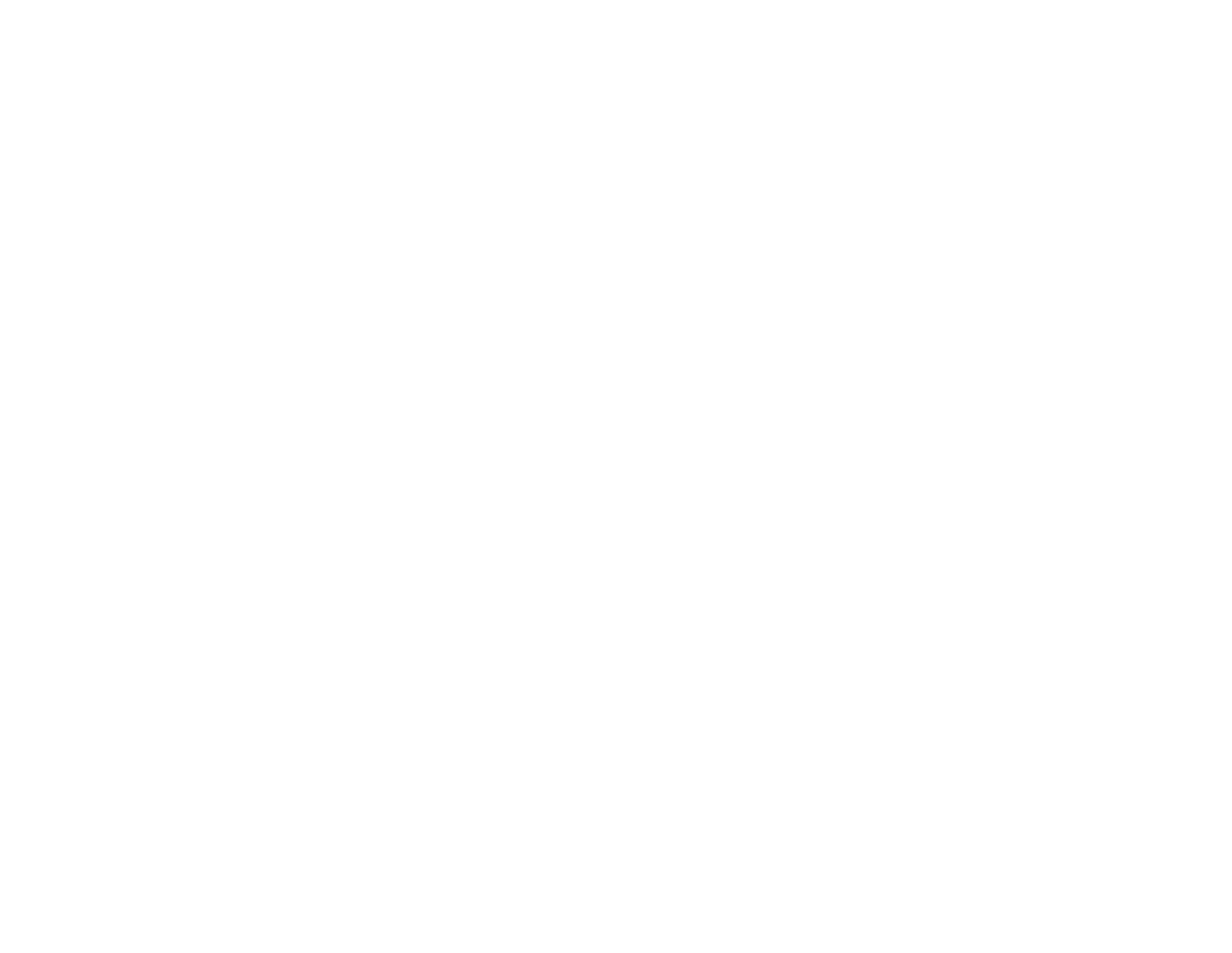| <b>Slno</b> | <b>Process Parameter</b>                     | <b>Allocated</b> | <b>Scoring methodology</b>                       | <b>References to</b>    |
|-------------|----------------------------------------------|------------------|--------------------------------------------------|-------------------------|
|             |                                              | score            |                                                  | <b>Compliance</b>       |
|             |                                              |                  |                                                  | <b>Auditing</b>         |
|             |                                              |                  |                                                  | <b>Guidelines</b>       |
|             | <b>Planning</b>                              | 30               |                                                  | chapter                 |
| 1(a)        | Desk review - Understanding the              |                  |                                                  |                         |
|             | auditable entity.                            |                  |                                                  |                         |
|             | Review of guard file, data analysis and      | 10               | This has two dimensions.                         | Paras 4.3, 4.10 to      |
|             | understanding internal controls. This        |                  | Review of internal documents (Max scor-5)        | 4.15, 4.20 and          |
|             | should comprise review of both internal      |                  | : A comprehensive review of the entire           | <b>Hqurs</b> guidelines |
|             | documents and external applicable data       |                  | range of available documents would yield         | on Data analytics       |
|             | base/data                                    |                  | maximum score of 5<br>and a<br>the               | and compliance          |
|             |                                              |                  | limited/restricted review would have to be       | audit.                  |
|             |                                              |                  | correspondingly scored lower than 5.             |                         |
|             |                                              |                  | Review of relevant external data bases (Max      |                         |
|             |                                              |                  | score-5): A comprehensive review of the          |                         |
|             |                                              |                  | entire range of available data/data              |                         |
|             |                                              |                  | sets/reports would yield the maximum score       |                         |
|             |                                              |                  | of 5 and a limited/restrictive review would      |                         |
|             |                                              |                  | have to be correspondingly scored lower          |                         |
|             |                                              |                  | than $5$ .                                       |                         |
|             |                                              |                  | Review of external data includes data            |                         |
|             |                                              |                  | analysis of relevant external data bases,        |                         |
|             |                                              |                  | reports/stastics of Govt etc.                    |                         |
|             | Identification of potential risk/focus areas | 10               | This has two dimensions.                         |                         |
|             |                                              |                  | Focus areas from past audits (Max score-         |                         |
|             |                                              |                  | 5): Identification of persistent irregularities, |                         |
|             |                                              |                  | systemic issues emerging from past audit         |                         |
|             |                                              |                  | findings would be scored based on the rage       |                         |
|             |                                              |                  | of areas identified up to a maximum of           |                         |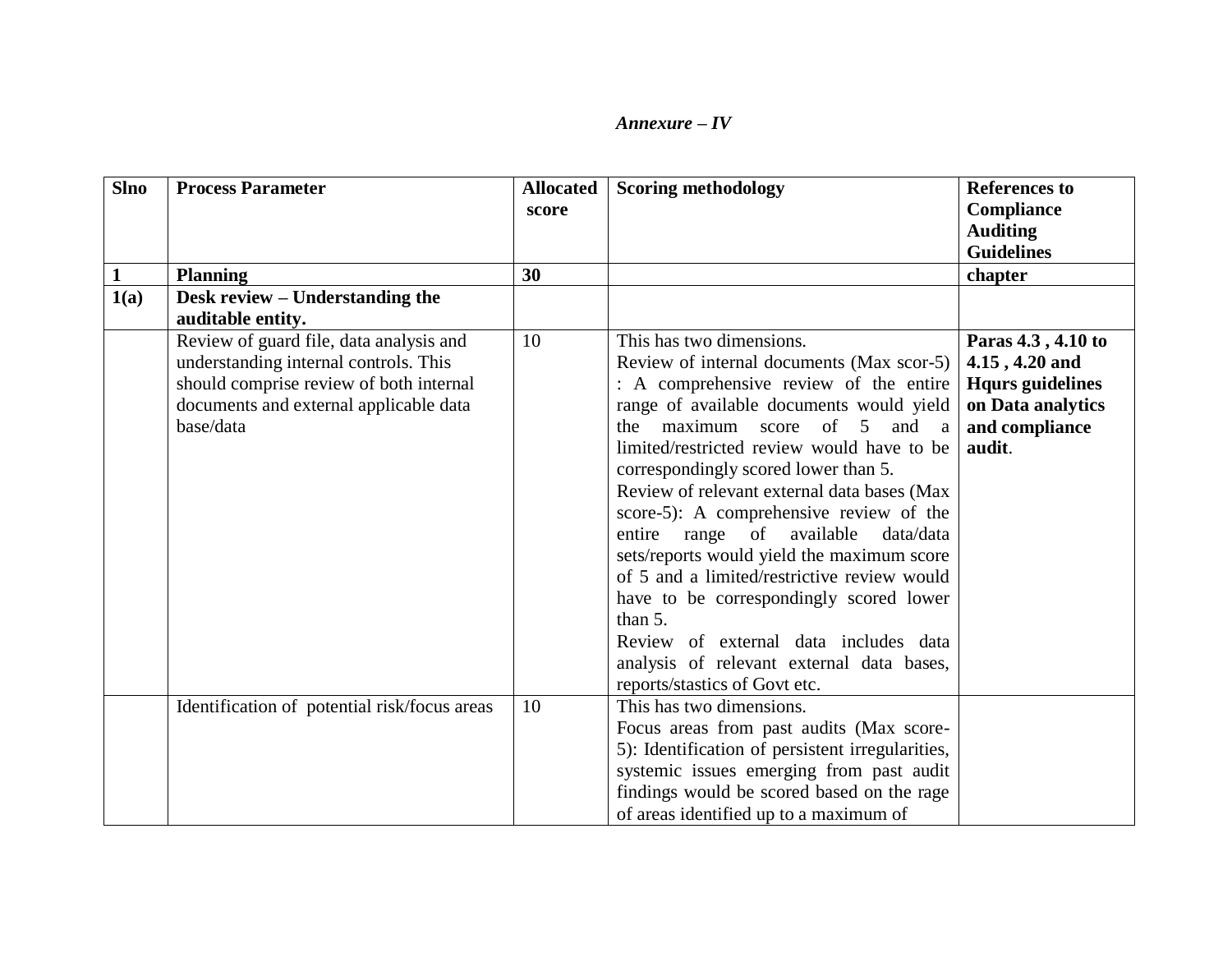|  | <b>New</b><br>$5$ :<br>(Max score)<br>areas<br>tocus<br>$\overline{\phantom{a}}$ |  |
|--|----------------------------------------------------------------------------------|--|
|  | Identification of any new focus<br>area(s)                                       |  |
|  | would yield a score of 5                                                         |  |

| 1(b)             | <b>Audit plan- Planning auit procedures.</b>                                                                                   |    |                                                                                                                                                                                                                                                                                                               |                        |
|------------------|--------------------------------------------------------------------------------------------------------------------------------|----|---------------------------------------------------------------------------------------------------------------------------------------------------------------------------------------------------------------------------------------------------------------------------------------------------------------|------------------------|
|                  | Determination of scope of audit and Audit<br>Objectives                                                                        | 05 | Determining the schope and audit objectives<br>duly approved by the Group Officer (as per the<br>prescribed template) prior to commencement of<br>audit would fetch a score of 5. Not doing so<br>would yield a score of zero.                                                                                | Paras 4.6 to 4.8       |
|                  | Determining the assignment plan for team<br>members, aduit procedures and preparation<br>of audit design matrix if applicable. | 05 | Deciding the assignment plan and broad audit<br>procedure duly approved by the Group Officer (<br>per the envisaged template) prior to<br>as<br>commencement of audit would fetch a score of<br>5. Not doing so would yield a score of Zero.                                                                  | Paras 4.16 and<br>4.17 |
| $\boldsymbol{2}$ | <b>Conducting the audit</b>                                                                                                    | 45 |                                                                                                                                                                                                                                                                                                               | <b>Chapter 5</b>       |
| 2(a)             | <b>Findings and Evidence</b>                                                                                                   |    |                                                                                                                                                                                                                                                                                                               |                        |
|                  | Extent of findings from identified<br>risk/focus areas                                                                         | 25 | The score against this parameter would have to<br>be determined on the basis of the percentage/rate<br>of conversion of risk/focus areas identified (as at<br>$1(a)$ above) into findings in the Inspection<br>Report. The specific findings from other than<br>focus areas included in the Inspection report |                        |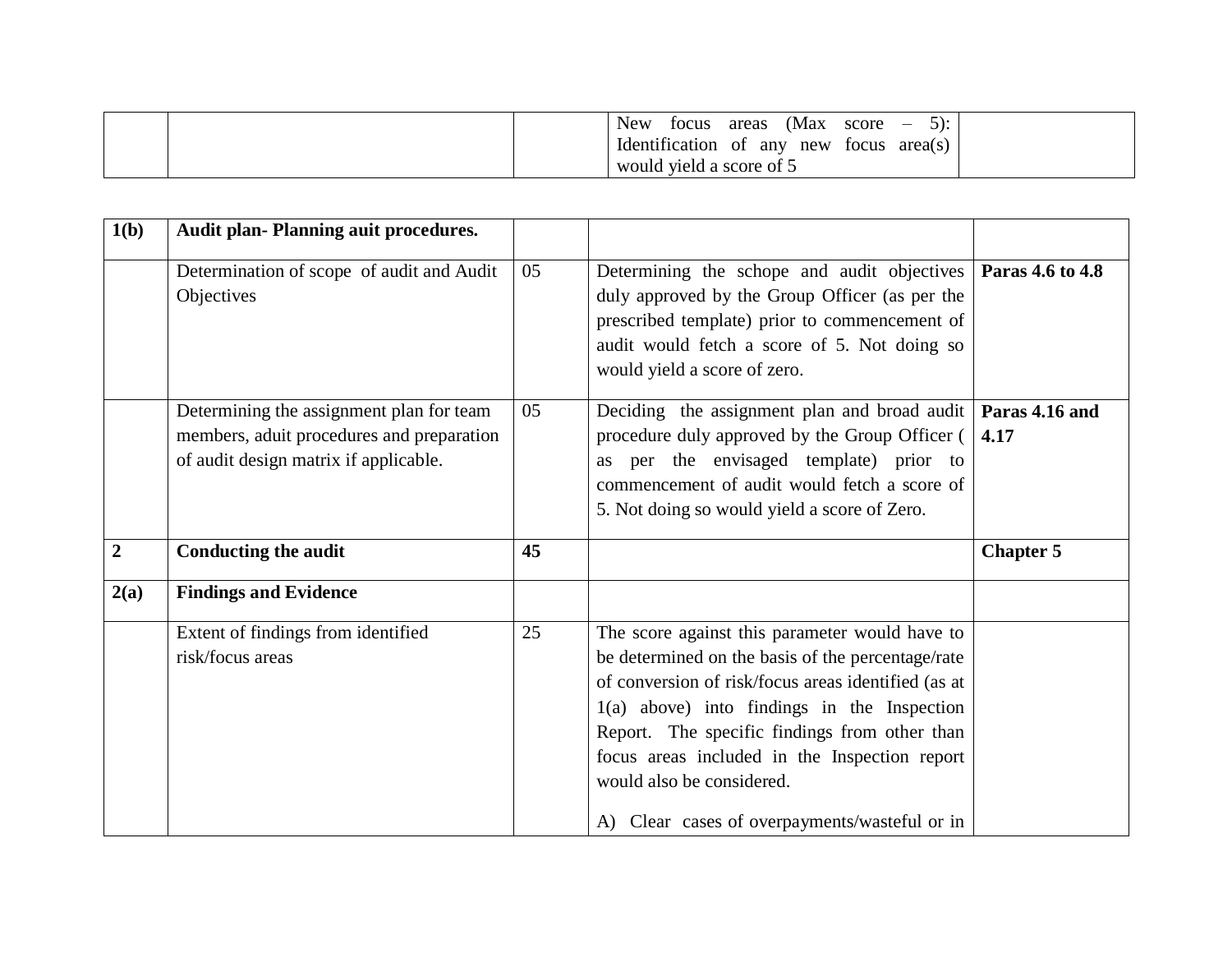| expenditure/leakage<br>fructuous<br>of                 |
|--------------------------------------------------------|
| foregone<br>revenue/revenue<br>short<br><b>or</b>      |
| collected/frauds<br>presumptive<br><b>or</b>           |
| frauds/losses /non-compliance with laws or             |
| rules/violation<br>of<br>contractual                   |
| obligations/undue<br>favor<br>to                       |
| contractors/service providers.(Scoring to be           |
| based on proportion of such paras to total             |
| para in IR eg. if all paras in the IR fall in          |
| this category it would fetch full score of 25.         |
| If 60% of the paras fall in this category it           |
| would fetch a score of 15 i.e $60\%$ of 25) -          |
| Max score 25).                                         |
|                                                        |
| Clear cases of idle investments/blocking of<br>B)      |
| funds/delays<br>procurements,<br>in                    |
| commissioning<br>of equipment.<br>Project              |
| execution and diversion or mis-utilization of          |
| funds (scoring to be based on proportion of            |
| such paras to total paras in IR eg if all paras        |
| in the IR fall in this category it would fetch         |
| full score of 15. If 20% of the paras fall in          |
| this category it would fetch a score of 3 i.e          |
| 20% of $15$ ) – Max score 15).                         |
| Procedural issues either not involving<br>$\mathbf{C}$ |
| financial implications or having financial             |
| implications lower than materiality (scoring           |
| based on proportion of such paras in IR eg             |
| if all paras in the IR fall in this category it        |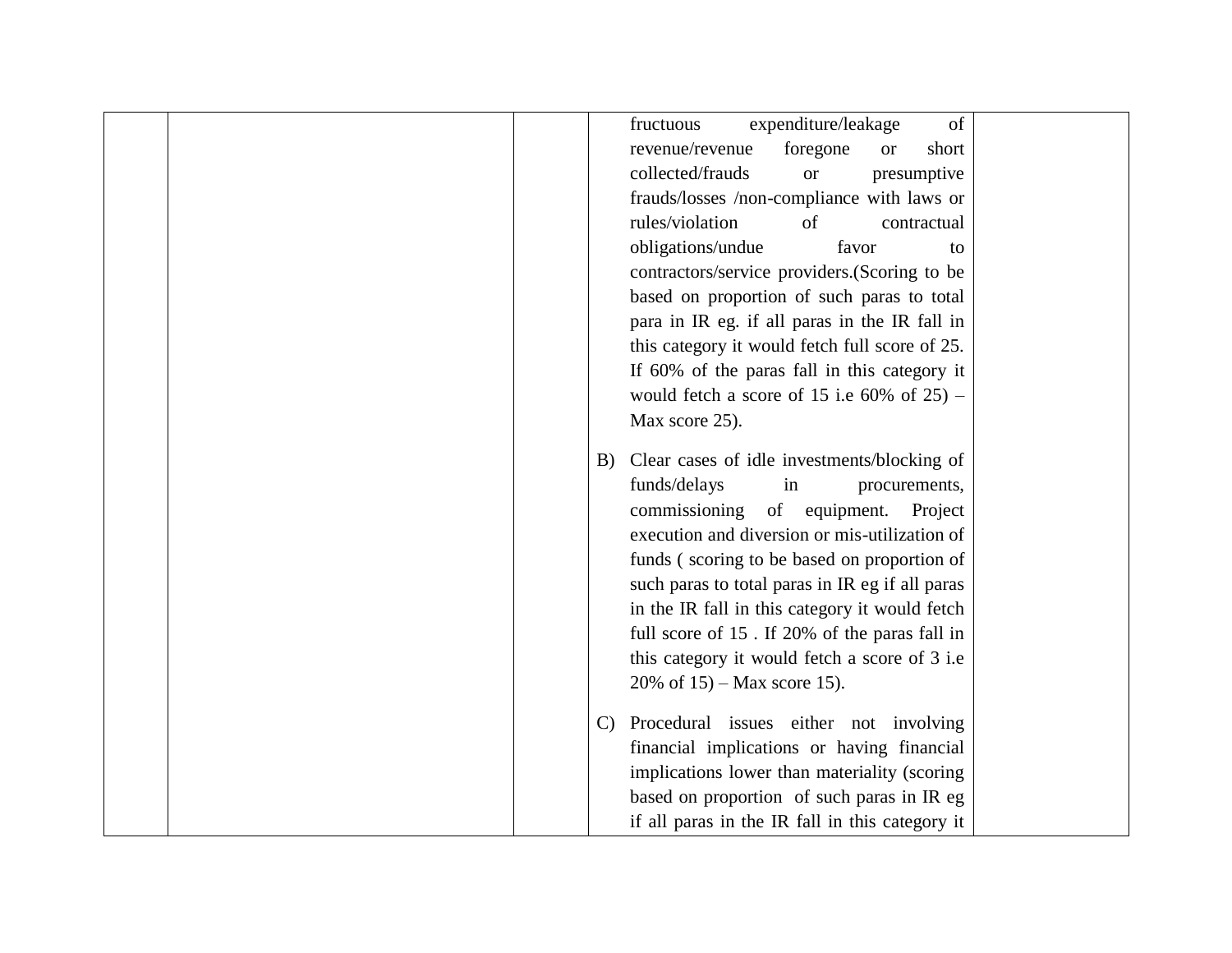|                                                                              |    | would fetch full score of 5. If 20% of the<br>paras fall in this category it would fetch a<br>score of 1 i.e 20% of $(05) - (Max score - 5)$<br>In case of "NIL" Inspection reports, the<br>conduct of audit has to be evaluated against<br>the nature of the audited entity (high risk/<br>medium risk/low risk) focus areas that have<br>been pursued against applicable audit<br>criteria. The scoring would be based on<br>proportion of focus areas that were pursued<br>vis-à-vis that were<br>identified during |                                 |
|------------------------------------------------------------------------------|----|------------------------------------------------------------------------------------------------------------------------------------------------------------------------------------------------------------------------------------------------------------------------------------------------------------------------------------------------------------------------------------------------------------------------------------------------------------------------------------------------------------------------|---------------------------------|
| Extent of sufficient and appropriate<br>Evidence (Key documents)obtained and | 10 | planning stage and compliance to the<br>envisaged audit process (if all areas were<br>satisfactorily pursued against applicable<br>audit criteria and the audit process was<br>followed it would yield a full score of 25<br>else the score would have to be<br>proportionately reduced).<br>Part II A $-(Max Score -8)$ : The score<br>against this parameter would have to be                                                                                                                                        | Paras 5.5, 5.6,<br>5.10 to 5.14 |
| evaluated.                                                                   |    | determined on the basis of the percentage of<br>paras in the Inspection Report for which<br>sufficient and appropriate evidence have<br>been obtained and evaluated.(e.g. If the IR<br>has 20 Part IIA paras and full set of<br>KDs(Evidence) have been obtained for only<br>14 paras (70% of paras), this parameter<br>would fetch a score of 5.6 (70% of the                                                                                                                                                         |                                 |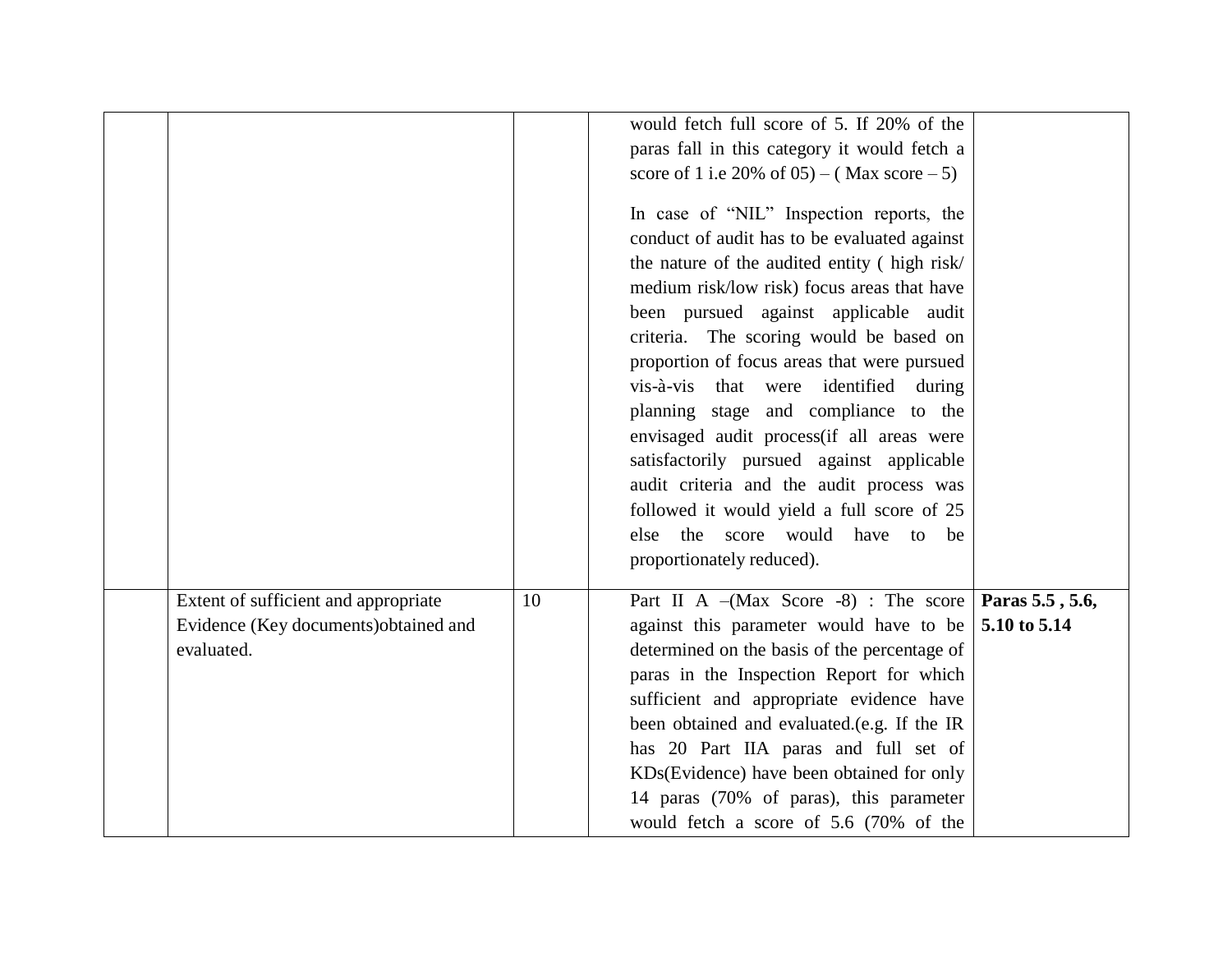|      |                                                                                                |    | maximum allocated score of 8)                                                                                                                                                                                                                                                                                                                                                                                                                                                                                                                                                                                                                                                                                                                                     |               |
|------|------------------------------------------------------------------------------------------------|----|-------------------------------------------------------------------------------------------------------------------------------------------------------------------------------------------------------------------------------------------------------------------------------------------------------------------------------------------------------------------------------------------------------------------------------------------------------------------------------------------------------------------------------------------------------------------------------------------------------------------------------------------------------------------------------------------------------------------------------------------------------------------|---------------|
|      |                                                                                                |    | Part IIB – (Max score 2) The score against<br>this parameter would be on similar basis as<br>envisaged for Part IIA paras above.                                                                                                                                                                                                                                                                                                                                                                                                                                                                                                                                                                                                                                  |               |
| 2(b) | <b>D</b> coumentation                                                                          |    |                                                                                                                                                                                                                                                                                                                                                                                                                                                                                                                                                                                                                                                                                                                                                                   | Paras 5.15 to |
|      |                                                                                                |    |                                                                                                                                                                                                                                                                                                                                                                                                                                                                                                                                                                                                                                                                                                                                                                   | 5.19          |
|      | Preparation of audit file and documentation<br>of working papers-Extent of field work<br>done- | 10 | Preparation of Audit file comprehensively<br>as envisaged in<br>Compliance Auditing<br>Guidelines and containing the audit strategy,<br>scope and methodology, sample selection,<br>audit procedures applied, Audit Design and<br>Audit Findings matrices (where applicable)<br>etc and documenting the working papers<br>comprehensively<br>envisaged<br>as<br>in<br>Compliance Audit Guidelines and detailing<br>of<br>the<br>extent<br>work<br>done.<br>contracts/agreements examined etc would<br>yield the full score of 10. The score against<br>this parameter would have<br>to<br>be<br>proportionately reduced based on the extent<br>of gaps in documentation observed during<br>the process vetting the IR.<br>This is<br>applicable for NIL. IR also. |               |
| 3    | Reporting                                                                                      | 25 |                                                                                                                                                                                                                                                                                                                                                                                                                                                                                                                                                                                                                                                                                                                                                                   |               |
| 3(a) | <b>Drafting and presentation</b>                                                               |    |                                                                                                                                                                                                                                                                                                                                                                                                                                                                                                                                                                                                                                                                                                                                                                   |               |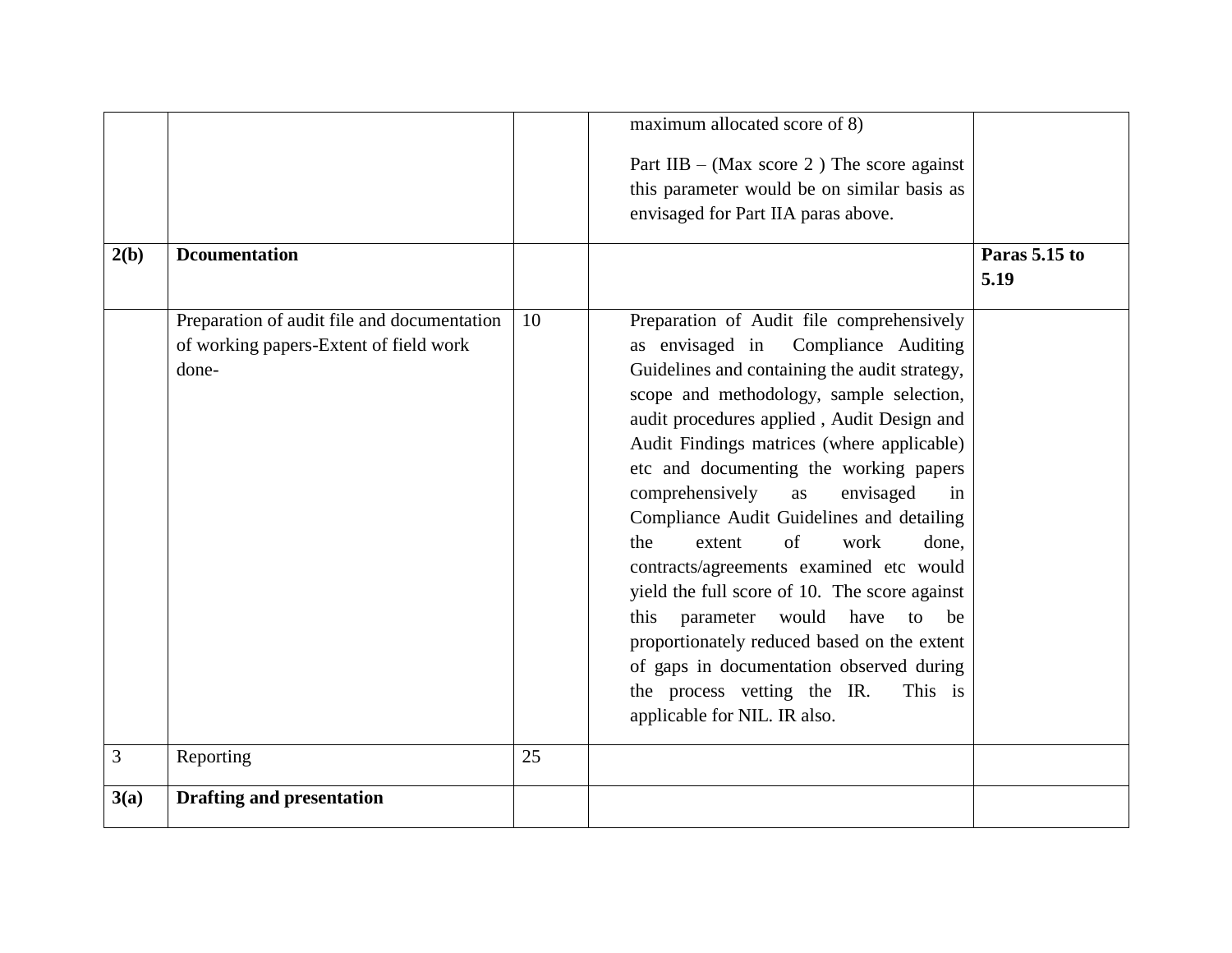|      | Drafting quality                              | 05 | The score against this parameter would have<br>to be determined on the basis of extent of | Para 6.5 and             |
|------|-----------------------------------------------|----|-------------------------------------------------------------------------------------------|--------------------------|
|      |                                               |    |                                                                                           | Hqrs guidelines.         |
|      |                                               |    | revision that was necessary while vetting the                                             |                          |
|      |                                               |    | IR. This is not applicable for NIL IR.                                                    |                          |
|      | Appropriate classification of paras into Part | 05 | The score against this parameter would have                                               | <b>Guidelines issued</b> |
|      | <b>IIA</b> and Part IIB                       |    | to be determined on the basis of the                                                      | by Hqrs                  |
|      |                                               |    | proportion of paras that were incorrectly                                                 |                          |
|      |                                               |    | classified to the total paras (eg. If two out of                                          |                          |
|      |                                               |    | six paras in the IR were incorrectly                                                      |                          |
|      |                                               |    | classified (which had to be rectified during                                              |                          |
|      |                                               |    | vetting process) ie .30% incorrectly                                                      |                          |
|      |                                               |    | classified and 70% correctly classified, the                                              |                          |
|      |                                               |    | score to be awarded would be 3.5 (70% of                                                  |                          |
|      |                                               |    | the total score).this is not applicable for NIL                                           |                          |
|      |                                               |    | IR <sub>s</sub> .                                                                         |                          |
|      |                                               |    |                                                                                           |                          |
|      | Mortality parass.                             | 05 | The score against this parameter would be                                                 |                          |
|      |                                               |    | determined on the basis of percentage of                                                  |                          |
|      |                                               |    | paras retained (number of paras retained wrt                                              |                          |
|      |                                               |    | total paras in Draft IR) during the vetting                                               |                          |
|      |                                               |    | process. i.e if 80% of the total score). This                                             |                          |
|      |                                               |    | is not applicable for NIL IR                                                              |                          |
| 3(b) | <b>Timeliness</b>                             |    |                                                                                           | Para i.4                 |
|      |                                               |    |                                                                                           |                          |
|      | <b>Submission of Draft IR</b>                 | 05 | Dispatch of Draft IR/emailing the Draft IR                                                |                          |
|      |                                               |    | promptly (7 days) would yield the full score                                              |                          |
|      |                                               |    | of 5, which would be proportionately                                                      |                          |
|      |                                               |    | reduced for delays as under reduced for                                                   |                          |